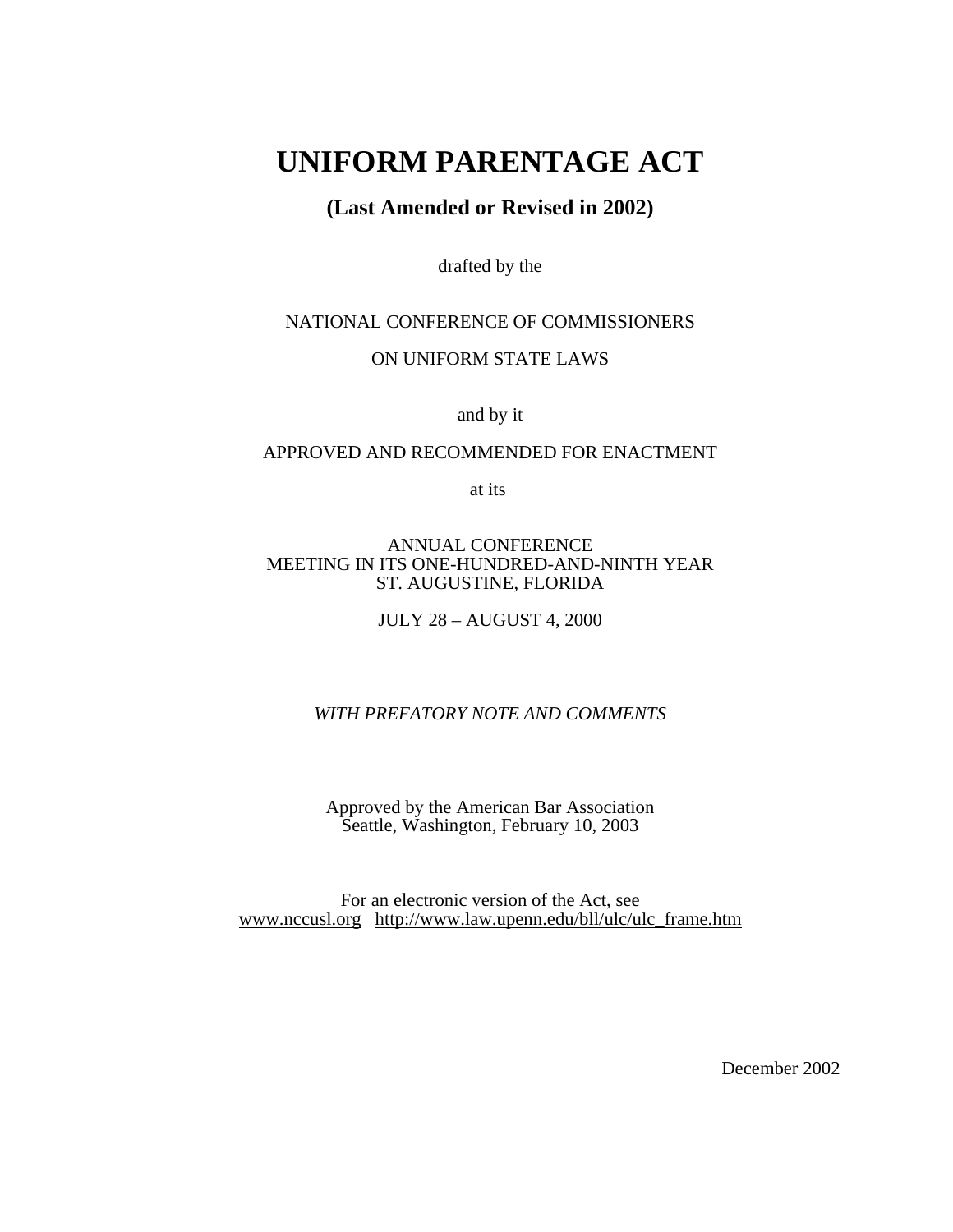# **DRAFTING COMMITTEE TO REVISE THE UNIFORM PARENTAGE ACT**

HARRY L. TINDALL, 1300 Post Oak Blvd., Suite 2200, Houston, TX 77056-3014, *Chair*  JACK DAVIES, 687 Woodridge Drive, Mendota Heights, MN 55118-1809

- FRANK W. DAYKIN, 4745 Giles Way, Carson City, NV 89704-9158, *Committee on Style Liaison*
- GAIL H. HAGERTY, P.O. Box 1013, 514 E. Thayer Avenue, Bismarck, ND 58502-1013

LYLE W. HILLYARD, 175 E. 100 N., Logan, UT 84321-4688

- PETER K. MUNSON, P.O. Box 1949, 123 S. Travis Street, Sherman, TX 75091-1949
- JAMES C. NELSON, Montana Supreme Court, 215 N. Sanders Street, Room 425, P.O. Box 20031, Helena, MT 59601-4522
- ARTHUR H. PETERSON, 350 N. Franklin Street, Juneau, AK 99801-1148, *Enactment Plan Coordinator*

ELWAINE F. POMEROY, 1415 S.W. Topeka Boulevard, Topeka, KS 66612-1818

JOHN J. SAMPSON, University of Texas Law School, 727 E. Dean Keeton Street, Austin, TX 78705-3299, *Reporter* 

# **EX OFFICIO**

JOHN L. McCLAUGHERTY, P.O. Box 553, Charleston, WV 25332-0533, *President*  ROBERT C. ROBINSON, P.O. Box 568, 12 Portland Pier, Portland, ME 04112-0568, *Division Chair* 

# **AMERICAN BAR ASSOCIATION ADVISOR**

NINA VITEK, 222 E. Mason Street, 2nd Floor, Milwaukee, WI 53202-3602

# **EXECUTIVE DIRECTOR**

- FRED H. MILLER, University of Oklahoma, College of Law, 300 Timberdell Road, Norman, OK 73019, *Executive Director*
- WILLIAM J. PIERCE, 1505 Roxbury Road, Ann Arbor, MI 48104, *Executive Director Emeritus*

#### **OBSERVERS**

- RICHARD K. BAYS, Nat'l. Assoc. for Public Health Statistics and Information Systems, 1100 W. 49th St., Austin, TX 78756-3191
- MARY LOUISE FELLOWS, American Law Institute, 229 19th Ave. S., Minneapolis, MN 55455-0401
- AMI JAEGER, Bio Law Group, 7 Ave. Vista Grande, Suite 7B-205, Santa Fe NM 87505
- GEORGE C. MAHA, Laboratory Corp. of America Holdings, 1440 York Court Extension, Burlington, NC 27215
- SUSAN NOTAR, Federal Office of Child Support Enforcement, 370 L'Enfant Promenade SW, Washington, D.C. 20447
- WALLY MURRAY, Natl. District Attorneys' Assoc., 206 10th Ave. S.E., Olympia, WA 98501-1333
- SUSAN F. PAIKIN, Eastern Regional Interstate Child Support Assoc., 13 Deer Run, Newark, DE 19711-2424
- PAULA ROBERTS, Center for Law & Social Policy, 1616 P Street NW, Suite 150, Washington, D.C. 20036-1492
- MARILYN RAY SMITH, Natl. Child Support Enforcement Assoc., 141 Portland St., 10th Floor, Cambridge, MA 02139-1937
- ELLEN A. YARRELL, American Academy of Matrimonial Lawyers, 1900 St. James Pl., Suite 850, Houston, TX 77056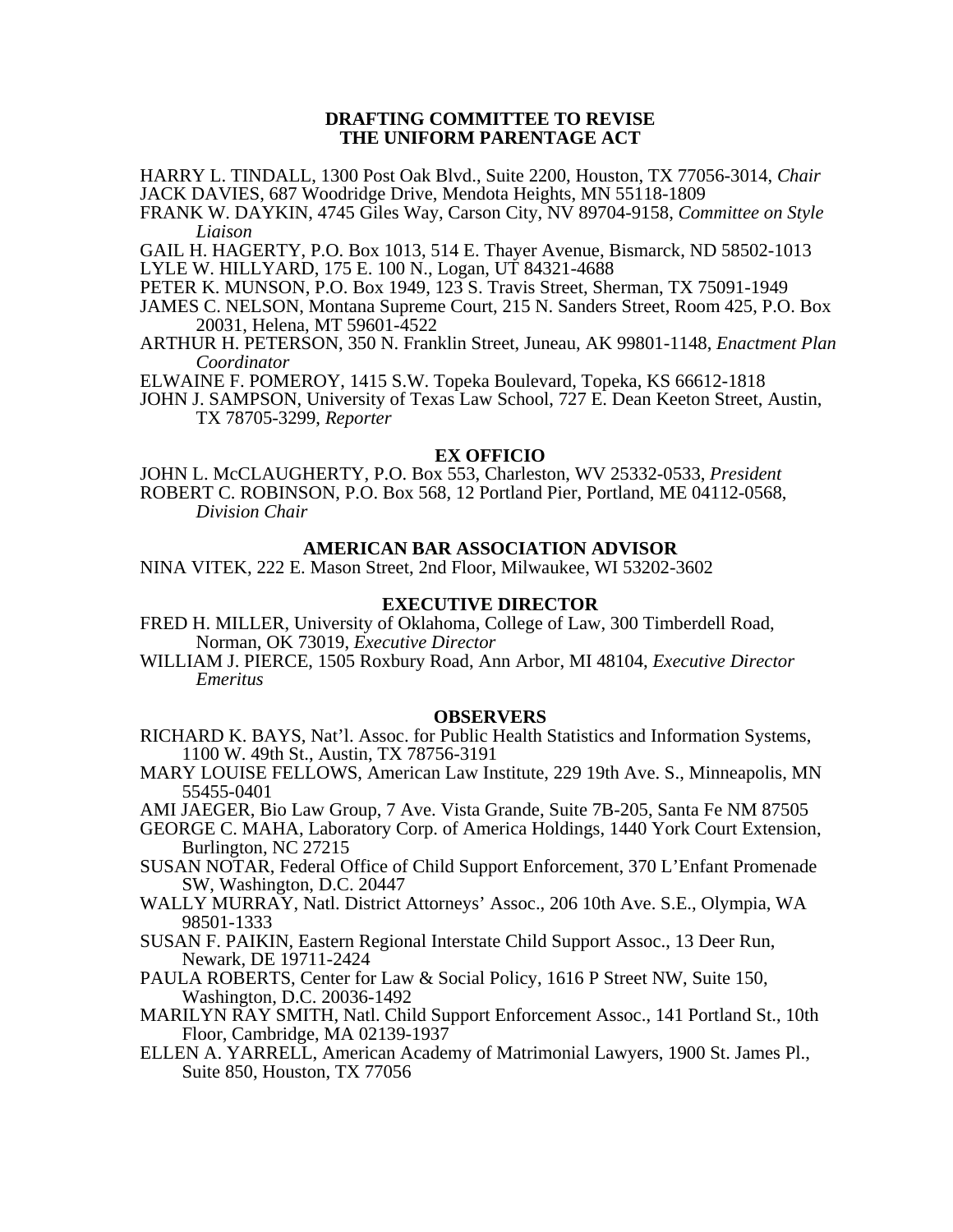# **UNIFORM PARENTAGE ACT**

# **TABLE OF CONTENTS**

| <b>ARTICLE 1</b>                                                     |
|----------------------------------------------------------------------|
| <b>GENERAL PROVISIONS</b>                                            |
|                                                                      |
|                                                                      |
|                                                                      |
|                                                                      |
|                                                                      |
|                                                                      |
| <b>ARTICLE 2</b>                                                     |
| PARENT-CHILD RELATIONSHIP                                            |
| SECTION 201. ESTABLISHMENT OF PARENT-CHILD RELATIONSHIP.  11         |
| SECTION 202. NO DISCRIMINATION BASED ON MARITAL STATUS.  12          |
|                                                                      |
|                                                                      |
| <b>ARTICLE 3</b>                                                     |
| VOLUNTARY ACKNOWLEDGMENT OF PATERNITY                                |
|                                                                      |
|                                                                      |
|                                                                      |
| SECTION 304. RULES FOR ACKNOWLEDGMENT AND DENIAL OF PATERNITY.  19   |
| SECTION 305. EFFECT OF ACKNOWLEDGMENT OR DENIAL OF PATERNITY. 20     |
|                                                                      |
| SECTION 308. CHALLENGE AFTER EXPIRATION OF PERIOD FOR RESCISSION. 21 |
|                                                                      |
|                                                                      |
|                                                                      |
| SECTION 312. FORMS FOR ACKNOWLEDGMENT AND DENIAL OF PATERNITY.  23   |
|                                                                      |
|                                                                      |
|                                                                      |

#### [ARTICLE 4](#page-8-0) REGISTRY OF PATERNITY

# [PART 1](#page-5-0)

| <b>GENERAL PROVISIONS</b>                                            |  |
|----------------------------------------------------------------------|--|
|                                                                      |  |
|                                                                      |  |
|                                                                      |  |
| SECTION 404, TERMINATION OF PARENTAL RIGHTS: CHILD UNDER ONE YEAR OF |  |
|                                                                      |  |
| SECTION 405. TERMINATION OF PARENTAL RIGHTS: CHILD AT LEAST ONE YEAR |  |
|                                                                      |  |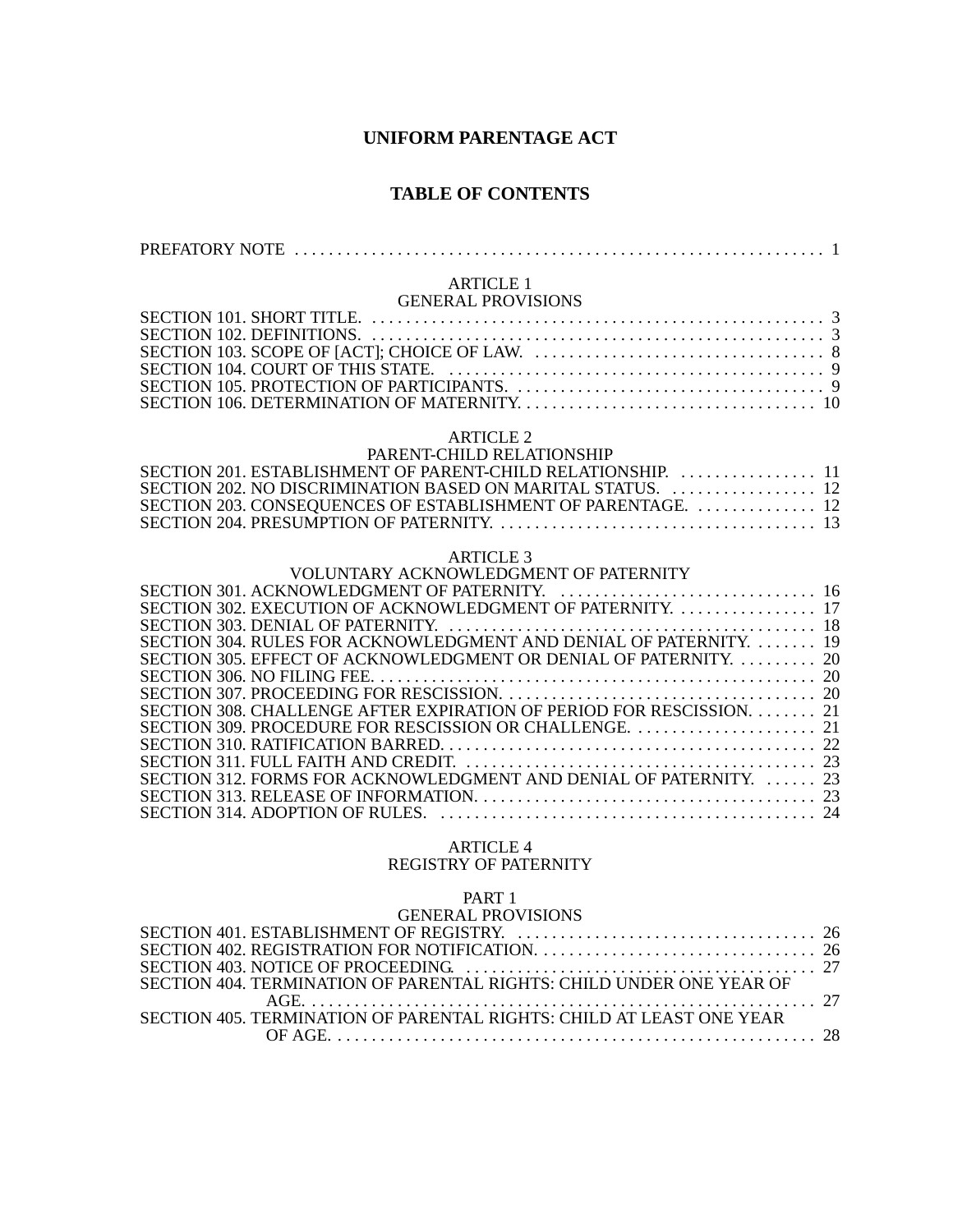# [PART 2](#page-6-0)

#### OPERATION OF REGISTRY

| SECTION 412. FURNISHING OF INFORMATION: CONFIDENTIALITY. 29 |  |
|-------------------------------------------------------------|--|
|                                                             |  |
|                                                             |  |
|                                                             |  |
|                                                             |  |

# [PART 3](#page-7-0)

#### SEARCH OF REGISTRIES

| SECTION 422. CERTIFICATE OF SEARCH OF REGISTRY. $\ldots$ , , , , , , , , , , , , , , , , , , 31 |  |
|-------------------------------------------------------------------------------------------------|--|
|                                                                                                 |  |

# [ARTICLE 5](#page-9-0)

#### GENETIC TESTING

| SECTION 508. GENETIC TESTING WHEN SPECIMENS NOT AVAILABLE.  39 |  |
|----------------------------------------------------------------|--|
|                                                                |  |
|                                                                |  |
|                                                                |  |
|                                                                |  |

#### [ARTICLE 6](#page-10-0)

# PROCEEDING TO ADJUDICATE PARENTAGE

#### [PART 1](#page-5-0)

| NATURE OF PROCEEDING                                                                                                              |
|-----------------------------------------------------------------------------------------------------------------------------------|
|                                                                                                                                   |
|                                                                                                                                   |
|                                                                                                                                   |
|                                                                                                                                   |
|                                                                                                                                   |
| SECTION 606. NO LIMITATION: CHILD HAVING NO PRESUMED.                                                                             |
|                                                                                                                                   |
|                                                                                                                                   |
| SECTION 608. AUTHORITY TO DENY MOTION FOR GENETIC TESTING  48                                                                     |
| SECTION 609. LIMITATION: CHILD HAVING ACKNOWLEDGED OR ADJUDICATED                                                                 |
|                                                                                                                                   |
| SECTION 610. JOINDER OF PROCEEDINGS. $\ldots$ $\ldots$ $\ldots$ $\ldots$ $\ldots$ $\ldots$ $\ldots$ $\ldots$ $\ldots$ $\ldots$ 50 |
|                                                                                                                                   |
|                                                                                                                                   |

# [PART 2](#page-6-0)

| SPECIAL RULES FOR PROCEEDING TO ADJUDICATE PARENTAGE                    |  |
|-------------------------------------------------------------------------|--|
| SECTION 621. ADMISSIBILITY OF RESULTS OF GENETIC TESTING; EXPENSES.  52 |  |
|                                                                         |  |
|                                                                         |  |
|                                                                         |  |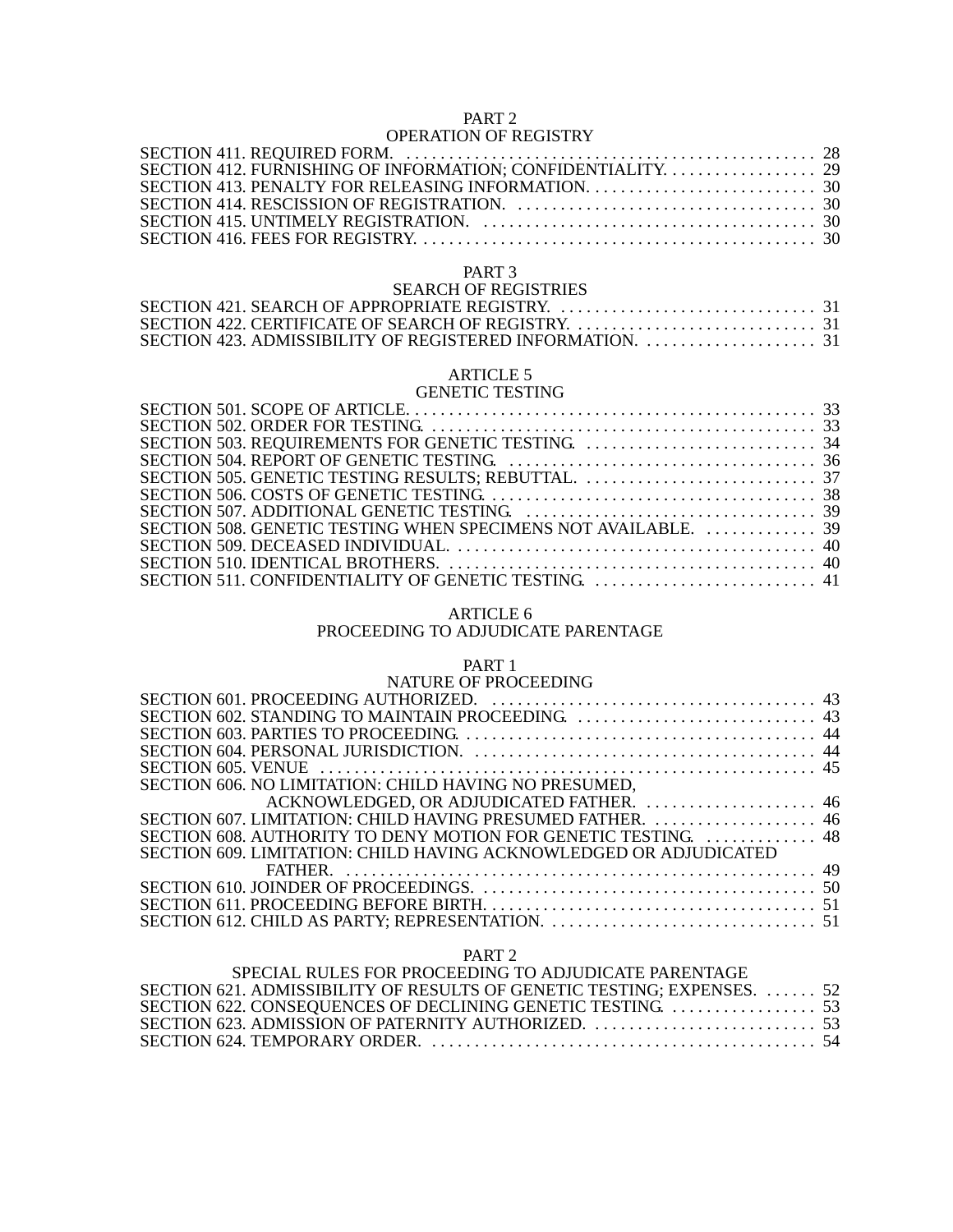#### [PART 3](#page-7-0)

# HEARINGS AND ADJUDICATION

#### [ARTICLE 7](#page-11-0)

# CHILD OF ASSISTED REPRODUCTION

| SECTION 705. LIMITATION ON HUSBAND'S DISPUTE OF PATERNITY.  63  |  |
|-----------------------------------------------------------------|--|
| SECTION 706. EFFECT OF DISSOLUTION OF MARRIAGE OR WITHDRAWAL OF |  |
|                                                                 |  |
|                                                                 |  |

#### [ARTICLE 8](#page-12-0)

#### GESTATIONAL AGREEMENT

| SECTION 803. HEARING TO VALIDATE GESTATIONAL AGREEMENT. 70            |  |
|-----------------------------------------------------------------------|--|
|                                                                       |  |
|                                                                       |  |
|                                                                       |  |
| SECTION 807. PARENTAGE UNDER VALIDATED GESTATIONAL AGREEMENT. 74      |  |
| SECTION 808. GESTATIONAL AGREEMENT: EFFECT OF SUBSEQUENT MARRIAGE. 75 |  |
| SECTION 809. EFFECT OF NONVALIDATED GESTATIONAL AGREEMENT.  75        |  |

# [ARTICLE 9](#page-13-0)

| MISCELLANEOUS PROVISIONS<br>MISCELLANEOUS PROVISIONS<br>SECTION 901. UNIFORMITY OF APPLICATION AND CONSTRUCTION. 77 |  |
|---------------------------------------------------------------------------------------------------------------------|--|
|                                                                                                                     |  |
|                                                                                                                     |  |
|                                                                                                                     |  |
|                                                                                                                     |  |
|                                                                                                                     |  |
|                                                                                                                     |  |
|                                                                                                                     |  |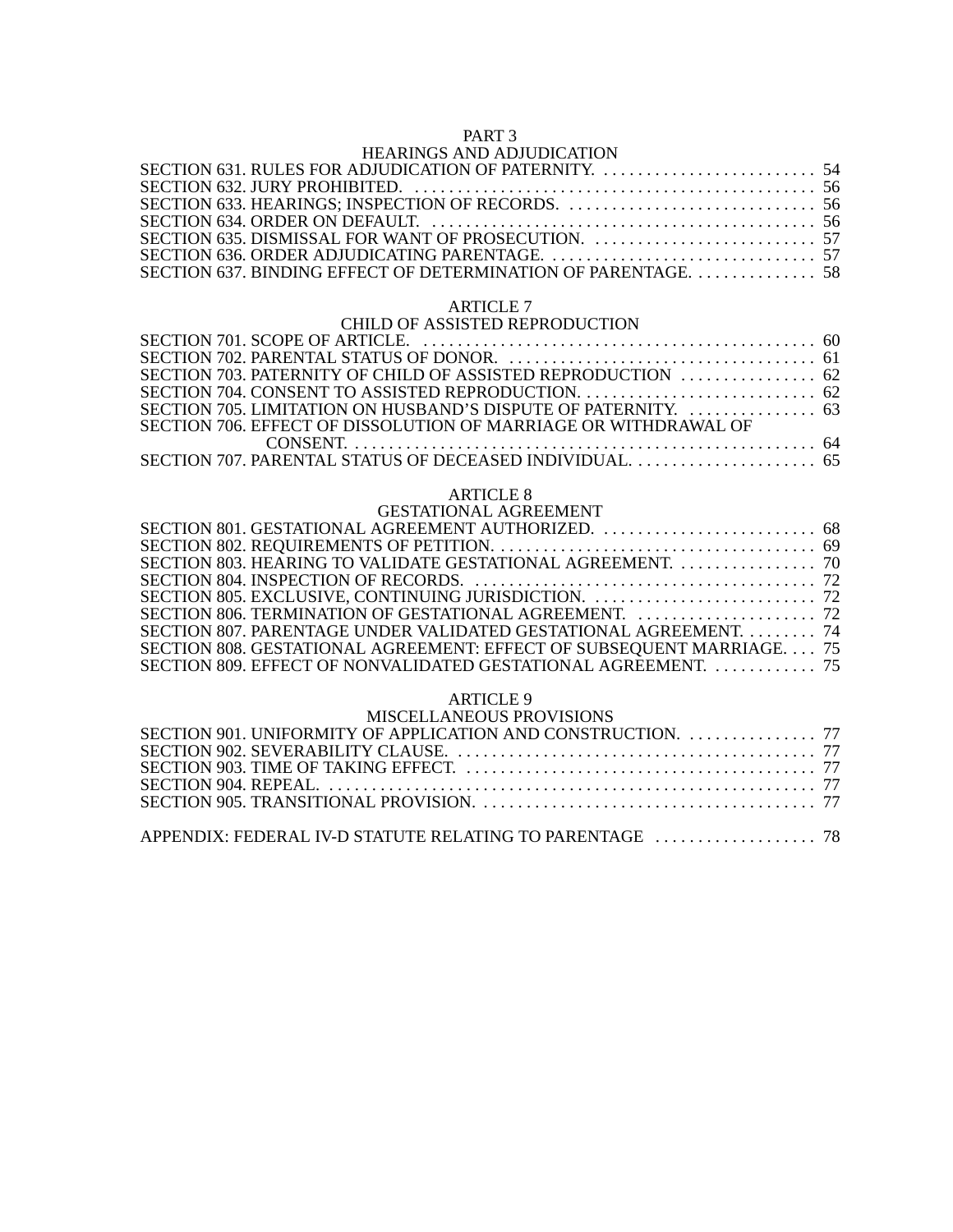# **UNIFORM PARENTAGE ACT**

# **PREFATORY NOTE**

<span id="page-5-0"></span>The National Conference of Commissioners on Uniform State Laws has addressed the subject of parentage throughout the 20th Century. In 1922, the Conference promulgated the "Uniform Illegitimacy Act," followed by the "Uniform Blood Tests To Determine Paternity Act" in 1952, the "Uniform Paternity Act" in 1960, and certain provisions in the "Uniform Probate Code" in 1969. The "Uniform Illegitimacy Act" was withdrawn by the Conference and none of the other Acts were widely adopted. As of June 1973, the Blood Tests to Determine Paternity Act had been enacted in nine states, the "Uniform Paternity Act" in four, and the "Uniform Probate Code" in five.

The most important uniform act addressing the status of the nonmarital child was the Uniform Parentage Act approved in 1973 [hereinafter referred to as UPA (1973)]. As of December, 2000, UPA (1973) was in effect in 19 states stretching from Delaware to California; in addition, many other states have enacted significant portions of it. Among the many notable features of this landmark Act was the declaration that all children should be treated equally without regard to marital status of the parents. In addition, the Act established a set of rules for presumptions of parentage, shunned the term "illegitimate," and chose instead to employ the term "child with no presumed father."

UPA (1973) had its genesis in a law review article, Harry D. Krause, *A Proposed Uniform Act on Legitimacy*, 44 TEX. L. REV. 829 (1966); *see also* Krause, *Equal Protection for the Illegitimate*, 65 MICH. L. REV. 477 (1967). Professor Krause followed with a pathfinding book, ILLEGITIMACY: LAW AND SOCIAL POLICY (1971), and then went on to serve as the reporter for UPA (1973). When work on the Act began, the notion of substantive legal equality of children regardless of the marital status of their parents seemed revolutionary. Even though the Conference had put itself on record in favor of equal rights of support and inheritance in the Paternity Act and the Probate Code, the law of many states continued to differentiate very significantly in the legal treatment of marital and nonmarital children. A series of United States Supreme Court decisions invalidating state inheritance, custody, and tort laws that disadvantaged out-of-wedlock children provided the both the impetus and a receptive climate for the Conference to promulgate UPA (1973).

Case law has not always reached consistent results in construing UPA (1973). Moreover, widely differing treatment on subjects not dealt with by the Act has been common. For example, California courts have held that a nonmarital father does not have standing to sue an intact family to assert his rights of fatherhood. Another UPA (1973) state, Colorado, has declared that under its state constitution the father may not be denied such rights. Texas, which has adopted many of the provisions of UPA (1973), reached much the same conclusion. Similarly, a judgment's binding effect on the child or on others seeking to claim a benefit of the judgment or to attack the judgment collaterally is confused in the case law. Adding to the confusion is the fact that UPA (1973) is entirely silent regarding the relationship between a divorce and a determination of parentage. Finally, the incredible scientific advances in parentage testing since 1973 warrant a thoroughgoing revision of the Act.

Beginning in the 1980s, states began to adopt paternity registries in an attempt to deal with the risk of a man's subsequent claim of paternity after the mother relinquishes a child for adoption. Although at that time the Conference rejected a paternity registry as a solution, it promulgated the Uniform Putative and Unknown Fathers Act in 1988 (UPUFA) to deal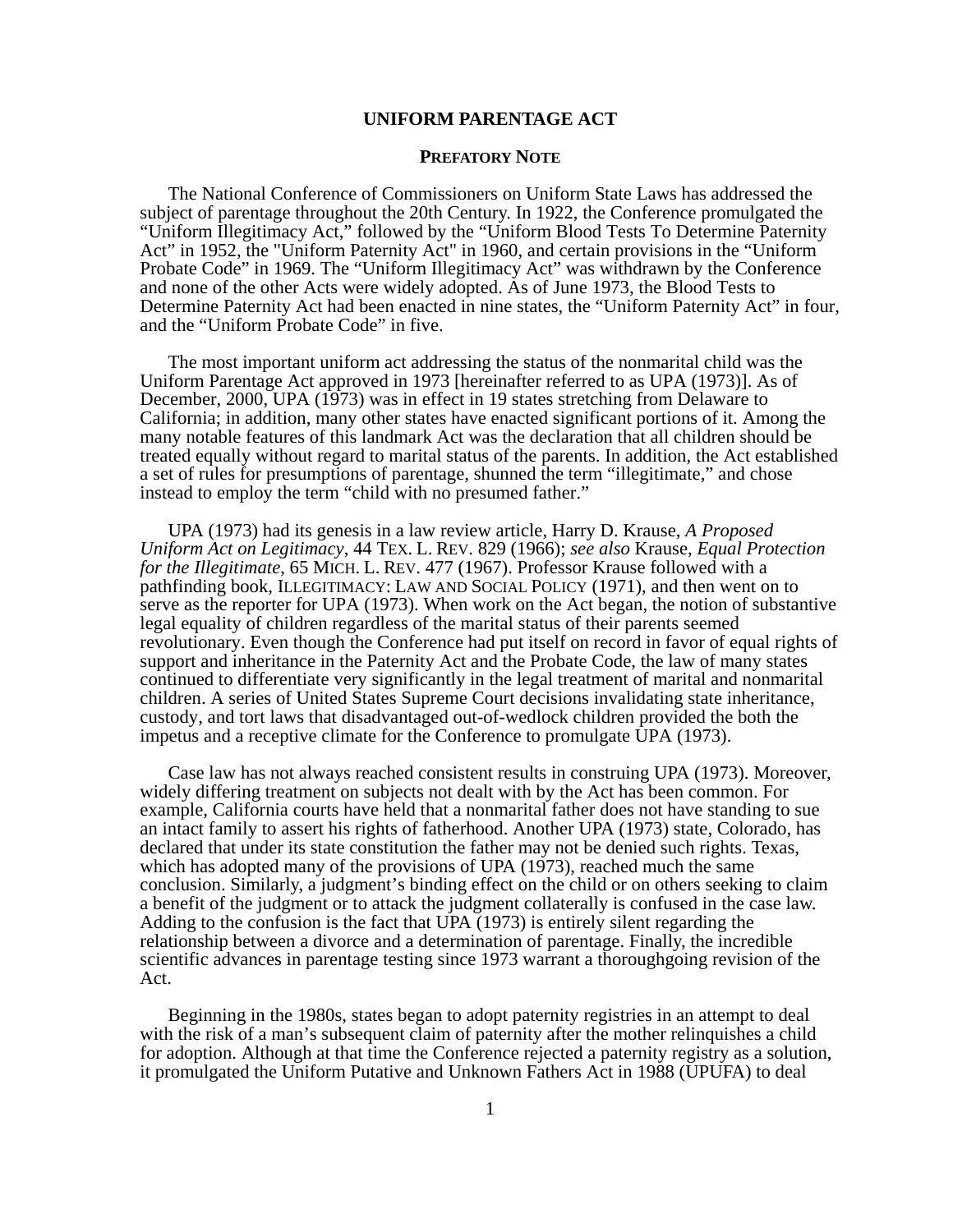<span id="page-6-0"></span>with the rights of such men. However, UPUFA has not been enacted by any state. In 1988 the Conference also adopted the Uniform Status of Children of Assisted Conception Act (USCACA). Assisted reproduction and gestational agreements became commonplace in the 1990s, long after the promulgation of UPA (1973). The USCACA resembled a model act more than a uniform act because it provided two opposing options regarding "gestational agreements." To date, only two states have enacted USCACA, each choosing a different option.

The promulgation of the UNIFORM PARENTAGE ACT in 2000, as amended in 2002, is now the official recommendation of the Conference on the subject of parentage. This Act relegates to history all of the earlier uniform acts dealing with parentage, to wit, UPA (1973). UPUFA (1988), and USCACA (1988). The amendments of 2002 are the end-result of objections lodged by the American Bar Association Section of Individual Rights and Responsibilities and the ABA Committee on the Unmet Legal Needs of Children, based on the view that in certain respects the 2000 version did not adequately treat a child of unmarried parents equally with a child of married parents. Because equal treatment of nonmarital children was a hallmark of the 1973 Act, the objections caused the drafters of the 2000 version to reconsider certain sections of the Act. Through extended discussion and a meeting of representatives of all the entities involved, a determination was made that the objections had merit. As a result of this process, the amendments shown in this Act were presented by mail ballot to the Commissioners and unanimously approved in November 2002.

In brief outline, UPA (2002) is structured as follows: Article 1, General Provisions, adds many new definitions to clarify the participants in determinations of parentage and adapt the Act to recent scientific developments. Article 2, Parent-Child Relationship, will look familiar to past users of UPA (1973) because it continues a number of the 1973 provisions with little or no change, while eliminating the ambiguous term "natural" to describe a genetic parent. Article 3, Voluntary Acknowledgment of Paternity, is entirely new and is driven by federal mandates that states provide simplified nonjudicial means to establish paternity, especially for newborns and young children. Article 4, Registry of Paternity, is entirely new and incorporates a tightly integrated registry law to deal with the rights of a man who is neither an acknowledged, presumed or adjudicated father. A primary goal of this article is to facilitate adoption proceedings. Article 5, Genetic Testing, comprehensively covers that subject in ten separate sections (the 1973 Act had one section on the subject). Article 6, Proceeding to Adjudicate Parentage, sets forth the parties to, and the procedures for, adjudicating parentage and challenging acknowledgments, presumptions, and judgments. Article 7, Child of Assisted Reproduction, recodifies USCACA (1988), but applies its provisions to nonmarital as well as marital children born as a result of assisted reproductive technologies. The bracketed Article 8, Gestational Agreement, is based upon USCACA (1988), but follows only the option that permits enforcement of a gestational agreement. Moreover, the Act makes a number of important changes in that option.

UPA (1973) contained a number of other substantive provisions, including those applicable to child support and custody. These subjects are omitted from UPA (2002) because other state law adequately provides for them.

Finally, Uniform Parentage Act (2002) is consistent with the provisions of two other uniform acts of great significance, namely the Uniform Interstate Family Support Act [UIFSA (1996) and UIFSA (2001)] and the Uniform Child Custody Jurisdiction and Enforcement Act [UCCJEA (1997)]. *(Prefatory Note updated December 2002)*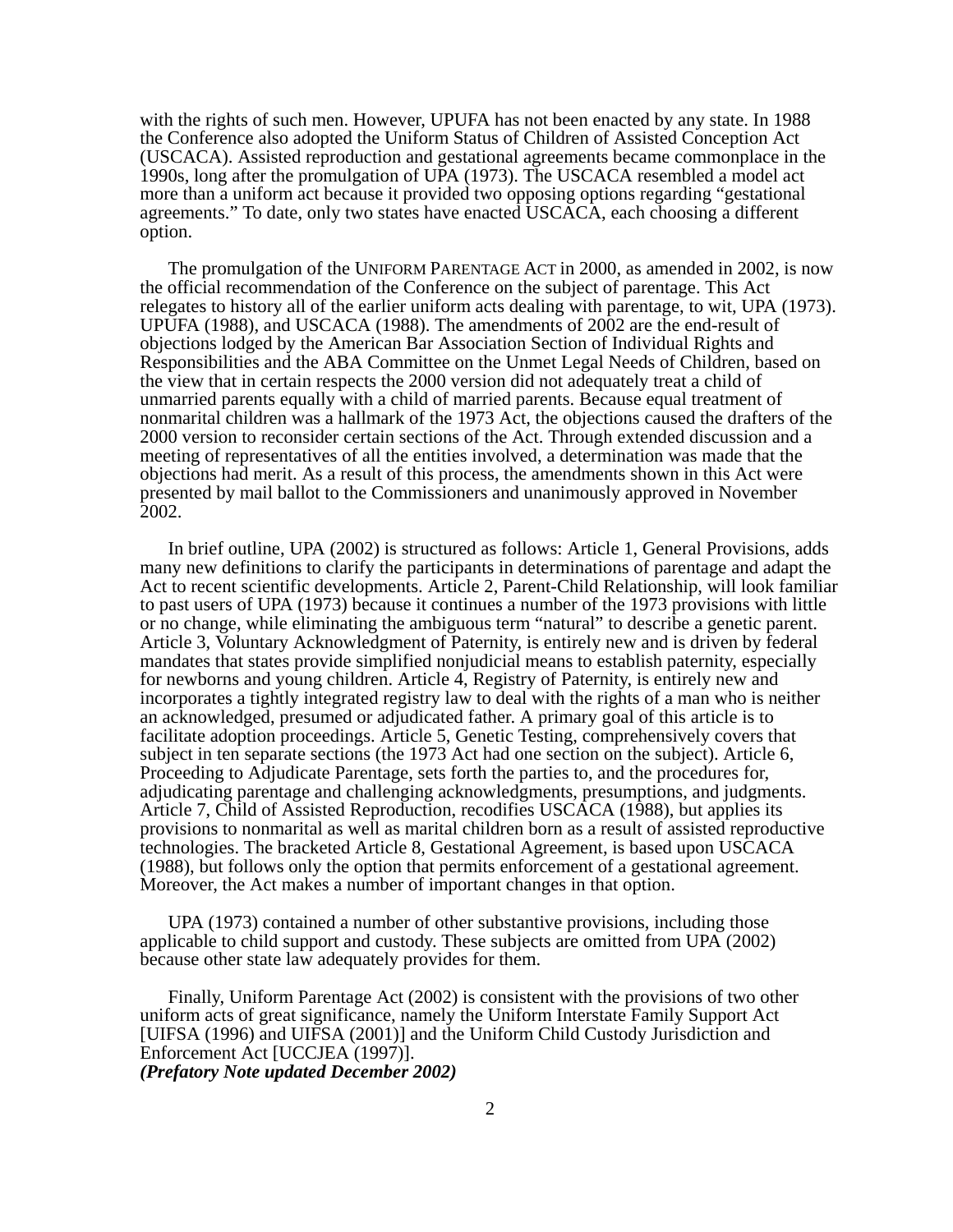# **UNIFORM PARENTAGE ACT**

# **ARTICLE 1**

# **GENERAL PROVISIONS**

<span id="page-7-0"></span>*A word about a drafting convention of the Conference that appears throughout this Act. Brackets in the statutory text are inserted to warn legislative draftsmen in the several states that the suggested language is likely to be subject to local variation. For example, a State may not refer to UPA(2000) as an "[Act]," but may label it as a "chapter,", "title," etc. Often times the brackets flag terminology that is known to vary greatly, e.g., [petition], or is clearly subject to local option, e.g., [30 days].* 

**SECTION 101. SHORT TITLE.** This [Act] may be cited as the Uniform Parentage Act  $(2000).$ 

# **SECTION 102. DEFINITIONS.** In this [Act]:

(1) "Acknowledged father" means a man who has established a father-child

relationship under [Article] 3.

(2) "Adjudicated father" means a man who has been adjudicated by a court of

competent jurisdiction to be the father of a child.

(3) "Alleged father" means a man who alleges himself to be, or is alleged to be, the genetic father or a possible genetic father of a child, but whose paternity has not been determined. The term does not include:

(A) a presumed father;

(B) a man whose parental rights have been terminated or declared not to exist; or

(C) a male donor.

(4) "Assisted reproduction" means a method of causing pregnancy other than sexual intercourse. The term includes:

(A) intrauterine insemination;

(B) donation of eggs;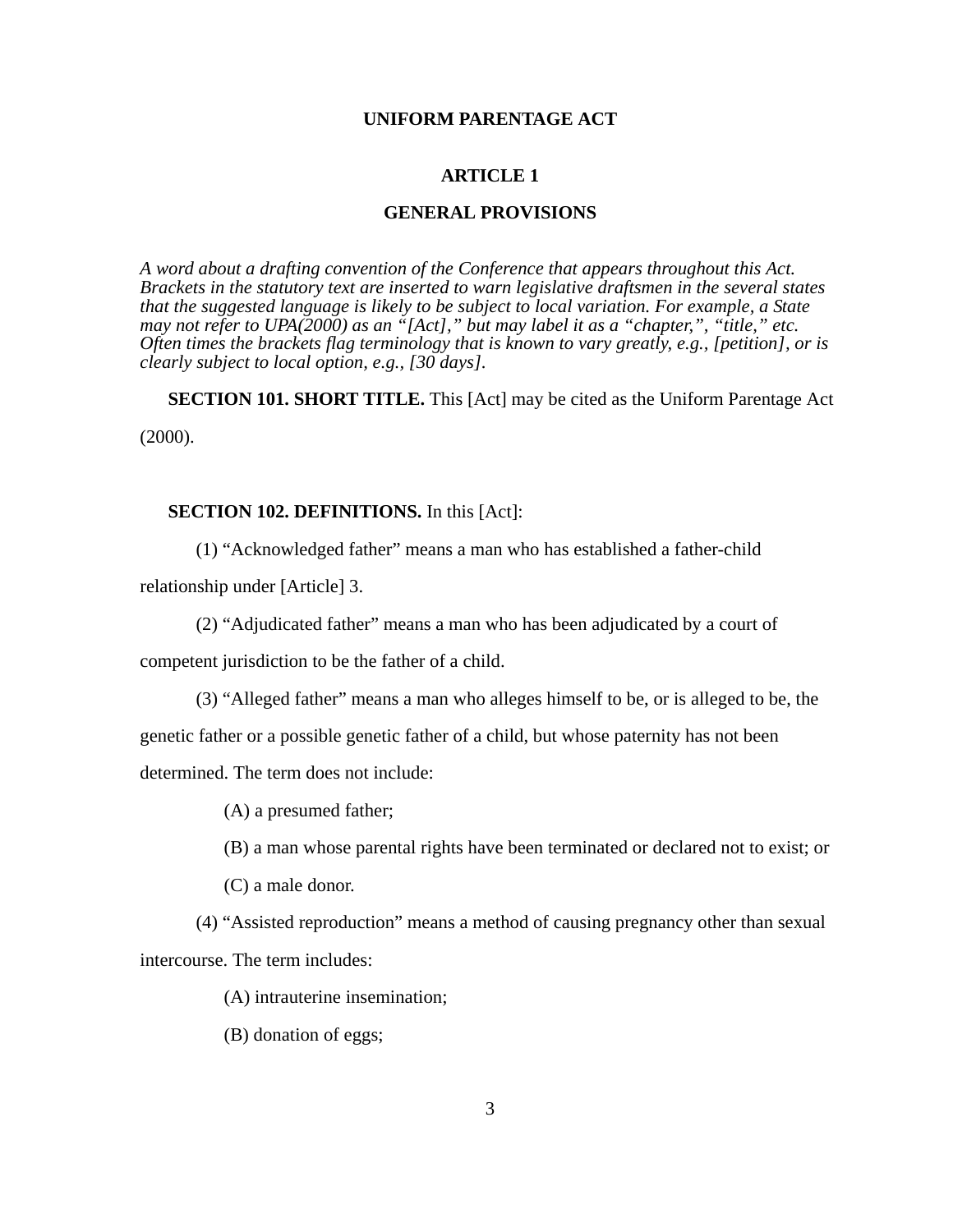<span id="page-8-0"></span>(C) donation of embryos;

(D) in-vitro fertilization and transfer of embryos; and

(E) intracytoplasmic sperm injection.

(5) "Child" means an individual of any age whose parentage may be determined under this [Act].

(6) "Commence" means to file the initial pleading seeking an adjudication of parentage in [the appropriate court] of this State.

(7) "Determination of parentage" means the establishment of the parent-child relationship by the signing of a valid acknowledgment of paternity under [Article] 3 or adjudication by the court.

(8) "Donor" means an individual who produces eggs or sperm used for assisted reproduction, whether or not for consideration. The term does not include:

(A) a husband who provides sperm, or a wife who provides eggs, to be used for assisted reproduction by the wife;

(B) a woman who gives birth to a child by means of assisted reproduction [, except as otherwise provided in [Article] 8]; or

(C) a parent under Article 7 [or an intended parent under Article 8].

(9) "Ethnic or racial group" means, for purposes of genetic testing, a recognized group that an individual identifies as all or part of the individual's ancestry or that is so identified by other information.

(10) "Genetic testing" means an analysis of genetic markers to exclude or identify a man as the father or a woman as the mother of a child. The term includes an analysis of one or a combination of the following:

(A) deoxyribonucleic acid; and

(B) blood-group antigens, red-cell antigens, human-leukocyte antigens, serum enzymes, serum proteins, or red-cell enzymes.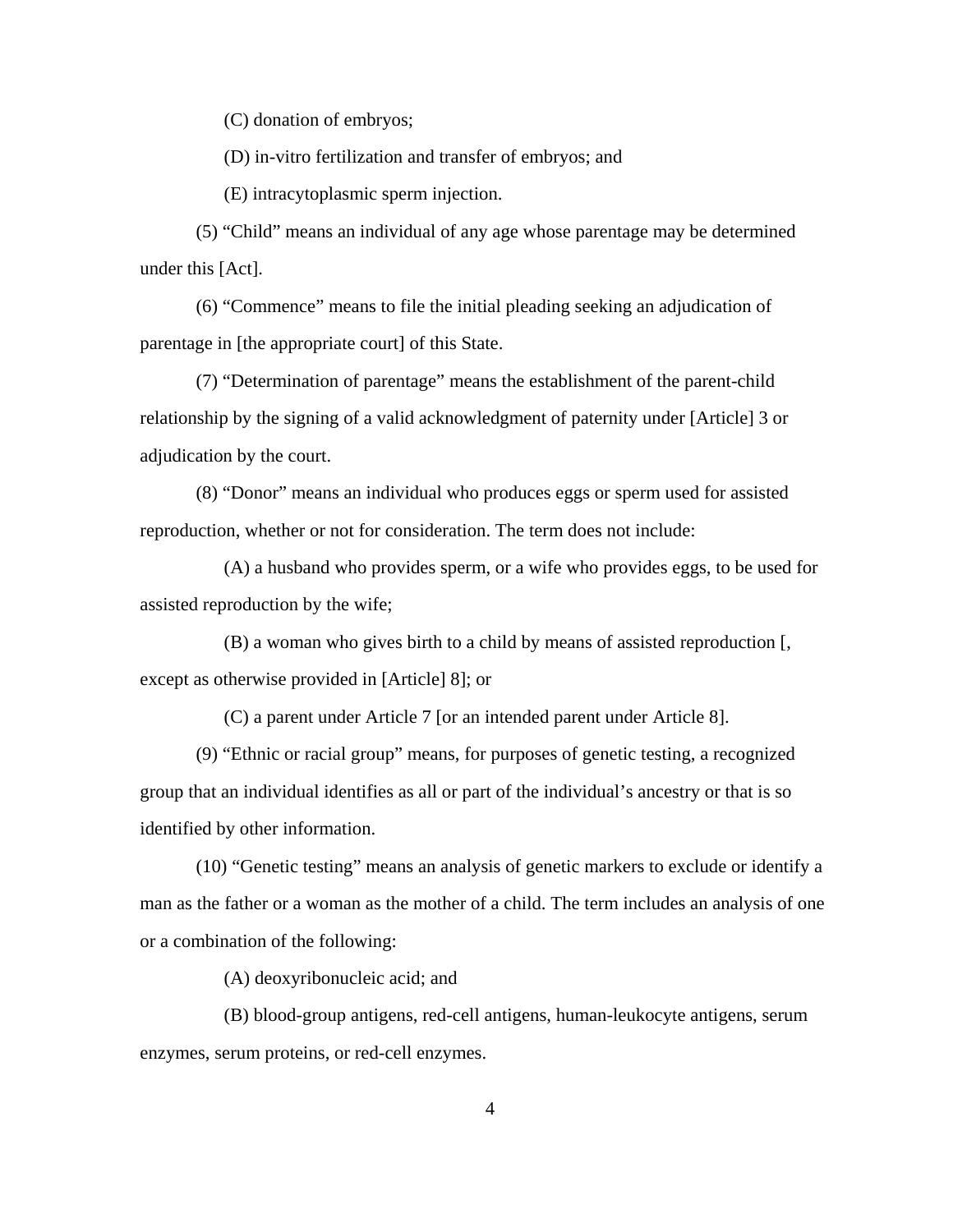<span id="page-9-0"></span>[(11) "Gestational mother" means an adult woman who gives birth to a child under a gestational agreement.]

(12) "Man" means a male individual of any age.

(13) "Parent" means an individual who has established a parent-child relationship under Section 201.

(14) "Parent-child relationship" means the legal relationship between a child and a parent of the child. The term includes the mother-child relationship and the father-child relationship.

(15) "Paternity index" means the likelihood of paternity calculated by computing the ratio between:

(A) the likelihood that the tested man is the father, based on the genetic markers of the tested man, mother, and child, conditioned on the hypothesis that the tested man is the father of the child; and

(B) the likelihood that the tested man is not the father, based on the genetic markers of the tested man, mother, and child, conditioned on the hypothesis that the tested man is not the father of the child and that the father is of the same ethnic or racial group as the tested man.

(16) "Presumed father" means a man who, by operation of law under Section 204, is recognized as the father of a child until that status is rebutted or confirmed in a judicial proceeding.

(17) "Probability of paternity" means the measure, for the ethnic or racial group to which the alleged father belongs, of the probability that the man in question is the father of the child, compared with a random, unrelated man of the same ethnic or racial group, expressed as a percentage incorporating the paternity index and a prior probability.

(18) "Record" means information that is inscribed on a tangible medium or that is stored in an electronic or other medium and is retrievable in perceivable form.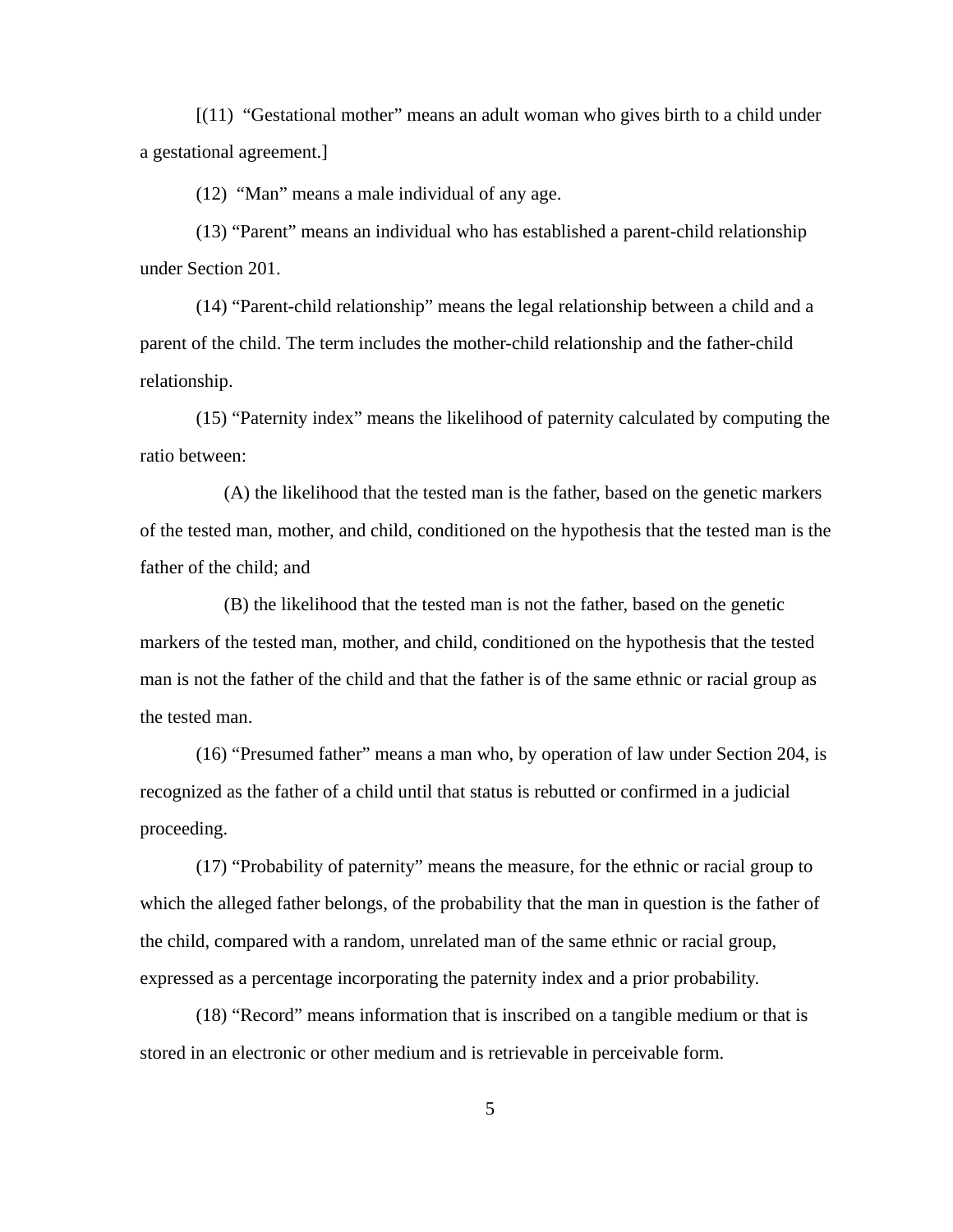<span id="page-10-0"></span>(19) "Signatory" means an individual who authenticates a record and is bound by its terms.

(20) "State" means a State of the United States, the District of Columbia, Puerto Rico,

the United States Virgin Islands, or any territory or insular possession subject to the

jurisdiction of the United States.

(21) "Support-enforcement agency" means a public official or agency authorized to

seek:

(A) enforcement of support orders or laws relating to the duty of support;

(B) establishment or modification of child support;

(C) determination of parentage; or

(D) location of child-support obligors and their income and assets.

# **Comment**

Four separate definitions of "father" are provided by the Act to account for the permutations of a man who may be so classified. Subsection (1), "acknowledged father," directly responds to a 1996 federal mandate encouraging states to adopt nonjudicial means for a man to identify himself as the father of a child in order to achieve an early determination of paternity. The term "acknowledged father" is given a relatively narrow meaning, rather than the broader definition previously accorded to the term. Only a man who acknowledges paternity of a child in accordance with the formal requirements established in Article 3 qualifies as an "acknowledged father." Because the mother of the child must concur in the formal acknowledgment, the federal mandate declares that the states must treat the action as the equivalent of an adjudication of paternity.

Subsection (2), "adjudicated father," although self-defining, presents a policy choice reached by the Conference that contested parentage matters are reserved for courts to resolve. The definition is limited to judicial adjudication of parentage, rather than providing for an alternative of administrative determination of parentage.

Subsection (3), "alleged father," is derived from the UPUFA  $\S$  1(1), although much of the terminology has been changed. A man who is asserted to be, or asserts himself to be or possibly to be, the father of a child is the primary target of the Uniform Parentage Act.

Subsection (16), "presumed father," is more fully defined by the factual circumstances establishing a presumption of paternity in § 204, *infra*.

Closely related to the definitions of "father," Subsection (12) is derived from the UPUFA § 1(1). Defining "man" to include all male humans eliminates the connotation of adulthood, thereby satisfying the obvious need for the Act to cover under-age progenitors. Although objection to calling a 14-year-old father a "man" was raised when UPUFA was considered by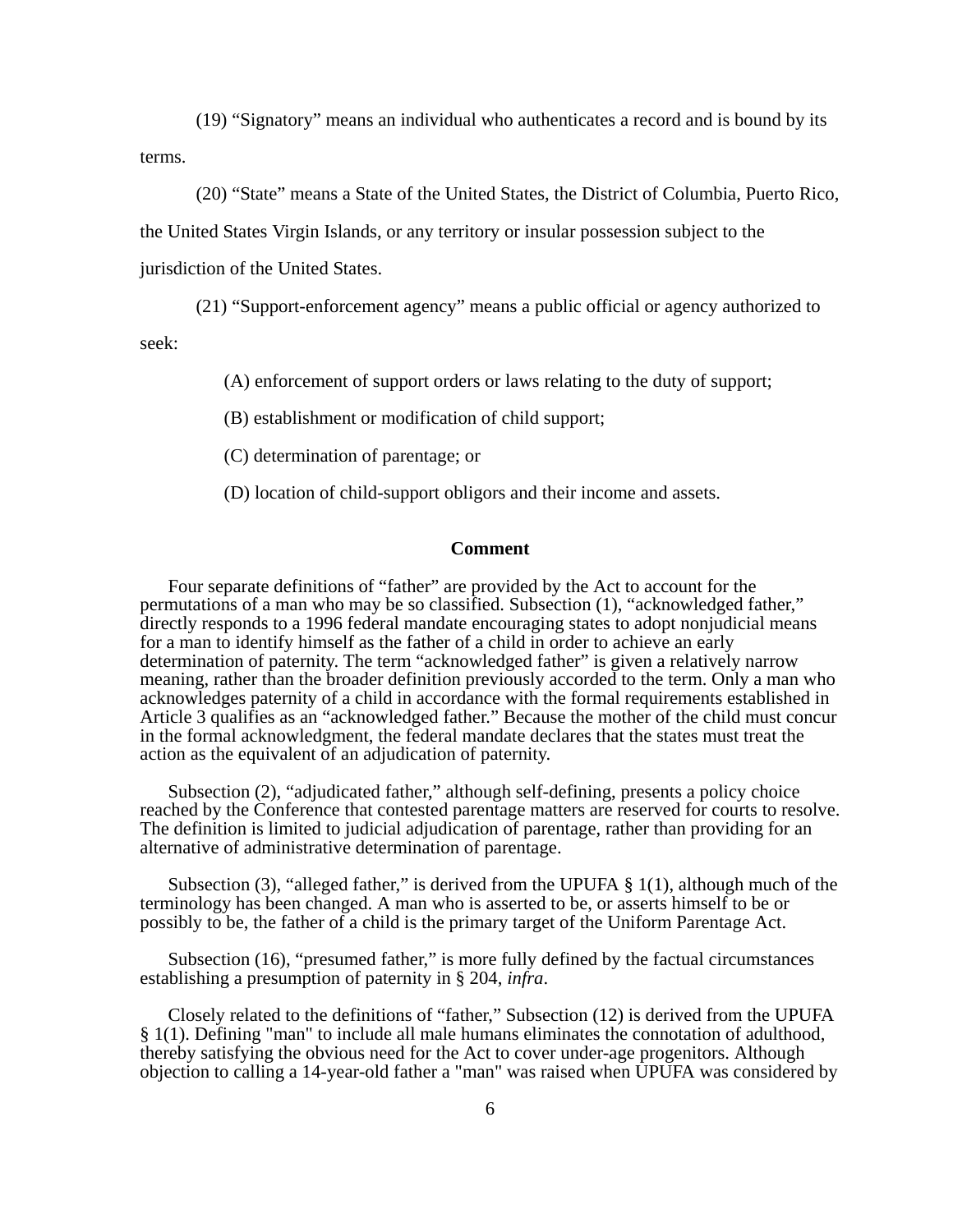<span id="page-11-0"></span>the Conference, for purposes of procreation such a teen-age boy is a man.

Note that a wide variety of other terms historically employed to identify the male parent are not defined in this section. Specifically, the term "putative father" has been replaced by the broader term "alleged father." According to Webster's, "putative" means "commonly accepted or supposed." Clearly, many "alleged fathers" do not fit that definition. Further, UPUFA chose the term "biological father" over more ambiguous "natural father." Because one woman may be the genetic mother of a child while another woman is the gestational mother, for consistency the term "genetic father" was substituted for "biological." Definitions are not supplied for such terms as "unknown father, legal father, real father, and the like," either because the term is self-defining or because it is ambiguous.

Subsection (8) was amended in 2002 to clarify that an individual who becomes a parent through assisted reproduction as provided in Article 7 is not a "donor." Similarly, if bracketed Article 8, Gestational Agreement, is enacted, an individual who is an intended parent through the procedure implemented in that article is not a "donor." No substantive change is intended by this clarification.

Subsection (9), "ethnic or racial group," relates to an individual only for purposes of genetic testing. The genetic tests themselves do not determine the race or ethnic group of the individual. Rather, if a tested individual is not excluded, his race or ethnic group provided is used in the paternity calculations because those calculations give the most conservative result, that is, those most favoring non-paternity.

Subsection (10), "genetic testing," contemplates that paternity testing must be broadly defined to include all of the traditional genetic tests, such as blood types and HLA (Human Leukocyte Antigen), as well as newer DNA technologies. In the past the term "blood test" was commonly applied to paternity testing. However, this usage actually referred to the sample collected; in fact, the tests were genetic tests performed on blood samples. The Act uses the scientific term "deoxyribonucleic acid." This is to accommodate the changes in technology used to evaluate the DNA. Early DNA testing involved RFLP technology (Restriction Fragment Length Polymorphism), followed by PCR techniques (Polymerase Chain Reaction); these may be replaced by newer technology, such as SNP (Single Nucleotide Polymorphisms). The type of DNA technology to be employed is best left to scientific bodies, such as accreditation agencies, *see* § 503(a), *infra*.

Subsection (11), "gestational mother," is derived from USCACA (1988)  $\S$  1(4), which employed the now-discarded term "surrogate mother" to define the same factual circumstances dealt with in bracketed Article 8, Gestational Agreement, *infra*. For purposes of this Act, a woman giving birth to her own genetic child, a.k.a. "birth mother," is distinguished from a "gestational mother." The former is both a gestational and genetic mother, while the latter also gives birth to a child, who may or may not be her genetic child. In the Act the term "gestational mother" is narrowly defined to restrict it to a situation in which a woman gives birth to a child pursuant to a gestational agreement validated under Article 8. If Article 8 is not enacted, this definition should be omitted from the Act. The 2002 amendment providing that the gestational mother must be an adult corrects a drafting oversight.

A 2002 amendment deleted former subsection (12), "intended parents," as adopted in UPA 2000. That term is now employed exclusively in bracketed Article 8, and thus is no longer appropriate as a definition for the Act.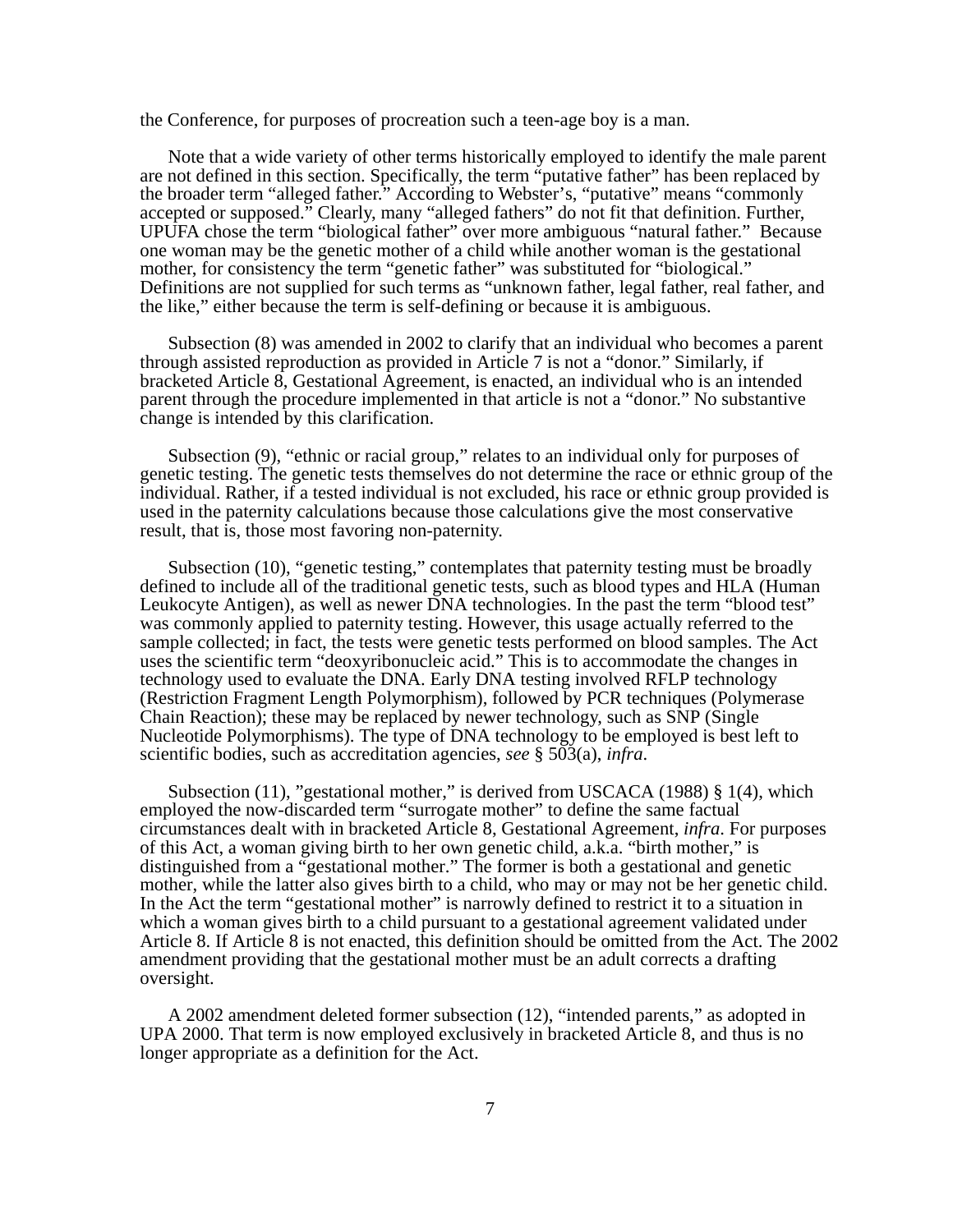<span id="page-12-0"></span>Subsection (14), "parent-child relationship," is derived from UPA (1973) § 1. A wide variety of the rights and duties flowing to and from parents and children are found in many other laws of this state.

Subsection (15), "paternity index," defines a complex scientific and mathematical concept. Note that the definition includes statistical measures of the mother and tested man. The tested man may be an alleged father, or any other potential biological father. In fact, under appropriate circumstances Article 5 provides for testing without samples from the mother or the alleged father. In these cases the expert statistically reconstructs the missing potential mother or biological father from genetic testing of samples from their relatives. Therefore the definition is correct even in cases involving a missing parent.

Subsection (18) is derived from the UNIFORM ELECTRONIC TRANSACTIONS ACT § 102(13), which establishes a standard for either paper or electronic record keeping. *(Comment updated December 2002)* 

# **SECTION 103. SCOPE OF [ACT]; CHOICE OF LAW.**

(a) This [Act] applies to determination of parentage in this State.

(b) The court shall apply the law of this State to adjudicate the parent-child

relationship. The applicable law does not depend on:

(1) the place of birth of the child; or

(2) the past or present residence of the child.

(c) This [Act] does not create, enlarge, or diminish parental rights or duties under other law of this State.

[(d) This [Act] does not authorize or prohibit an agreement between a woman and a man and another woman in which the woman relinquishes all rights as a parent of a child conceived by means of assisted reproduction, and which provides that the man and other woman become the parents of the child. If a birth results under such an agreement and the agreement is unenforceable under [the law of this State], the parent-child relationship is determined as provided in [Article] 2.]

## **Comment**

The new UPA conforms to the requirement of 42 U.S.C.  $\S$  666(a)(5)(A), that a state must provide that parentage proceedings be available at any time before a child attains 18 years of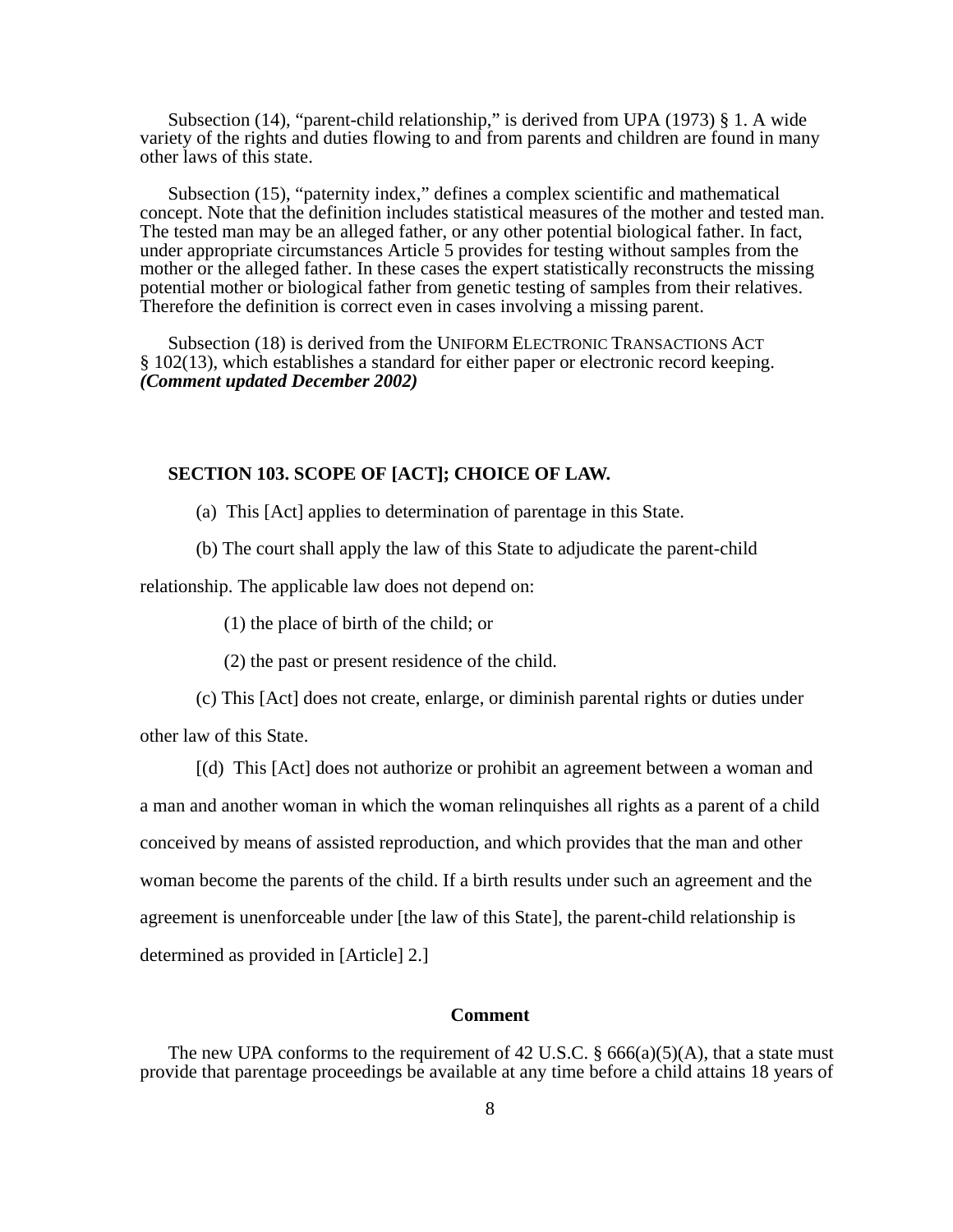<span id="page-13-0"></span>age or suffer the potential penalty of forfeiture of the federal funds that subsidize child support enforcement by the state, *see* APPENDIX: FEDERAL IV-D STATUTE RELATING TO PARENTAGE, *infra*.

Subsection (a) was amended in 2002 in response to objections that the phrase "governs every determination of parentage" was excessively broad and could conflict with other state laws, such as those governing probate issues.

Subsection (b) is derived from the UIFSA (1996)  $\S$  303 and UPA (1973)  $\S$  8(b). This section simplifies choice of law principles; the local court is directed to apply local law. If in fact this state is an inappropriate forum, dismissal for forum non-conveniens may be appropriate.

Subsection (d) is bracketed. If a state enacts Article 8, Gestational Agreement, this subsection should be omitted. If a state does not enact Article 8, this subsection should be included to make clear that this Act does not affect other law of the jurisdiction on the subject, if any. The 2002 amendment employs consistent language in order to treat married and unmarried couples alike with regard to parentage issues, and reflects the terminology in Articles 2, 7, and bracketed Article 8.

*(Comment updated December 2002)* 

#### **SECTION 104. COURT OF THIS STATE.** The [designate] court is authorized to

adjudicate parentage under this [Act].

#### **Comment**

Source: UPA (1973) § 8(a).

The court having jurisdiction over parentage proceedings under this Act should be identified here. Although a proceeding to determine parentage is most often associated with an action to establish a child support order, the Act departs from the choice made by the UIFSA (1996) § 102, which allows for the establishment of a child support order by an administrative agency. Insofar as establishment of parentage is concerned, the new UPA reflects the deliberate decision by NCCUSL that an "adjudication" should require a judicial proceeding. This procedure is consistent with the practice of most states. In fact, very few states provide for the resolution of disputed paternity through administrative processes, which, of course, is a policy judgment for the Sate legislature to make.

The term "tribunal" found in UIFSA to describe both courts and agencies is not employed in the Act. Rather, the dispute resolution entity in UPA (2002) is limited to a "court." UPA (2002) conforms to the congressional determination that parentage may also be established by an acknowledgment of parentage under Article 3. Article 7 allows parentage to be established in a written record that presumably could then be approved by an administrative officer. These exceptions create potential disputes that only a judicial proceeding can resolve.

Joinder of a parentage proceeding with an action for divorce, annulment, separate maintenance, or child support and custody is left to state law. This should be considered in choosing which court in a state is to be given jurisdiction over proceedings under this Act.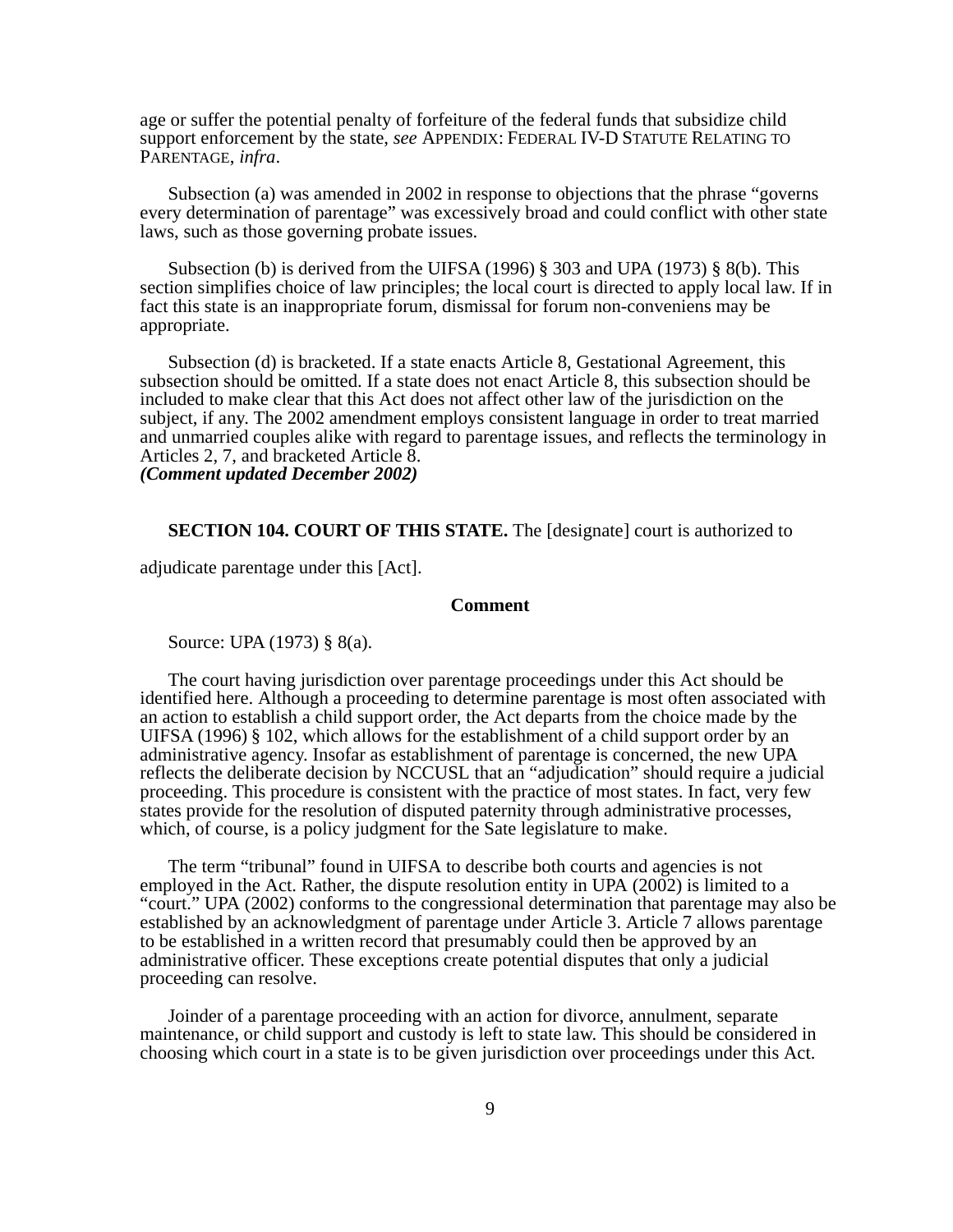# <span id="page-14-0"></span>*(Comment updated December 2002)*

#### **SECTION 105. PROTECTION OF PARTICIPANTS.** Proceedings under this [Act]

are subject to other law of this State governing the health, safety, privacy, and liberty of a child or other individual who could be jeopardized by disclosure of identifying information, including address, telephone number, place of employment, social security number, and the child's day-care facility and school.

# **Comment**

Source: UCCJEA (1997) § 209(e).

# **SECTION 106. DETERMINATION OF MATERNITY.** Provisions of this [Act]

relating to determination of paternity apply to determinations of maternity.

# **Comment**

Source: UPA (1973) § 21.

This section provides for a determination of the mother-child relationship if that issue is in dispute. Except in circumstances involving immigration, cases involving disputed maternity are extraordinarily rare. Therefore, the new UPA is otherwise written in terms applicable to the determination of paternity, while maintaining the possibility that a dispute may arise regarding whether a woman claiming maternity actually is the mother of a particular child.

Although certain provisions found in the balance of the Act logically do not apply in a proceeding to establish maternity, the Act continues the decision made in UPA (1973) not to burden these already complex provisions with unnecessary references to the ascertainment of maternity. Except for issues arising from assisted reproduction technologies or gestational agreements, see Article 7 and bracketed Article 8,  $\S$  201(a) is the sole provision in the Act that specifically relates to the mother-child relationship. In an actual case, a judge facing a claim for the determination of the mother-child relationship should have little difficulty deciding which portions of the Act should be applied. *(Comment updated December 2002)*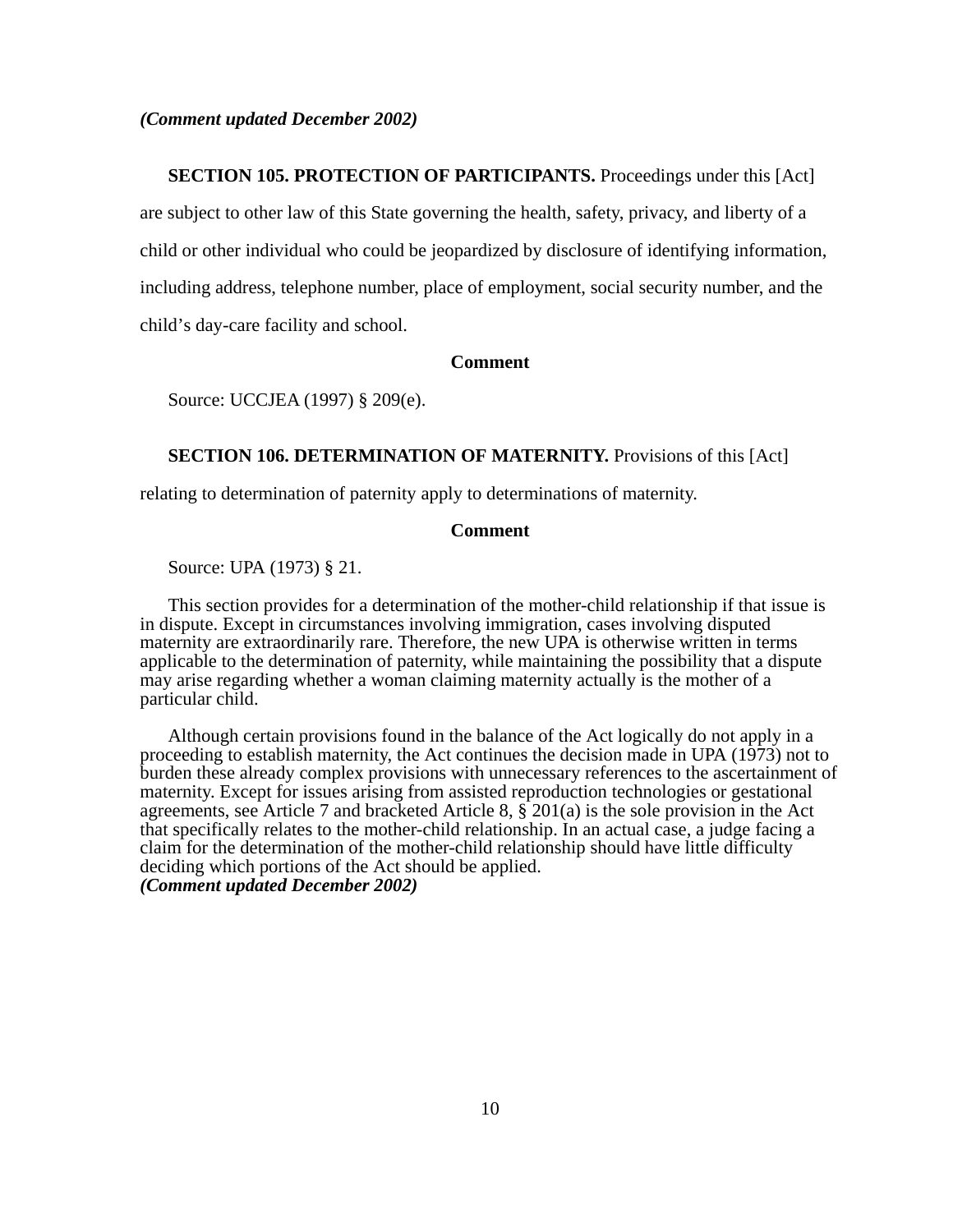#### **ARTICLE 2**

# **PARENT-CHILD RELATIONSHIP**

# <span id="page-15-0"></span>**SECTION 201. ESTABLISHMENT OF PARENT-CHILD RELATIONSHIP.**

(a) The mother-child relationship is established between a woman and a child by:

(1) the woman's having given birth to the child [, except as otherwise provided in [Article] 8];

(2) an adjudication of the woman's maternity; [or]

(3) adoption of the child by the woman [; or

(4) an adjudication confirming the woman as a parent of a child born to a

gestational mother if the agreement was validated under [Article] 8 or is enforceable under other law].

(b) The father-child relationship is established between a man and a child by:

- (1) an unrebutted presumption of the man's paternity of the child under Section
- 204;

(2) an effective acknowledgment of paternity by the man under [Article] 3, unless the acknowledgment has been rescinded or successfully challenged;

(3) an adjudication of the man's paternity;

(4) adoption of the child by the man; [or]

(5) the man's having consented to assisted reproduction by a woman under

[Article] 7 which resulted in the birth of the child [; or

(6) an adjudication confirming the man as a parent of a child born to a gestational mother if the agreement was validated under [Article] 8 or is enforceable under other law].

# **Comment**

Source: UPA (1973), § 4; expanded to include all possible bases of the parent-child relationship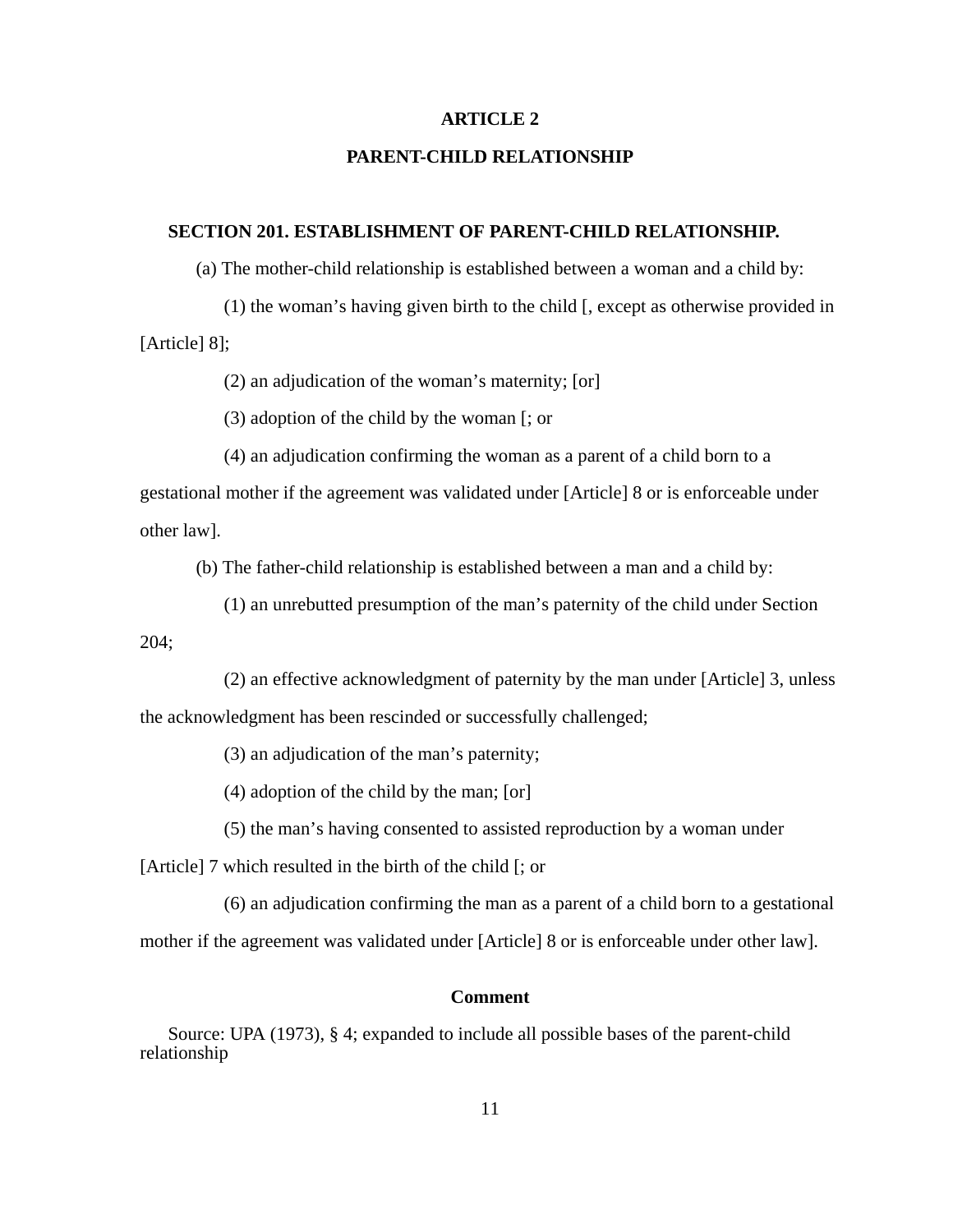<span id="page-16-0"></span>Subsection (b)(5) and bracketed subsections (a)(4) and (b)(6) reflect the fact that Article 7 provides that both a married and an unmarried couple are entitled to assisted reproductive technologies in order to become parents and, if bracketed Article 8 is enacted, to enter into a gestational agreement. If a state enacts Article 8, Gestational Agreement, the brackets should be removed. If a state does not enact Article 8, the bracketed subsections should be omitted. *(Comment updated December 2002)* 

#### **SECTION 202. NO DISCRIMINATION BASED ON MARITAL STATUS.** A child

born to parents who are not married to each other has the same rights under the law as a child

born to parents who are married to each other.

#### **Comment**

Source: UPA (1973) § 2 and Massachusetts Gen. Laws ch. 209C, § 1.

From a legal and social policy perspective, this is one of the most significant substantive provisions of the Act, reaffirming the principle that regardless of the marital status of the parents, children and parents have equal rights with respect to each other. As discussed in the Prefatory Note, *supra,* U.S. Supreme Court decisions and lower federal and state court decisions require equal treatment of marital and nonmarital children without regard to the circumstances of their birth.

Nonetheless, the equal treatment principle does not necessarily eliminate all distinctions in the application of other substantive laws to different kinds of children. For example, as amended in 1991 the UNIFORM PROBATE CODE § 2-705(b), states:

Y in construing a dispositive provision of a transferor who is not a natural parent, an individual born to the natural parent is not considered a child of that parent unless the individual while a minor lived as a regular member of the household of that parent or of that parent's parent, brother, sister, spouse, or surviving spouse.

8 U.L.A. 188 (1998)

In short, the UPC provides that an individual is presumed not to be included in a class gift from someone other than the child's parent unless that individual lived as a member of the parent's family during childhood. This presumed intent of the donor is rebuttable. Although this provision probably has a disproportionate effect on nonmarital children, the disparity is not based on the circumstances of birth, but rather on post-birth living conditions. *(Comment updated December 2002)* 

#### **SECTION 203. CONSEQUENCES OF ESTABLISHMENT OF PARENTAGE.**

Unless parental rights are terminated, a parent-child relationship established under this [Act]

applies for all purposes, except as otherwise specifically provided by other law of this State.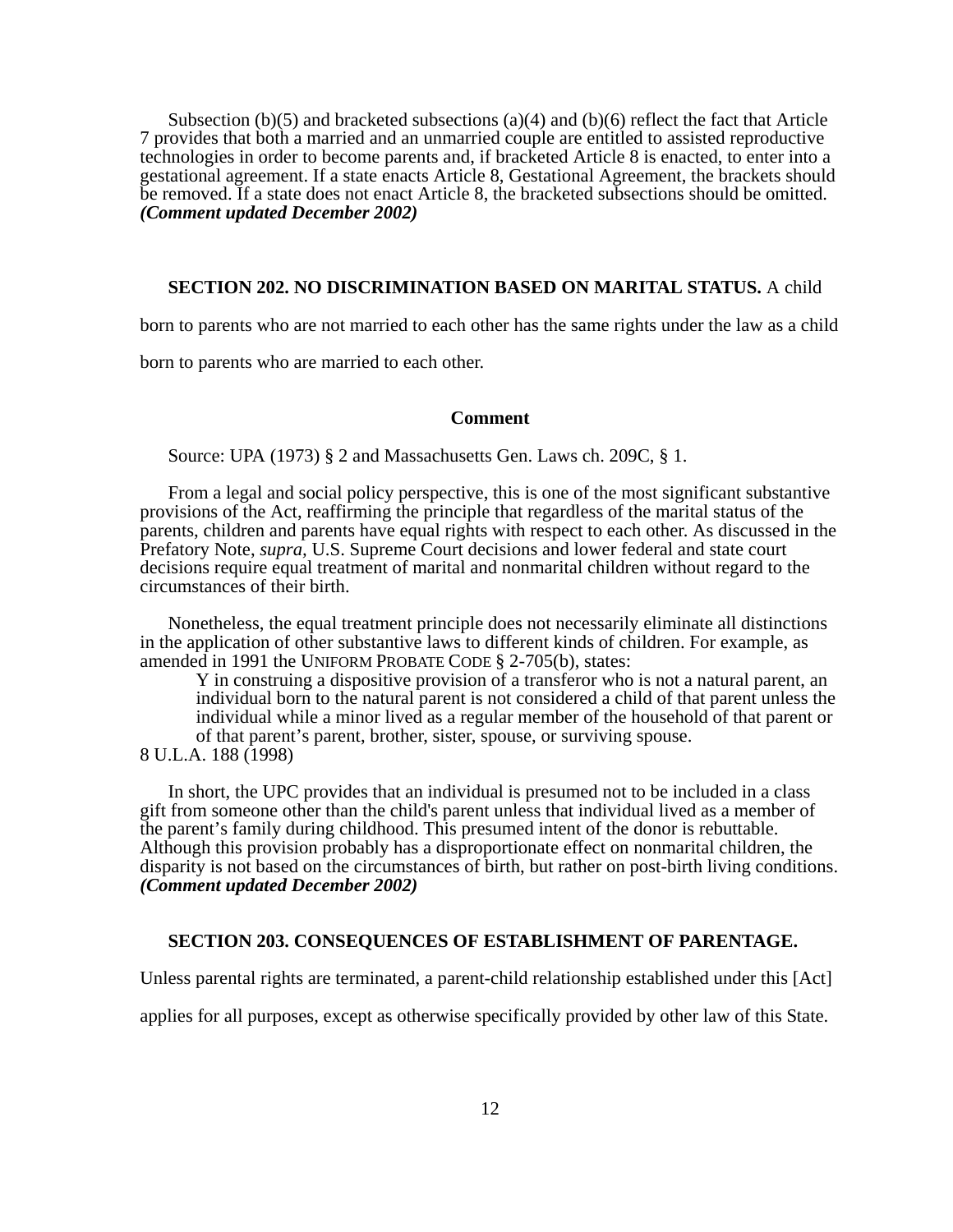# **Comment**

<span id="page-17-0"></span>Source: USCACA (1988) § 10.

This section may seem to state the obvious, but both the statement and the qualifier are necessary because without this explanation a literal reading of §§ 201-203 could lead to erroneous statutory constructions. The basic purpose of the section is to make clear that a mother, as defined in § 201(a), is not a parent once her parental rights have been terminated. Similarly, a man whose paternity has been established by acknowledgment or by court adjudication may subsequently have his parental rights terminated.

The qualifier, "as otherwise provided by other law of this State," is necessary because other statutes may restrict rights of a parent. For example, UPC (1993) § 2-114(c) precludes a parent of a child (and the parent's family) from inheriting from the child by intestate succession "unless that natural parent has openly treated the child as his [or hers] and has not refused to support the child." Similarly, as discussed in the preceding Comment, UPC (1993) § 2-705(b) affects the right of a child to take under a class gift from a person who is not a parent of the child.

# **SECTION 204. PRESUMPTION OF PATERNITY.**

(a) A man is presumed to be the father of a child if:

(1) he and the mother of the child are married to each other and the child is born

during the marriage;

(2) he and the mother of the child were married to each other and the child is born

within 300 days after the marriage is terminated by death, annulment, declaration of invalidity, or divorce [, or after a decree of separation];

(3) before the birth of the child, he and the mother of the child married each other in apparent compliance with law, even if the attempted marriage is or could be declared invalid, and the child is born during the invalid marriage or within 300 days after its termination by death, annulment, declaration of invalidity, or divorce [, or after a decree of separation];

(4) after the birth of the child, he and the mother of the child married each other in apparent compliance with law, whether or not the marriage is or could be declared invalid, and he voluntarily asserted his paternity of the child, and:

(A) the assertion is in a record filed with [state agency maintaining birth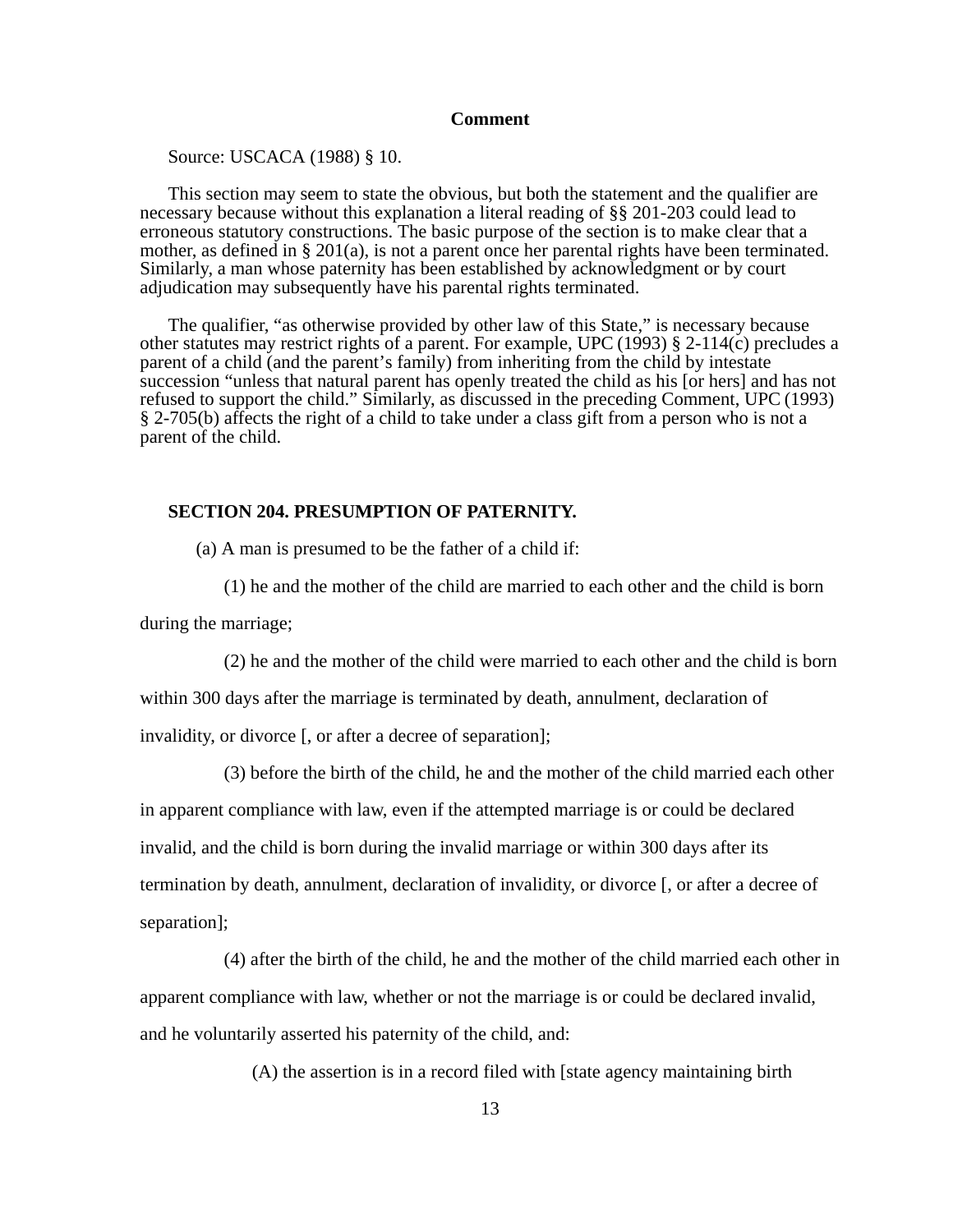records];

(B) he agreed to be and is named as the child's father on the child's birth

certificate; or

(C) he promised in a record to support the child as his own; or

(5) for the first two years of the child's life, he resided in the same household with

the child and openly held out the child as his own.

(b) A presumption of paternity established under this section may be rebutted only by

an adjudication under [Article] 6.

# **Comment**

Source: UPA (1973) § 4.

A network of presumptions was established by UPA (1973) for application to cases in which proof of external circumstances indicate a particular man to be the probable father. The simplest of these is also the best known--birth of a child during the marriage between the mother and a man. When promulgated in 1973 the contemporaneous commentary noted that:

While perhaps no one state now includes all these presumptions in its law, the presumptions *are* based on existing presumptions of 'legitimacy' in state laws and do not represent a serious departure. Novel is that they have been collected under one roof. All presumptions of paternity are rebuttable in appropriate circumstances. UNIFORM PARENTAGE ACT (1973), Prefatory Note, 9B U.L.A. 379 (2001).

After amendments adopted in 2002, the Uniform Parentage Act retains all but one of the original presumptions of paternity contained in UPA § 4 (1973). Originally the 2000 version of the new Act limited presumptions of paternity to those related to marriage. The objection by the ABA Steering Committee on the Unmet Legal Needs of Children and the Section of Individual Rights and Responsibilities that this could result in differential treatment of children born to unmarried parents resulted in the revision to this section.

Subsection (1) deals with a child born during a marriage; subsection (2) deals with a child conceived during marriage but born after its termination; subsection (3) deals with a child conceived or born during an invalid marriage; and, subsection (4) deals with a child born before a valid or invalid marriage, accompanied by other facts indicating the husband is the father.

Added by amendment in 2002, subsection (5), is a significant revision of UPA § 4(4) (1973), which created a presumption of paternity if a man "receives the child into his home and openly holds out the child as his natural child." Because there was no time frame specified in the 1973 act, the language fostered uncertainty about whether the presumption could arise if the receipt of the child into the man's home occurred for a short time or took place long after the child's birth. To more fully serve the goal of treating nonmarital and marital children equally, the "holding out" presumption is restored, subject to an express durational requirement that the man reside with the child for the first two years of the child's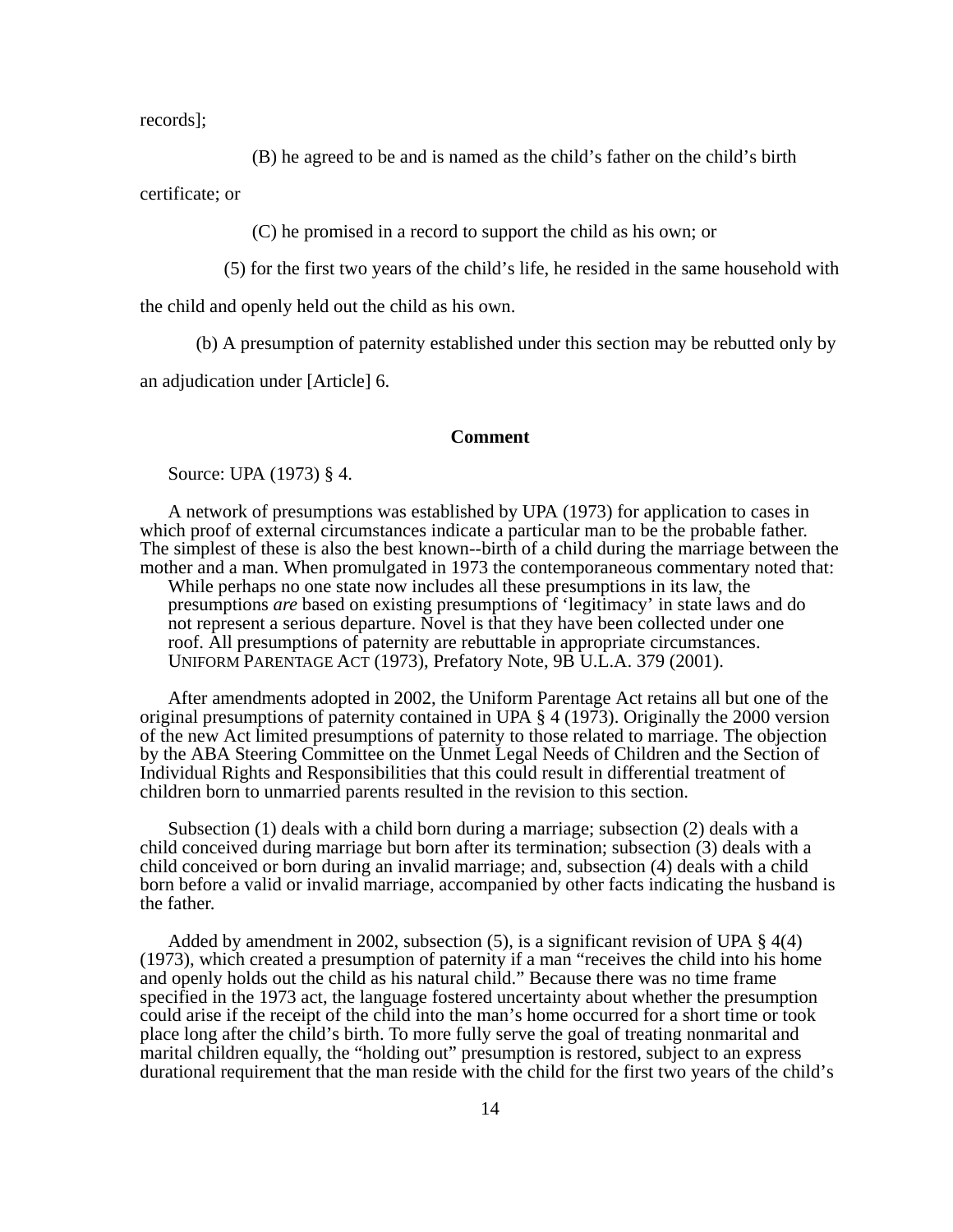life. This mirrors the presumption applied to a married man established by § 607, *infra*. Once this presumption arises, it is subject to attack only under the limited circumstances set forth in § 607 for challenging a marital presumption, and is similarly subject to the estoppel principles of § 608.

One presumption found in UPA (1973) is not repeated in the new Act. Former UPA §4(5) created a presumption of paternity if the man "acknowledges his paternity of the child in a writing filed with [named agency] [and] the mother does not dispute the acknowledgment within a reasonable time." This presumption was eliminated because it conflicts with Article 3, Voluntary Acknowledgment of Paternity, under which a valid acknowledgment establishes paternity rather than a presumption of paternity.

Finally, subsection (b) is a complete rewrite of UPA (1973) § 4(b). The requirement that a presumption "may be rebutted only by clear and convincing evidence" was eliminated from the Act. The same fate was accorded the statement that: "If two or more presumptions arise which conflict with each other, the presumption which on the facts is founded on the weightier considerations of policy and logic controls." Nowadays the existence of modern genetic testing obviates this old approach to the problem of conflicting presumptions when a court is to determine paternity. Nowadays, genetic testing makes it possible in most cases to resolve competing claims to paternity. Moreover, courts may use the estoppel principles in § 608 in appropriate circumstances to deny requests for genetic testing in the interests of preserving a child's ties to the presumed or acknowledged father who openly held himself out as the child's father regardless of whether he is in fact the genetic father. *(Comment updated December 2002)*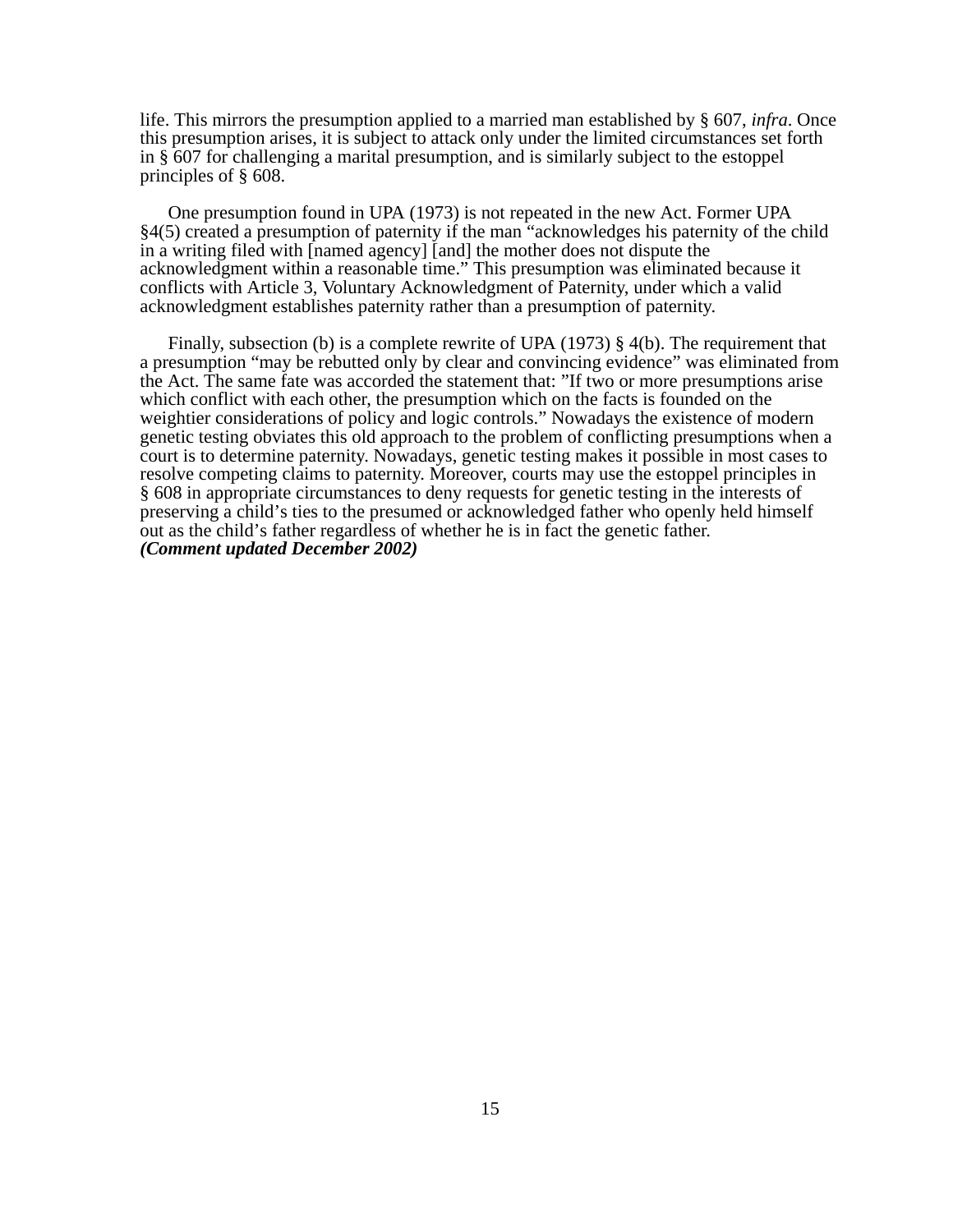# **ARTICLE 3**

### **VOLUNTARY ACKNOWLEDGMENT OF PATERNITY**

#### **Comment**

<span id="page-20-0"></span>Voluntary acknowledgment of paternity has long been an alternative to a contested paternity suit. Under UPA (1973)  $\S$  4, the inclusion of a man's name on the child's birth certificate created a presumption of paternity, which could be rebutted. In order to improve the collection of child support, especially from unwed fathers, the U.S. Congress mandated a fundamental change in the acknowledgment procedure. The Personal Responsibility and Work Opportunity Reconciliation Act of 1996 (PRWORA, also known as the Welfare Reform Act) conditions receipt of federal child support enforcement funds on state enactment of laws that greatly strengthen the effect of a man's voluntary acknowledgment of paternity, 42 U.S.C. § 666(a)(5)(C). This statute is reproduced in APPENDIX: FEDERAL IV-D STATUTE RELATING TO PARENTAGE, *infra*. In brief, it provides that a valid, unrescinded, unchallenged acknowledgment of paternity is to be treated as equivalent to a judicial determination of paternity.

Because in many respects the federal act is nonspecific, the new UPA contains clear and comprehensive procedures to comply with the federal mandate. Primary among the factual circumstances that Congress did not take into account was that a married woman may consent to an acknowledgement of paternity by a man who may indeed be her child's genetic father, but is not her husband. Under the new UPA, the mother's husband is the presumed father of the child, *see* § 204, *supra*. By ignoring the real possibility that the child will have both an acknowledged father and a presumed father, Congress left it to the states to sort out which of the men should be recognized as the legal father.

Further, PRWORA does not require that a man acknowledging paternity must assert genetic paternity of the child. Section 301 is designed to prevent circumvention of adoption laws by requiring a sworn assertion of genetic parentage of the child.

Sections 302-305 clarify that, if a child has a presumed father, that man must file a denial of paternity in conjunction with another man's acknowledgment of paternity in order for the acknowledgement to be valid. If the presumed father is unwilling to cooperate, or his whereabouts are unknown, a court proceeding is necessary to resolve the issue of parentage.

Congress also directed that the acknowledgment can be "rescinded" within a particular timeframe, and subsequently can be "challenged" without stating a timeframe. Those procedures are dealt with in §§ 307-309.

Finally, the related issue of issuance or revision of birth certificates is left to other state law.

# **SECTION 301. ACKNOWLEDGMENT OF PATERNITY.** The mother of a child and

a man claiming to be the genetic father of the child may sign an acknowledgment of paternity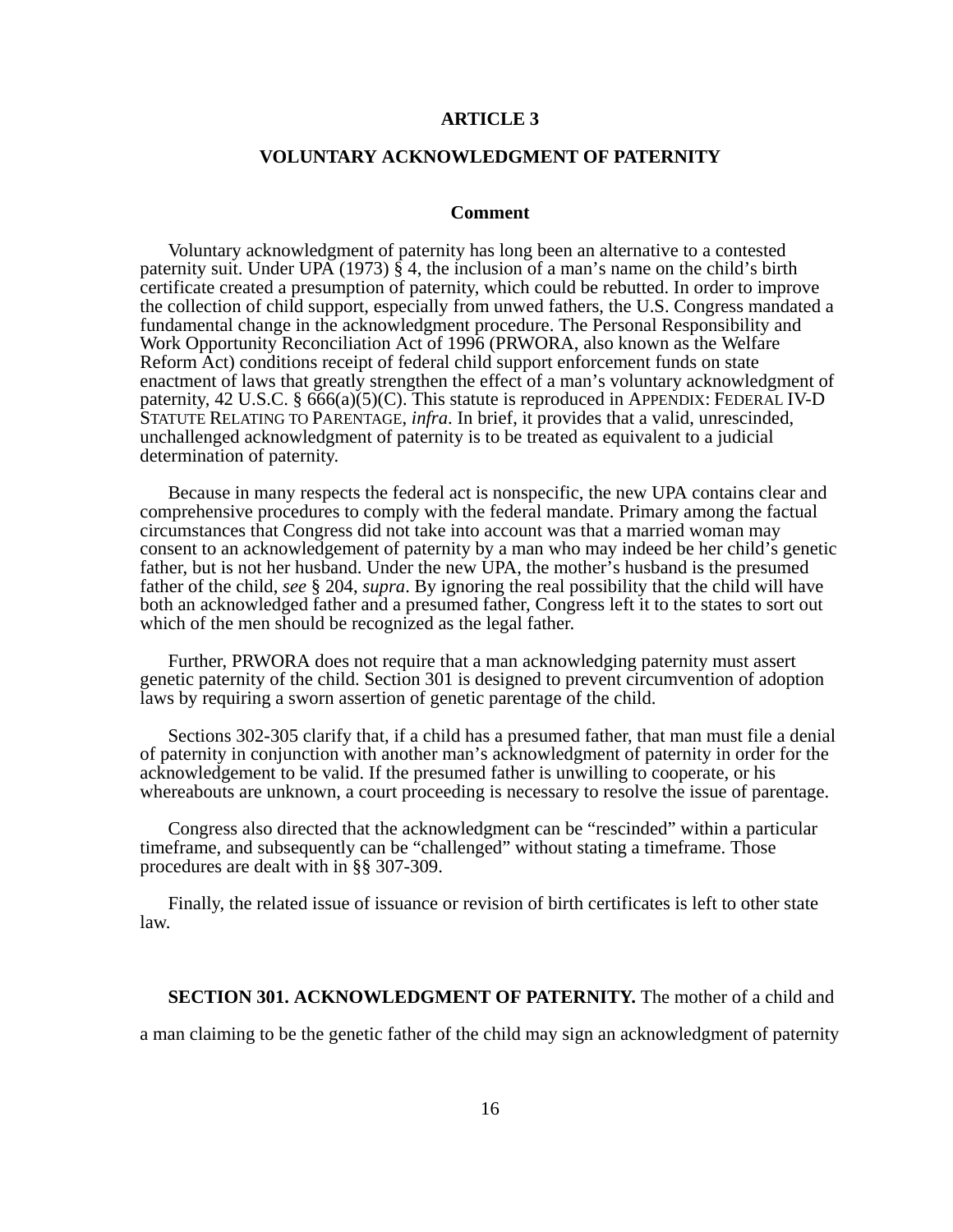<span id="page-21-0"></span>with intent to establish the man's paternity.

### **Comment**

Source: 42 U.S.C. § 666(a)(5)(C), *see* preceding Comment and APPENDIX: FEDERAL IV-D STATUTE RELATING TO PARENTAGE, *infra*.

PRWORA does not explicitly require that a man acknowledging parentage necessarily is asserting his genetic parentage of the child. In order to prevent circumvention of adoption laws, § 301 corrects this omission by requiring a sworn assertion of genetic parentage of the child. A 2002 amendment provides that a man who signs an acknowledgment of paternity declares that he is the genetic father of the child. Thus both the man and the mother acknowledge his paternity, under penalty of perjury, without requiring the parents to spell out the details of their sexual relations. Further, the amended language also takes into account a situation in which a man, who is unable to have sexual intercourse with his partner, may still have contributed to the conception of the child through the use of his own sperm. Henceforth, a man in that situation will be able to recognize legally his paternity through the voluntary acknowledgment procedure. *(Comment updated December 2002)* 

# **SECTION 302. EXECUTION OF ACKNOWLEDGMENT OF PATERNITY.**

(a) An acknowledgment of paternity must:

(1) be in a record;

(2) be signed, or otherwise authenticated, under penalty of perjury by the mother

and by the man seeking to establish his paternity;

(3) state that the child whose paternity is being acknowledged:

(A) does not have a presumed father, or has a presumed father whose full

name is stated; and

(B) does not have another acknowledged or adjudicated father;

(4) state whether there has been genetic testing and, if so, that the acknowledging

man's claim of paternity is consistent with the results of the testing; and

(5) state that the signatories understand that the acknowledgment is the equivalent

of a judicial adjudication of paternity of the child and that a challenge to the

acknowledgment is permitted only under limited circumstances and is barred after two years.

(b) An acknowledgment of paternity is void if it: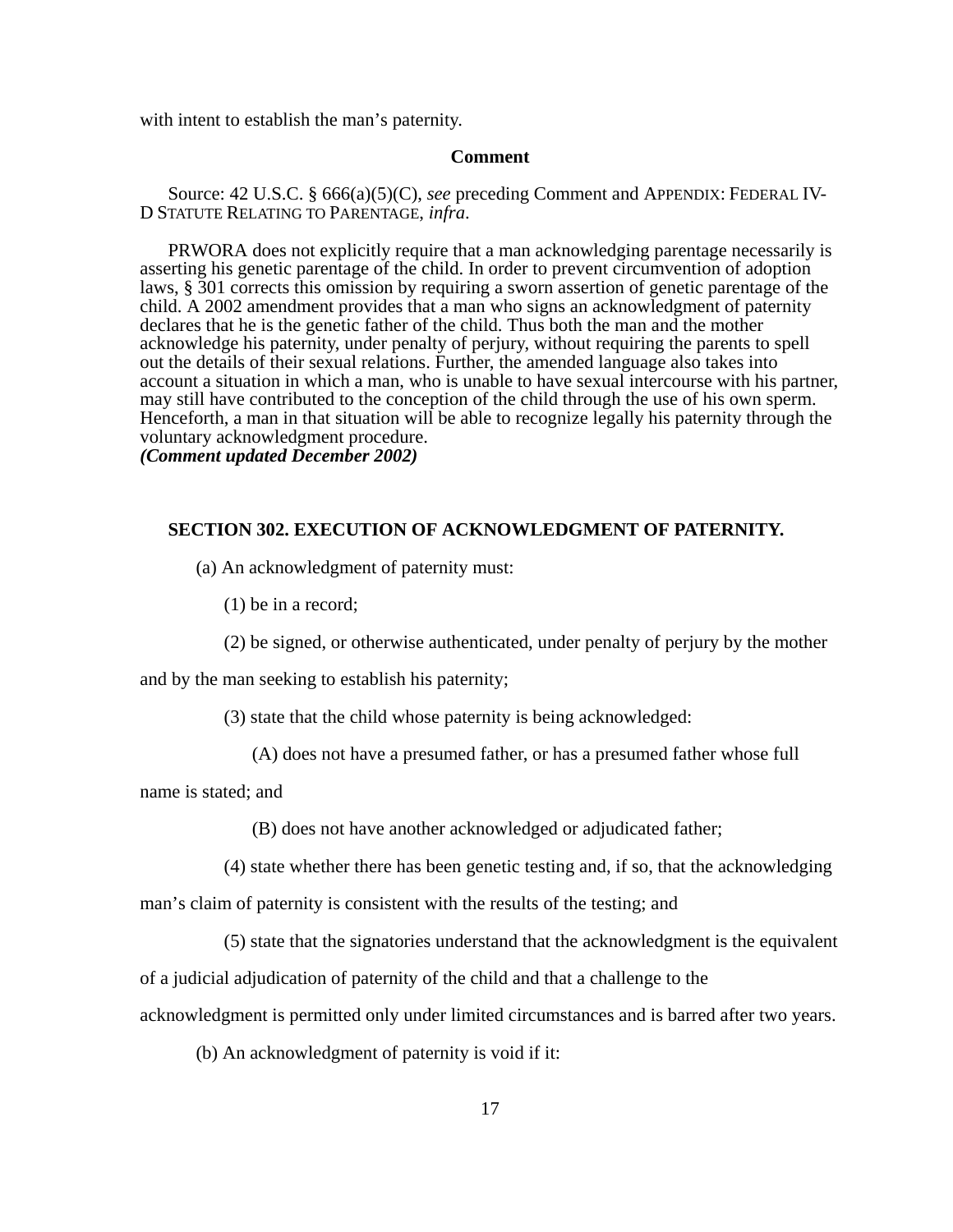(1) states that another man is a presumed father, unless a denial of paternity

<span id="page-22-0"></span>signed or otherwise authenticated by the presumed father is filed with the [agency

maintaining birth records];

(2) states that another man is an acknowledged or adjudicated father; or

(3) falsely denies the existence of a presumed, acknowledged, or adjudicated

father of the child.

(c) A presumed father may sign or otherwise authenticate an acknowledgment of

paternity.

#### **Comment**

Source: 42 U.S.C. § 666(a)(5)(C), *see* APPENDIX: FEDERAL IV-D STATUTE RELATING TO PARENTAGE, *infra*.

The federal statute cited above provides that receipt of the federal subsidy by a state for its child support enforcement program is contingent on state enactment of laws establishing specific procedures for voluntary acknowledgment of paternity. This deceptively simple principle proved difficult to implement.

Problems most notably include fact situations in which the mother of the child is married to someone other than the man who intends to acknowledge his paternity. With an acknowledgment the child would then have both an acknowledged father and a presumed father. To deal with this circumstance, many states have passed laws allowing the presumed father to sign a denial of paternity, which must be filed as part of the acknowledgment. This Act adopts this common sense solution; otherwise the acknowledgment would have no legal consequence because it cannot affect the legal rights of the presumed father.

At least two other provisions of this section warrant special emphasis. Subsection  $(a)(2)$ requires that the acknowledgment be "signed, or otherwise authenticated, under penalty of perjury," just as income tax returns and many other government documents require. Clearly, the potential punishment for false swearing is substantial, and the benefits from avoiding the complication of requiring witnesses and a notary are significant in this context. Mandating greater formality would greatly discourage the in-hospital signatures so earnestly desired in 42 U.S.C. § 666(a)(5)(C)(ii), *see* APPENDIX: FEDERAL IV-D STATUTE RELATING TO PARENTAGE, *infra*.

Similarly, in an attempt to ensure full disclosure and avoid false swearing, subsection (a)(4) requires that the results of genetic testing, if any, be reported along with confirmation that the acknowledgment is consistent with the results of that testing. This provision is also designed to avoid a possible subversion of the requirements for an adoption. A would-be "father" whose parentage of a child has been excluded by genetic testing may not validly sign an acknowledgment once that fact has been established.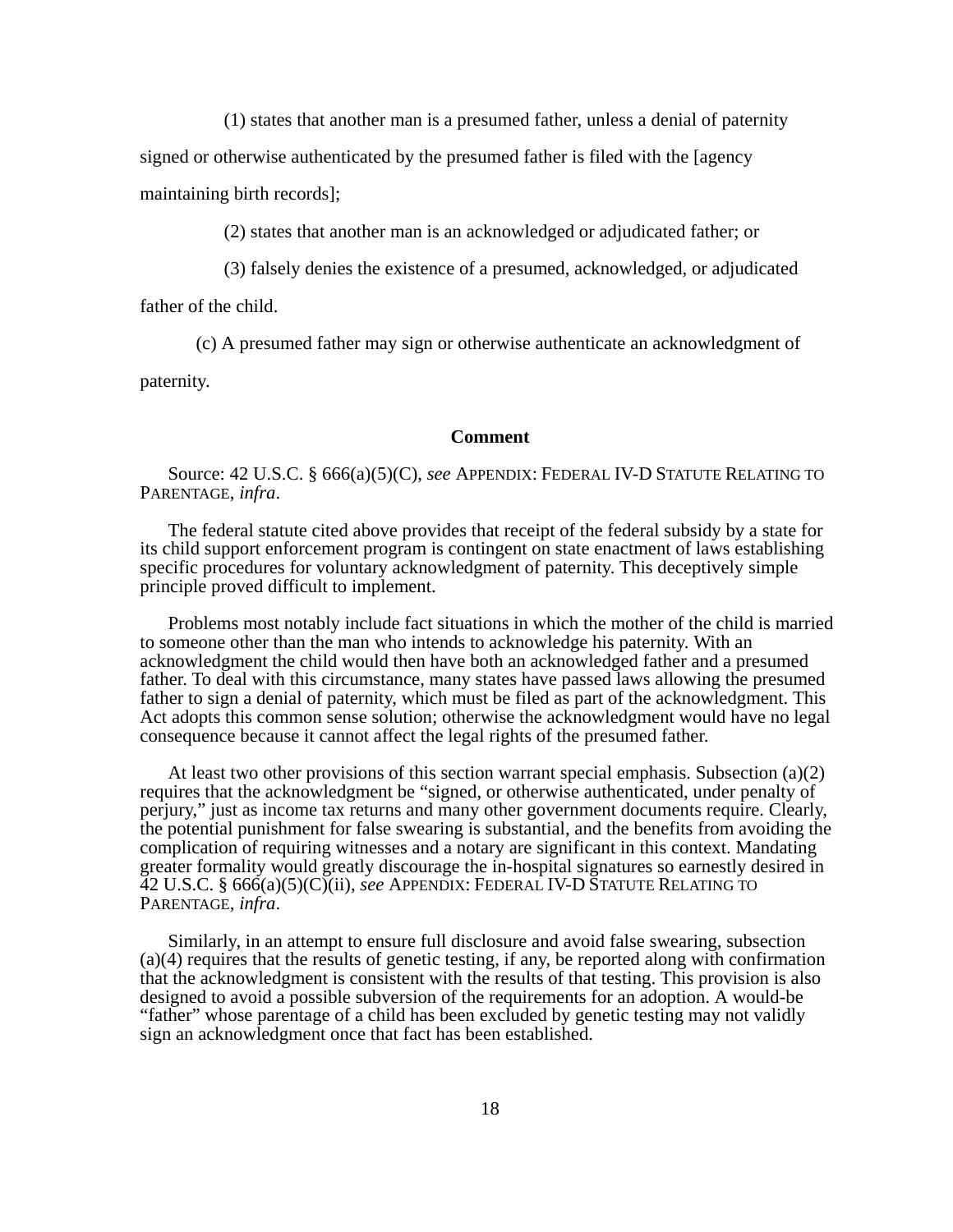<span id="page-23-0"></span>**SECTION 303. DENIAL OF PATERNITY.** A presumed father may sign a denial of his paternity. The denial is valid only if:

(1) an acknowledgment of paternity signed, or otherwise authenticated, by another man is filed pursuant to Section 305;

(2) the denial is in a record, and is signed, or otherwise authenticated, under penalty of perjury; and

(3) the presumed father has not previously:

(A) acknowledged his paternity, unless the previous acknowledgment has been rescinded pursuant to Section 307 or successfully challenged pursuant to Section 308; or

(B) been adjudicated to be the father of the child.

# **SECTION 304. RULES FOR ACKNOWLEDGMENT AND DENIAL OF PATERNITY.**

(a) An acknowledgment of paternity and a denial of paternity may be contained in a single document or may be signed in counterparts, and may be filed separately or simultaneously. If the acknowledgement and denial are both necessary, neither is valid until both are filed.

(b) An acknowledgment of paternity or a denial of paternity may be signed before the birth of the child.

(c) Subject to subsection (a), an acknowledgment of paternity or denial of paternity takes effect on the birth of the child or the filing of the document with the [agency maintaining birth records], whichever occurs later.

(d) An acknowledgment of paternity or denial of paternity signed by a minor is valid if it is otherwise in compliance with this [Act].

# **Comment**

Source: 42 U.S.C. §  $666(a)(5)(C)(i)$ , requiring a "simple civil process" for voluntary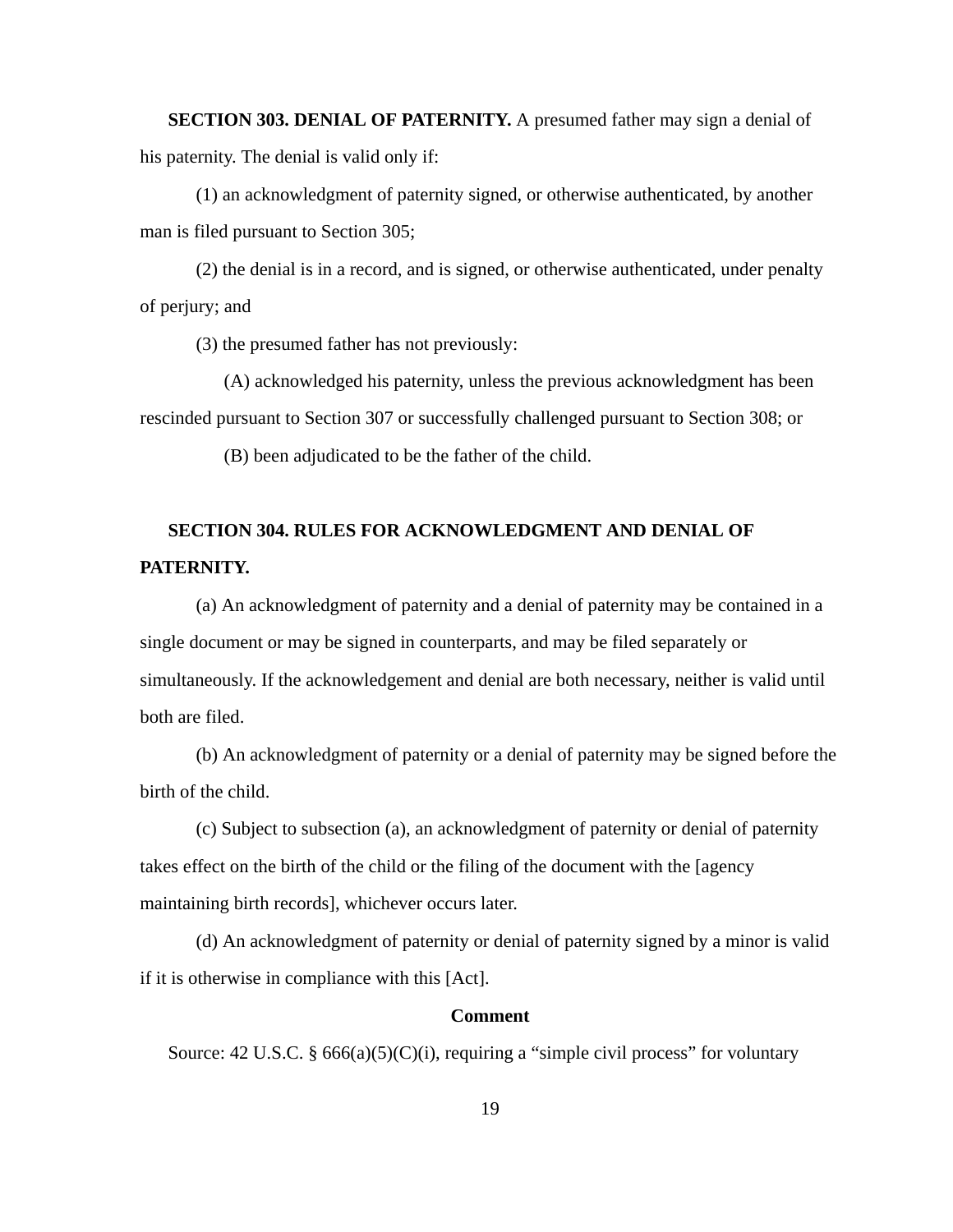<span id="page-24-0"></span>acknowledgment of paternity, *see* APPENDIX: FEDERAL IV-D STATUTE RELATING TO PARENTAGE, *infra*.

# **SECTION 305. EFFECT OF ACKNOWLEDGMENT OR DENIAL OF PATERNITY.**

(a) Except as otherwise provided in Sections 307 and 308, a valid acknowledgment of paternity filed with the [agency maintaining birth records] is equivalent to an adjudication of paternity of a child and confers upon the acknowledged father all of the rights and duties of a parent.

(b) Except as otherwise provided in Sections 307 and 308, a valid denial of paternity by a presumed father filed with the [agency maintaining birth records] in conjunction with a valid acknowledgment of paternity is equivalent to an adjudication of the nonpaternity of the presumed father and discharges the presumed father from all rights and duties of a parent.

# **Comment**

Source: 42 U.S.C. § 666(a)(5)(D)(ii), requiring that an acknowledgment of paternity be "a legal finding of paternity," and  $42 \text{ U.S.C.}$  §  $666(a)(5)(M)$ , directing that acknowledgments be "filed with the State registry of birth records . . . "; *see* APPENDIX: FEDERAL IV-D STATUTE RELATING TO PARENTAGE, *infra.* 

**SECTION 306. NO FILING FEE.** The [agency maintaining birth records] may not charge for filing an acknowledgment of paternity or denial of paternity.

**SECTION 307. PROCEEDING FOR RESCISSION.** A signatory may rescind an

acknowledgment of paternity or denial of paternity by commencing a proceeding to rescind before the earlier of:

(1) 60 days after the effective date of the acknowledgment or denial, as provided in

Section 304; or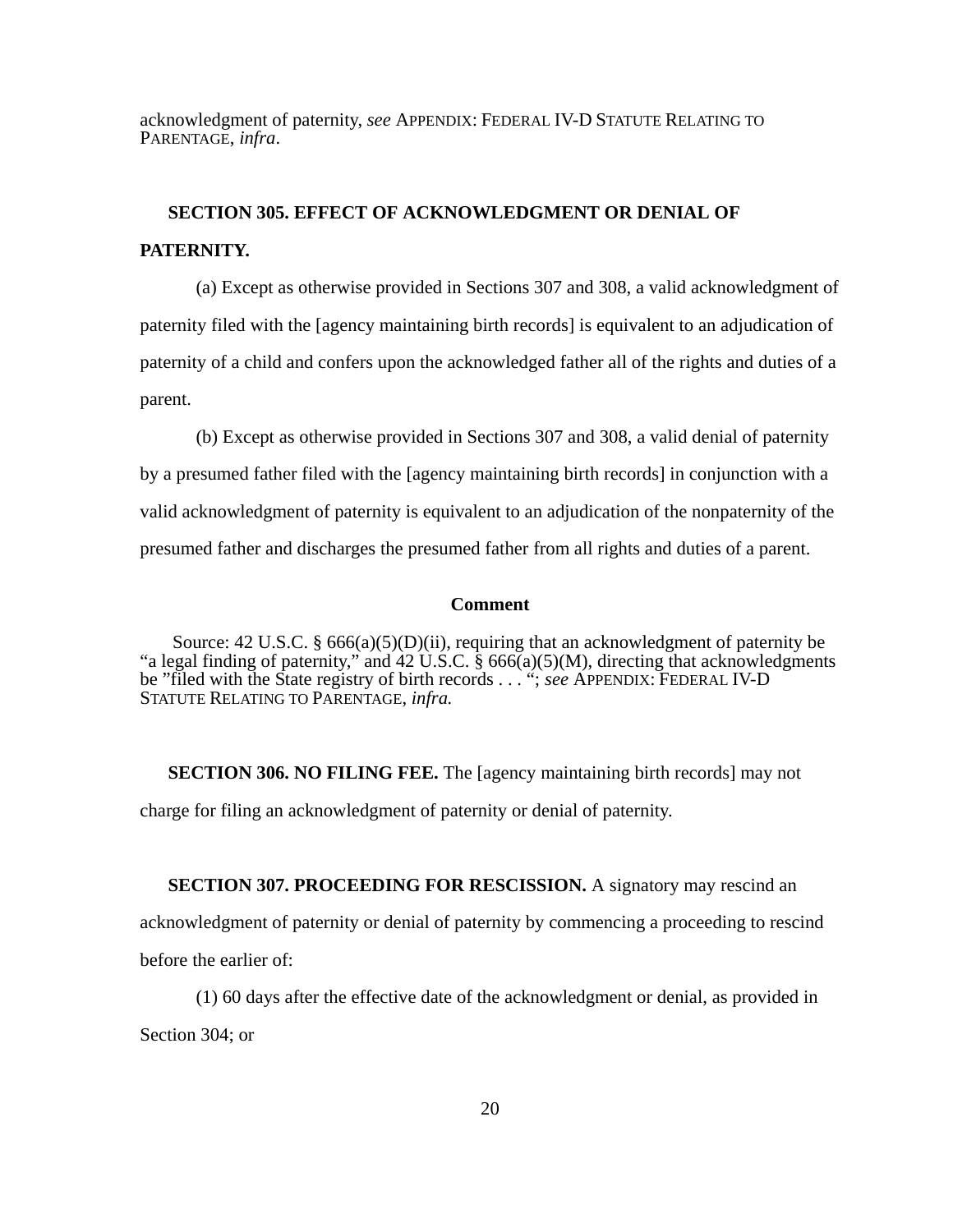<span id="page-25-0"></span>(2) the date of the first hearing, in a proceeding to which the signatory is a party, before a court to adjudicate an issue relating to the child, including a proceeding that establishes support.

# **Comment**

This section reflects a decision by NCCUSL to require a judicial adjudicatory process to rescind a voluntary acknowledgment of paternity. The federal statute, 42 U.S.C. § 666(a)(5)(c)(D)(ii), does not prescribe the method for the rescission, *see* APPENDIX: FEDERAL IV-D STATUTE RELATING TO PARENTAGE, *infra*.

# **SECTION 308. CHALLENGE AFTER EXPIRATION OF PERIOD FOR**

# **RESCISSION.**

(a) After the period for rescission under Section 307 has expired, a signatory of an

acknowledgment of paternity or denial of paternity may commence a proceeding to challenge

the acknowledgment or denial only:

(1) on the basis of fraud, duress, or material mistake of fact; and

(2) within two years after the acknowledgment or denial is filed with the [agency

maintaining birth records].

(b) A party challenging an acknowledgment of paternity or denial of paternity has the burden of proof.

# **Comment**

The federal statute also includes a provision for a "challenge" of an acknowledgment of paternity after the period for rescission of a voluntary acknowledgment of paternity has elapsed. Such a collateral attack is to be limited to a challenge based on alleged "fraud, duress, or material mistake of fact," and according to 42 U.S.C. § 666(a)(5)(c)(D)(iii), must be made "in court," *see* APPENDIX: FEDERAL IV-D STATUTE RELATING TO PARENTAGE, *infra*.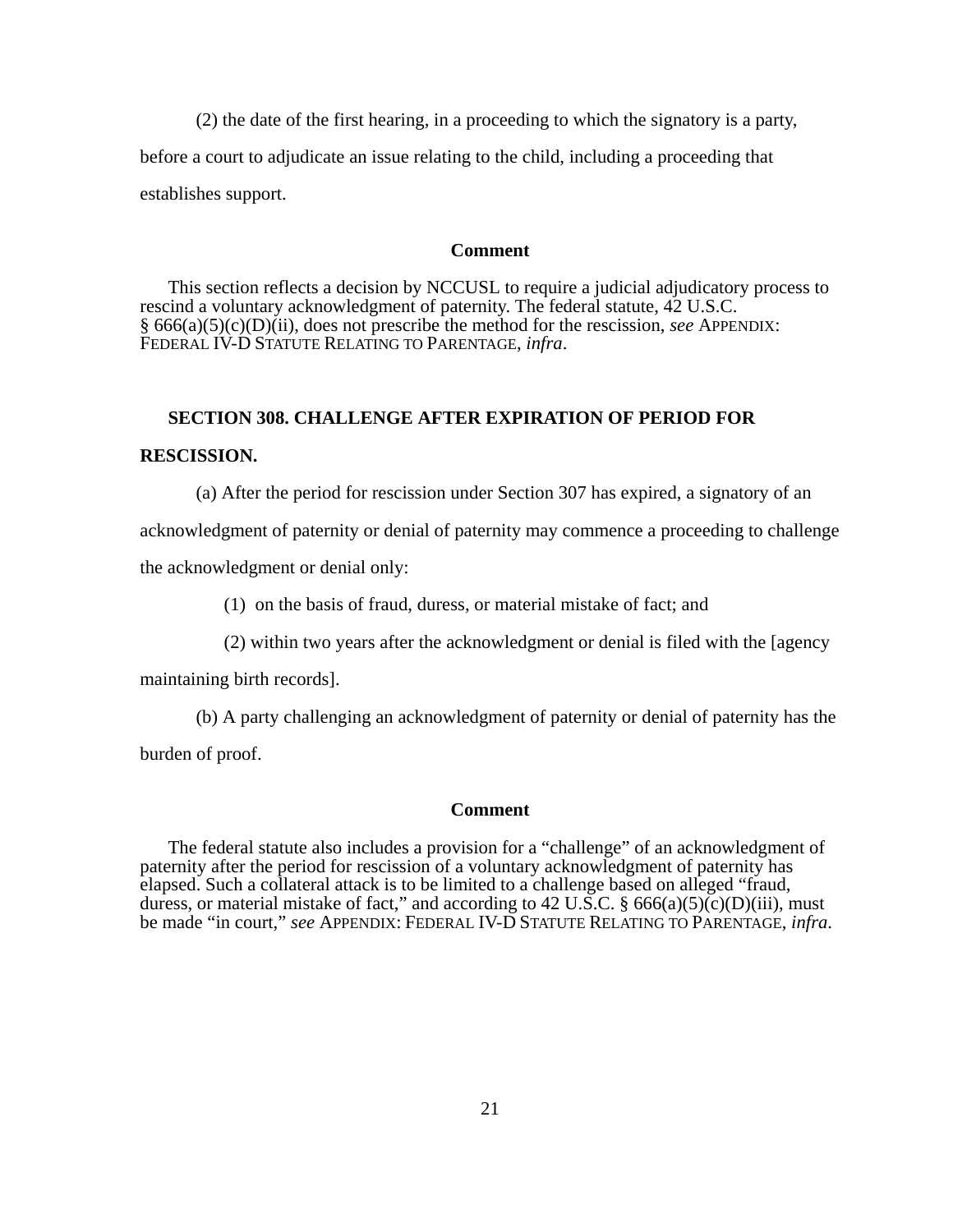# <span id="page-26-0"></span>**SECTION 309. PROCEDURE FOR RESCISSION OR CHALLENGE.**

(a) Every signatory to an acknowledgment of paternity and any related denial of paternity must be made a party to a proceeding to rescind or challenge the acknowledgment or denial.

(b) For the purpose of rescission of, or challenge to, an acknowledgment of paternity or denial of paternity, a signatory submits to personal jurisdiction of this State by signing the acknowledgment or denial, effective upon the filing of the document with the [agency maintaining birth records].

(c) Except for good cause shown, during the pendency of a proceeding to rescind or challenge an acknowledgment of paternity or denial of paternity, the court may not suspend the legal responsibilities of a signatory arising from the acknowledgment, including the duty to pay child support.

(d) A proceeding to rescind or to challenge an acknowledgment of paternity or denial of paternity must be conducted in the same manner as a proceeding to adjudicate parentage under [Article] 6.

(e) At the conclusion of a proceeding to rescind or challenge an acknowledgment of paternity or denial of paternity, the court shall order the [agency maintaining birth records] to amend the birth record of the child, if appropriate.

# **Comment**

Although the federal statute does not prescribe the method for "rescission" of an acknowledgment of paternity, it does require a judicial proceeding for a subsequent "challenge." Overturning an acknowledgment of paternity through either of the prescribed methods has significant legal consequences. Thus, both methods should require a formal procedure because either one may result in the setting aside of an otherwise valid legal determination of the child's parentage. A procedure that allows a signatory of an acknowledgment of paternity merely to file a rescission with the state bureau of vital statistics would be an unwise policy choice. Many jurisdictions have come to the same conclusion.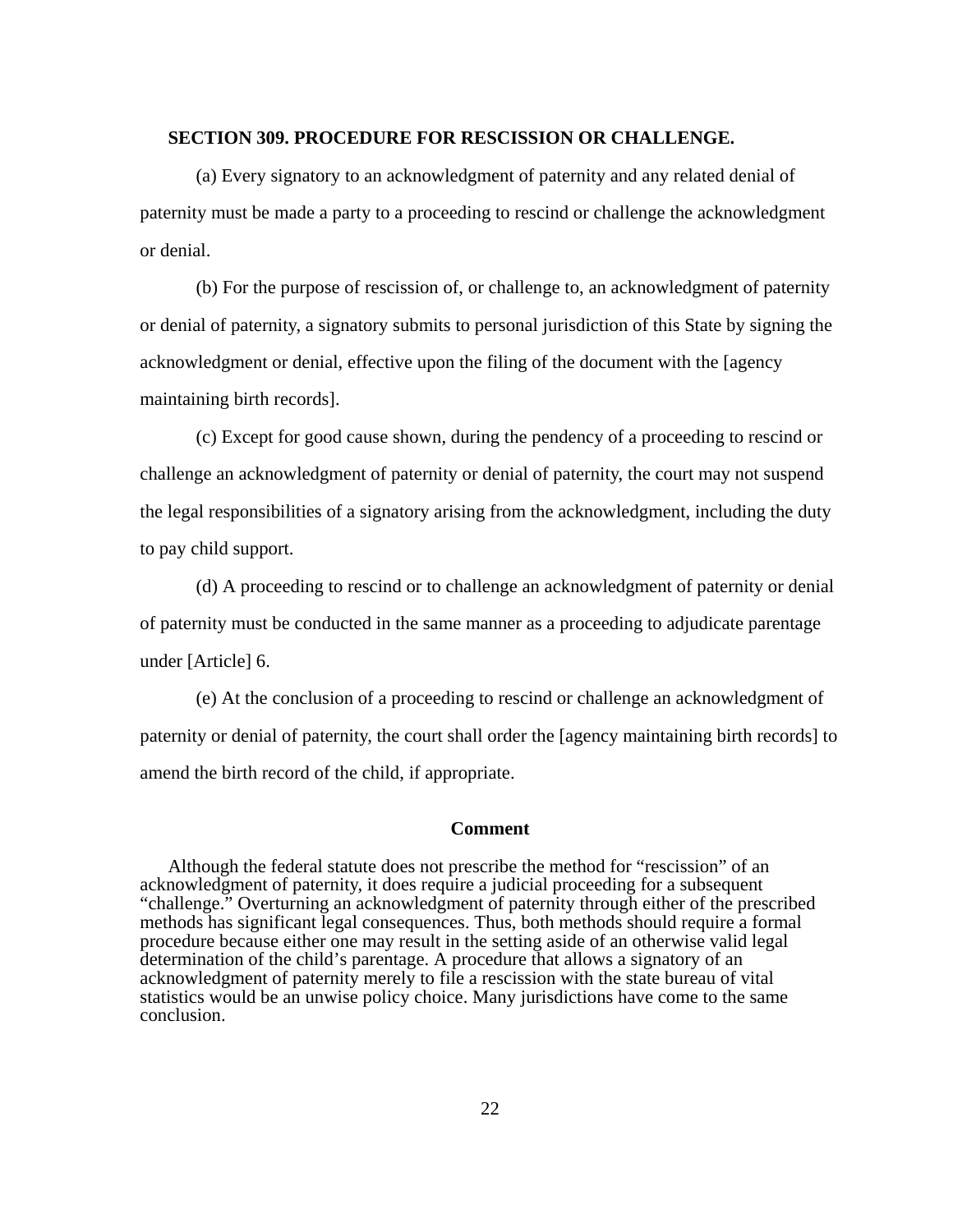<span id="page-27-0"></span>**SECTION 310. RATIFICATION BARRED.** A court or administrative agency

conducting a judicial or administrative proceeding is not required or permitted to ratify an

unchallenged acknowledgment of paternity.

# **Comment**

Source: 42 U.S.C. § 666(a)(5)(E), *see* APPENDIX: FEDERAL IV-D STATUTE RELATING TO PARENTAGE, *infra*.

#### **SECTION 311. FULL FAITH AND CREDIT.** A court of this State shall give full faith

and credit to an acknowledgment of paternity or denial of paternity effective in another State if the acknowledgment or denial has been signed and is otherwise in compliance with the law

of the other State.

# **Comment**

Source: 42 U.S.C. § 666(a)(5)(C)(iv).

PRWORA requires states "to give full faith and credit to such an affidavit [of acknowledgment of paternity] signed in any other State according to its procedures." Id. And,  $§ 666(a)(5)(D)(ii)$  provides that a "signed voluntary acknowledgment is considered a legal finding of paternity . . . ." In sum, federal law requires that an acknowledgment of paternity has the same status as a "judgment," 28 U.S.C. § 1738, a "child custody determination," 28 U.S.C. § 1738A, and a "child support order," 28 U.S.C. § 1738B. This section implements these mandates.

# **SECTION 312. FORMS FOR ACKNOWLEDGMENT AND DENIAL OF**

# **PATERNITY.**

(a) To facilitate compliance with this [article], the [agency maintaining birth records]

shall prescribe forms for the acknowledgment of paternity and the denial of paternity.

(b) A valid acknowledgment of paternity or denial of paternity is not affected by a later

modification of the prescribed form.

#### **Comment**

Source: 42 U.S.C. § 666(a)(5)C)(i),(iv), *see* APPENDIX: FEDERAL IV-D STATUTE RELATING TO PARENTAGE, *infra*.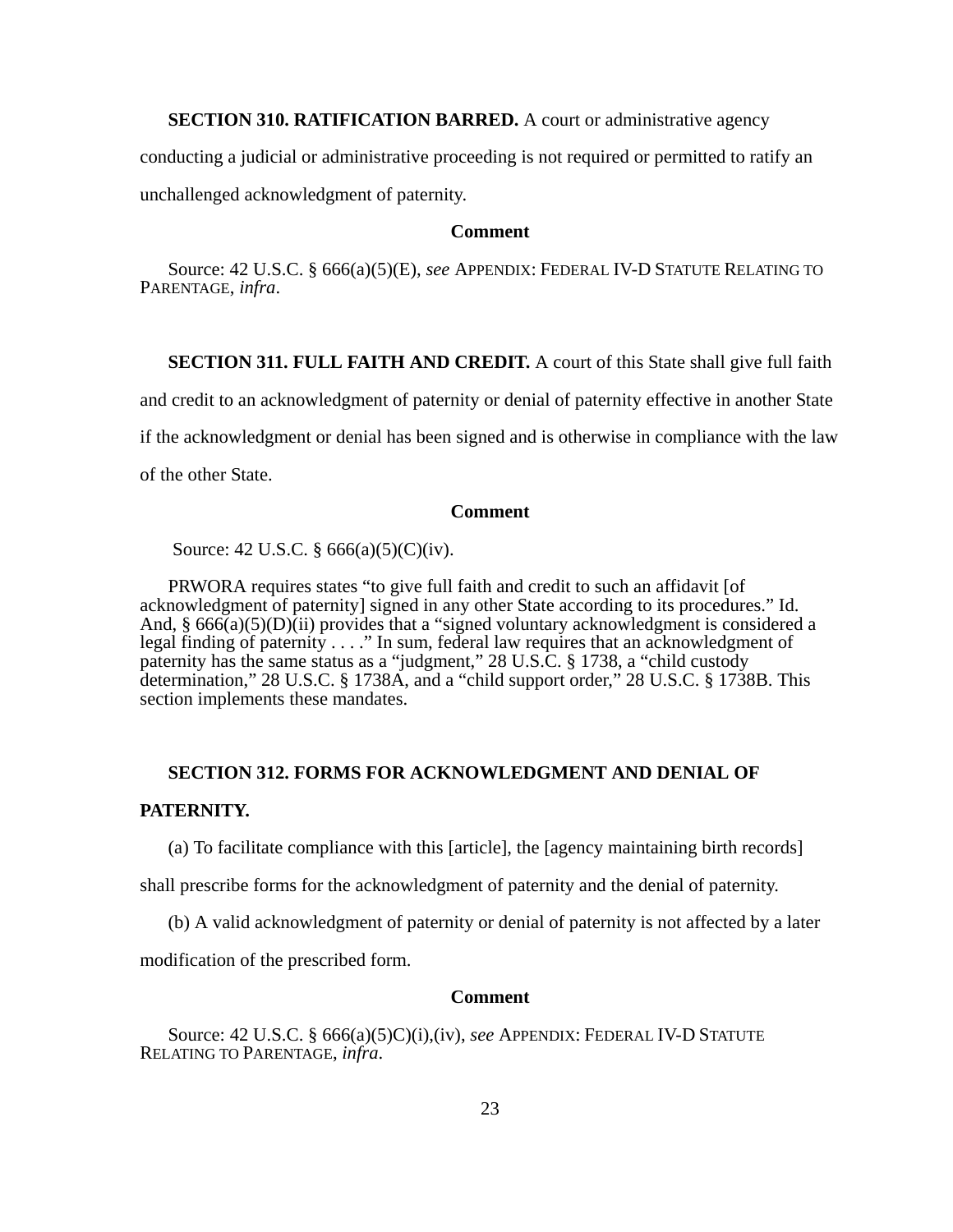<span id="page-28-0"></span>The federal Office of Child Support Enforcement has issued an Action Transmittal to all IV-D agencies specifying how to ensure that the forms comply with PRWORA, OCSE-AT-98-02, Required Data Elements for Paternity Acknowledgment Affidavits, http://www.acf.dhhs.gov/programs/cse/1998-at.htm

# **SECTION 313. RELEASE OF INFORMATION.** The [agency maintaining birth

records] may release information relating to the acknowledgment of paternity or denial of

paternity to a signatory of the acknowledgment or denial and to courts and [appropriate state

or federal agencies] of this or another State.

**SECTION 314. ADOPTION OF RULES.** The [agency maintaining birth records] may

adopt rules to implement this [article].]

# **Comment**

This section is bracketed to account for situations in which it may conflict with other rulemaking limitations in a particular state. States will implement voluntary acknowledgment of paternity procedures in a variety of ways, depending on local practice. This grant of rulemaking authority to carry out the provisions of this article may include electronic transmission of birth and acknowledgment data to the designated state agency.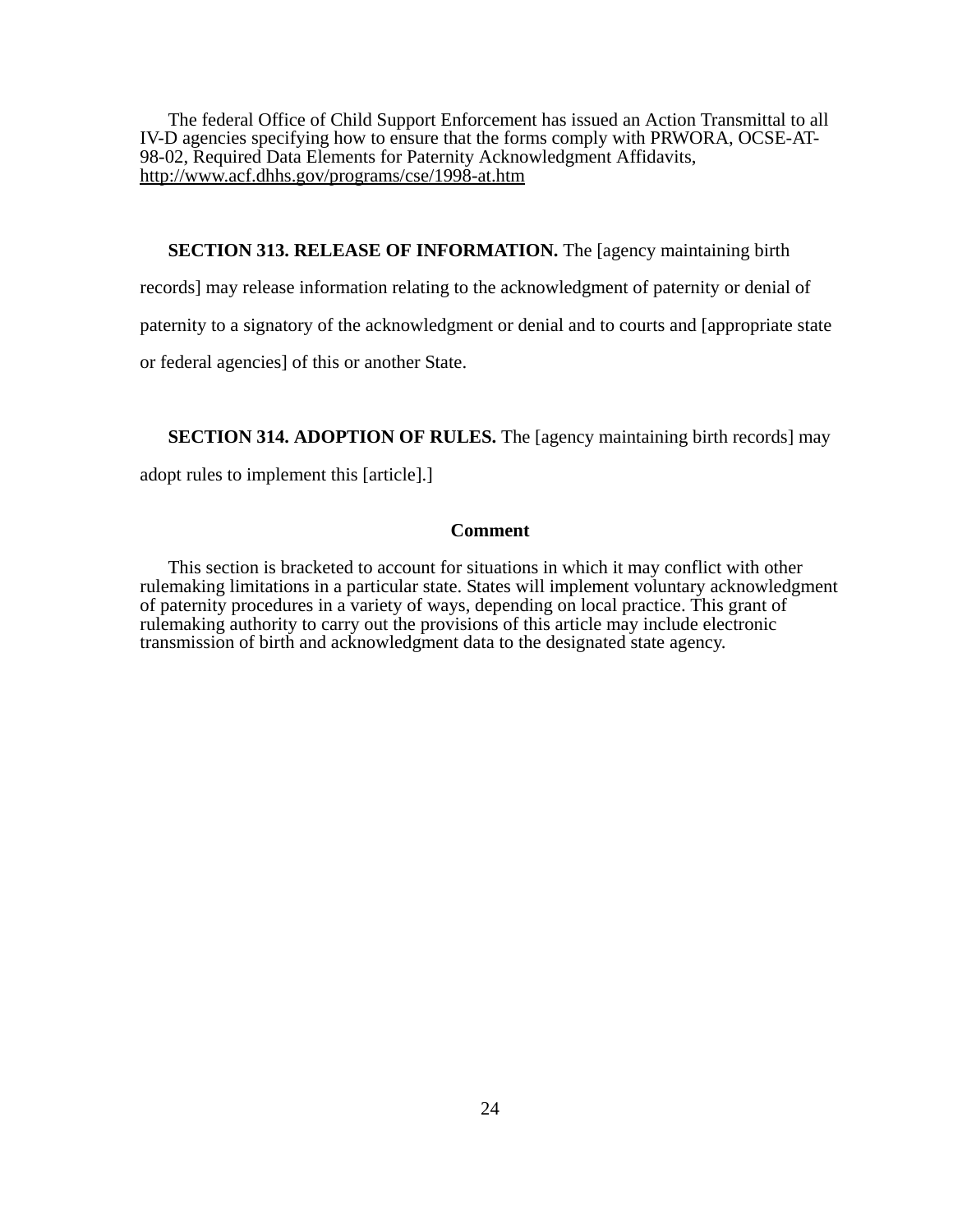## **ARTICLE 4**

# **REGISTRY OF PATERNITY**

#### **Comment**

In *Lehr v. Robertson*, 463 U.S. 248 (1983), the Supreme Court upheld the constitutionality of a New York "putative father registry." A New York statute required a father of a child born out-of-wedlock to register if he wished to be notified of a termination of parental rights or adoption proceeding. Thereafter, a series of well-publicized adoption cases occurred in which state courts held that nonmarital fathers had not been given proper notice of such proceedings and voided established adoptions. A substantial number of legislatures responded to these decisions by enacting paternity registries similar to the New York statute. As of May, 2000, at least 28 states had enacted legislation creating paternity registries.

Initially, in 1988 the Conference took a much different view, stating:

[The Uniform Putative and Unknown Fathers Act] does not include a putative fathers registry requirement for, essentially, three reasons: (1) while "ignorance of the law is no excuse," most fathers or potential fathers--even very responsible ones--are not likely to know about the registry as a means of protecting their rights, and the objective is providing some actual protection, not relying on a cliche more relevant to the criminal law; (2) individual state registries do not protect responsible fathers in interstate situations; and (3) since the registries rely on unsupported claims, their accuracy is in doubt and their potential for an invasion of privacy and for interference with matters of adoption, custody, and visitation is substantial. It has also been pointed out that such a registry could provide a means for blackmailing the mother. The registry can, however, provide a simple (albeit "hard-nosed" and potentially unjust) solution when a father fails to register, as in Lehr v. Robertson.

The new UPA reverses that approach by accepting the importance and utility of a parentage registry to facilitate infant adoptions. Under circumstances in which the mother consents to the adoption of her infant child, time is of the essence in placing an infant with the adoptive parents. Therefore, resort to the constitutionally approved paternity registry system is appropriate. But, the Act limits the effect of the registry to cases in which a child is less than one year of age at the time of the court hearing, *see* § 405, *infra*. This recognizes the need to expedite infant adoptions, while properly protecting the rights of those nonmarital fathers who may not have registered, but instead have established some relationship with the child following birth. This gives the nonmarital father the opportunity to step forward to accept the responsibilities of parenthood, while not derailing infant adoptions. Requiring notification to the alleged father of a proceeding when the child has reached one year of age or more will not unduly delay the placement of an older child. Further, this Act excepts from the registration requirement a man who timely initiates a proceeding for paternity, notwithstanding his failure to register.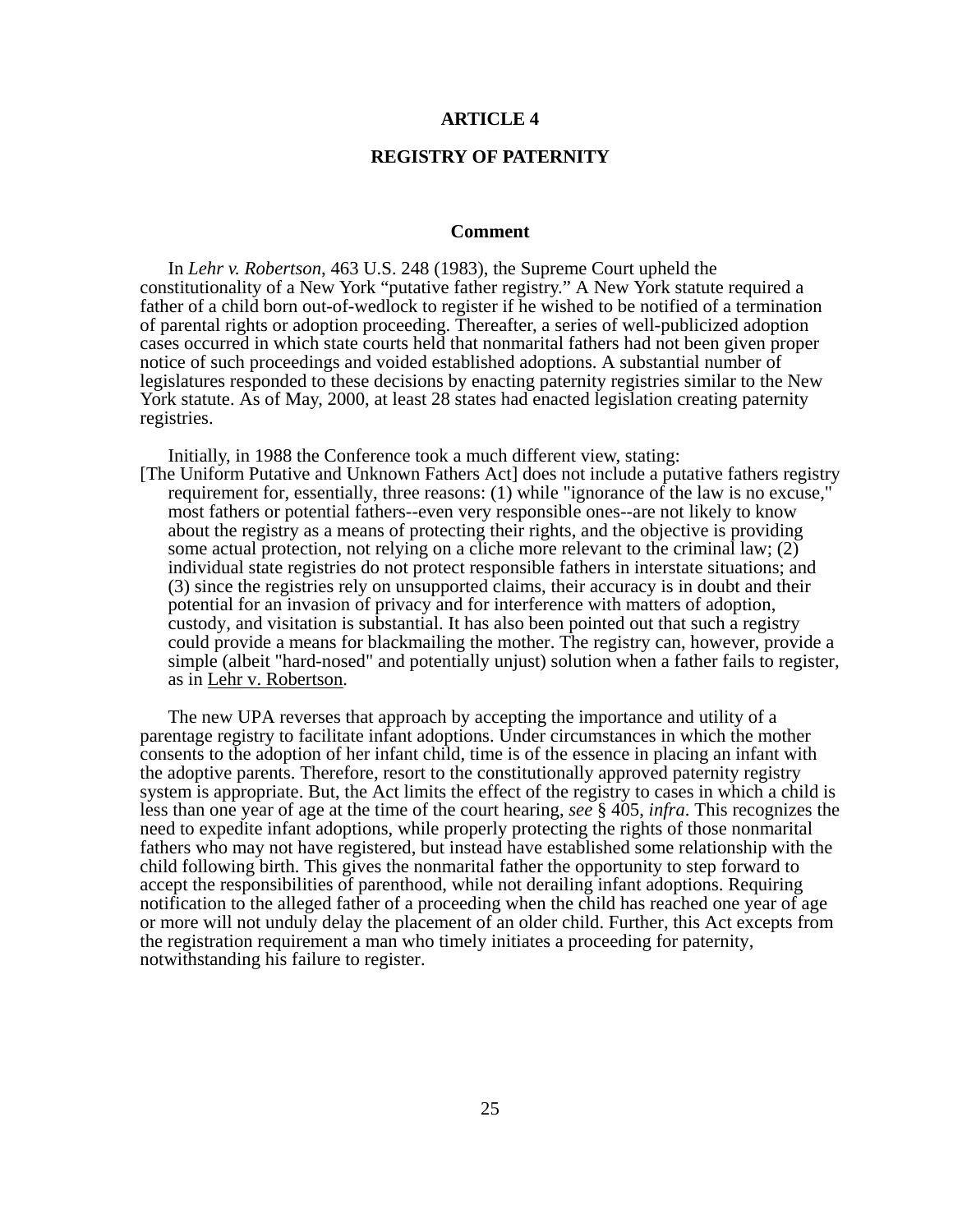# **PART 1**

# **GENERAL PROVISIONS**

# <span id="page-30-0"></span>**SECTION 401. ESTABLISHMENT OF REGISTRY.** A registry of paternity is established in the [agency maintaining the registry].

# **SECTION 402. REGISTRATION FOR NOTIFICATION.**

(a) Except as otherwise provided in subsection (b) or Section 405, a man who desires to be notified of a proceeding for adoption of, or termination of parental rights regarding, a child that he may have fathered must register in the registry of paternity before the birth of the child or within 30 days after the birth.

(b) A man is not required to register if [:

(1)] a father-child relationship between the man and the child has been established under this [Act] or other law [; or

(2) the man commences a proceeding to adjudicate his paternity before the court has terminated his parental rights].

(c) A registrant shall promptly notify the registry in a record of any change in the information registered. The [agency maintaining the registry] shall incorporate all new information received into its records but need not affirmatively seek to obtain current information for incorporation in the registry.

# **Comment**

A registry of paternity protects a claim of paternity from summary termination, but the primary advantage of such a registry is to facilitate infant adoptions. By registering, a registrant ensures that he will receive notice of the possible adoption of a child that he may have fathered if the birth occurs in the state of registration. In this manner, a man may seek to protect his right to assert parentage.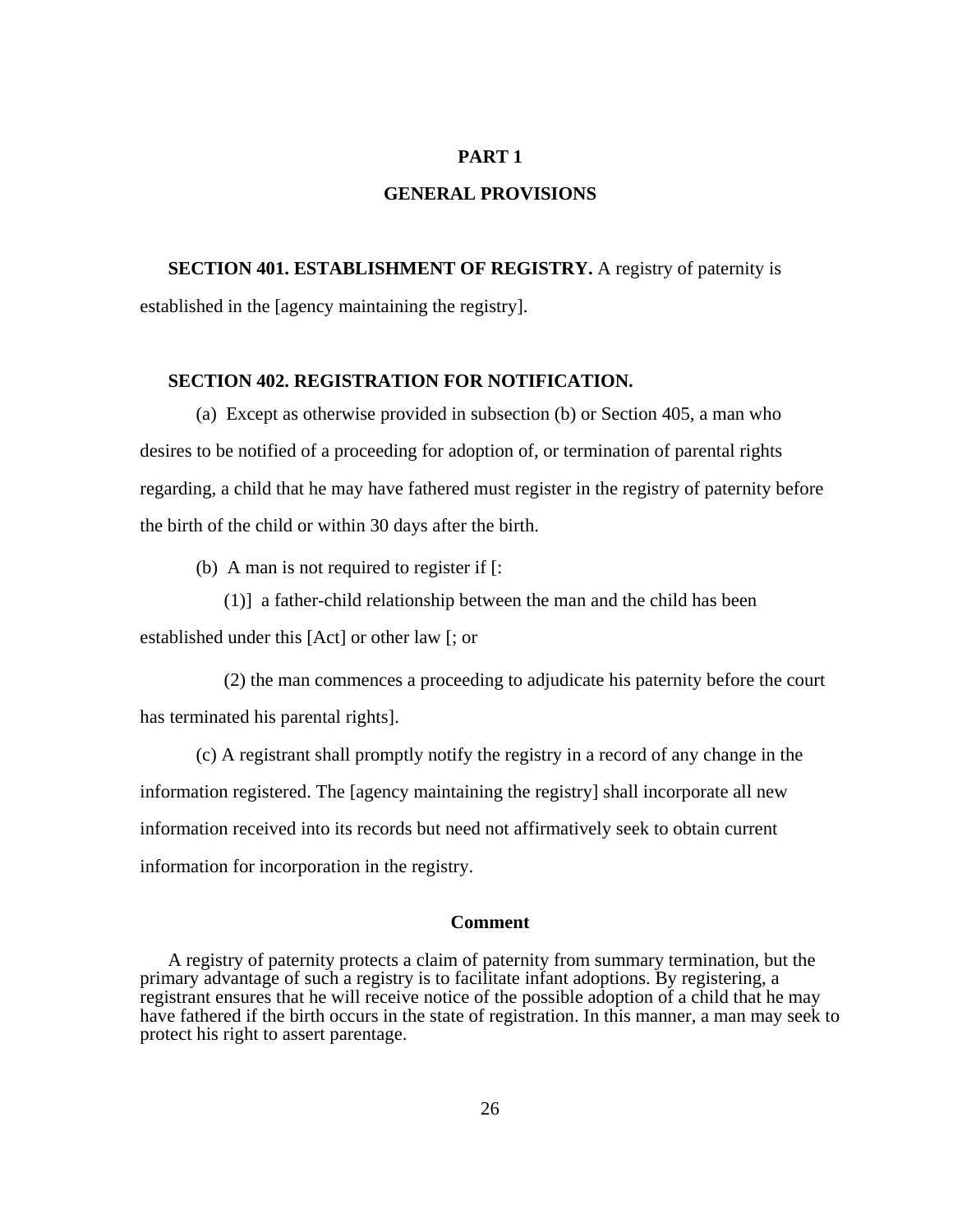<span id="page-31-0"></span>Limiting the consequence of a failure to register with a registry of paternity only to termination of paternal rights in cases of infant adoption seems appropriate. If an adoption is not commenced in the first year of the child's life, the nonmarital father and the mother remain responsible for support and eligible for custody or visitation throughout the minority of the child in the absence of an adoption or termination after notice to the alleged father. The latter fact situation distinguishes it from an infant adoption in which both parents lose those rights and duties for the benefit of the child.

If a state chooses to enact subsection (b)(2), one of the major criticisms of *Lehr v. Robertson, supra,* will be eliminated. In *Lehr*, although the genetic father did not avail himself of the New York putative fathers registry, he had filed a "visitation and paternity" petition in another local court. The trial judge in the adoption proceeding knew the identity of the biological father, where he could be located, and that he was seeking to establish his paternity in another court. Nonetheless, the court granted the adoption and terminated the genetic father's parental rights without notice to him. Subsection (b)(2) exempts an alleged father from the requirement of registration if the man "commences a proceeding to adjudicate his paternity before the court has terminated his parental rights."

The act of registration submits the man to the personal jurisdiction of the tribunals of the state of registration, *see* UIFSA (1996) § 201(7).

Bracketed subsection (b)(2) may be omitted by those states that do not decide termination and adoption separately, but rather combine the termination of parental rights with the adoption. Under optional subsection (b) [enacted without the bracketed  $(2)$ ], the alleged father may establish his father-child relationship before an adoption can be completed.

**SECTION 403. NOTICE OF PROCEEDING.** Notice of a proceeding for the adoption

of, or termination of parental rights regarding, a child must be given to a registrant who has

timely registered. Notice must be given in a manner prescribed for service of process in a

civil action.

#### **Comment**

This section is the logical conclusion to the legal rationale for establishing a paternity registry. In an adoption of a child or termination of parental rights proceeding, the registry provides a clear procedure for resolving whether a nonmarital father intends to assert his rights with regard to the child. If he registers, termination of his rights and adoption of his child may not proceed without notice to him; this affords him the opportunity to assert his paternity and his claims for custody or visitation.

## **SECTION 404. TERMINATION OF PARENTAL RIGHTS: CHILD UNDER ONE**

**YEAR OF AGE.** The parental rights of a man who may be the father of a child may be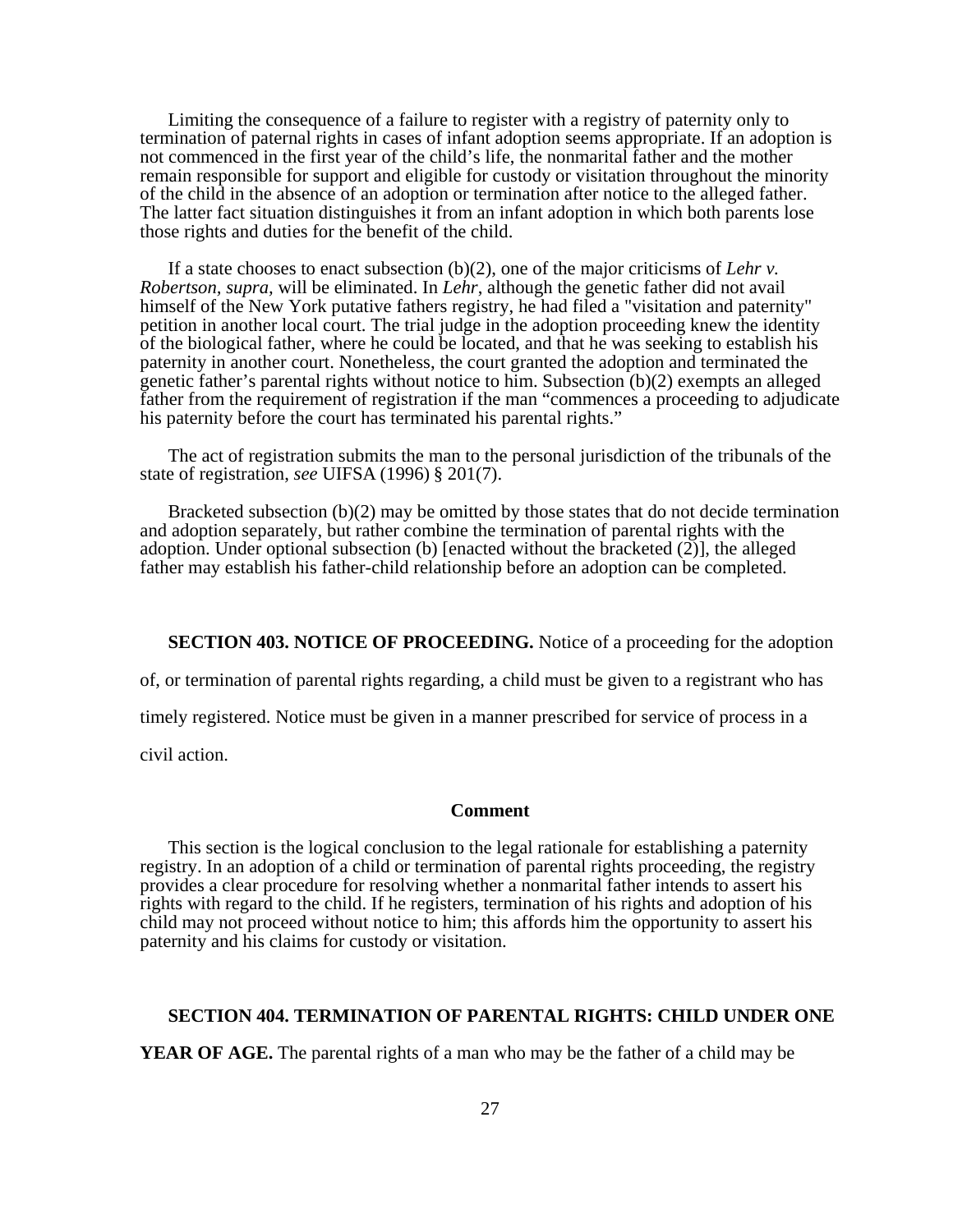<span id="page-32-0"></span>terminated without notice if:

(1) the child has not attained one year of age at the time of the termination of parental

rights;

(2) the man did not register timely with the [agency maintaining the registry]; and

(3) the man is not exempt from registration under Section 402.

# **Comment**

This section is the obverse logical conclusion to the legal rationale for establishing a paternity registry. In an infant adoption or termination of the genetic father's parental rights, the registry provides a clear procedure for determining that a man does not intend to assert parental rights with regard to the infant. Although the registry protects a man's right to notice in a termination or adoption proceeding, his failure to register waives those rights. Thus, the registry is both a first step towards claiming parental rights and a means for terminating the rights of those men who do not register. If a man fails to register with the paternity registry, a termination and adoption may proceed without fear of a belated claim, most particularly a claim coming after adoptive parents have received custody of the infant. This expedited procedure greatly facilitates infant adoption, which in truth explains the existence--and popularity--of the registries with a majority of state legislatures.

# **SECTION 405. TERMINATION OF PARENTAL RIGHTS: CHILD AT LEAST**

#### **ONE YEAR OF AGE.**

(a) If a child has attained one year of age, notice of a proceeding for adoption of, or

termination of parental rights regarding, the child must be given to every alleged father of the

child, whether or not he has registered with the [agency maintaining the registry].

(b) Notice must be given in a manner prescribed for service of process in a civil

action.

#### **Comment**

Source: UPA (1973) § 25, and UPUFA (1988) § 3.

With the exception of infant adoptions (children under one year of age) as provided in the preceding section, this provision is solidly based on the Supreme Court's decision in *Lehr v. Robertson, supra*, while affirming the basic principle of *Stanley v. Illinois, supra,* and its progeny by requiring notice to the nonmarital father of an adoption of his child or a termination of parental rights proceeding against him. This protects those fathers who may have had some informal or de facto relationship with the child or mother for some time and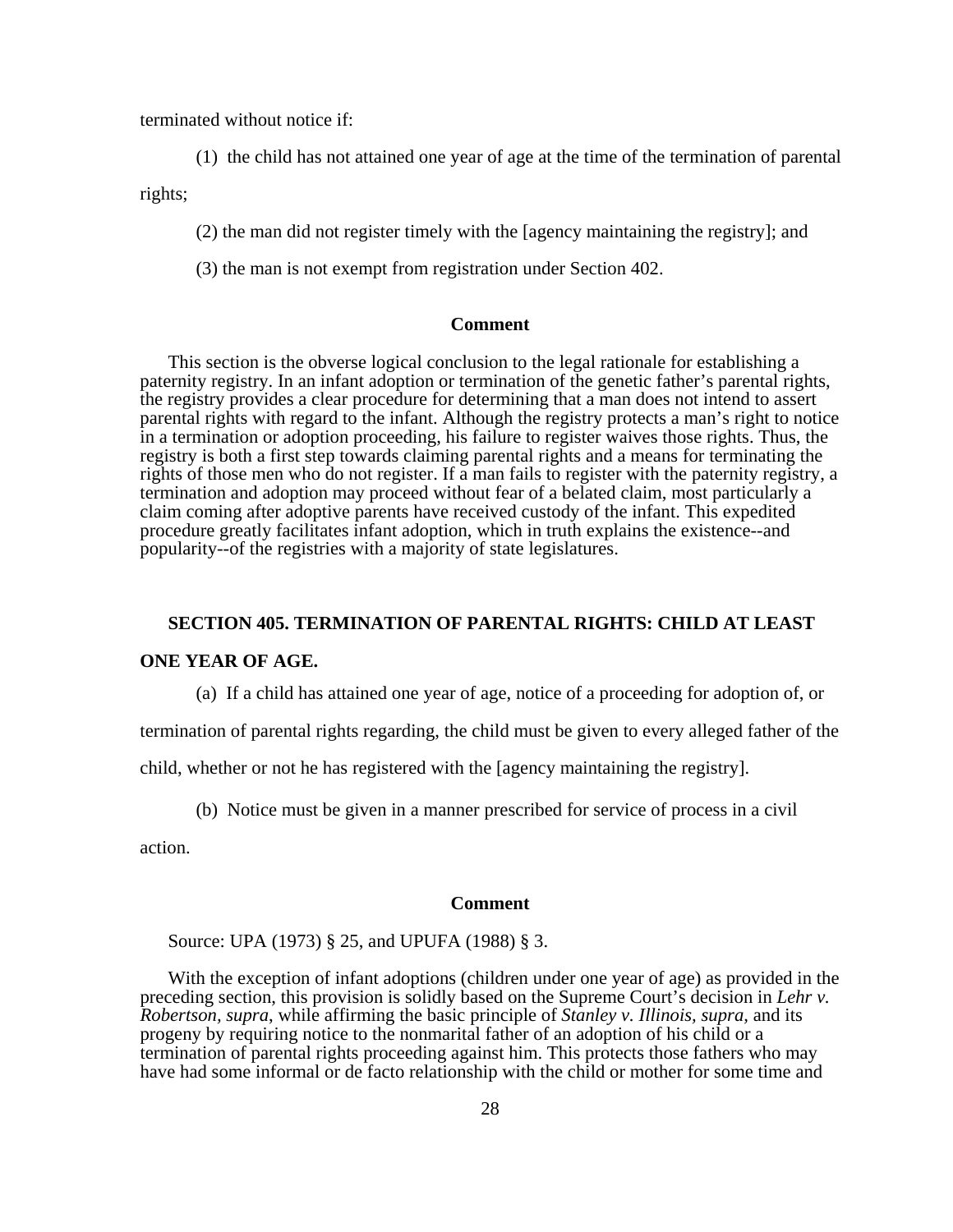<span id="page-33-0"></span>prevents unilateral action to adversely affect that father's rights.

# **PART 2**

# **OPERATION OF REGISTRY**

**SECTION 411. REQUIRED FORM.** The [agency maintaining the registry] shall prepare a form for registering with the agency. The form must require the signature of the registrant. The form must state that the form is signed under penalty of perjury. The form must also state that:

(1) a timely registration entitles the registrant to notice of a proceeding for adoption of the child or termination of the registrant's parental rights;

(2) a timely registration does not commence a proceeding to establish paternity;

(3) the information disclosed on the form may be used against the registrant to establish paternity;

(4) services to assist in establishing paternity are available to the registrant through the support-enforcement agency;

(5) the registrant should also register in another State if conception or birth of the child occurred in the other State;

(6) information on registries of other States is available from [appropriate state agency or agencies]; and

(7) procedures exist to rescind the registration of a claim of paternity.

# **SECTION 412. FURNISHING OF INFORMATION; CONFIDENTIALITY.**

(a) The [agency maintaining the registry] need not seek to locate the mother of a child who is the subject of a registration, but the [agency maintaining the registry] shall send a copy of the notice of registration to a mother if she has provided an address.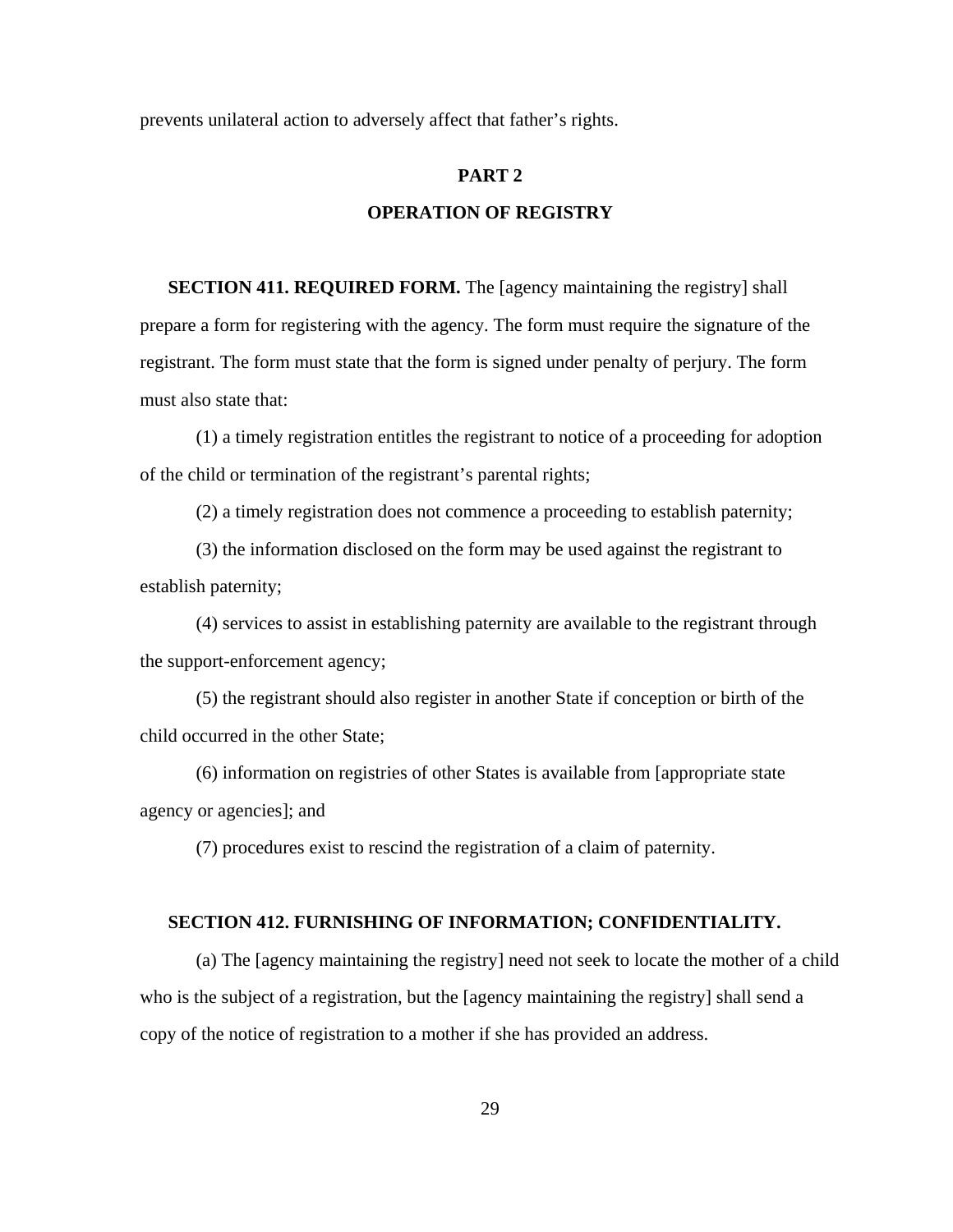<span id="page-34-0"></span>(b) Information contained in the registry is confidential and may be released on request only to:

(1) a court or a person designated by the court;

(2) the mother of the child who is the subject of the registration;

(3) an agency authorized by other law to receive the information;

(4) a licensed child-placing agency;

(5) a support-enforcement agency;

(6) a party or the party's attorney of record in a proceeding under this [Act] or in a proceeding for adoption of, or for termination of parental rights regarding, a child who is the subject of the registration; and

(7) the registry of paternity in another State.

# **SECTION 413. PENALTY FOR RELEASING INFORMATION.** An individual

commits a [appropriate level misdemeanor] if the individual intentionally releases information from the registry to another individual or agency not authorized to receive the information under Section 412.

**SECTION 414. RESCISSION OF REGISTRATION.** A registrant may rescind his registration at any time by sending to the registry a rescission in a record signed or otherwise authenticated by him, and witnessed or notarized.

**SECTION 415. UNTIMELY REGISTRATION.** If a man registers more than 30 days after the birth of the child, the [agency] shall notify the registrant that on its face his registration was not filed timely.

# **SECTION 416. FEES FOR REGISTRY.**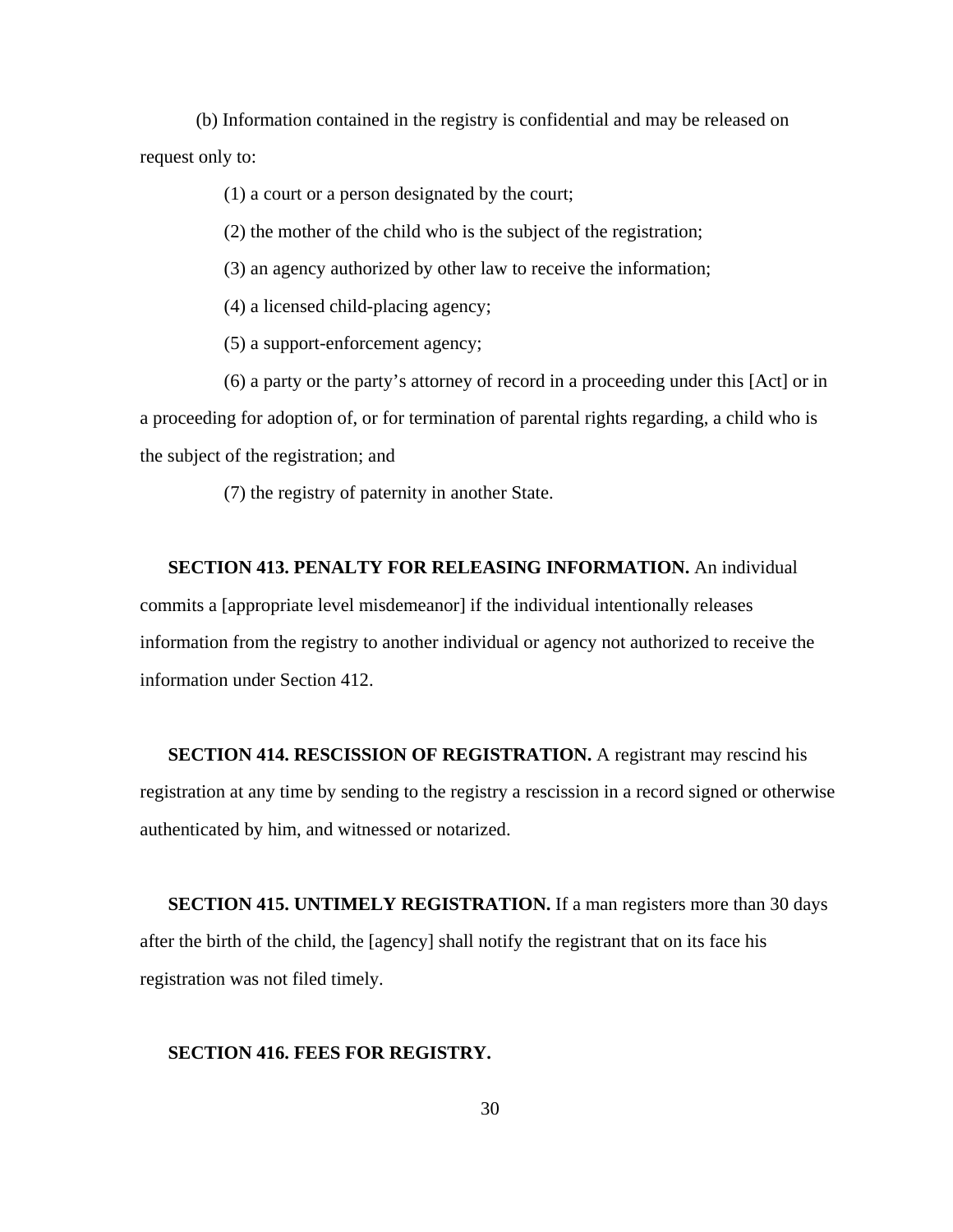(a) A fee may not be charged for filing a registration or a rescission of registration.

<span id="page-35-0"></span>(b) [Except as otherwise provided in subsection (c), the] [The] [agency maintaining the registry] may charge a reasonable fee for making a search of the registry and for furnishing a certificate.

[(c) A support-enforcement agency [is] [and other appropriate agencies, if any, are] not required to pay a fee authorized by subsection (b).]

# **PART 3**

# **SEARCH OF REGISTRIES**

# **SECTION 421. SEARCH OF APPROPRIATE REGISTRY.**

(a) If a father-child relationship has not been established under this [Act] for a child under one year of age, a [petitioner] for adoption of, or termination of parental rights regarding, the child, must obtain a certificate of search of the registry of paternity.

(b) If a [petitioner] for adoption of, or termination of parental rights regarding, a child has reason to believe that the conception or birth of the child may have occurred in another State, the [petitioner] must also obtain a certificate of search from the registry of paternity, if any, in that State.

# **SECTION 422. CERTIFICATE OF SEARCH OF REGISTRY.**

(a) The [agency maintaining the registry] shall furnish to the requester a certificate of search of the registry on request of an individual, court, or agency identified in Section 412.

(b) A certificate provided by the [agency maintaining the registry] must be signed on behalf of the [agency] and state that:

(1) a search has been made of the registry; and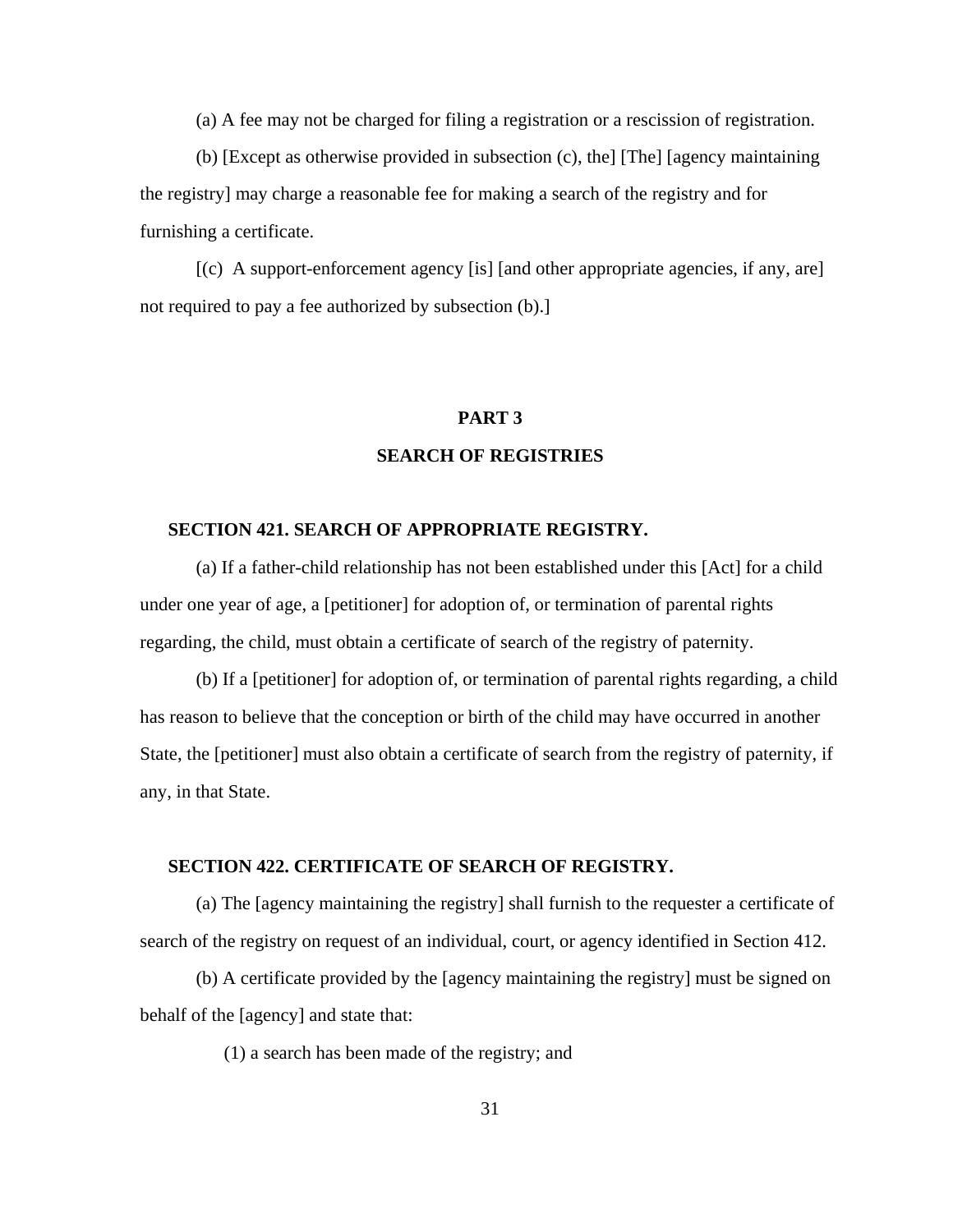- (2) a registration containing the information required to identify the registrant:
	- (A) has been found and is attached to the certificate of search; or
	- (B) has not been found.

(c) A [petitioner] must file the certificate of search with the court before a proceeding for adoption of, or termination of parental rights regarding, a child may be concluded.

# **SECTION 423. ADMISSIBILITY OF REGISTERED INFORMATION.** A

certificate of search of the registry of paternity in this or another State is admissible in a proceeding for adoption of, or termination of parental rights regarding, a child and, if relevant, in other legal proceedings.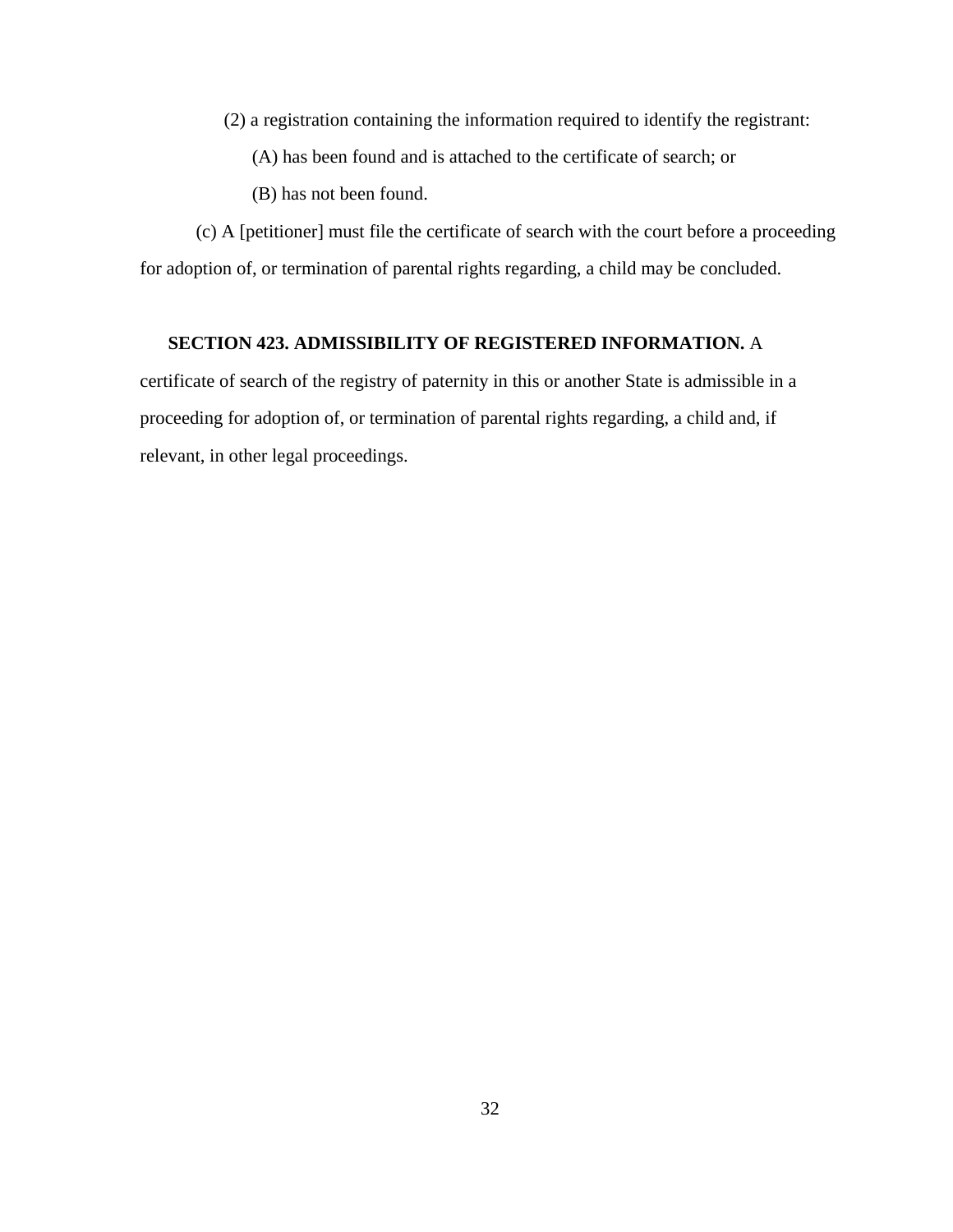# **ARTICLE 5**

# **GENETIC TESTING**

**SECTION 501. SCOPE OF ARTICLE.** This [article] governs genetic testing of an

individual to determine parentage, whether the individual:

(1) voluntarily submits to testing; or

(2) is tested pursuant to an order of the court or a support-enforcement agency.

# **Comment**

This section is intended to avoid problems with regard to the admissibility of the results of voluntary genetic testing. Testing is often agreed upon to avoid the cost and delay engendered by requiring a proceeding to be filed before the results of genetic testing can be admitted as evidence. If the test excludes the man's paternity, an unnecessary step has been avoided.

# **SECTION 502. ORDER FOR TESTING.**

(a) Except as otherwise provided in this [article] and [Article] 6, the court shall order

the child and other designated individuals to submit to genetic testing if the request for

testing is supported by the sworn statement of a party to the proceeding:

(1) alleging paternity and stating facts establishing a reasonable probability of the

requisite sexual contact between the individuals; or

(2) denying paternity and stating facts establishing a possibility that sexual

contact between the individuals, if any, did not result in the conception of the child.

(b) A support-enforcement agency may order genetic testing only if there is no presumed, acknowledged, or adjudicated father.

(c) If a request for genetic testing of a child is made before birth, the court or supportenforcement agency may not order in-utero testing.

(d) If two or more men are subject to court-ordered genetic testing, the testing may be ordered concurrently or sequentially.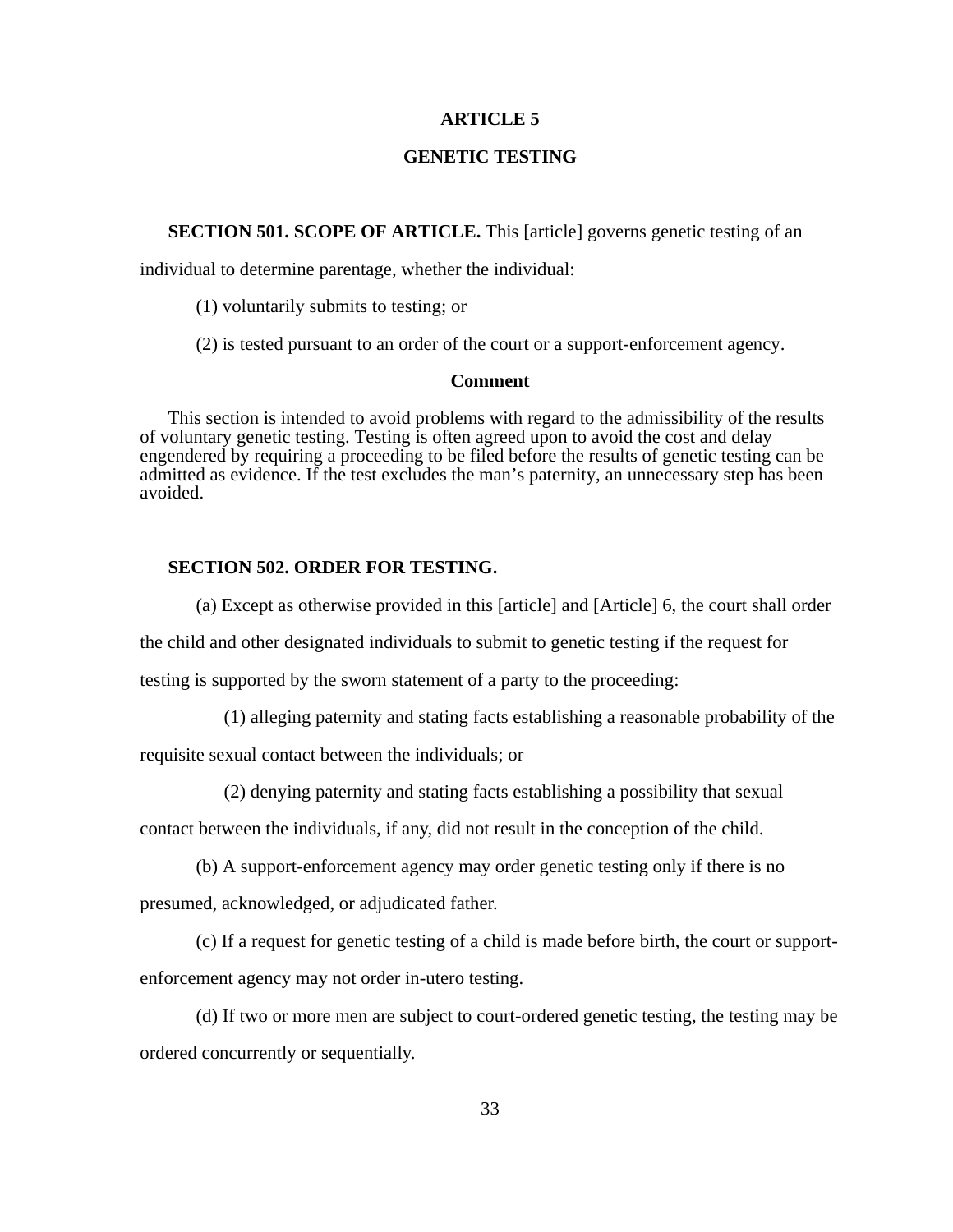#### **Comment**

Source: UPA (1973) § 11; 42 U.S.C. § 666(a)(5)(B)(i) requiring genetic testing in certain cases, *see* APPENDIX: FEDERAL IV-D STATUTE RELATING TO PARENTAGE, *infra*.

The progress that science has made in understanding molecular genetics since the promulgation of UPA (1973) is phenomenal. Subsection (a) speaks to testing of a "designated individual" other than of the "mother, and alleged or presumed father" to take into account the fact that testing for paternity may proceed without testing the mother. Further, testing may also proceed without testing the alleged father by testing close relatives of that man. Moreover, the right of the court to order testing is not absolute; §§ 607-609 place limitations on genetic testing if the child has a presumed, acknowledged, or adjudicated father.

Subsection (c) is intended to prevent the court from ordering the mother to undergo prenatal testing, such as through amniocentesis or other in utero collection method. These procedures pose a measurable risk to the life and health of both the fetus and the mother. If the mother volunteers for such testing, she may undergo prenatal sample collection for parentage determination.

Subsection (d) recognizes that multiple men may be participating in the establishment process. The laboratories prefer to evaluate all persons concurrently, as concurrent testing may prevent multiple sample collections from the child and in rare cases (such as evaluating two non-identical siblings) the laboratory can continue testing until one or both of the tested men are excluded. However, sequential testing is also acceptable.

# **SECTION 503. REQUIREMENTS FOR GENETIC TESTING.**

(a) Genetic testing must be of a type reasonably relied upon by experts in the field of

genetic testing and performed in a testing laboratory accredited by:

(1) the American Association of Blood Banks, or a successor to its functions;

(2) the American Society for Histocompatibility and Immunogenetics, or a

successor to its functions; or

(3) an accrediting body designated by the federal Secretary of Health and Human

Services.

(b) A specimen used in genetic testing may consist of one or more samples, or a

combination of samples, of blood, buccal cells, bone, hair, or other body tissue or fluid. The specimen used in the testing need not be of the same kind for each individual undergoing genetic testing.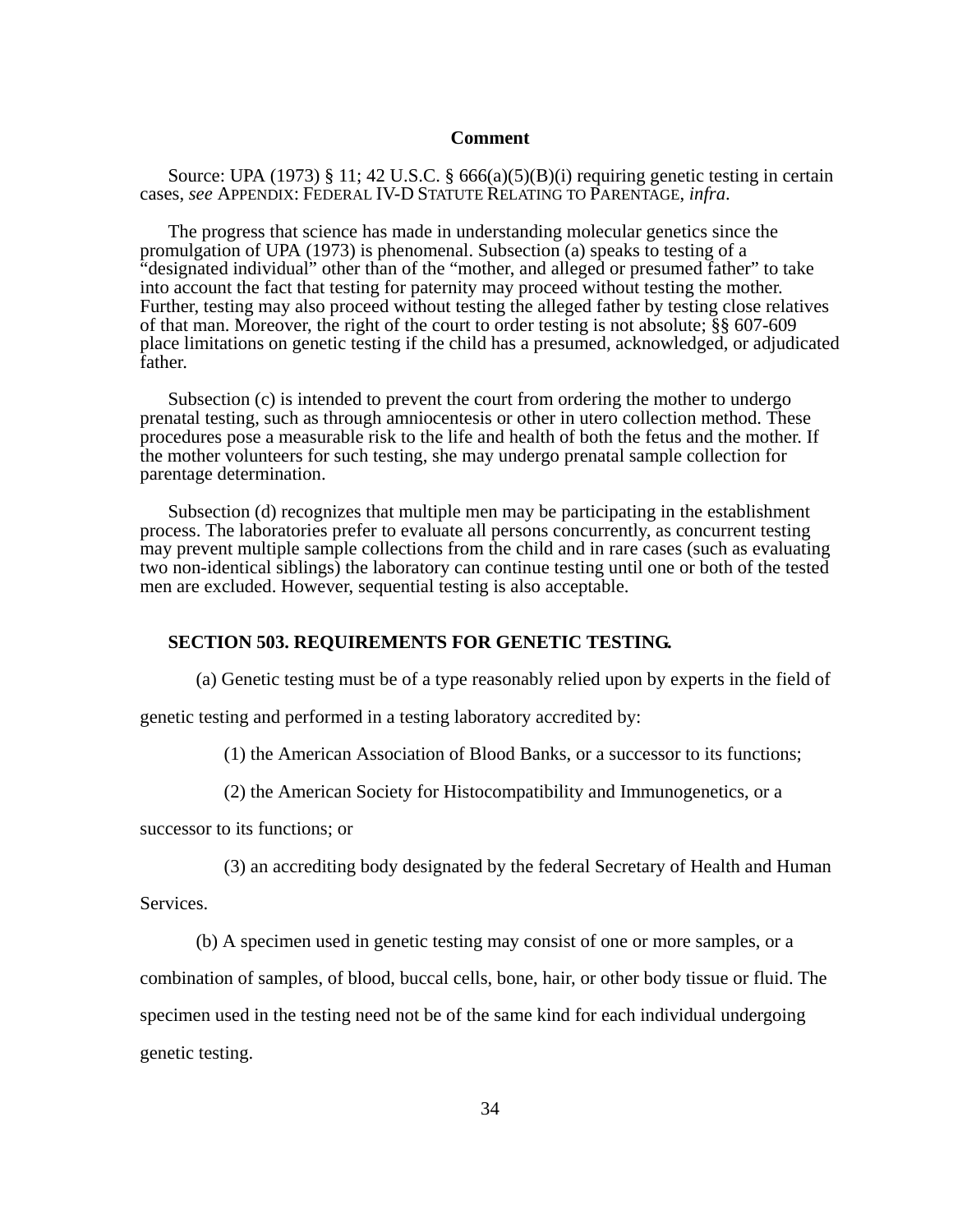(c) Based on the ethnic or racial group of an individual, the testing laboratory shall determine the databases from which to select frequencies for use in calculation of the probability of paternity. If there is disagreement as to the testing laboratory's choice, the following rules apply:

(1) The individual objecting may require the testing laboratory, within 30 days after receipt of the report of the test, to recalculate the probability of paternity using an ethnic or racial group different from that used by the laboratory.

(2) The individual objecting to the testing laboratory's initial choice shall:

(A) if the frequencies are not available to the testing laboratory for the ethnic or racial group requested, provide the requested frequencies compiled in a manner recognized by accrediting bodies; or

(B) engage another testing laboratory to perform the calculations.

(3) The testing laboratory may use its own statistical estimate if there is a question regarding which ethnic or racial group is appropriate. If available, the testing laboratory shall calculate the frequencies using statistics for any other ethnic or racial group requested.

(d) If, after recalculation using a different ethnic or racial group, genetic testing does not rebuttably identify a man as the father of a child under Section 505, an individual who has been tested may be required to submit to additional genetic testing.

# **Comment**

Source: 42 U.S.C. §§ 666(a)(5)(B)(i)(I)(II) and 666(a)(5)(F)(i)(I)(II), *see* APPENDIX: FEDERAL IV-D STATUTE RELATING TO PARENTAGE, *infra.* 

As of December 2000, the Secretary of Health and Human Services had not officially designated any accreditation bodies as referenced in subsection (b)(3). But, Information Memorandum OCSE-IM-97-03, April 10, 1997, from the Deputy Director of the Office of Child Support Enforcement identifies the American Association of Blood Banks and American Society for Histocompatibility and Immunogenetics as meeting this requirement. The accreditation requirement assures that the testing will "be of a type reasonably relied upon by experts in the field of genetic testing."

Subsection (b) clarifies that a "specimen" suitable for genetic testing may be composed from one of a wide variety of constituent elements of "body tissue and fluids." This conforms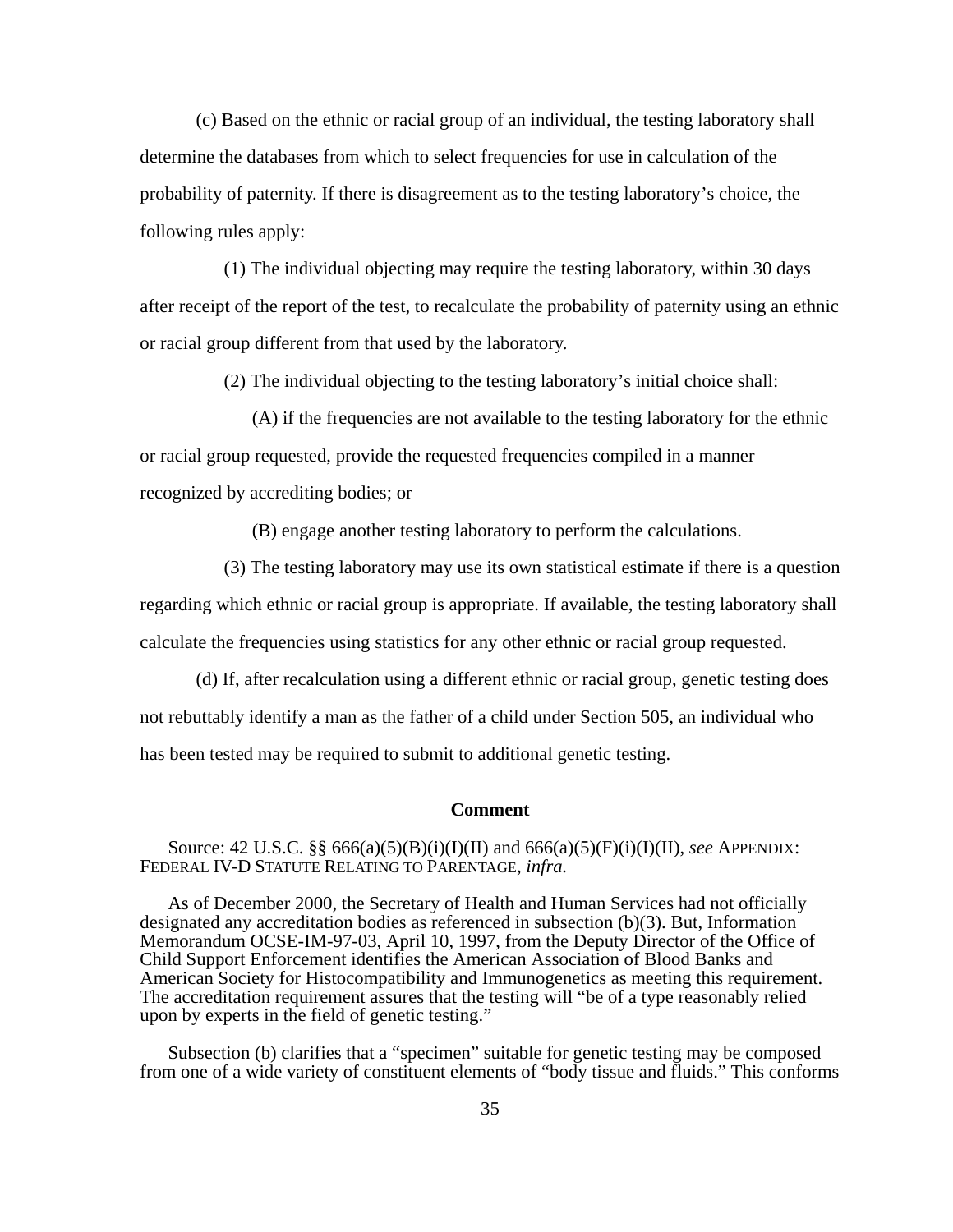the statutory language to biological terminology to assure common understanding between the scientific community and the legal profession. In states with statutes employing only the broad terms, bench and bar have evidenced confusion about the fact that blood, buccal cells, bone, hair, etc. are "body tissues."

Subsections (c) and (d) are designed to clarify the use of "race or ethnic group" in the paternity calculations. Generally, the individual tested provides the information regarding the ethnic or racial group to use in the calculations. These sections are designed to avoid last minute changes in the racial designation, a scientific version of "forum shopping", and to easily correct any misunderstanding about which race should be used.

# **SECTION 504. REPORT OF GENETIC TESTING.**

(a) A report of genetic testing must be in a record and signed under penalty of perjury

by a designee of the testing laboratory. A report made under the requirements of this [article]

is self-authenticating.

(b) Documentation from the testing laboratory of the following information is

sufficient to establish a reliable chain of custody that allows the results of genetic testing to

be admissible without testimony:

(1) the names and photographs of the individuals whose specimens have been

taken;

(2) the names of the individuals who collected the specimens;

(3) the places and dates the specimens were collected;

(4) the names of the individuals who received the specimens in the testing

laboratory; and

(5) the dates the specimens were received.

#### **Comment**

Source: 42 U.S.C. § 666(a)(5)(F) requiring genetic testing in certain cases, *see*  APPENDIX: FEDERAL IV-D STATUTE RELATING TO PARENTAGE, *infra*.

Subsection (b) is designed to indicate that in civil trials only a minimal showing of reliability of the chain of custody is needed. This avoids evidentiary problems, such as arguments modeled on criminal cases in which the chain of evidence is crucial. If an element of the chain is missing, such a defect may be corrected by affidavit or other testimony as to the reliability of the sample. For example, samples from a deceased individual may be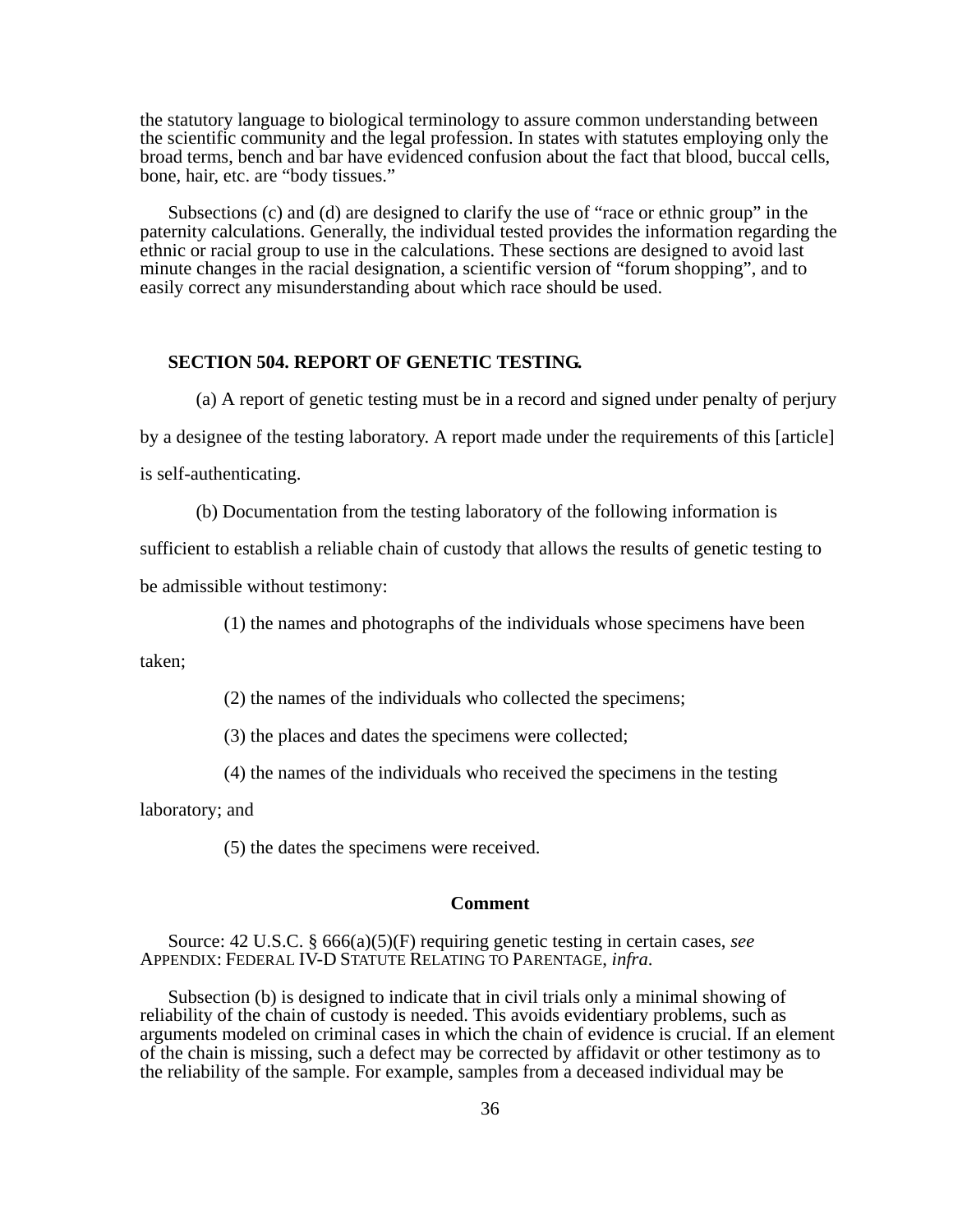obtained from a coroner's office and a picture of the individual need not be taken. In this case, proof of the chain of custody of the body maintained by the coroner may be provided.

# **SECTION 505. GENETIC TESTING RESULTS; REBUTTAL.**

(a) Under this [Act], a man is rebuttably identified as the father of a child if the genetic testing complies with this [article] and the results disclose that:

(1) the man has at least a 99 percent probability of paternity, using a prior

probability of 0.50, as calculated by using the combined paternity index obtained in the testing; and

(2) a combined paternity index of at least 100 to 1.

(b) A man identified under subsection (a) as the father of the child may rebut the

genetic testing results only by other genetic testing satisfying the requirements of this

[article] which:

(1) excludes the man as a genetic father of the child; or

(2) identifies another man as the possible father of the child.

(c) Except as otherwise provided in Section 510, if more than one man is identified

by genetic testing as the possible father of the child, the court shall order them to submit to

further genetic testing to identify the genetic father.

# **Comment**

Source: 42 U.S.C. § 666(a)(5)(G) requiring genetic testing in certain cases, *see*  APPENDIX: FEDERAL IV-D STATUTE RELATING TO PARENTAGE, *infra*.

The selection of a probability of paternity of 99.0% and a combined paternity index of 100 to 1 as the rebuttably identified man as father of the child is consistent with the year 2000 standard of practice in the genetic-testing community. Accrediting agencies require the reporting of both of these numbers. As of December, 2000, 27 states have established a presumption at less than this level. However, for several years the standard of practice in the scientific community has been 99.0%. Therefore, raising the genetic presumption to the 99.0% level should have no impact on those states. This number represents a reasonable level of testing, given the breadth of the Act and potential difficulty of working with some specimens in a probate case. It is not intended as a standard of practice for the laboratories, but as a legal presumption to satisfy the legal standard of proof. Given the rapid progress of science, it is likely that accrediting standards will rise over time. If the standard of practice becomes more strict, the newer standards will be made routine by the requirement that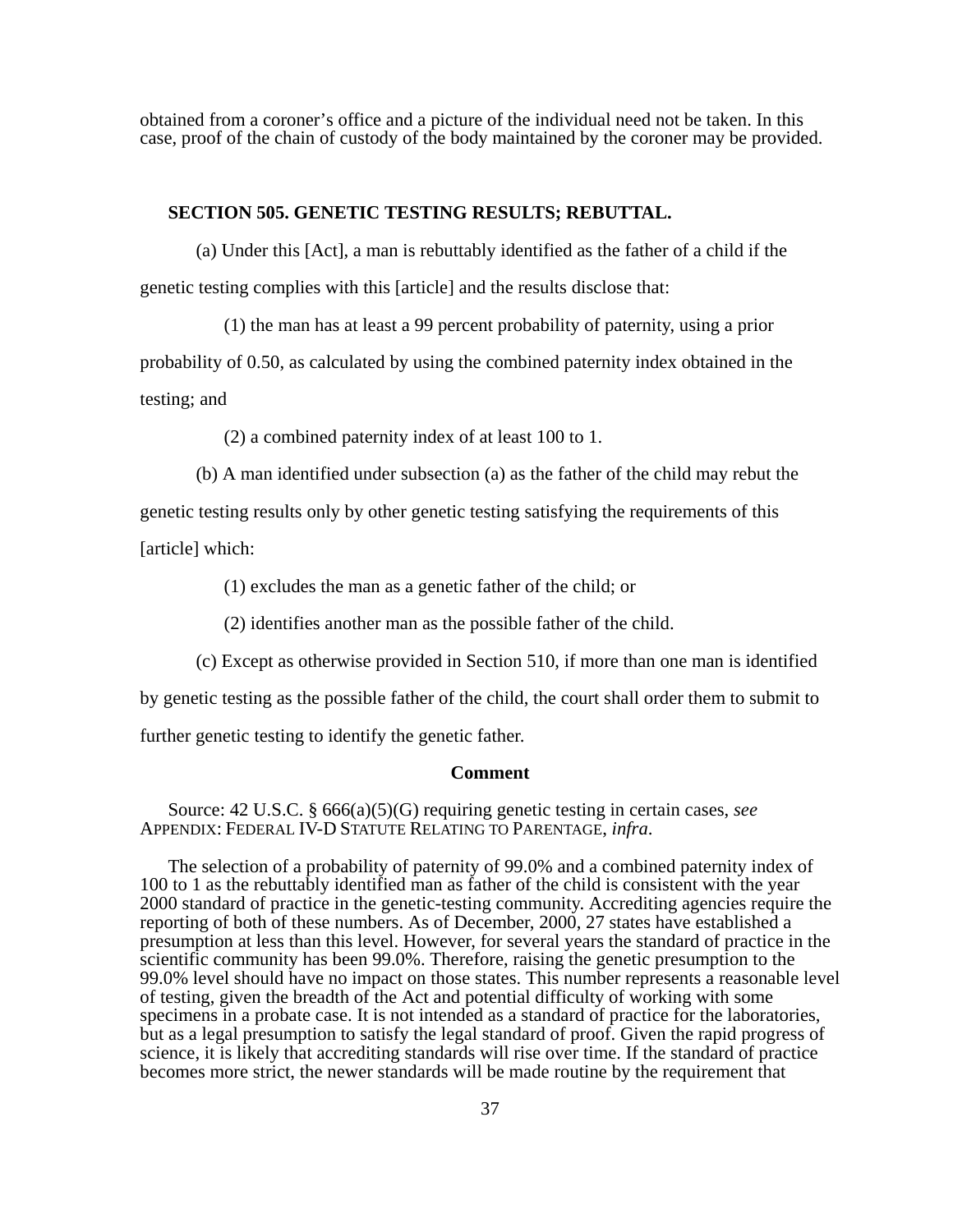laboratories be accredited in order to perform testing under the Act. But, the legal significance of the genetic presumption stated in this section will be unaffected.

Genetic testing results will usually exceed the statutory minimum. During the drafting of the new UPA several statutory presumptions were considered, *i.e.*, 95%, 99%, 99.9% and 99.99%. Genetic testing laboratory representatives presented quite persuasive arguments for a variety of choices. The Drafting Committee ultimately chose to settle on the 99% standard because:

(1) the 99% standard reflects the current standard of the American Association of Blood Banks (STANDARDS FOR PARENTAGE TESTING LABORATORIES, 4th ed. 1999), and the proposed standards (5th ed. 2001);

(2) the standards promulgated by the various accrediting bodies (American Association of Blood Banks and the American Society for Histocompatibility and Immunogenetics) will, in reality, set the benchmark for genetic testing;

(3) the 99% standard is consistent with the standards of the plurality of American jurisdictions as of December, 2000;

(4) a standard higher than 99% could cause evidentiary problems in probate proceedings because of degraded specimens. Similarly, that problem may arise in cases involving one or more missing individuals, *e.g.*, the mother is not available, but the child and alleged father are available;

(5) the percentage is an evidentiary presumption that the respondent may always challenge by requesting a second test under § 507; and

(6) a proceeding to adjudicate paternity is a civil action based on a preponderance of the evidence, not a criminal action based on evidence beyond reasonable doubt.

# **SECTION 506. COSTS OF GENETIC TESTING.**

(a) Subject to assessment of costs under [Article] 6, the cost of initial genetic testing

must be advanced:

(1) by a support-enforcement agency in a proceeding in which the support-

enforcement agency is providing services;

(2) by the individual who made the request;

(3) as agreed by the parties; or

(4) as ordered by the court.

(b) In cases in which the cost is advanced by the support-enforcement agency, the

agency may seek reimbursement from a man who is rebuttably identified as the father.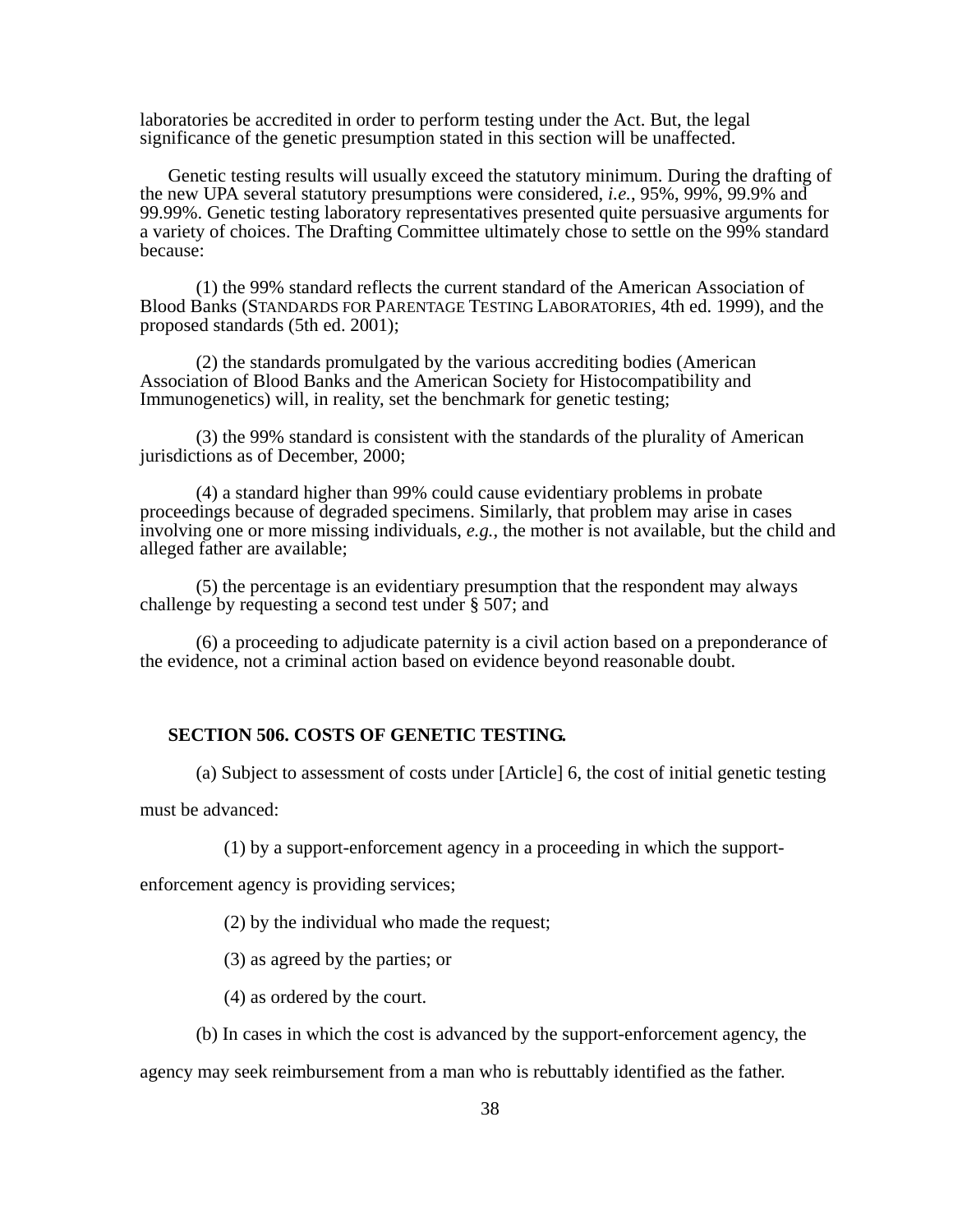#### **Comment**

Source: UPA (1973) § 11; 42 U.S.C. § 666(a)(5)(B)(ii)(I), *see* APPENDIX: FEDERAL IV-D STATUTE RELATING TO PARENTAGE, *infra*; Little v. Streater, 452 U.S. 1, (1981).

In general, the party seeking relief from a court must bear the cost of the initial genetic testing. The federal law mandates that the support enforcement agency pay the cost of testing, subject to recoupment. Subsection  $(a)(3)$  does present the possibility that a court might order a respondent to pay the initial cost.

#### **SECTION 507. ADDITIONAL GENETIC TESTING.** The court or the support-

enforcement agency shall order additional genetic testing upon the request of a party who

contests the result of the original testing. If the previous genetic testing identified a man as

the father of the child under Section 505, the court or agency may not order additional testing

unless the party provides advance payment for the testing.

#### **Comment**

Source: UPA (1973) § 11; 42 U.S.C. § 666(a)(5)(B)(ii)(II).

Obviously the opportunity for additional testing should be provided if the original testing is contested in good faith, *see* APPENDIX: FEDERAL IV-D STATUTE RELATING TO PARENTAGE, *infra*. The requirement that the contestant provide advance payment if prior testing has identified a man as the father is intended to discourage spurious contests. This section provides the most important mechanism for determining the accuracy of a paternity test. While extremely rare, even after initial tests indicate a probability of paternity greater than 99.99% it is theoretically possible that additional testing can result in exclusion of the tested man. Likewise, if there is an error in the chain of custody or testing procedures, exclusion is the expected outcome. The only way to reliably determine whether an error occurred is to obtain a second test.

#### **SECTION 508. GENETIC TESTING WHEN SPECIMENS NOT AVAILABLE.**

(a) Subject to subsection (b), if a genetic-testing specimen is not available from a man

who may be the father of a child, for good cause and under circumstances the court considers

to be just, the court may order the following individuals to submit specimens for genetic

testing: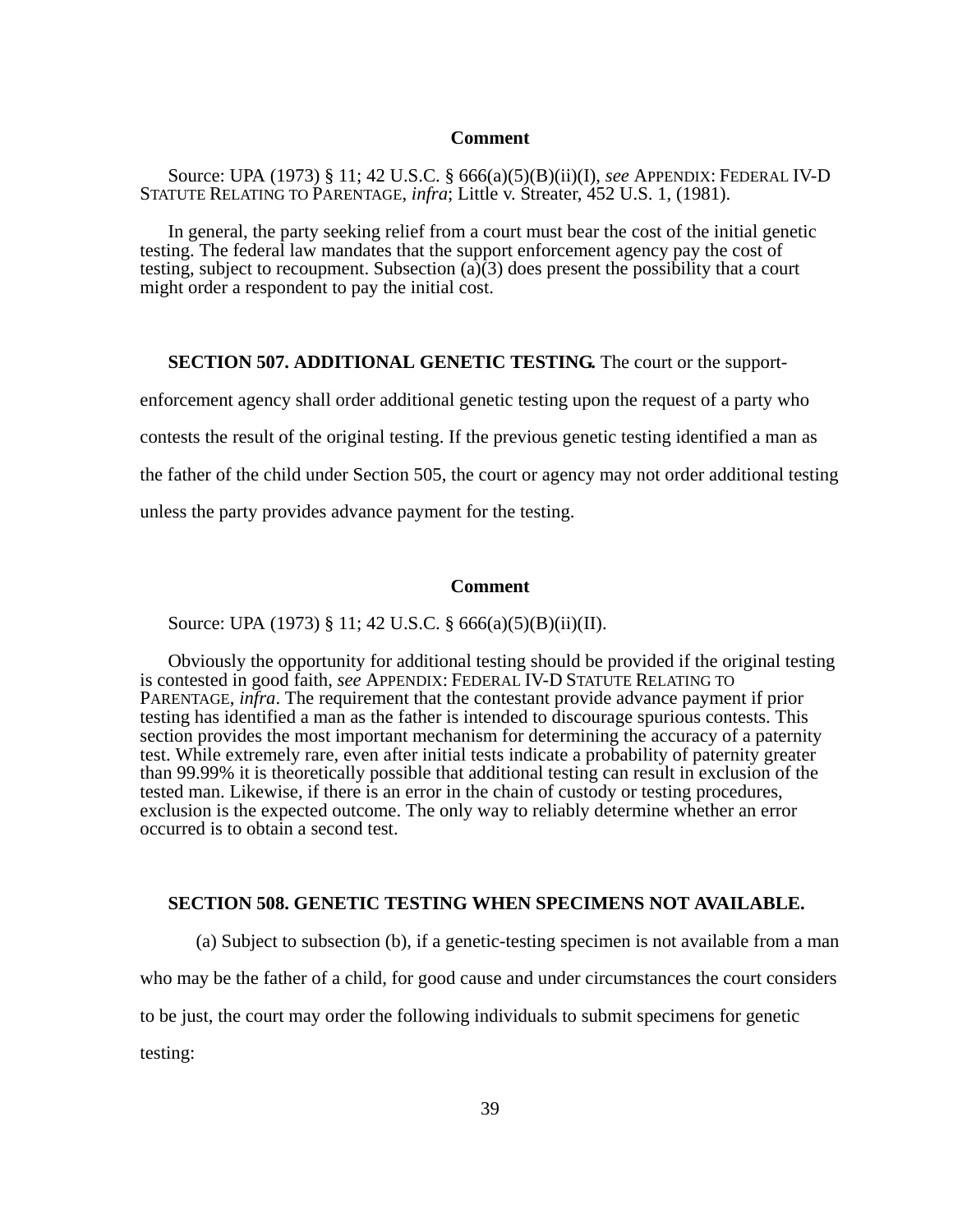- (1) the parents of the man;
- (2) brothers and sisters of the man;
- (3) other children of the man and their mothers; and
- (4) other relatives of the man necessary to complete genetic testing.
- (b) Issuance of an order under this section requires a finding that a need for genetic

testing outweighs the legitimate interests of the individual sought to be tested.

# **Comment**

In some cases, the alleged father may be unavailable for testing. Subsection (a) accommodates those cases by providing for testing of the man's relatives to establish his paternity or nonpaternity of a child. Depending on the proceeding, some of the individuals listed for testing in subsection (a) will be parties to the paternity proceeding and others will not. If an individual does not volunteer to participate in the testing and is not a party, in the absence of this provision the court would be required to decide whether it has the authority to order the testing and whether testing the objecting individual is necessary. This provision resolves the issues. Given the fact that genetic testing in the modern age is not invasive--use of the buccal swab method means that the intrusion into the privacy of the individual is relatively slight compared to the right of the child to have parentage established. Moreover, the alleged parent also has a right to have that fact determined.

Note that no provision is explicitly made for court-ordered testing of maternal relatives because the establishment of paternity by genetic testing is in no way dependent on testing the mother of the child. However, if maternity is at issue, § 106, Determination of Maternity, directs that this section be construed to test the relatives of the mother.

#### **SECTION 509. DECEASED INDIVIDUAL.** For good cause shown, the court may

order genetic testing of a deceased individual.

#### **Comment**

In some states, the court with jurisdiction to adjudicate parentage may lack authority to order disinterment of a deceased individual. If so, that authority is provided by this section.

# **SECTION 510. IDENTICAL BROTHERS.**

(a) The court may order genetic testing of a brother of a man identified as the father

of a child if the man is commonly believed to have an identical brother and evidence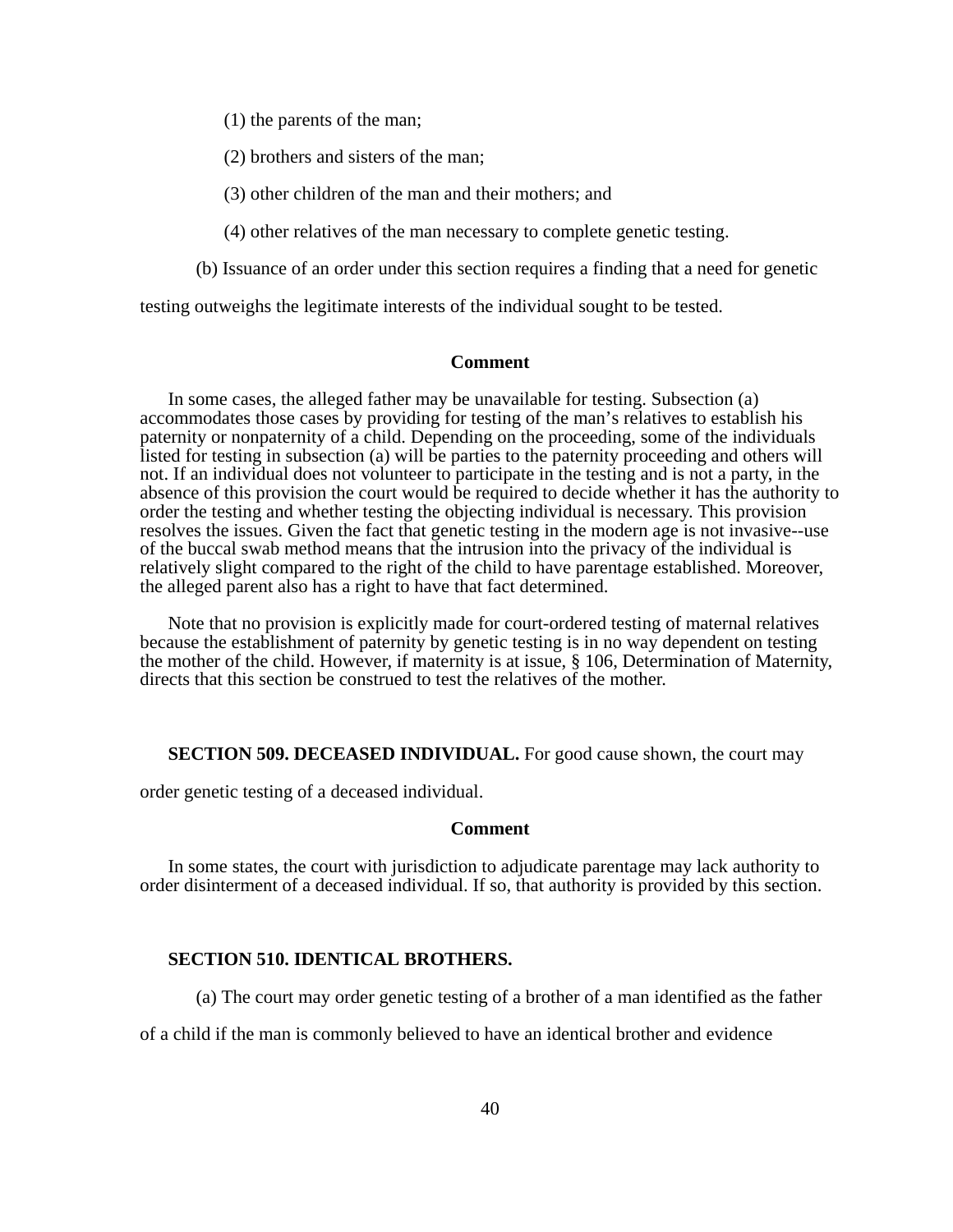suggests that the brother may be the genetic father of the child.

(b) If each brother satisfies the requirements as the identified father of the child under Section 505 without consideration of another identical brother being identified as the father of the child, the court may rely on nongenetic evidence to adjudicate which brother is the father of the child.

# **Comment**

This section refers to "identical brothers" rather than "identical twins" to account for the possibility of identical triplets, etc. In some cases, non-identical brothers (and even other related men) will not be excluded after initial genetic testing. This section should not be used to resolve those cases because more sophisticated genetic testing can differentiate between non-identical siblings. If a case occurs in which, after initial testing, two men are not excluded, both men should be ordered to submit to additional testing as provided in § 505(c) to determine which is the father. In the extremely rare case in which a competent laboratory exhausts all of its in-house testing and still cannot determine which non-identical sibling is excluded, the common practice is to provide the genetic material to another laboratory for more extensive testing to resolve the case.

Contrasting identical brothers with non-identical brothers, identical brothers can never be differentiated by additional genetic testing. This creates a completely different situation for the court. This section resolves the identical-brother conundrum as much as possible, and is designed to prevent the court from simply dismissing the case.

# **SECTION 511. CONFIDENTIALITY OF GENETIC TESTING.**

(a) Release of the report of genetic testing for parentage is controlled by [applicable

state law].

(b) An individual who intentionally releases an identifiable specimen of another

individual for any purpose other than that relevant to the proceeding regarding parentage

without a court order or the written permission of the individual who furnished the specimen

commits a [appropriate level misdemeanor].

# **Comment**

This section seeks to protect the privacy rights of persons who are tested for a parentage determination. Although the Drafting Committee was not informed of an instance in which a paternity-testing laboratory had released samples or performed unauthorized testing, several states have proposed or passed laws regulating the "genetic privacy" of paternity tests. This section is intended to provide some guidance in this area. The term "identifiable specimen" is included, as there are beneficial uses of samples for anonymous research purposes. For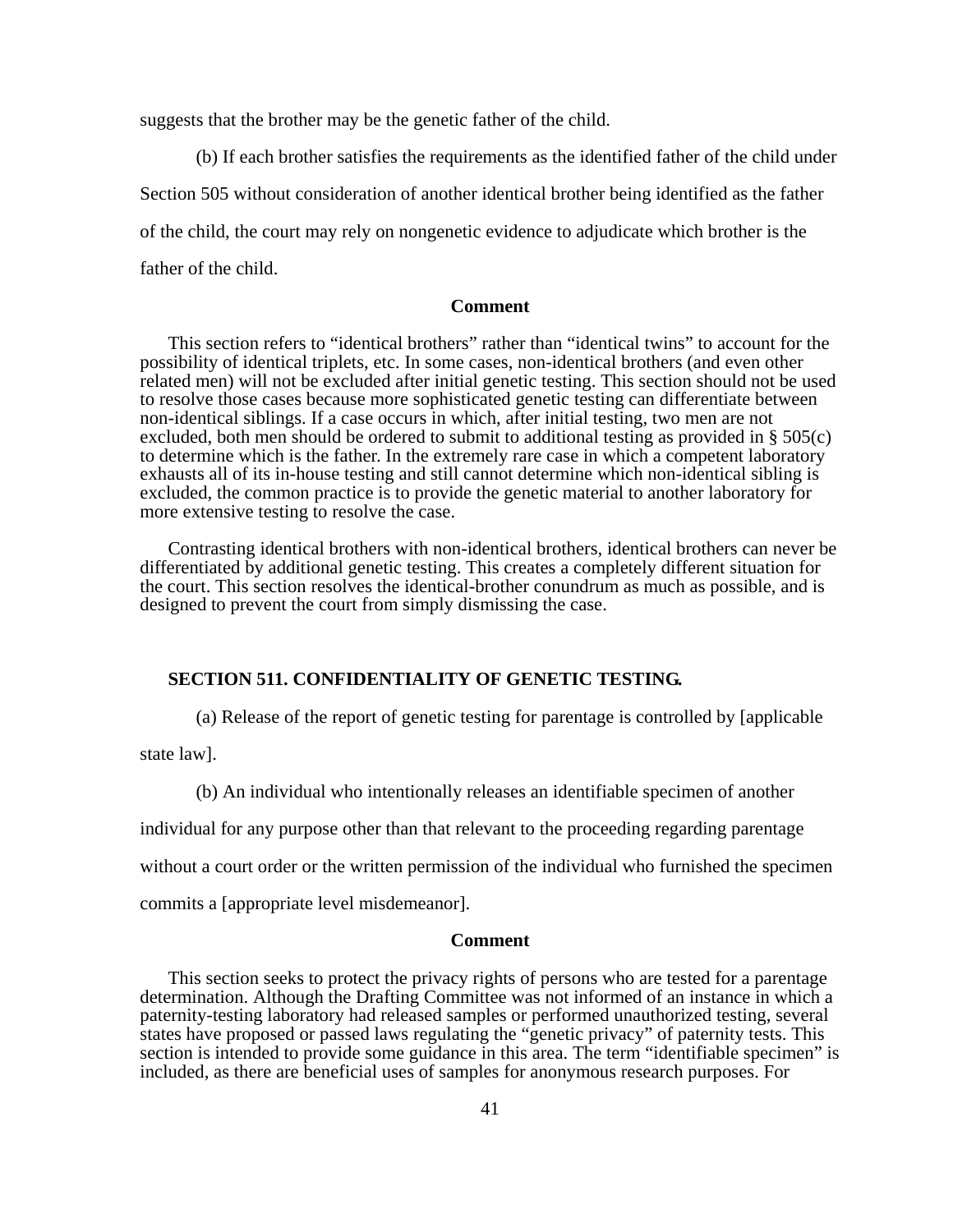example, the frequency tables used to make calculations are compiled from anonymous data and provide a more precise calculation for all persons involved in paternity testing. On occasion, a court may order the laboratory to release samples. For instance, a man who had been tested in one paternity proceeding and then dies may have his samples utilized in another paternity proceeding if a court orders testing in the second action. Courts have also ordered the release of samples when the tested man has allegedly engaged in criminal conduct. This has occurred when the alleged father has sent an imposter for sample collection. If the state pursues criminal charges, a court might order the laboratory to release the samples to a state crime laboratory for further identification and possible criminal prosecution.

The Drafting Committee was informed that in one case, a grand jury brought indictments for multiple counts of a scheme to defraud, tampering with physical evidence and perjury against the alleged father and the imposter. The results of genetic testing for paternity purposes appear to have no medical or predictive value in any other context. Thus, regulation of the paternity-test results is left to the states. In some states, the records of paternity proceedings are open, thus allowing anyone to obtain the results. A more comprehensive treatment on this subject must necessarily be left to other laws.

The control of the records is left to other state law. In some states paternity records are open to the public, and a fundamental change in handling of the records is beyond the scope of this Act. The accreditation agencies provide guidance on this subject. For example, the American Association of Blood Banks requires that accredited laboratories maintain records for at least five years. Because a laboratory performing testing under this Act should be accredited, *see* § 503(a), *supra*, protection is thus provided to the tested person's records under the accreditation standards.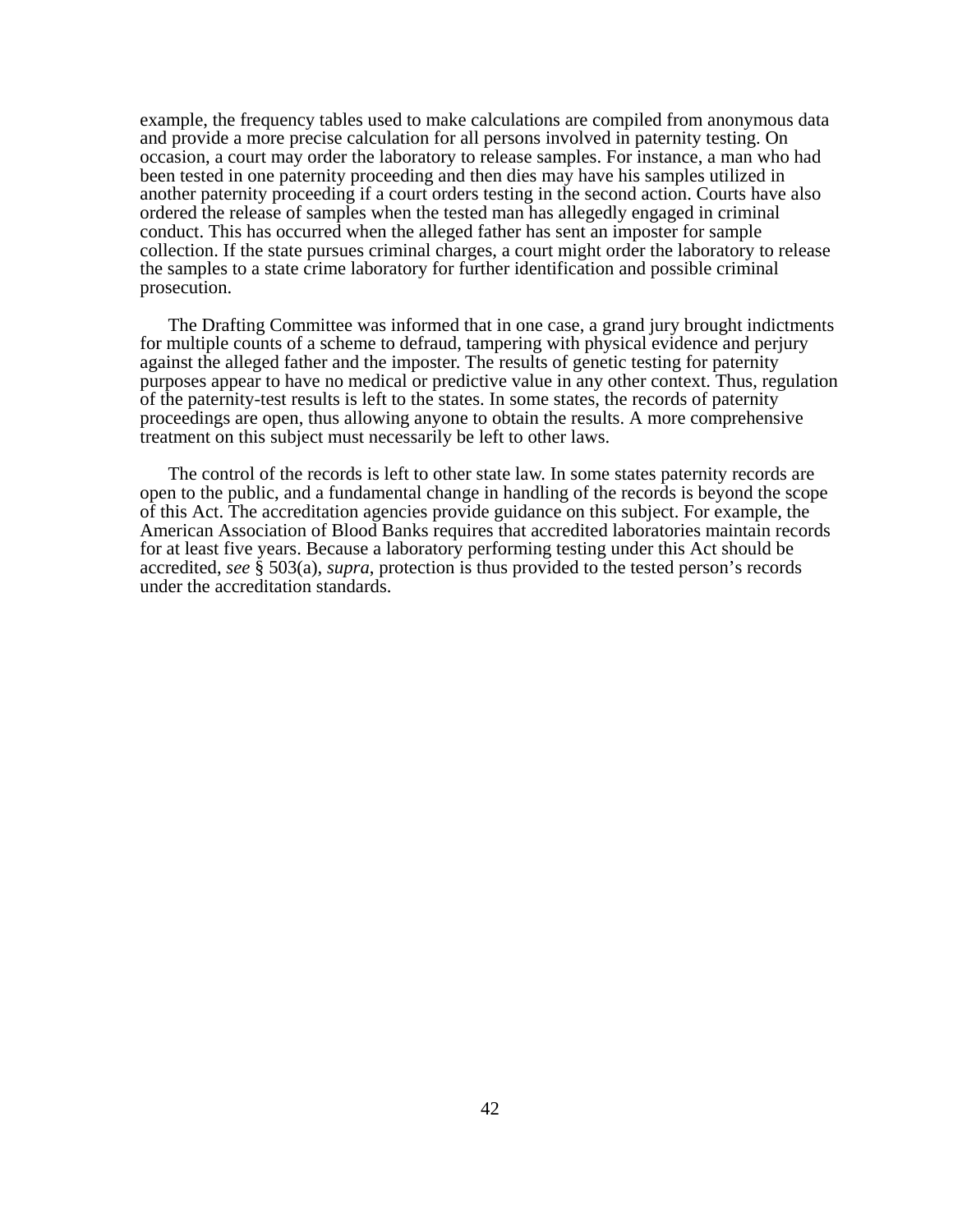#### **ARTICLE 6**

# **PROCEEDING TO ADJUDICATE PARENTAGE**

# **PART 1**

# **NATURE OF PROCEEDING**

#### **SECTION 601. PROCEEDING AUTHORIZED.** A civil proceeding may be

maintained to adjudicate the parentage of a child. The proceeding is governed by the [rules of

civil procedure].

#### **Comment**

Source: UPA (1973) § 14.

A determination of paternity is governed by the ordinary rules of civil procedure. The party seeking to establish paternity is entitled to full discovery, to compel the testimony of all witnesses, and to have the case tried by a preponderance of the evidence. "The equipoise of the private interests that are at stake in a paternity proceeding supports the conclusion that the standard of proof normally applied in private litigation is also appropriate for these cases." *Rivera v. Minnich,* 483 U.S. 574, 581 (1987).

A corresponding amendment to UPC § 2-114 was not made until the major revision of 1990 (as further revised in 1993). By that time, it had been recognized as illogical and unjust to impose discriminatory burdens on children born out-of-wedlock who were seeking paternal inheritance. It also had been ruled unconstitutional by application of the intermediate scrutiny test formulated under the 14th Amendment. *Reed v. Campbell*, 476 U.S. 852 (1986) Moreover, by 1990 the preponderance of the evidence standard had been widely applied to determinations of paternity and probate proceedings. Against this background, UPC (1993) abandoned the clear and convincing evidence standard for determining paternal relationships.

# **SECTION 602. STANDING TO MAINTAIN PROCEEDING.** Subject to [Article] 3

and Sections 607 and 609, a proceeding to adjudicate parentage may be maintained by:

(1) the child;

(2) the mother of the child;

(3) a man whose paternity of the child is to be adjudicated;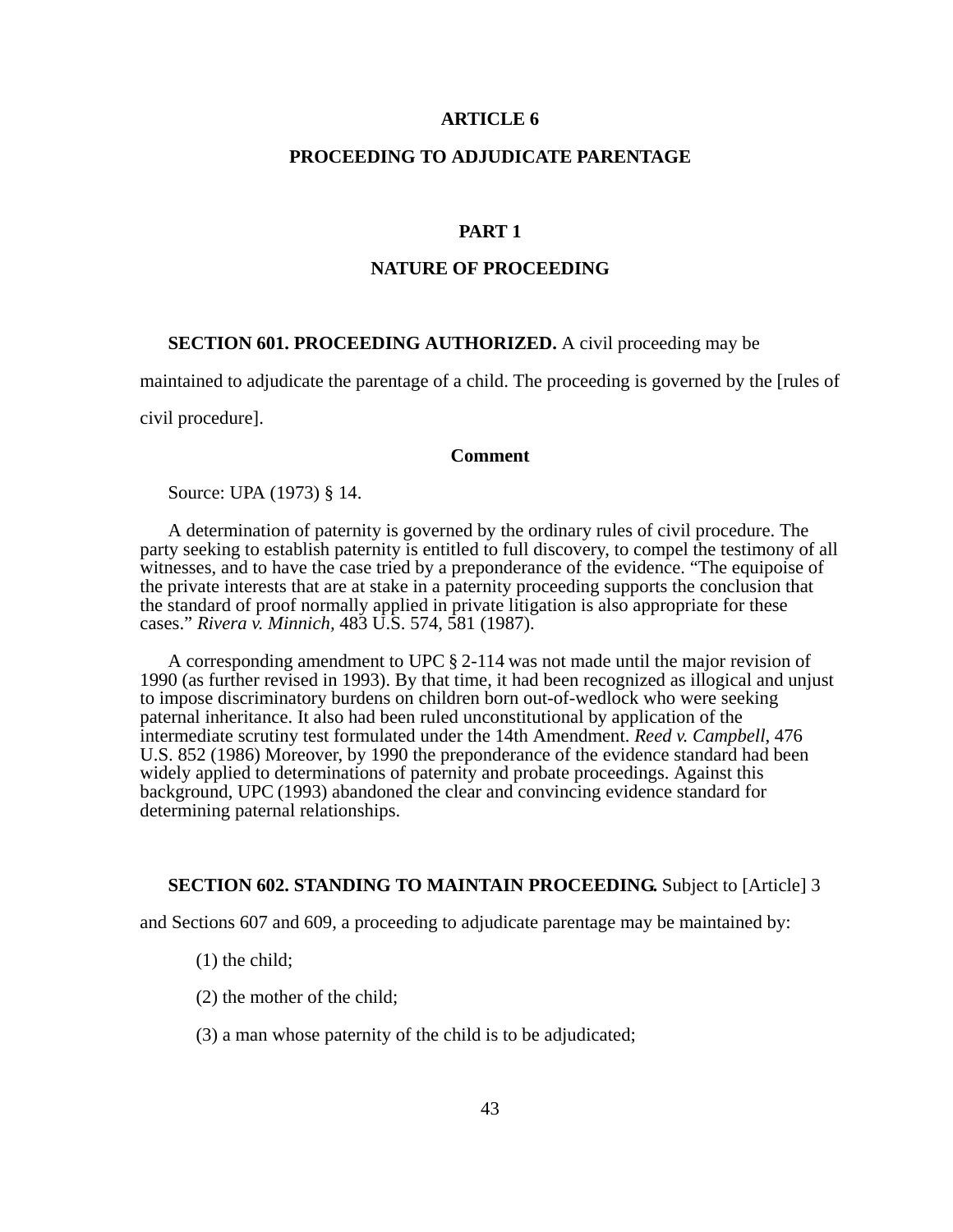(4) the support-enforcement agency [or other governmental agency authorized by

other law];

(5) an authorized adoption agency or licensed child-placing agency; [or]

(6) a representative authorized by law to act for an individual who would otherwise

be entitled to maintain a proceeding but who is deceased, incapacitated, or a minor [; or

(7) an intended parent under [Article] 8].

# **Comment**

Source: UPA (1973) § 6.

This section grants standing to a broad range of individuals and agencies to bring a parentage proceeding. But, several limitations on standing to sue are contained within the Act. Article 3 details the procedures involved in a voluntary acknowledgment of parentage. Sections 607 and 609 establish the ground rules for proceedings involving children with, and without, a presumed father. Article 8 regulates parentage determinations arising from a gestational agreement.

# **SECTION 603. PARTIES TO PROCEEDING.** The following individuals must be

joined as parties in a proceeding to adjudicate parentage:

(1) the mother of the child; and

(2) a man whose paternity of the child is to be adjudicated.

#### **Comment**

Source: UPA (1973) § 9.

This section partially follows and partially rejects the UPA (1973) requirements regarding who must be named as parties in a parentage proceeding. First, contra to UPA (1973), the child is not a necessary party. Few states require children as necessary parties. Further, with the widespread use of DNA testing, such a requirement has outlived its usefulness. On the other hand, failure to join a child as a party may later result in a child's successful collateral attack on the original determination of paternity to be filed by the child. This subject is discussed more fully in the comment to § 637, *infra.* 

Second, as far as can be ascertained, no state requires the children born to a woman during marriage to be named as parties in a divorce proceeding. Divorce decrees generally serve as res judicata in the event of a subsequent challenge to the decree's determination of parentage. *Id.*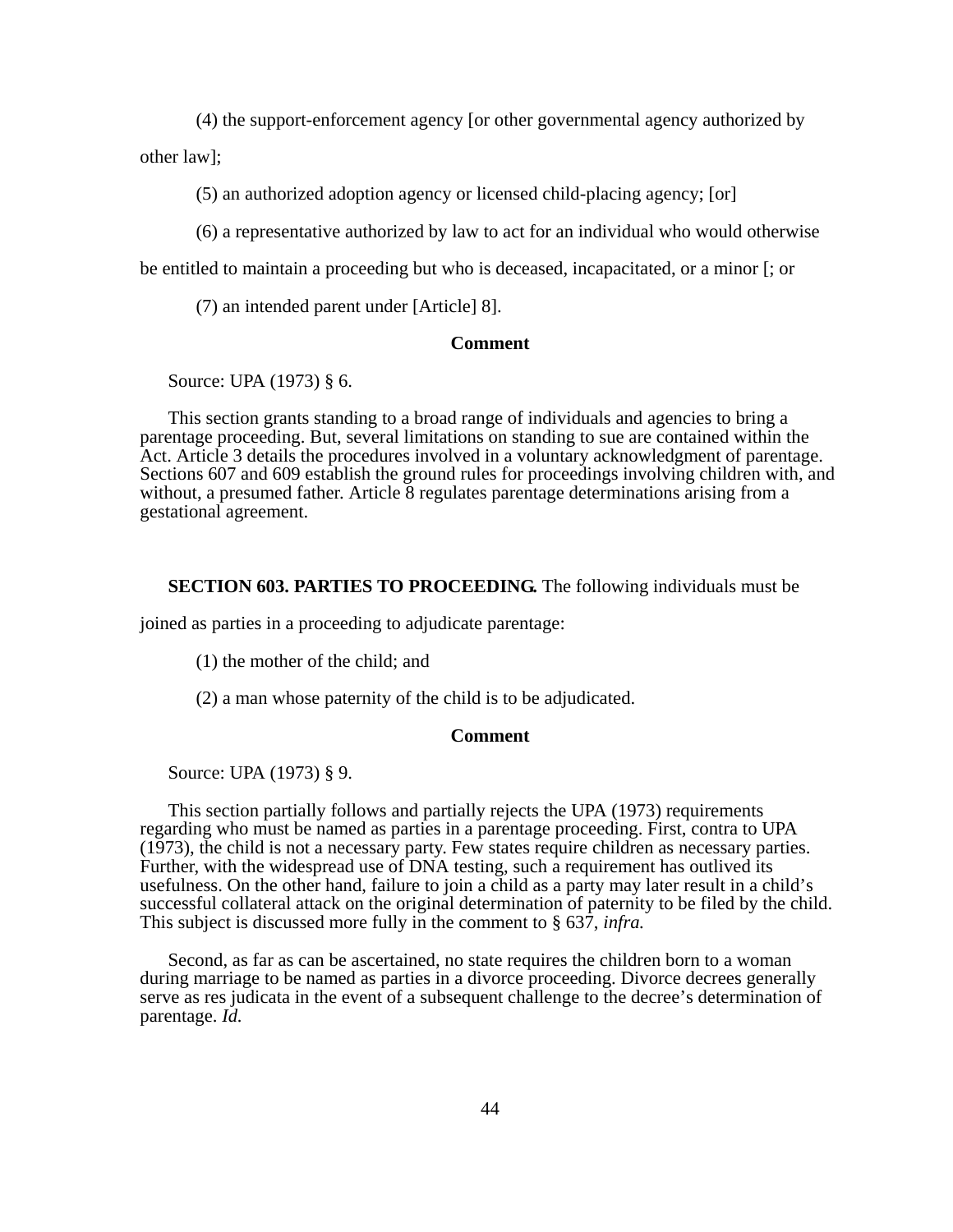# **SECTION 604. PERSONAL JURISDICTION.**

(a) An individual may not be adjudicated to be a parent unless the court has personal jurisdiction over the individual.

(b) A court of this State having jurisdiction to adjudicate parentage may exercise personal jurisdiction over a nonresident individual, or the guardian or conservator of the individual, if the conditions prescribed in [Section 201 of the Uniform Interstate Family Support Act] are fulfilled.

(c) Lack of jurisdiction over one individual does not preclude the court from making an adjudication of parentage binding on another individual over whom the court has personal jurisdiction.

# **Comment**

# Source: UPA (1973) § 6(b).

Although custody and visitation proceedings are considered to be status adjudications, and therefore do not require personal jurisdiction over both parents, subsection (a) confirms the long-standing view that paternity proceedings require personal jurisdiction.

Subsection (b) incorporates the long-arm provision for establishing personal jurisdiction over an absent respondent set forth in UIFSA (1996), which is in effect in every state.

Subsection (c) makes the best of a situation in which an adjudication will almost inevitably be incomplete because not all the necessary parties are subject to the personal jurisdiction of the court. The most likely scenario for this unfortunate circumstance is one in which the mother and alleged father of the child are subject to the court's jurisdiction, but the mother's absent husband is not. Even if the husband's whereabouts are known, if both the forum court and the court of his residence lack jurisdiction over all three parties, there still is no court with power to bind all of them to a parentage determination.

Subsection (c) takes the common sense approach that a court should not be dissuaded from making a parentage decision, even if it cannot bind all appropriate parties. In the scenario described above, binding the mother and alleged father to a decision of the man's parentage may not technically bind the husband (the presumed father), but more than likely it will end litigation on the subject.

**SECTION 605. VENUE.** Venue for a proceeding to adjudicate parentage is in the

[county] of this State in which: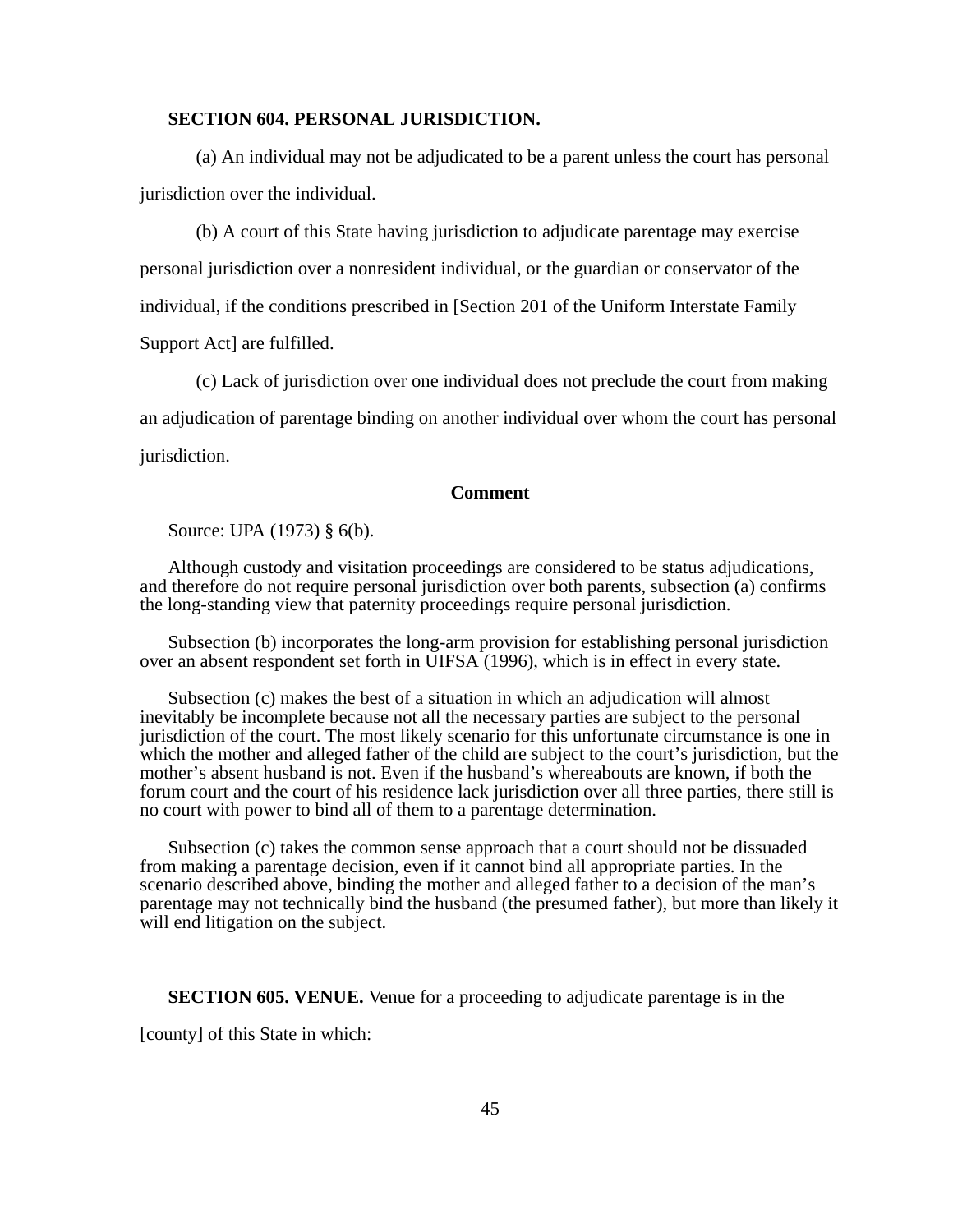(1) the child resides or is found;

(2) the [respondent] resides or is found if the child does not reside in this State; or

(3) a proceeding for probate or administration of the presumed or alleged father's

estate has been commenced.

#### **Comment**

Source: UPA (1973) § 8(c).

The venue provision provides choices proven to be reasonable and convenient since its inclusion in the 1973 Act.

# **SECTION 606. NO LIMITATION: CHILD HAVING NO PRESUMED,**

#### **ACKNOWLEDGED, OR ADJUDICATED FATHER.** A proceeding to adjudicate the

parentage of a child having no presumed, acknowledged, or adjudicated father may be

commenced at any time, even after:

(1) the child becomes an adult, but only if the child initiates the proceeding; or

(2) an earlier proceeding to adjudicate paternity has been dismissed based on the

application of a statute of limitation then in effect.

# **Comment**

Source: UPA (1973) §§ 6, 7.

For a state to retain the federal child support enforcement subsidy, 42 U.S.C.  $§ 666(a)(5)(A)(i)$  mandates that the states must have laws to "permit the establishment of the paternity of a child at any time before the child attains 18 years of age." States have chosen a wide range of age options: age 18 (20 states), age 19 (6 states), age  $\overline{20}$  (2 states), age 21 (10) states), age 22 (2 states), age 23 (2 states), and no limitation (9 states). Several states limit the establishment of parental rights to a shorter period.

The new UPA directs that an individual whose parentage has not been determined has a civil right to determine his or her own parentage, which should not be subject to limitation except when an estate has been closed. Accordingly, if the action is initiated by the child this section allows a proceeding to adjudicate parentage after the child has reached the age of majority. Such a proceeding is the exclusive province of the child, however. This limitation prohibits the filing of an intrusive proceeding by an individual claiming to be a parent of an adult child, or by a legal stranger. There appear to be no reported problems encountered in states without a statute of limitations for such actions.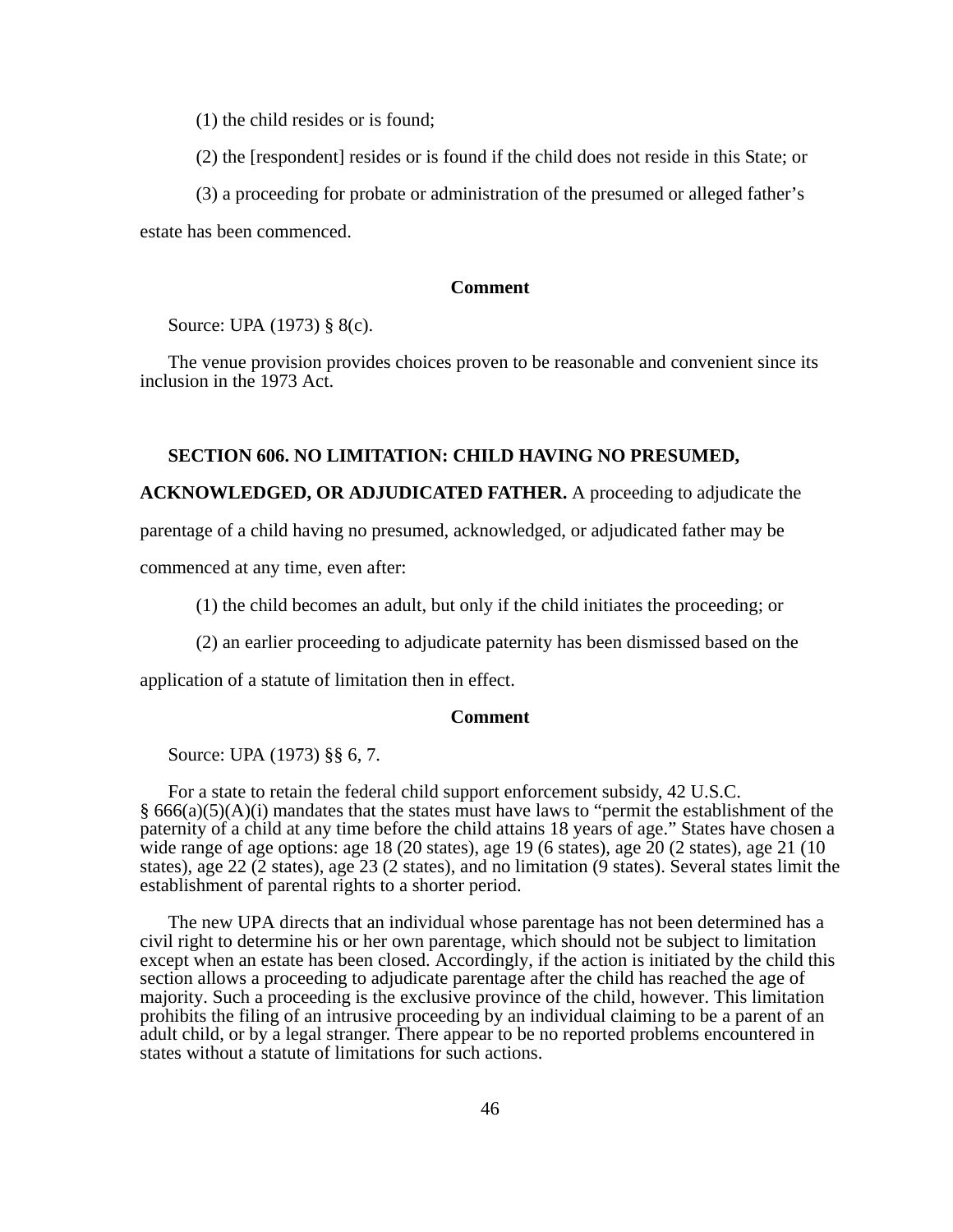#### **SECTION 607. LIMITATION: CHILD HAVING PRESUMED FATHER.**

(a) Except as otherwise provided in subsection (b), a proceeding brought by a presumed father, the mother, or another individual to adjudicate the parentage of a child having a presumed father must be commenced not later than two years after the birth of the child.

(b) A proceeding seeking to disprove the father-child relationship between a child and

the child's presumed father may be maintained at any time if the court determines that:

(1) the presumed father and the mother of the child neither cohabited nor engaged

in sexual intercourse with each other during the probable time of conception; and

(2) the presumed father never openly held out the child as his own.

# **Comment**

Source: UPA (1973) § 6; *cf.* UPC (1993) § 2-114(c).

This section deals with difficult issues. First, it establishes the right of a mother or a presumed marital or nonmarital father to challenge the presumption of his paternity established by § 204. Second, it clarifies the right of a third-party male to claim paternity of a child who has an existing presumed father.

UPA (1973) § 6(a) places a [five-year] limitation on the time in which a proceeding may be brought "for the purpose of declaring the non-existence of the father and child relationship presumed under [the Act]." At that time, the comment noted that:

"Ten states have denied standing to a man claiming to be the father when the mother was married to another at the time of the child's birth. In some of these states, even though a presumed father may seek to rebut his presumed paternity, a third-party male will be denied standing to raise that same issue."

As of the year 2000, the right of an "outsider" to claim paternity of a child born to a married woman varies considerably among the states. Thirty-three states allow a man alleging himself to be the father of a child with a presumed father to rebut the marital presumption. Some states have granted this right through legislation, while in other states case law has recognized the alleged father's right to rebut the presumption and establish his paternity. In some states, there is both statutory and common law support for the standing of a man alleging himself to be the father to assert his paternity of a child born to a married woman. Not that long ago, some states imposed an absolute bar on a man commencing a proceeding to establish his paternity if state law provides a statutory presumption of the paternity of another man. *See Michael H. v. Gerald D.*, 491 U.S. 110, (1989). It is increasingly clear that those days are coming to an end.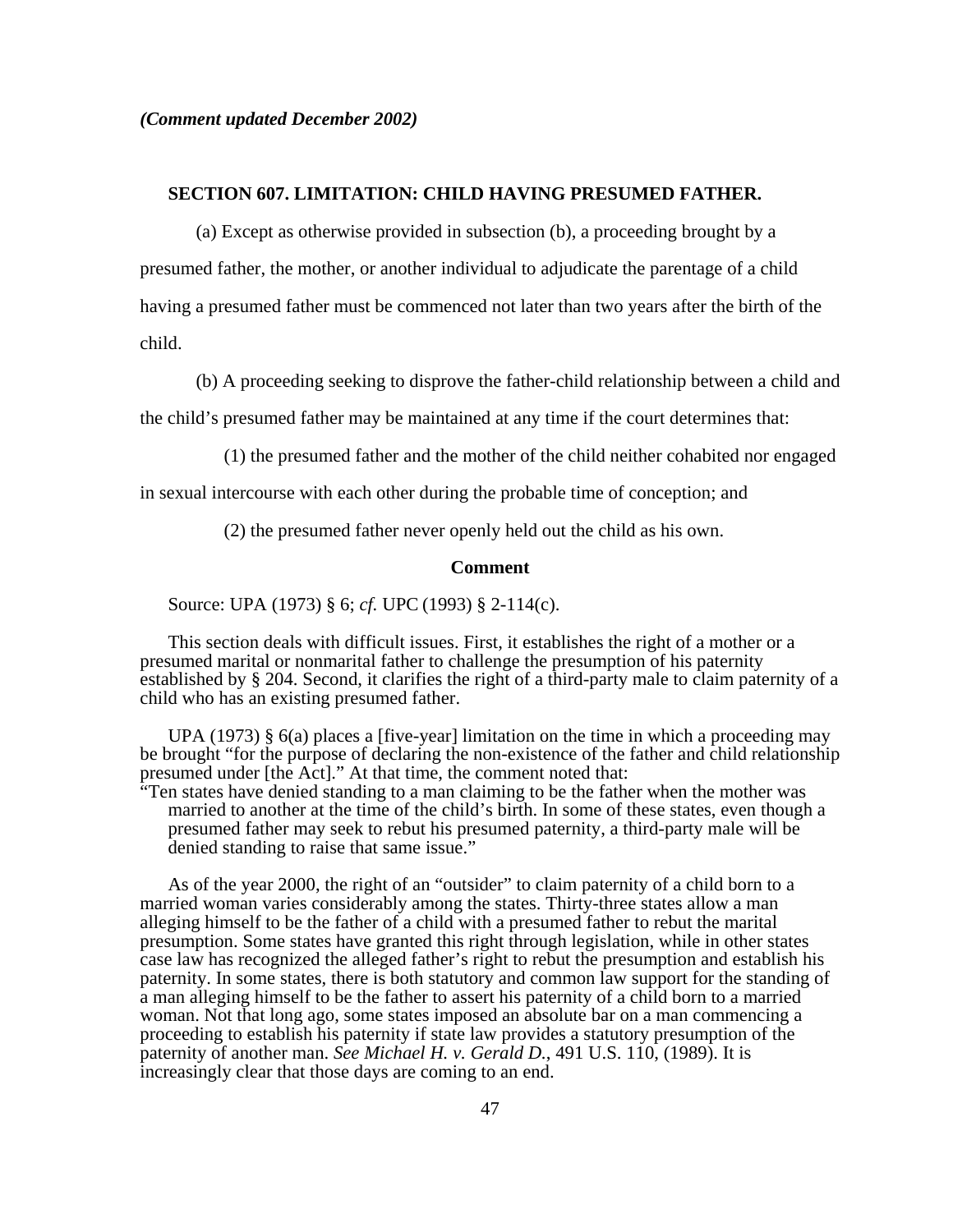The new UPA attempts to establish a middle ground on these exceedingly complex issues. Subsection (a) establishes a two-year limitation for rebutting the presumption of paternity established under § 204 if the mother and presumed father were cohabiting at the time of conception. The presumption of paternity may be attacked by the mother, the presumed father, or a third-party male during this limited period; thereafter the presumption is immune from attack by any of those individuals except as provided in subsection (b).

The reverse fact situation is also clear; a presumption of paternity may be challenged at any time if the mother and the presumed father were not cohabiting and did not engage in sexual intercourse at the probable time of conception and the presumed father never openly held out the child as his own.

Under the fact circumstances described in subsection (b), nonpaternity of the presumed father is generally assumed by all the parties as a practical matter. It is inappropriate for the law to assume a presumption known by all those concerned to be untrue. *(Comment updated December 2002)* 

# **SECTION 608. AUTHORITY TO DENY MOTION FOR GENETIC TESTING.**

(a) In a proceeding to adjudicate the parentage of a child having a presumed father or to challenge the paternity of a child having an acknowledged father, the court may deny a motion seeking an order for genetic testing of the mother, the child, and the presumed or acknowledged father if the court determines that:

(1) the conduct of the mother or the presumed or acknowledged father estops that

party from denying parentage; and

(2) it would be inequitable to disprove the father-child relationship between the child and the presumed or acknowledged father.

(b) In determining whether to deny a motion seeking an order for genetic testing under this section, the court shall consider the best interest of the child, including the following factors:

(1) the length of time between the proceeding to adjudicate parentage and the time that the presumed or acknowledged father was placed on notice that he might not be the genetic father;

(2) the length of time during which the presumed or acknowledged father has assumed the role of father of the child;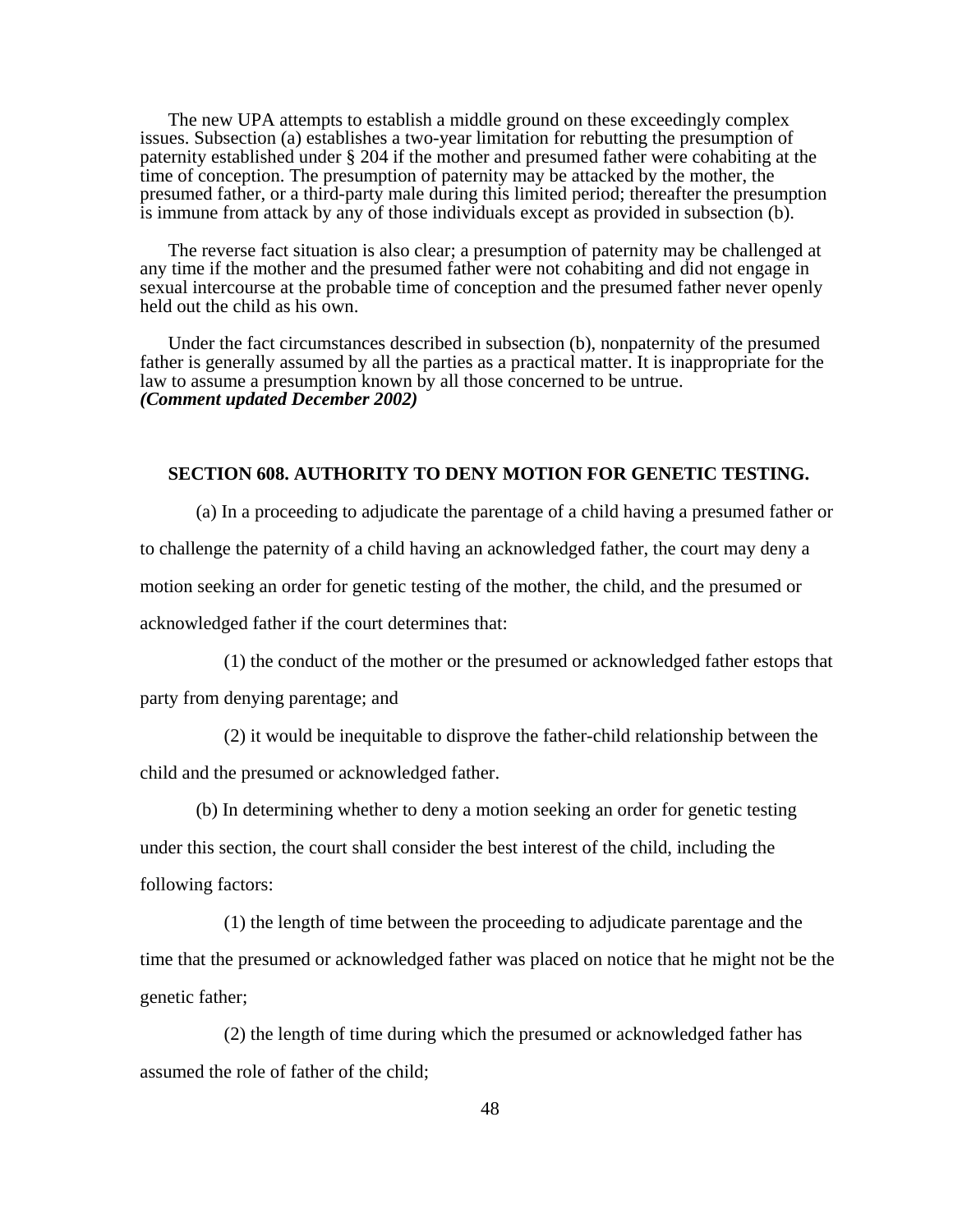(3) the facts surrounding the presumed or acknowledged father's discovery of his possible nonpaternity;

(4) the nature of the relationship between the child and the presumed or acknowledged father;

(5) the age of the child;

(6) the harm that may result to the child if presumed or acknowledged paternity is successfully disproved;

(7) the nature of the relationship between the child and any alleged father;

(8) the extent to which the passage of time reduces the chances of establishing the paternity of another man and a child-support obligation in favor of the child; and

(9) other factors that may affect the equities arising from the disruption of the father-child relationship between the child and the presumed or acknowledged father or the chance of other harm to the child.

(c) In a proceeding involving the application of this section, a minor or incapacitated

child must be represented by a guardian ad litem.

(d) Denial of a motion seeking an order for genetic testing must be based on clear and convincing evidence.

(e) If the court denies a motion seeking an order for genetic testing, it shall issue an

order adjudicating the presumed or acknowledged father to be the father of the child.

# **Comment**

This section incorporates the doctrine of paternity by estoppel, which extends equally to a child with a presumed father or an acknowledged father. In appropriate circumstances, the court may deny genetic testing and find the presumed or acknowledged father to be the father of the child. The most common situation in which estoppel should be applied arises when a man knows that a child is not, or may not be, his genetic child, but the man has affirmatively accepted his role as child's father and both the mother and the child have relied on that acceptance. Similarly, the man may have relied on the mother's acceptance of him as the child's father and the mother is then estopped to deny the man's presumed parentage.

Subsection (b) delineates the standards for denying genetic testing. Subsection (c) requires the child to be independently represented. Subsection (d) requires an elevated standard of proof before the order for genetic testing can be denied.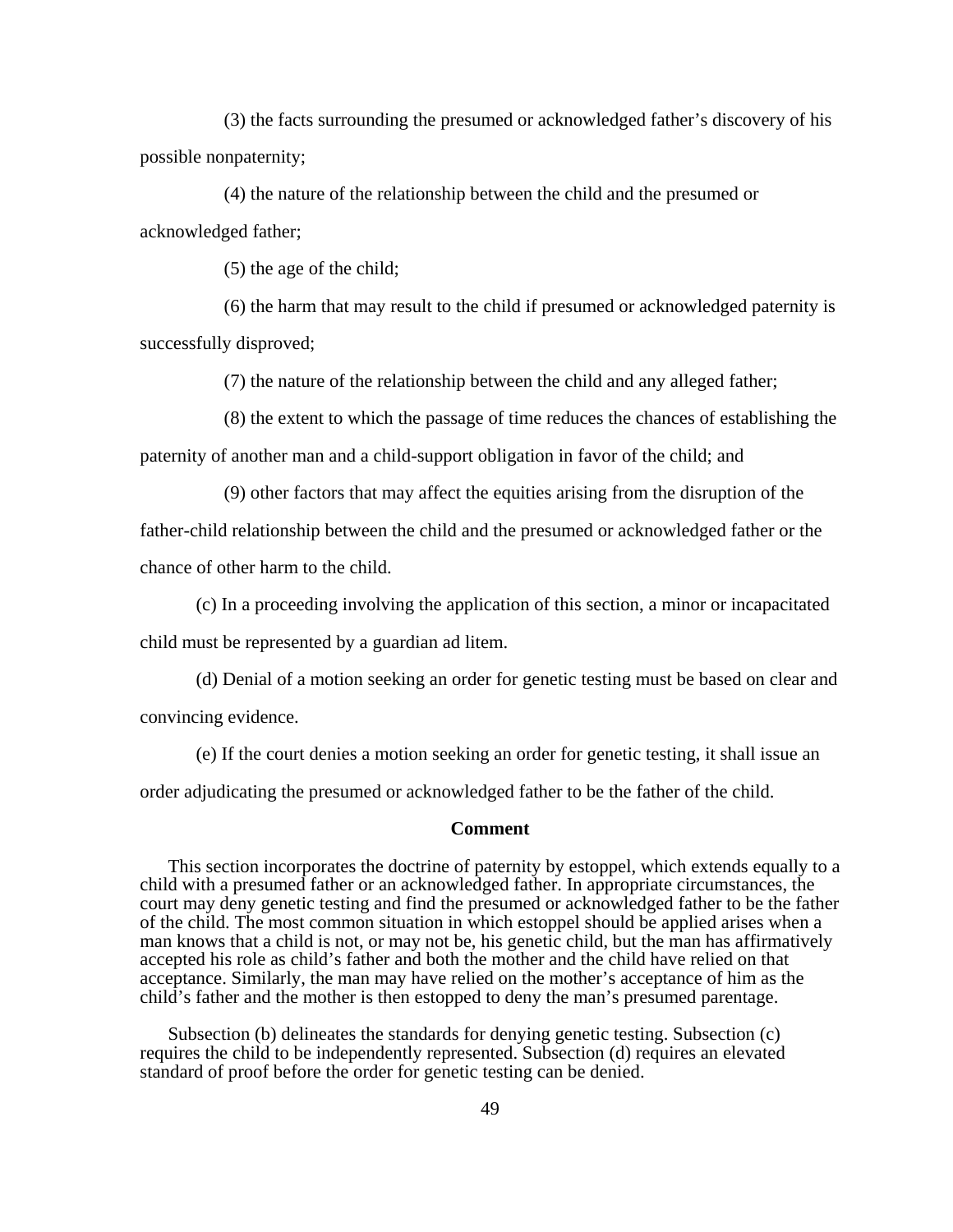Because § 607 places a two-year limitation on challenging the presumption of parentage, the application of this section should be applied in those meritorious cases in which the best interest of the child compels the result and the conduct of the mother and presumed or acknowledged father is clear.

*(Comment updated December 2002)* 

# **SECTION 609. LIMITATION: CHILD HAVING ACKNOWLEDGED OR**

# **ADJUDICATED FATHER.**

(a) If a child has an acknowledged father, a signatory to the acknowledgment of paternity or denial of paternity may commence a proceeding seeking to rescind the acknowledgement or denial or challenge the paternity of the child only within the time allowed under Section 307 or 308.

(b) If a child has an acknowledged father or an adjudicated father, an individual, other

than the child, who is neither a signatory to the acknowledgment of paternity nor a party to

the adjudication and who seeks an adjudication of paternity of the child must commence a

proceeding not later than two years after the effective date of the acknowledgment or

adjudication.

(c) A proceeding under this section is subject to the application of the principles of estoppel established in Section 608.

# **Comment**

A two-year period is prescribed in § 307 for a challenge in which the acknowledged or adjudicated father mistakenly believed himself to be the genetic father. A similar limitation is prescribed in § 607(a) for an individual who was not a signatory or a party to the earlier determination.

The 2002 amendment adding subsection (c) authorizes the court to deny genetic testing in accordance with the principles enumerated in § 608 in a fact situation in which equity justifies a denial. For example, if there is an untimely challenge by a third party to the paternity of an acknowledged or adjudicated father long after an actual father-child relationship has been formed, the court has discretion to refuse to order genetic testing. *(Comment updated December 2002)*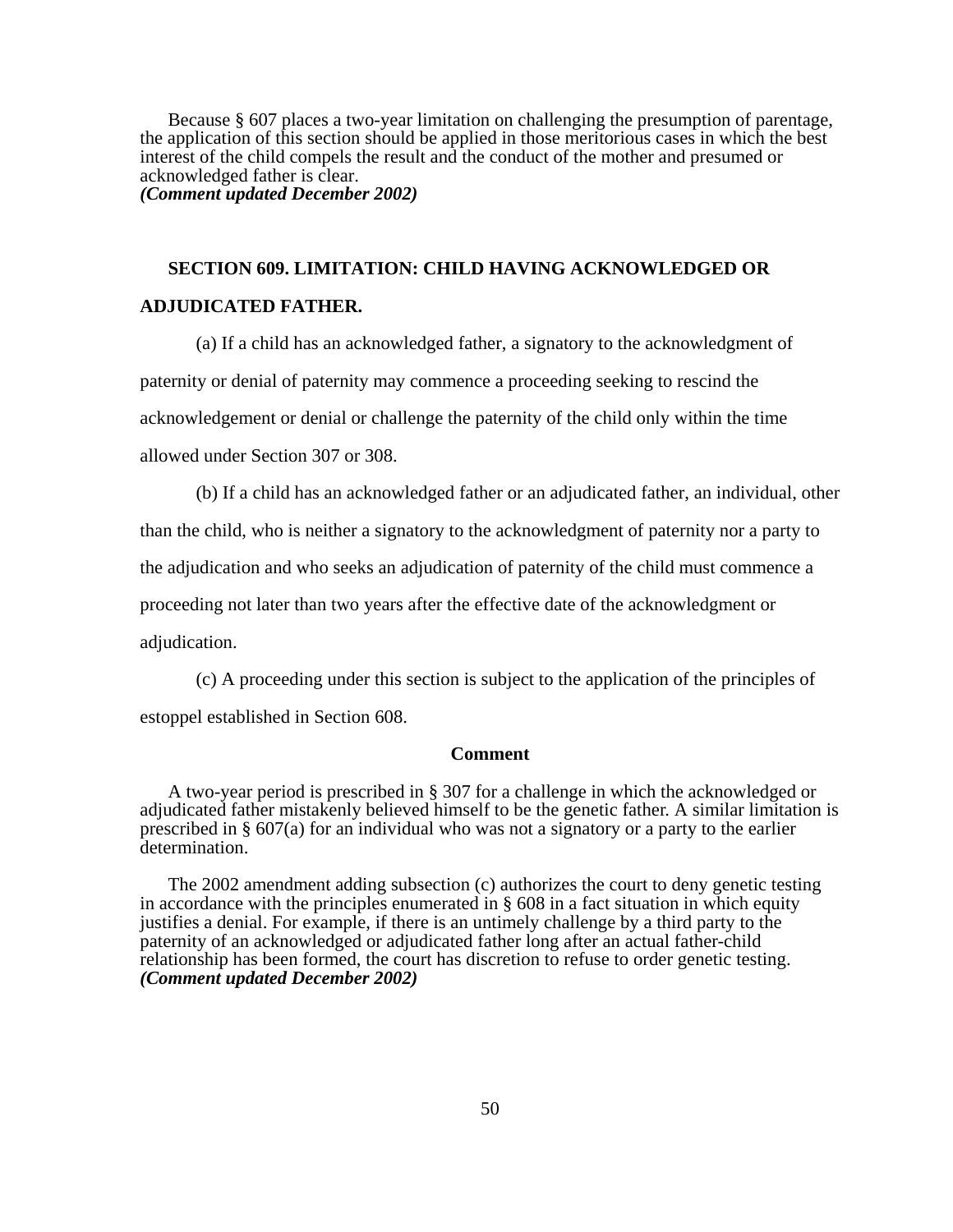# **SECTION 610. JOINDER OF PROCEEDINGS.**

(a) Except as otherwise provided in subsection (b), a proceeding to adjudicate parentage may be joined with a proceeding for adoption, termination of parental rights, child custody or visitation, child support, divorce, annulment, [legal separation or separate maintenance,] probate or administration of an estate, or other appropriate proceeding.

(b) A [respondent] may not join a proceeding described in subsection (a) with a proceeding to adjudicate parentage brought under [the Uniform Interstate Family Support Act].

#### **Comment**

Source: UPA (1973) § 8.

Joinder of paternity proceedings with related matters is common, especially when a child support agency seeks to establish paternity and fix child support.

Subsection (b) restricts counterclaims in those instances in which an initiating state sends a paternity suit to the responding state. Because petitioner is "appearing" in the other forum, to permit counterclaims would serve as a major deterrent to bringing such proceedings. This bar does not prevent a separate action for such matters, but there must be independent jurisdiction not arising from the petitioner's appearance in the paternity proceeding.

# **SECTION 611. PROCEEDING BEFORE BIRTH.** A proceeding to determine

parentage may be commenced before the birth of the child, but may not be concluded until

after the birth of the child. The following actions may be taken before the birth of the child:

- (1) service of process;
- (2) discovery; and
- (3) except as prohibited by Section 502, collection of specimens for genetic testing.

# **Comment**

This section recognizes that establishing a parental relationship as quickly as possible may be in the best interest of a child. To facilitate that process, some initial steps may be completed prior to the birth of the child.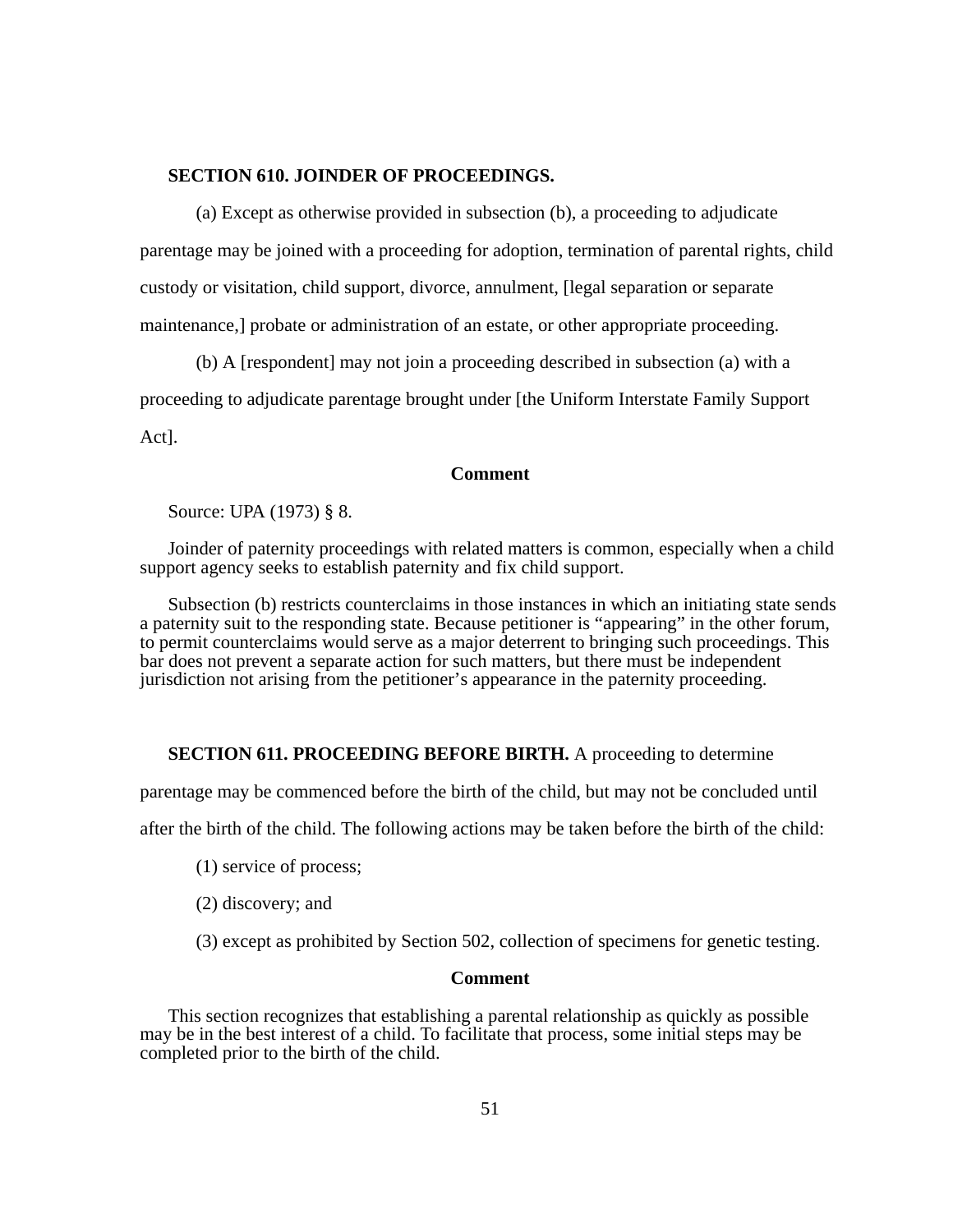# **SECTION 612. CHILD AS PARTY; REPRESENTATION.**

(a) A minor child is a permissible party, but is not a necessary party to a proceeding under this [article].

(b) The court shall appoint an [attorney ad litem] to represent a minor or incapacitated child if the child is a party or the court finds that the interests of the child are not adequately represented.

# **Comment**

This section rejects UPA (1973) § 9. Consistent with § 603, *supra*, this Act rejects the view that the child necessarily has independent standing in a parentage proceeding. On the other hand, if the court determines that the child in fact does have a position at variance with all the other litigants, an attorney may be appointed to represent that interest.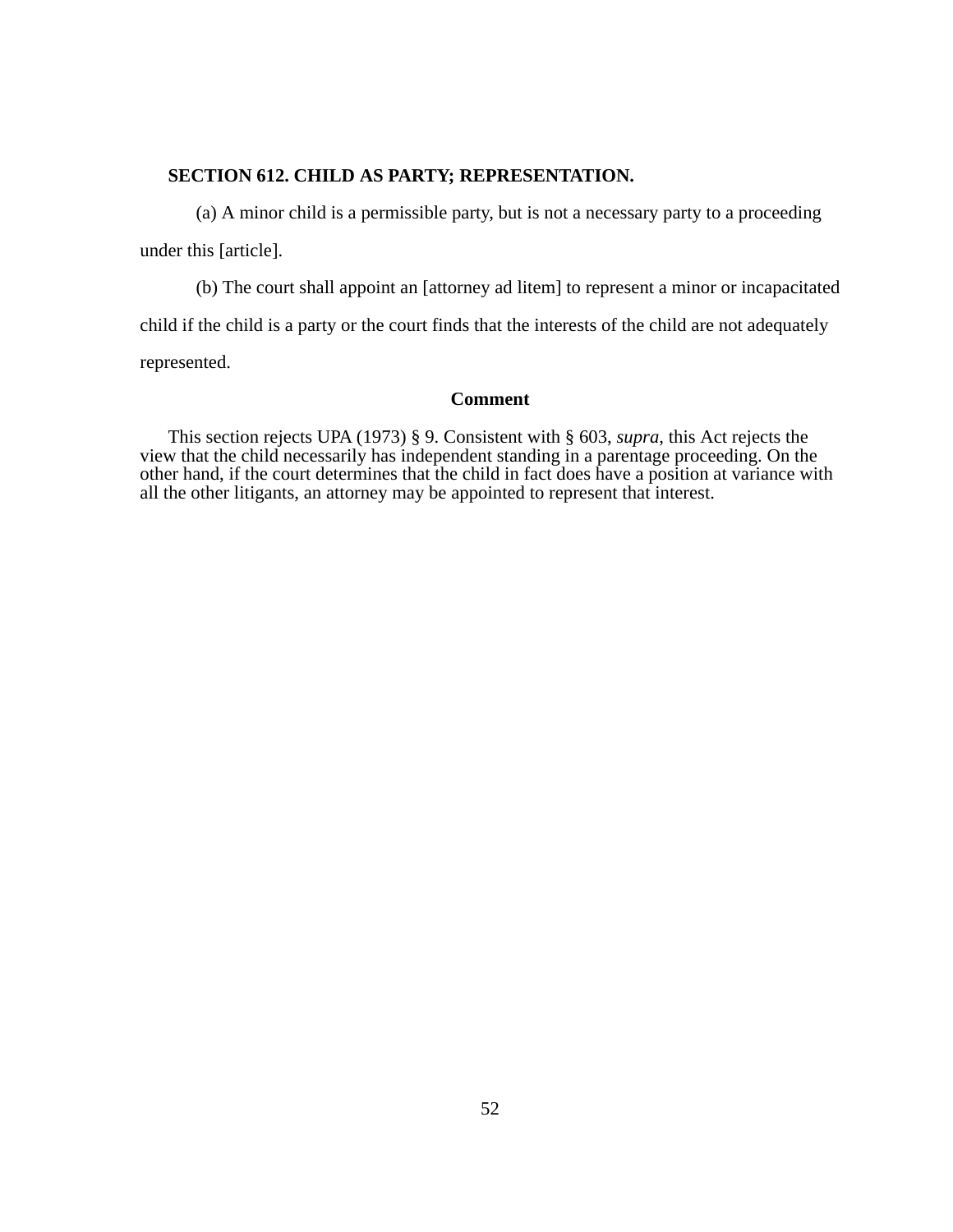#### **PART 2**

# **SPECIAL RULES FOR PROCEEDING TO ADJUDICATE PARENTAGE**

# **SECTION 621. ADMISSIBILITY OF RESULTS OF GENETIC TESTING; EXPENSES.**

(a) Except as otherwise provided in subsection (c), a record of a genetic-testing expert is admissible as evidence of the truth of the facts asserted in the report unless a party objects to its admission within [14] days after its receipt by the objecting party and cites specific grounds for exclusion. The admissibility of the report is not affected by whether the testing was performed:

(1) voluntarily or pursuant to an order of the court or a support-enforcement agency; or

(2) before or after the commencement of the proceeding.

(b) A party objecting to the results of genetic testing may call one or more genetictesting experts to testify in person or by telephone, videoconference, deposition, or another method approved by the court. Unless otherwise ordered by the court, the party offering the testimony bears the expense for the expert testifying.

(c) If a child has a presumed, acknowledged, or adjudicated father, the results of genetic testing are inadmissible to adjudicate parentage unless performed:

(1) with the consent of both the mother and the presumed, acknowledged, or adjudicated father; or

(2) pursuant to an order of the court under Section 502.

(d) Copies of bills for genetic testing and for prenatal and postnatal health care for the mother and child which are furnished to the adverse party not less than 10 days before the date of a hearing are admissible to establish:

(1) the amount of the charges billed; and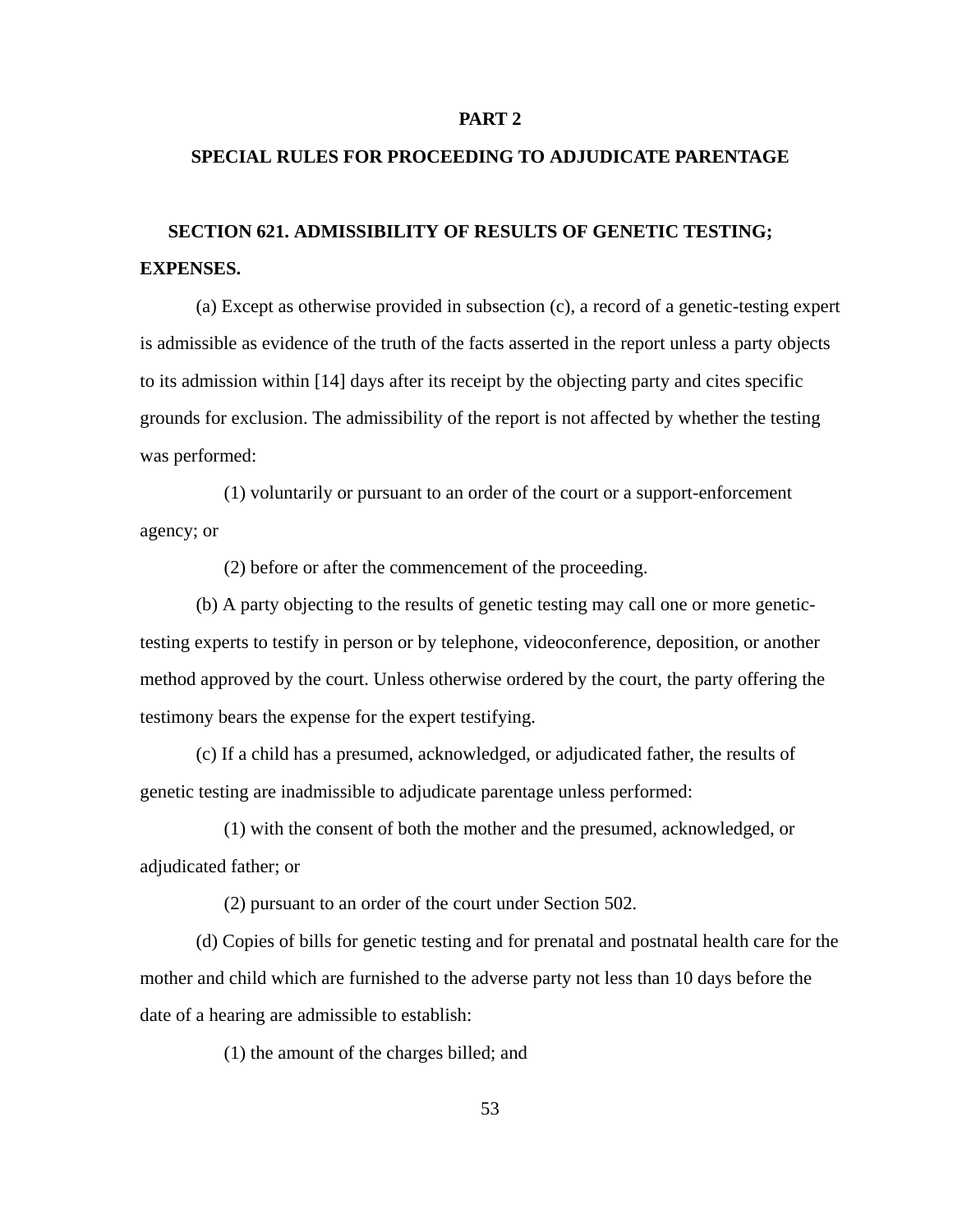(2) that the charges were reasonable, necessary, and customary.

#### **Comment**

Source: 42 U.S.C. § 666(a)(5)(F)(ii), *see* APPENDIX: FEDERAL IV-D STATUTE RELATING TO PARENTAGE, *infra*; UPA (1973) §§ 10, 13.

Justification for additional testing is provided by subsection (a). If the objecting party can state with specificity the grounds for rejecting a genetic test, and those grounds cannot be clarified under Article 5, retesting should be ordered. For example, if the chain of custody is seriously flawed, or the testing laboratory is not accredited, errors of this sort may be corrected by collecting new specimens and repeating the testing. Unlike the samples collected in a potential criminal proceeding which cannot be replaced, such as a blood alcohol test, the samples in a paternity proceedings remain the same no matter when, or how often, the samples are collected. Any flaw in the original test can be corrected by collection of new samples and additional testing of the individuals.

#### **SECTION 622. CONSEQUENCES OF DECLINING GENETIC TESTING.**

(a) An order for genetic testing is enforceable by contempt.

(b) If an individual whose paternity is being determined declines to submit to genetic

testing ordered by the court, the court for that reason may adjudicate parentage contrary to

the position of that individual.

(c) Genetic testing of the mother of a child is not a condition precedent to testing the

child and a man whose paternity is being determined. If the mother is unavailable or declines to submit to genetic testing, the court may order the testing of the child and every man whose paternity is being adjudicated.

# **Comment**

Source: UPA (1973) § 10.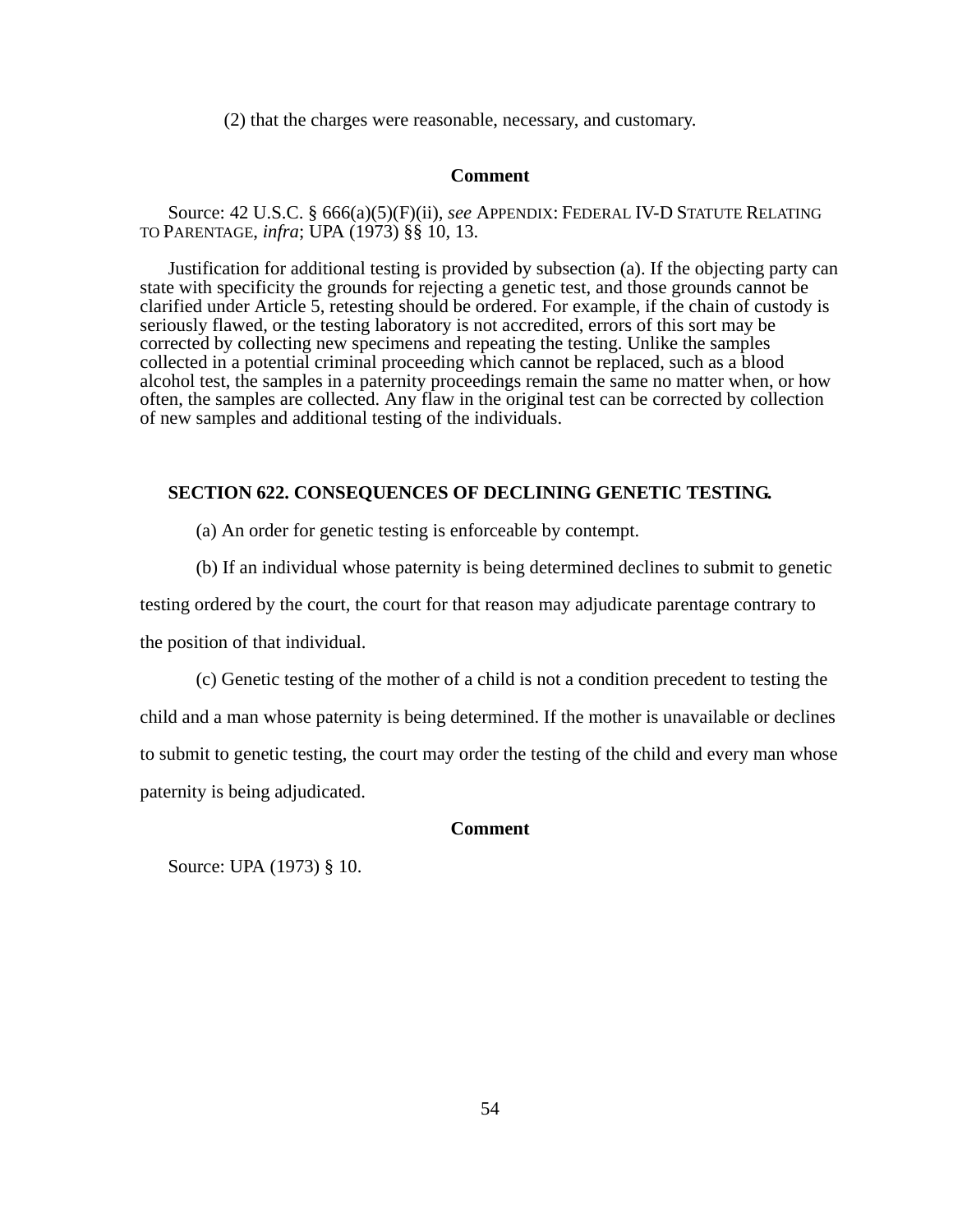#### **SECTION 623. ADMISSION OF PATERNITY AUTHORIZED.**

(a) A [respondent] in a proceeding to adjudicate parentage may admit to the paternity of a child by filing a pleading to that effect or by admitting paternity under penalty of perjury when making an appearance or during a hearing.

(b) If the court finds that the admission of paternity satisfies the requirements of this section and finds that there is no reason to question the admission, the court shall issue an order adjudicating the child to be the child of the man admitting paternity.

#### **Comment**

Source: 42 U.S.C. § 666(a)(5)(D)(i)(II), *see* APPENDIX: FEDERAL IV-D STATUTE RELATING TO PARENTAGE, *infra*.

# **SECTION 624. TEMPORARY ORDER.**

(a) In a proceeding under this [article], the court shall issue a temporary order for support of a child if the order is appropriate and the individual ordered to pay support is:

(1) a presumed father of the child;

(2) petitioning to have his paternity adjudicated;

(3) identified as the father through genetic testing under Section 505;

(4) an alleged father who has declined to submit to genetic testing;

(5) shown by clear and convincing evidence to be the father of the child; or

(6) the mother of the child.

(b) A temporary order may include provisions for custody and visitation as provided by other law of this State.

# **Comment**

Source: UIFSA (1996) § 401; 42 U.S.C. § 666(a)(5)(J), *see* APPENDIX: FEDERAL IV-D STATUTE RELATING TO PARENTAGE, *infra*.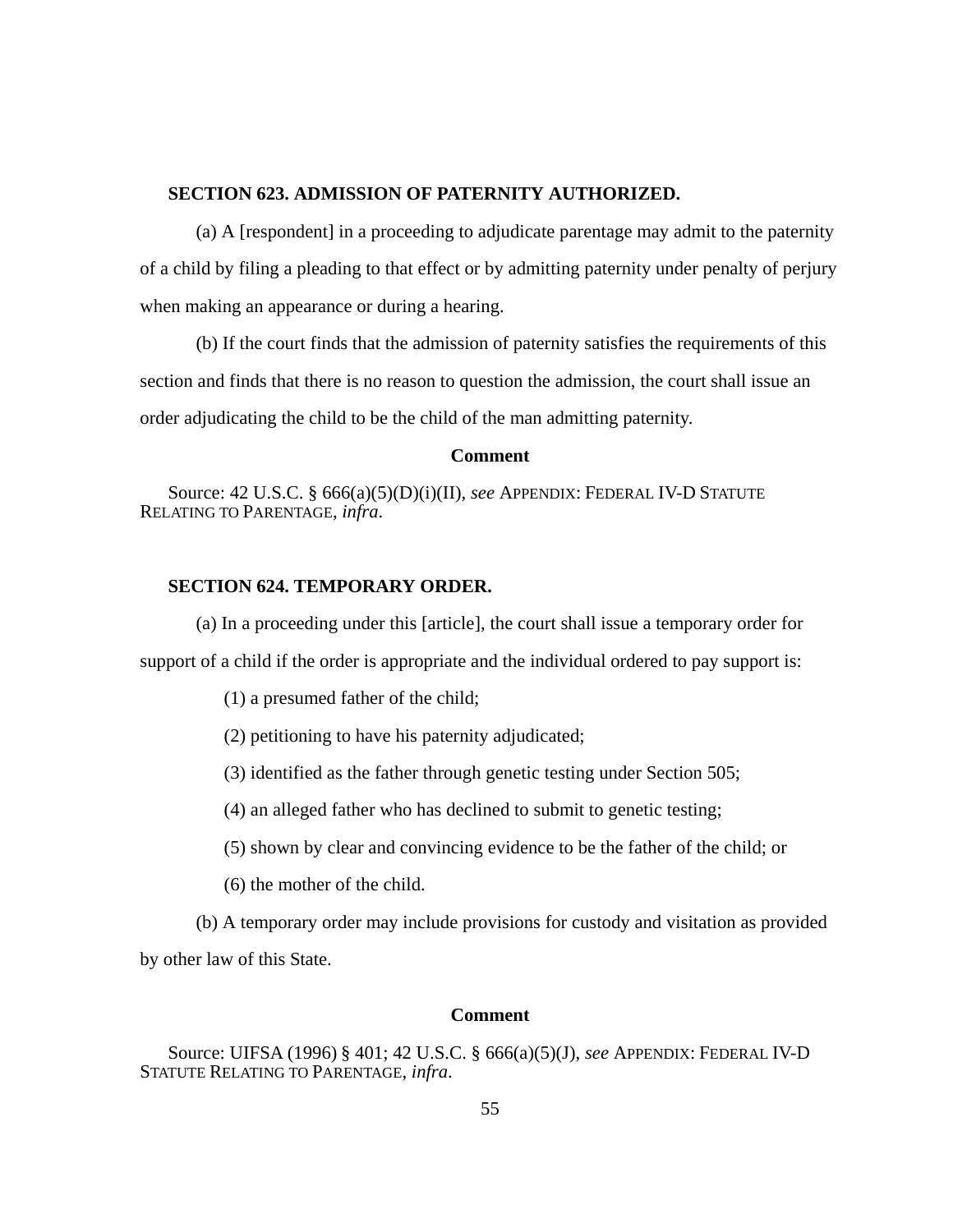#### **PART 3**

# **HEARINGS AND ADJUDICATION**

#### **SECTION 631. RULES FOR ADJUDICATION OF PATERNITY.** The court shall

apply the following rules to adjudicate the paternity of a child:

(1) The paternity of a child having a presumed, acknowledged, or adjudicated father may be disproved only by admissible results of genetic testing excluding that man as the father of the child or identifying another man as the father of the child.

(2) Unless the results of genetic testing are admitted to rebut other results of genetic testing, a man identified as the father of a child under Section 505 must be adjudicated the father of the child.

(3) If the court finds that genetic testing under Section 505 neither identifies nor excludes a man as the father of a child, the court may not dismiss the proceeding. In that event, the results of genetic testing, and other evidence, are admissible to adjudicate the issue of paternity.

(4) Unless the results of genetic testing are admitted to rebut other results of genetic testing, a man excluded as the father of a child by genetic testing must be adjudicated not to be the father of the child.

# **Comment**

Source: UPA (1973) § 14.

This section establishes the controlling supremacy of admissible genetic test results in the adjudication of paternity. Other matters such as statute of limitations, equitable estoppel and res judicata may preclude the matter from reaching trial or the court denying genetic testing. However, if test results are admissible, those results control unless other test results create a conflict rebutting the admitted results.

Paragraph (3) is included to ensure that the fact a genetic test does not reach the 99% level decreed in § 505 will not be perceived as an indicator of an exclusion of paternity.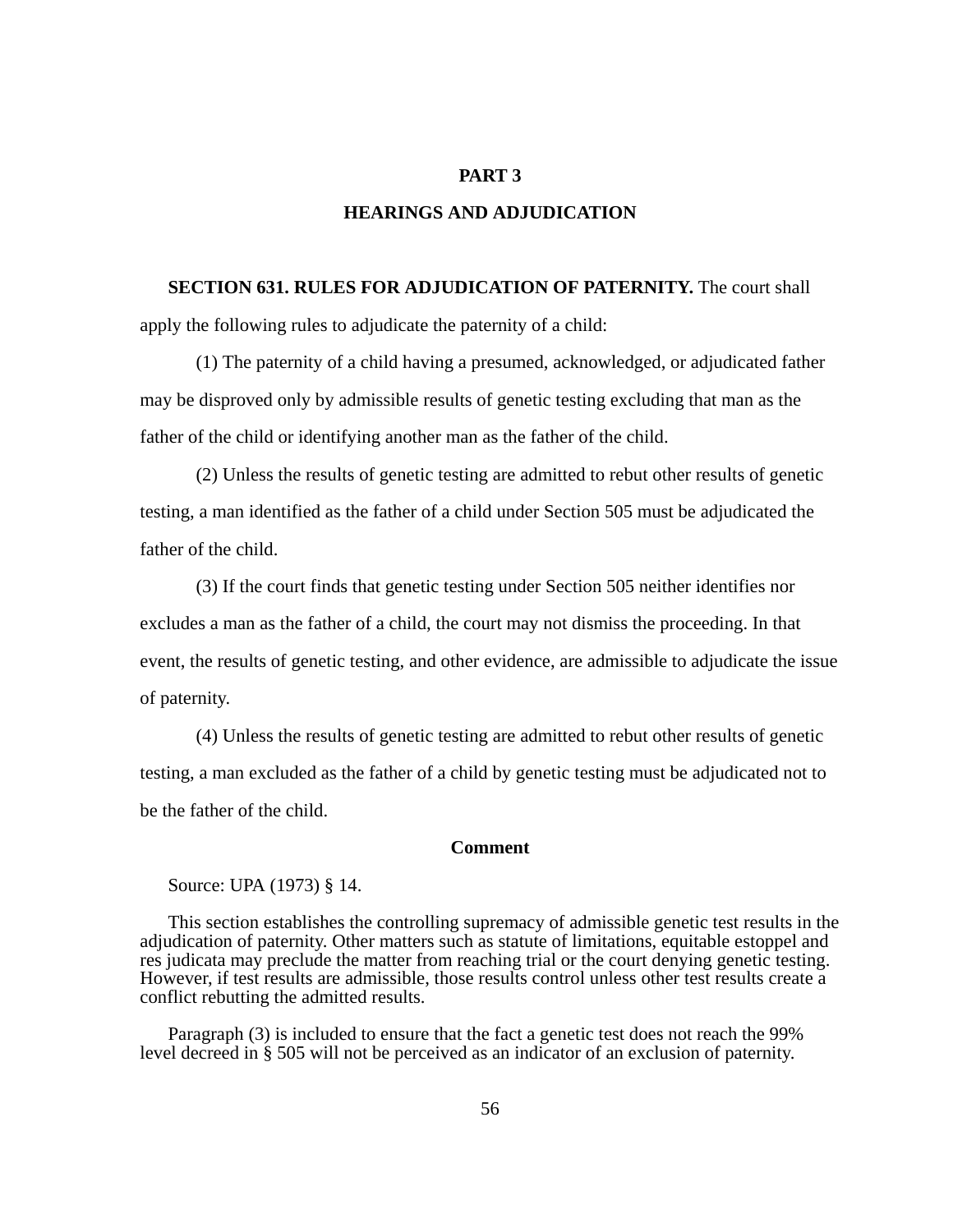Although test results that do not reach that level do not create a presumption of paternity, the testing should be evaluated as an indicator of paternity along with the other evidence of paternity presented in the proceeding. Presumably expert testimony will be required to provide information about the measure of the weight of a test that does not achieve "at least a 99 percent probability of paternity, using a prior probability of 0.50, as calculated by using the combined paternity index obtained in the testing, and a combined paternity index of at least 100 to  $1.^{\overline{\hspace{-.1ex} \cdot \hspace{-.1ex} \cdot}}$ 

The inclusion of the first clause in paragraph (4) indicates that although a genetic testing exclusion of paternity can be absolute, errors (and sometimes fraud) may occur in testing. Some courts have imposed a rule that a party must first show the test is in error before ordering another test. This imposes an impossible burden because the only accurate method to show that a test is in error is to repeat the testing. Without this clause, some litigants might argue that once an exclusion is obtained it is absolute and no other test can be ordered, even when the first test is shown to be wrong.

**SECTION 632. JURY PROHIBITED.** The court, without a jury, shall adjudicate

paternity of a child.

# **Comment**

Source: 42 U.S.C. § 666(a)(5)(I), requiring state law to provide that "parties to an action to establish paternity are not entitled to trial by jury . . . ." *See* APPENDIX: FEDERAL IV-D STATUTE RELATING TO PARENTAGE, *infra*.

UPA (1973) § 14[(d)] prohibited jury trials in parentage proceedings on the basis that "The use of a jury is not desirable in the emotional atmosphere of cases of this nature." Congress agreed when it enacted an effectively identical prohibition in PRWORA (1996).

# **SECTION 633. HEARINGS; INSPECTION OF RECORDS.**

(a) On request of a party and for good cause shown, the court may close a proceeding

under this [article].

(b) A final order in a proceeding under this [article] is available for public inspection.

Other papers and records are available only with the consent of the parties or on order of the court for good cause.

# **Comment**

Source: UPA (1973) § 20.

UPA (1973)  $\S$  20 was concerned with the privacy of the parties in a paternity proceeding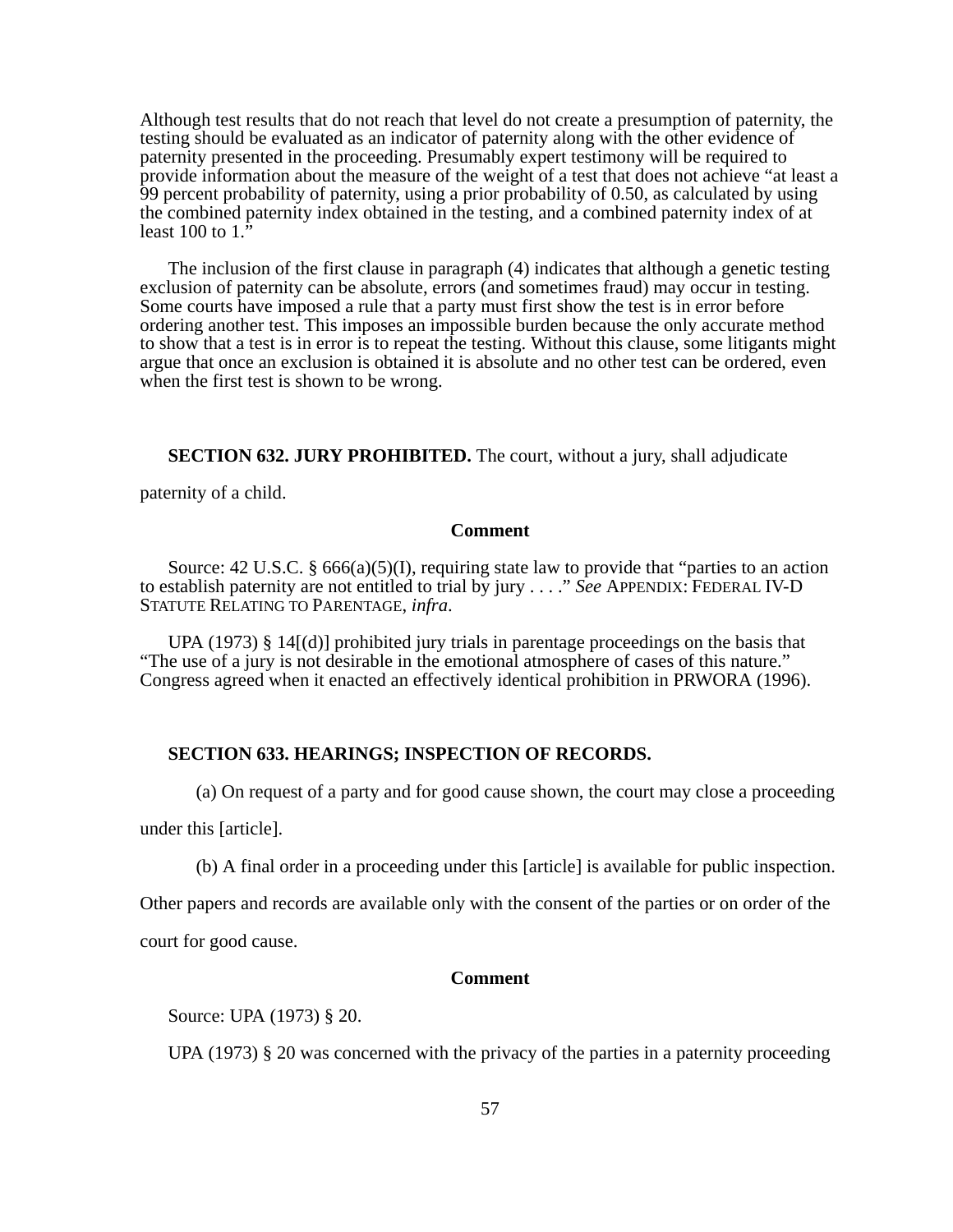and required closure of the proceedings. The high caseload and the desensitizing of such proceedings, however, lead to the conclusion that mandating closure of the proceedings is no longer appropriate.

# **SECTION 634. ORDER ON DEFAULT.** The court shall issue an order adjudicating

the paternity of a man who:

- (1) after service of process, is in default; and
- (2) is found by the court to be the father of a child.

#### **Comment**

Source: 42 U.S.C. § 666(a)(5)(H), *see* APPENDIX: FEDERAL IV-D STATUTE RELATING TO PARENTAGE, *infra*.

# **SECTION 635. DISMISSAL FOR WANT OF PROSECUTION.** The court may issue

an order dismissing a proceeding commenced under this [Act] for want of prosecution only

without prejudice. An order of dismissal for want of prosecution purportedly with prejudice

is void and has only the effect of a dismissal without prejudice.

# **Comment**

A major principle of the new UPA--and its predecessor--is that the child's right to have a determination of paternity is fundamental. This new section confirms this right by declaring that the delinquency of another person in prosecuting such a proceeding, *e.g.*, the mother or a support enforcement agency, may not permanently preclude the ultimate resolution of a parentage determination.

*(Comment updated December 2002)* 

# **SECTION 636. ORDER ADJUDICATING PARENTAGE.**

(a) The court shall issue an order adjudicating whether a man alleged or claiming to

be the father is the parent of the child.

(b) An order adjudicating parentage must identify the child by name and date of birth.

(c) Except as otherwise provided in subsection (d), the court may assess filing fees,

reasonable attorney's fees, fees for genetic testing, other costs, and necessary travel and other

reasonable expenses incurred in a proceeding under this [article]. The court may award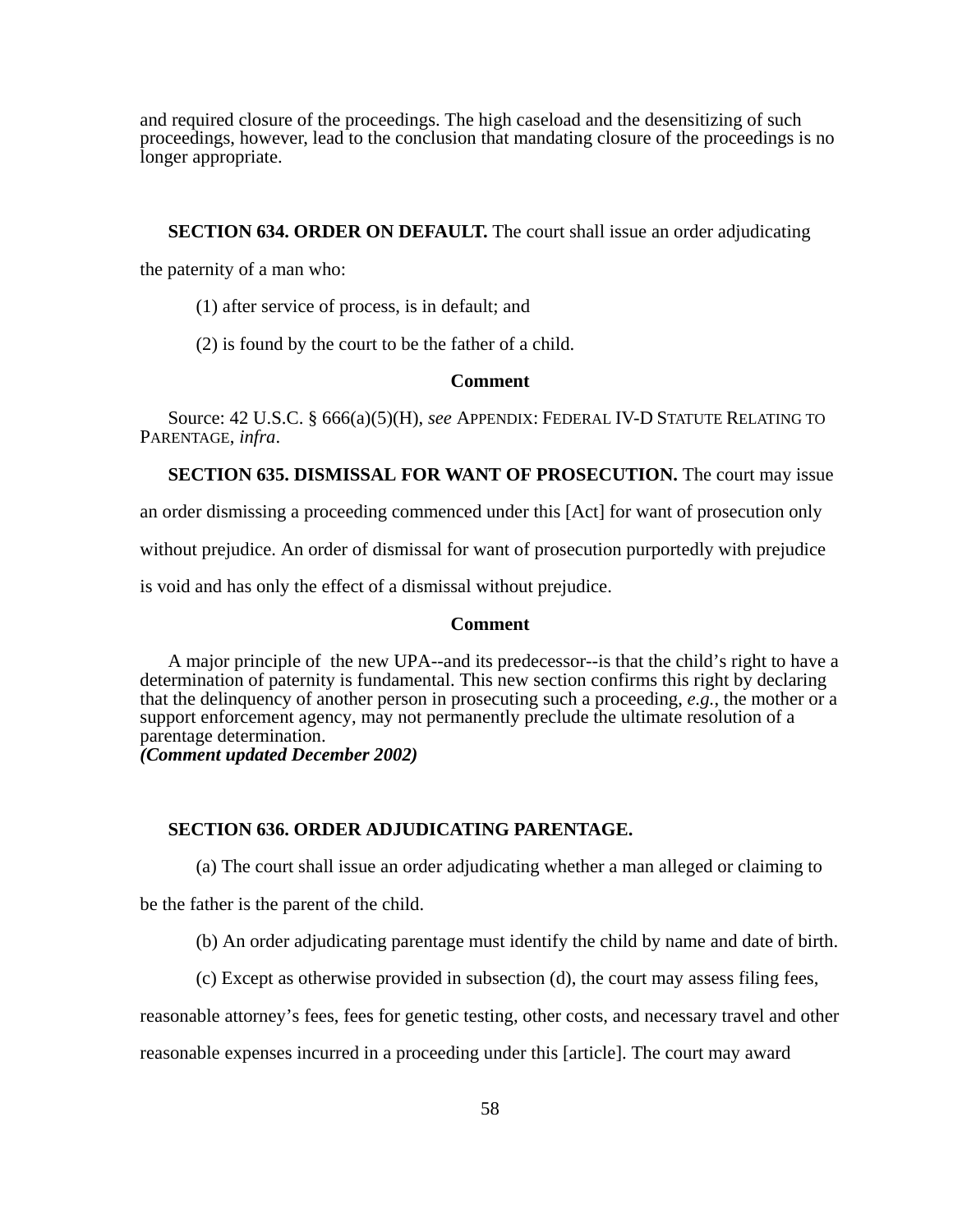attorney's fees, which may be paid directly to the attorney, who may enforce the order in the attorney's own name.

(d) The court may not assess fees, costs, or expenses against the support-enforcement

agency of this State or another State, except as provided by other law.

(e) On request of a party and for good cause shown, the court may order that the

name of the child be changed.

(f) If the order of the court is at variance with the child's birth certificate, the court

shall order [agency maintaining birth records] to issue an amended birth registration.

#### **Comment**

Source: UIFSA (1996) § 313; UPA (1973) §§ 15, 16, 23.

This Act differs from UPA (1973), which attempted to do more than merely establish parentage. For example, UPA (1973) § 15 provided for a wide range of court orders to be made relating to the child's support, custody, guardianship, visitation privileges, as well as to the payment by the father of the mother's expenses of pregnancy and confinement. This Act leaves such matters to other state law. Only in instances where other state law is likely to be inadequate does this Act specify special treatment for litigants, For example, subsections (c) and (d) may be required because ordinary civil litigation probably does not provide for the court to apportion the costs of litigation among the parties.

# **SECTION 637. BINDING EFFECT OF DETERMINATION OF PARENTAGE.**

(a) Except as otherwise provided in subsection (b), a determination of parentage is

binding on:

(1) all signatories to an acknowledgement or denial of paternity as provided in

[Article] 3; and

(2) all parties to an adjudication by a court acting under circumstances that satisfy

the jurisdictional requirements of [Section 201 of the Uniform Interstate Family Support

Act].

(b) A child is not bound by a determination of parentage under this [Act] unless:

(1) the determination was based on an unrescinded acknowledgment of paternity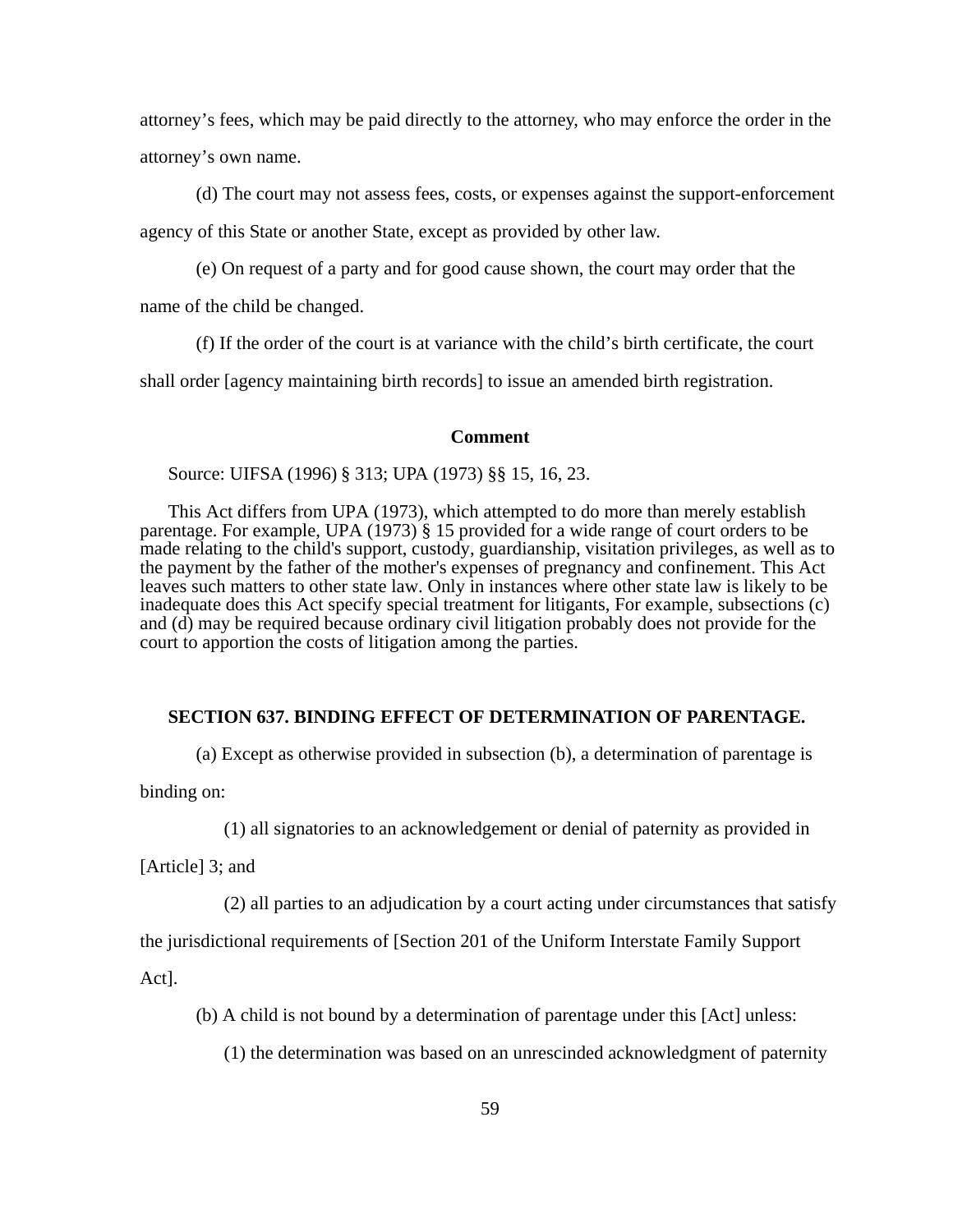and the acknowledgement is consistent with the results of genetic testing;

(2) the adjudication of parentage was based on a finding consistent with the results of genetic testing and the consistency is declared in the determination or is otherwise shown; or

(3) the child was a party or was represented in the proceeding determining parentage by an [attorney ad litem].

(c) In a proceeding to dissolve a marriage, the court is deemed to have made an adjudication of the parentage of a child if the court acts under circumstances that satisfy the jurisdictional requirements of [Section 201 of the Uniform Interstate Family Support Act], and the final order:

(1) expressly identifies a child as a "child of the marriage," "issue of the marriage," or similar words indicating that the husband is the father of the child; or

(2) provides for support of the child by the husband unless paternity is specifically disclaimed in the order.

(d) Except as otherwise provided in subsection (b), a determination of parentage may

be a defense in a subsequent proceeding seeking to adjudicate parentage by an individual who was not a party to the earlier proceeding.

(e) A party to an adjudication of paternity may challenge the adjudication only under law of this State relating to appeal, vacation of judgments, or other judicial review.

# **Comment**

A considerable amount of litigation involves exactly who is bound and who is not bound by a final order determining parentage. This section codifies rules regarding the effect of such orders. Subsection (a) provides that, if the order is issued under standards of personal jurisdiction of the UIFSA (1996), the order is binding on all parties to the proceeding. This solves the problem of an order issued without the appropriate jurisdiction, as would be the case of a divorce based on status jurisdiction in which the court lacked the requisite personal jurisdiction over a nonresident party.

Subsection (b) partially resolves the question of whether a child is bound by the terms of the order. UPA (1973) required that the child be made a party to a parentage proceeding, and be bound. However, the 1973 Act did not address whether a divorce decree had a legal impact on paternity. A majority of jurisdictions hold that the child is not bound by the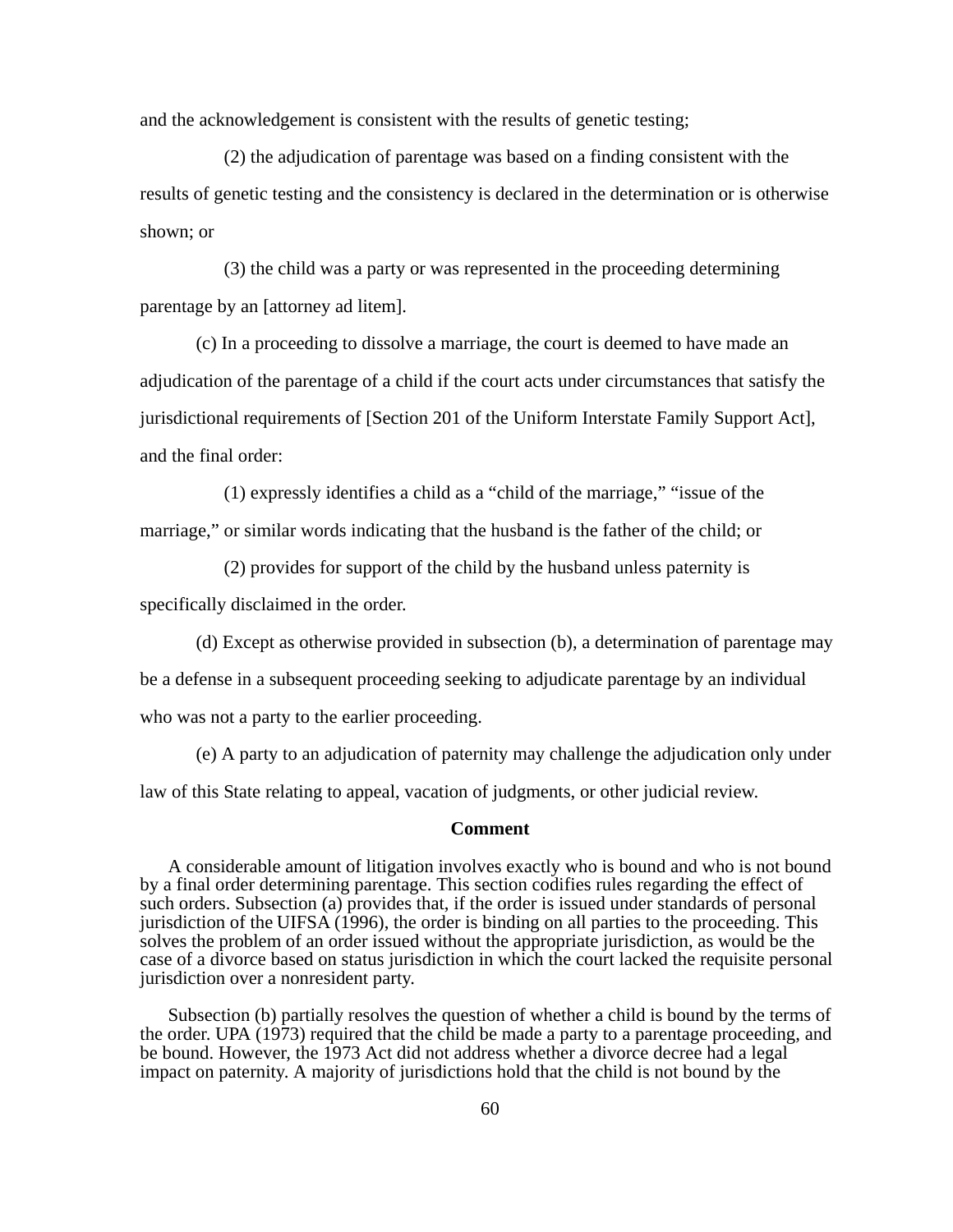divorce decree because the child was not a party to the proceeding. A minority of states hold that the child is bound by the order and that the child is in privity with the parents. In its present formulation, this subsection adopts the majority rule, which does not bind the child during minority unless the parentage order is based on genetic testing or the child was represented by an attorney ad litem (each state supplies its own terminology).

Subsection (c) resolves whether a divorce decree constitutes a finding of paternity. This subsection provides that a decree is a determination of paternity if the decree states that the child was born of the marriage or grants the husband visitation or custody, or orders support. This is the majority rule in American jurisprudence.

Subsection (d) gives protection to third parties who may claim benefit of an earlier determination of parentage

Finally, the section is silent on whether state IV-D agencies are bound by prior determinations of parentage. This controversial issue is left to other state law. Similarly, issues of collateral attack on final judgments are to be resolved by recourse to other state law, as in civil proceedings generally.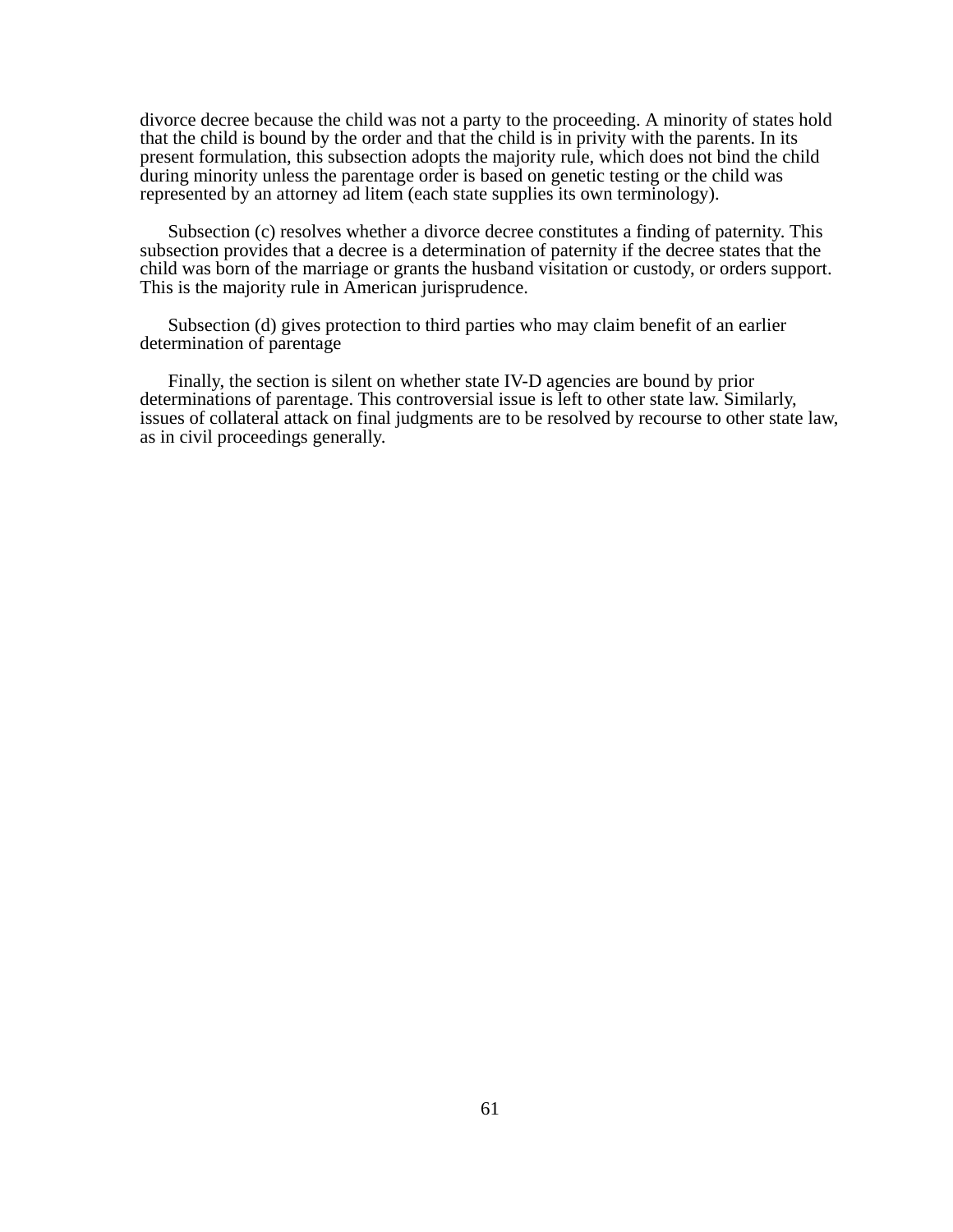# **ARTICLE 7**

## **CHILD OF ASSISTED REPRODUCTION**

#### **Comment**

During the last thirty years, medical science has developed a wide array of assisted reproductive technology, often referred to as ART, which have enabled childless individuals and couples to become parents. Thousands of children are born in the United States each year as the result of ART. If a married couple uses their own eggs and sperm to conceive a child born to the wife, the parentage of the child is straightforward. The wife is the mother--by gestation and genetics, the husband is the father--by genetics and presumption. And, insofar as the Uniform Parentage Act is concerned, neither parent fits the definition of a "donor."

Current state laws and practices are not so straightforward, however. If a woman gives birth to a child conceived using sperm from a man other than her husband, she is the mother and her husband, if any, is the presumed father. However, the man who provided the sperm might assert his biological paternity, or the husband might seek to rebut the martial presumption of paternity by proving through genetic testing that he is not the genetic father. As was the case in UPA (1973), it is necessary for the new Act to clarify definitively the parentage of a child born under these circumstances.

Similarly, assisted reproduction may involve the eggs from a woman other than the mother--perhaps using the intended father's sperm, perhaps not. In either event, the new Act makes a policy decision to clearly exclude the egg donor from claiming maternity. Theoretically, it is even possible that absent appropriate legislation the mother could attempt to deny maternity based on her lack of genetic relationship.

Finally, many couples employ a common ART procedure that combines sperm and eggs to form a pre-zygote that is then frozen for future use. If the couple later divorces, or one of them dies, absent legislation there are no clear rules for determining the parentage of a child resulting from a pre-zygote implanted after divorce or after the death of the would-be father. Disposition of such pre-zygotes, or even issues of their "ownership," create not only broad publicity, but also are problems on which courts need guidance. *(Prefatory Note updated December 2002)* 

**SECTION 701. SCOPE OF ARTICLE.** This [article] does not apply to the birth of a

child conceived by means of sexual intercourse [, or as the result of a gestational agreement

as provided in [Article] 8].

#### **Comment**

Article 7 applies only to children born as the result of assisted reproduction technologies; a child conceived by sexual intercourse is not covered by this article, irrespective of the alleged intent of the parties. The bracketed clause relates to gestational agreements under Article 8. If a state enacts Article 8, the brackets should be removed. If a state does not enact Article 8, the bracketed subsection should be omitted.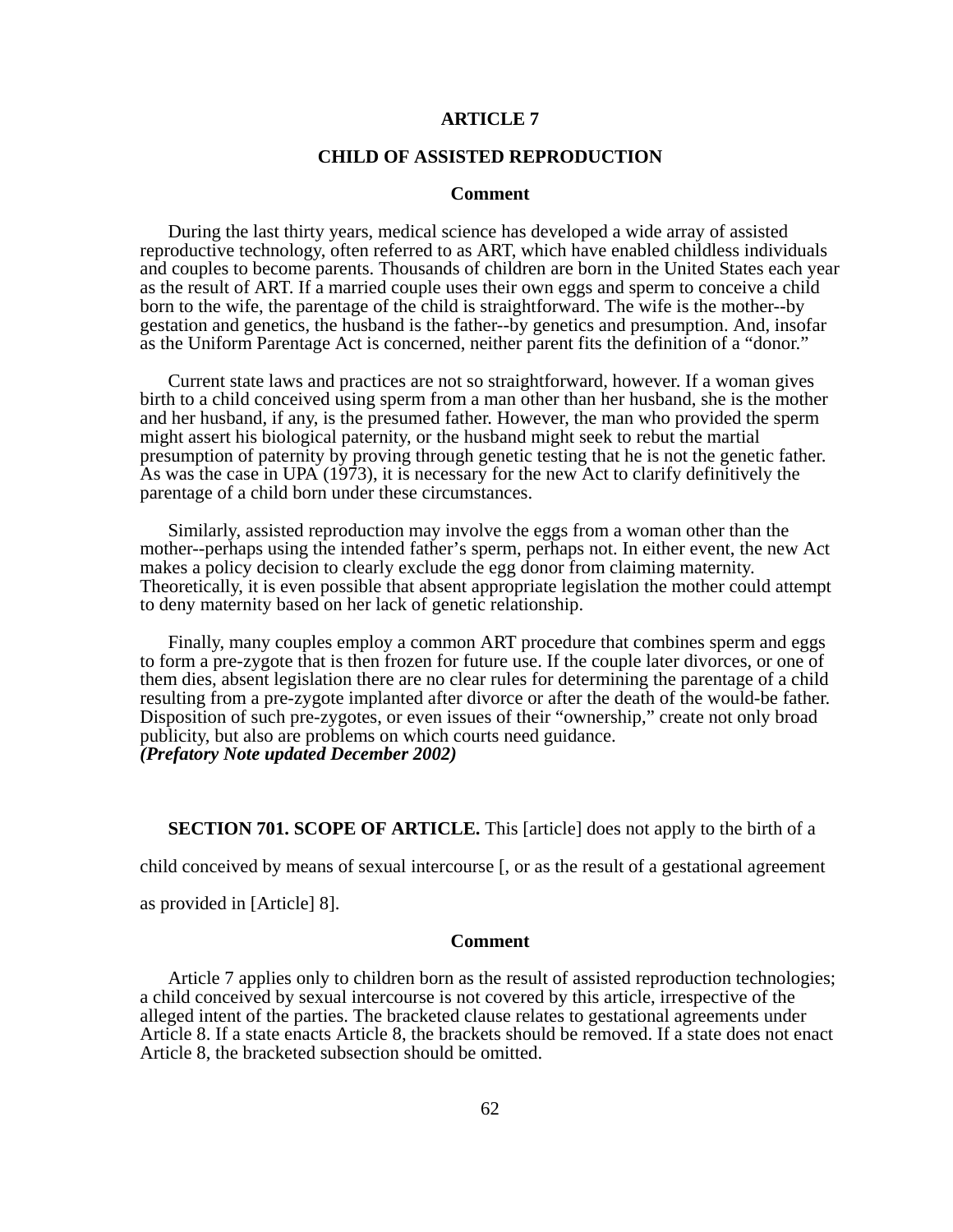#### **SECTION 702. PARENTAL STATUS OF DONOR.** A donor is not a parent of a child

conceived by means of assisted reproduction.

#### **Comment**

# Source: UPA (1973) § 5(b); USCACA (1988) § 4(a).

If a child is conceived as the result of assisted reproduction, this section clarifies that a donor (whether of sperm or egg) is not a parent of the resulting child. The donor can neither sue to establish parental rights, nor be sued and required to support the resulting child. In sum, donors are eliminated from the parental equation.

The new UPA does not deal with many of the complex and serious legal problems raised by the practice of assisted reproduction. Issues such as ownership and disposition of embryos, regulation of the medical procedures, insurance coverage, etc., are left to other statutes or to the common law. Only the issue of parentage falls within the purview of this Act. This was also the case in UPA (1973), which wholly deferred speaking on the subject except to ensure the husband's paternal responsibility when he gave his consent to what was then called "artificial insemination" of his wife (now known in the scientific community as "intrauterine insemination"). The commentary to UPA (1973) stated: "It was thought useful, however, to single out and cover . . . at least one fact situation that occurs frequently."

The new UPA goes well beyond that narrow view; it governs the parentage issues in all cases in which the birth mother is also the woman who intends to parent the child. It also ensures that if the mother is a married woman, her husband will be the father of the child if he gives his consent to assisted reproduction by his wife, regardless of which aspect of ART is utilized. UPA (1973) § 5(b) specified that a male donor would not be considered the father of a child born of artificial insemination if the sperm was provided to a licensed physician for use in artificial insemination of a married woman other than the donor's wife. The new Act does not continue the requirement that the donor provide the sperm to a licensed physician. Further, this section of the new UPA does not limit a donor's statutory exemption from becoming a legal parent of a child resulting from ART to a situation in which the donor provides sperm for assisted reproduction by a married woman. This requirement is not realistic in light of present ART practices and the constitutional protections of the procreative rights of unmarried as well as married women. Consequently, this section shields all donors, whether of sperm or eggs, (§ 102 (8), *supra*), from parenthood in all situations in which either a married woman or a single woman conceives a child through ART with the intent to be the child's parent, either by herself or with a man, as provided in sections 703 and 704.

If a married woman bears a child of assisted reproduction using a donor's sperm, the donor will not be the father in any event. Her husband will be the father unless and until the husband's lack of consent to the assisted reproduction is proven within two years of his learning of the birth, *see* § 705, *infra*. This provides certainty of nonparentage for prospective donors.

The comment to now-withdrawn USCACA  $\S$  4(a) states that "nonparenthood is also provided for those donors who provide sperm for assisted reproduction by unmarried women." Under those circumstances--called a "relatively rare situation" in the 1988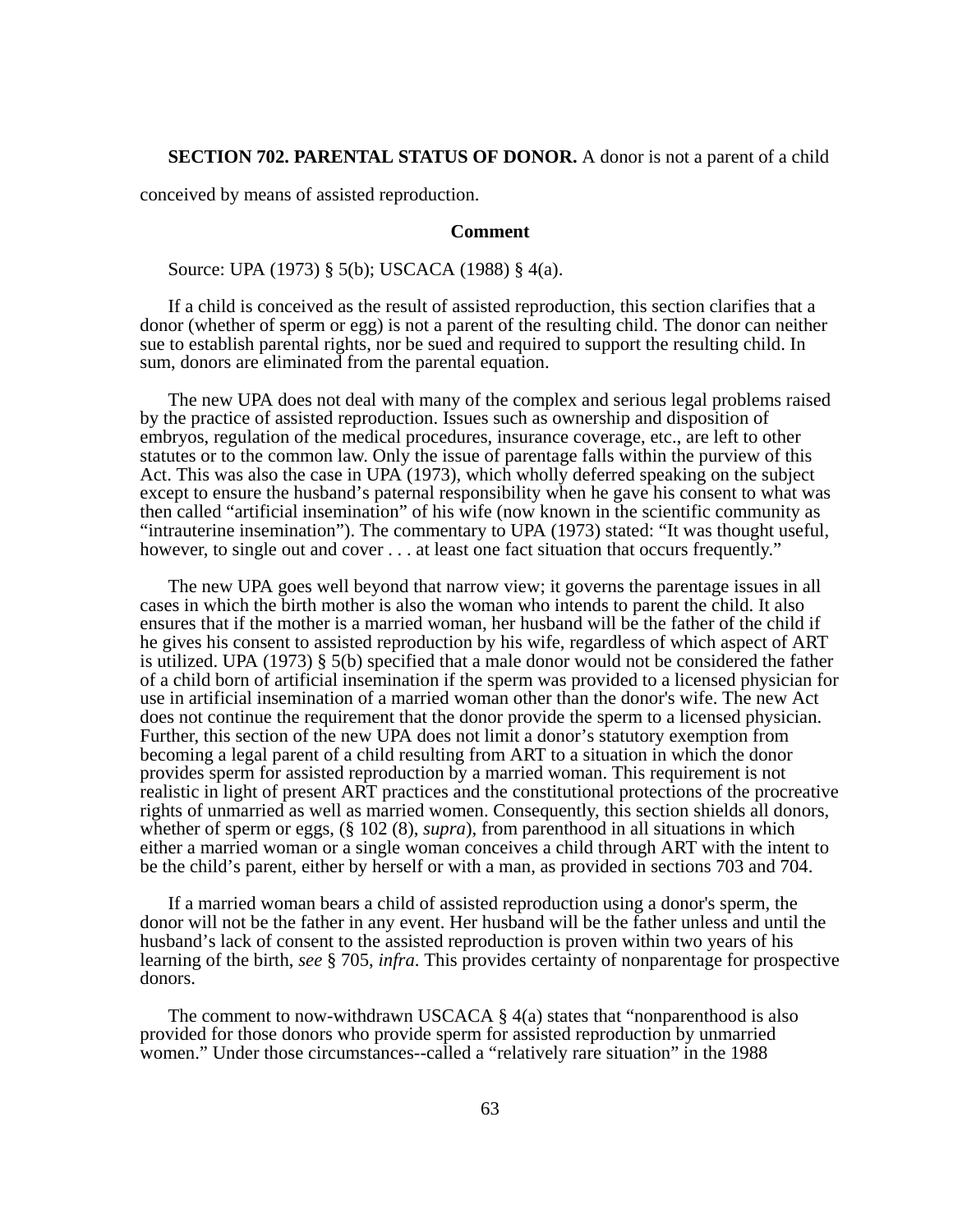comment--"the child would have no legally recognized father." This result is retained in the new UPA, although the frequency of unmarried women using assisted reproduction appears to have grown significantly since 1988. *(Comment updated December 2002)* 

#### **SECTION 703. PATERNITY OF CHILD OF ASSISTED REPRODUCTION.** A

man who provides sperm for, or consents to, assisted reproduction by a woman as provided

in Section 704 with the intent to be the parent of her child, is a parent of the resulting child.

# **Comment**

Source: UPA (1973) § 5; USCACA (1988) §§ 1, 3.

The father-child relationship is created between a man and the resulting child if the man provides sperm for, or consents to, assisted reproduction by a woman with the intent to be the parent of her child, *see* § 704, *infra*. This provision reflects the concern for the best interests of nonmarital as well as marital children of assisted reproduction demonstrated throughout the Act. Given the dramatic increase in the use of ART in the United States during the past decade, it is crucial to clarify the parentage of all of the children born as a result of modern science.

*(Comment updated December 2002)* 

# **SECTION 704. CONSENT TO ASSISTED REPRODUCTION.**

(a) Consent by a woman, and a man who intends to be a parent of a child born to the woman by assisted reproduction must be in a record signed by the woman and the man. This requirement does not apply to a donor.

(b) Failure a man to sign a consent required by subsection (a), before or after birth of the child, does not preclude a finding of paternity if the woman and the man, during the first two years of the child's life resided together in the same household with the child and openly held out the child as their own.

#### **Comment**

Source: UPA (1973) § 5; UPC (1993) § 2-114(c).

Subsection (a) requires that a man, whether married or unmarried, who intends to be a parent of a child must consent in a record to all forms of assisted reproduction covered by this article. The amendment clarifies that the requirement of consent does not apply to a male or a female donor.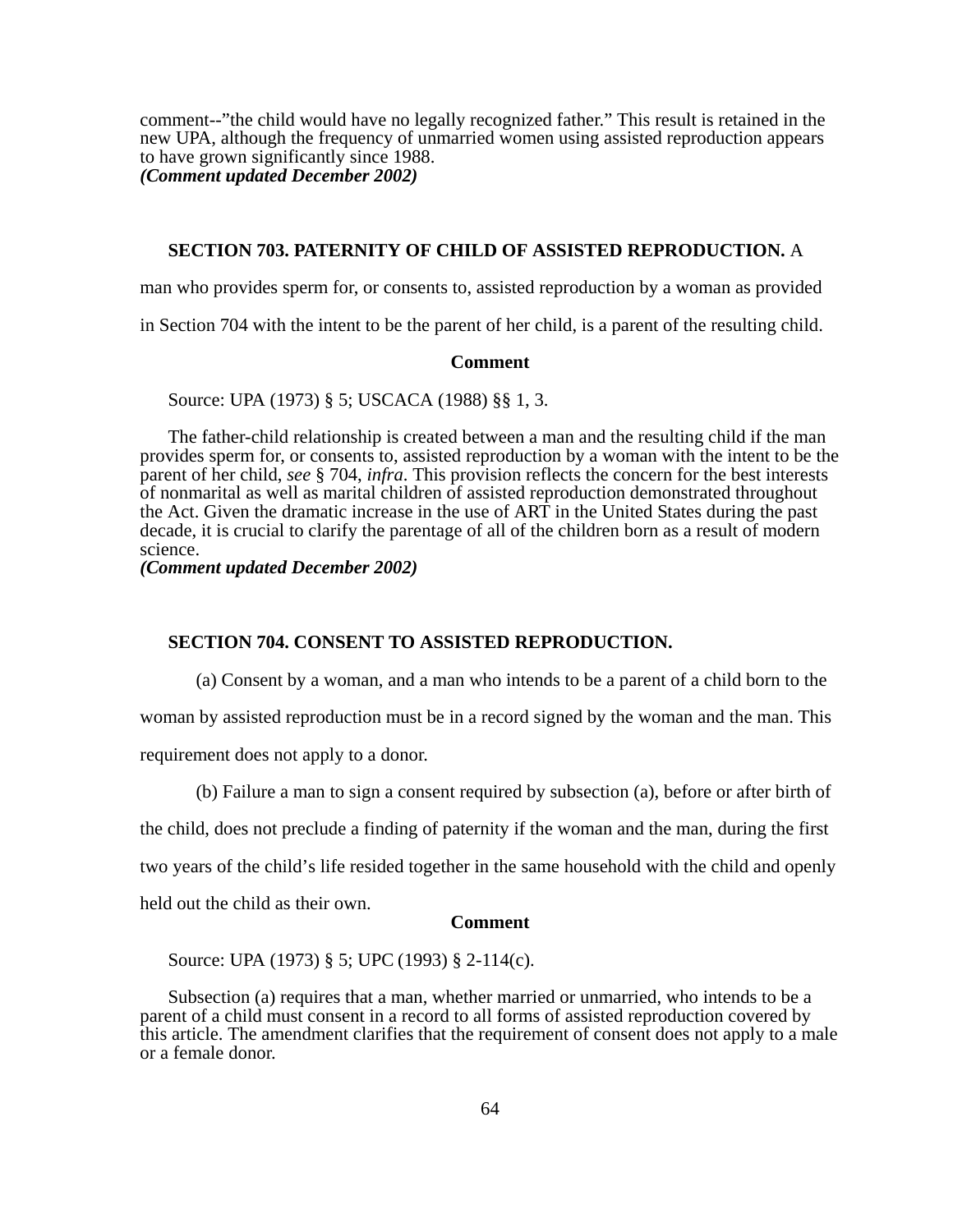Subsection (b) provides that even if a husband, or an unmarried man who intends to be a parent of the child, did not consent to assisted reproduction, he may nonetheless be found to be the father of a child born through that means if he and the mother openly hold out the child as their own. This principle is taken from the Uniform Probate Code § 2C114(c) (1993), which provides that neither "natural parent" nor kindred may inherit from or through a child "unless that natural parent has openly treated the child as his [or hers], and has not refused to support the child." The "holding out" requirement substitutes evidence of the parties' conduct after the child is born for the requirement of formal consent in a record to prospective assisted reproduction. The "non-support" phrase in § 2C114(c) was not carried forward in subsection (b) (and the term "natural parent" has been replaced by more accurate terminology).

*(Comment updated December 2002)* 

#### **SECTION 705. LIMITATION ON HUSBAND'S DISPUTE OF PATERNITY.**

(a) Except as otherwise provided in subsection (b), the husband of a wife who gives

birth to a child by means of assisted reproduction may not challenge his paternity of the child unless:

(1) within two years after learning of the birth of the child he commences a

proceeding to adjudicate his paternity; and

(2) the court finds that he did not consent to the assisted reproduction, before or after birth of the child.

(b) A proceeding to adjudicate paternity may be maintained at any time if the court determines that:

(1) the husband did not provide sperm for, or before or after the birth of the child

consent to, assisted reproduction by his wife;

(2) the husband and the mother of the child have not cohabited since the probable time of assisted reproduction; and

(3) the husband never openly held out the child as his own.

(c) The limitation provided in this section applies to a marriage declared invalid after assisted reproduction.

#### **Comment**

Source: USCACA (1988) § 3; UPC (1993) § 2-114(c).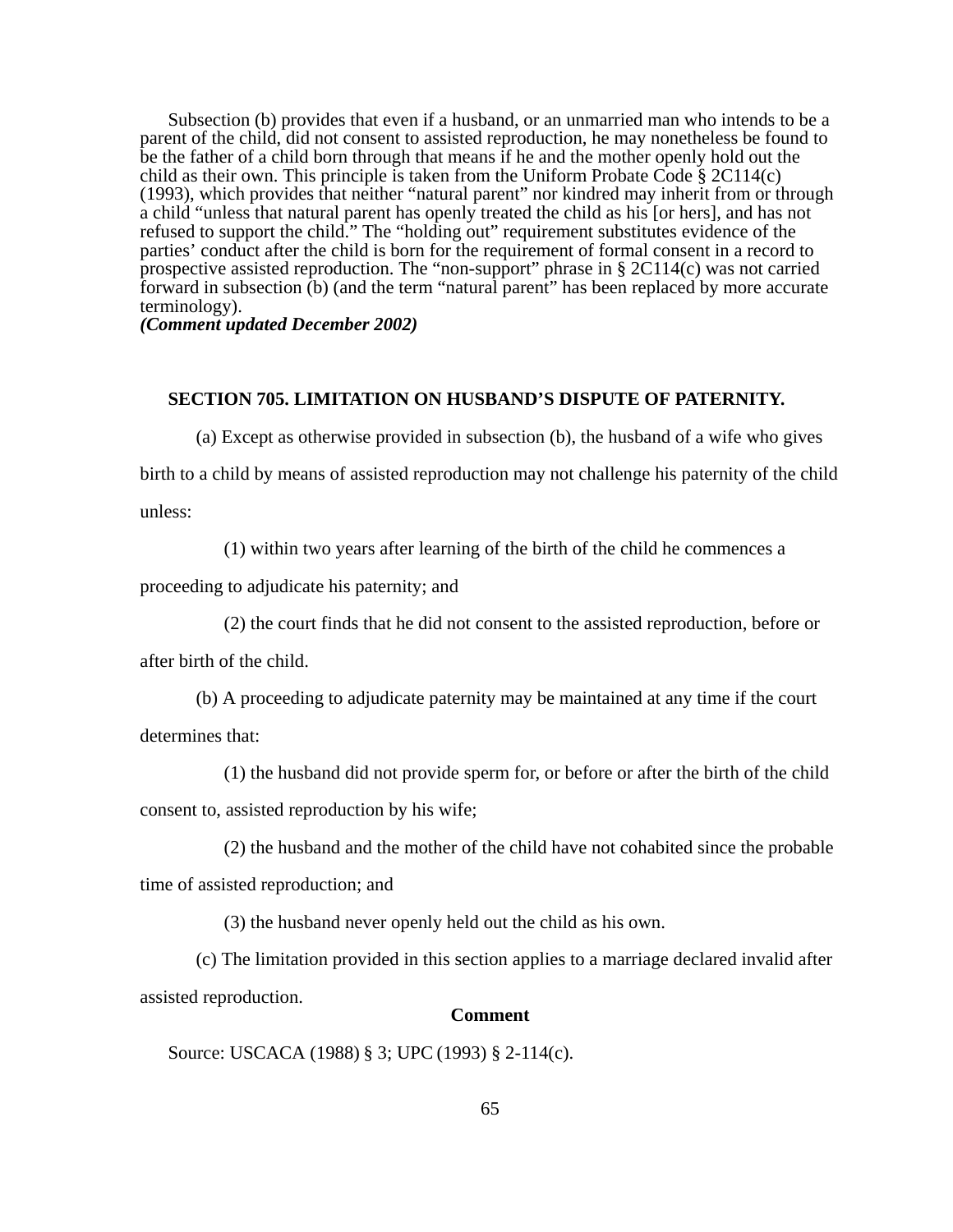Subsection (a) provides for a challenge to a husband's presumed paternity if the conception of the child was through assisted reproduction not consented to by the husband before or after the birth of the child. If a proceeding to establish nonpaternity is timely filed and the husband's lack of consent is demonstrated, the child will be without a legallyrecognized father because the sperm donor is not the father under § 702, *supra*. Because the filing of such a nonpaternity proceeding is permitted within two years of the husband's learning of the child's birth, the period of uncertainty concerning the identity of the child's father will be longer than two years in a situation in which an absent husband is not immediately made aware of the child's birth.

Subsection (b) provides an exception to the two-year time limit if the husband's sperm was not used, the couple has not cohabited since the probable time of the use of assisted reproduction, and the husband has never openly held out the child as his own. *(Comment updated December 2002)* 

# **SECTION 706. EFFECT OF DISSOLUTION OF MARRIAGE OR**

#### **WITHDRAWAL OF CONSENT.**

(a) If a marriage is dissolved before placement of eggs, sperm, or embryos, the former spouse is not a parent of the resulting child unless the former spouse consented in a record that if assisted reproduction were to occur after a divorce, the former spouse would be a parent of the child.

(b) The consent of a woman or a man to assisted reproduction may be withdrawn by

that individual in a record at any time before placement of eggs, sperm, or embryos. An

individual who withdraws consent under this section is not a parent of the resulting child.

#### **Comment**

This section is entirely new to the Parentage Act, but its logic is derived from the policy stated in § 707, *infra*. Subsection (a) applies only to married couples and posits that if there is to be no liability for a child conceived by assisted reproduction after death, then there should be no liability for a child conceived or implanted after divorce. If a former wife proceeds with assisted reproduction after a divorce, the former husband is not the legal parent of the resulting child unless he had previously consented in a record to post-divorce assisted reproduction. If such were the case, subsection (b) provides a mechanism for him to withdraw that consent, *i.e.*, by so stating in a record (presumably to be filed with the laboratory in which the sperm or embryos are stored).

An amendment in 2002 extends a similar right to an unmarried man. Although there is no automatic cancellation of consent via divorce in the unmarried context, the man may withdraw his consent to ART before the woman conceives or is implanted, and thereby avoid being determined to be the legal parent of the resulting child.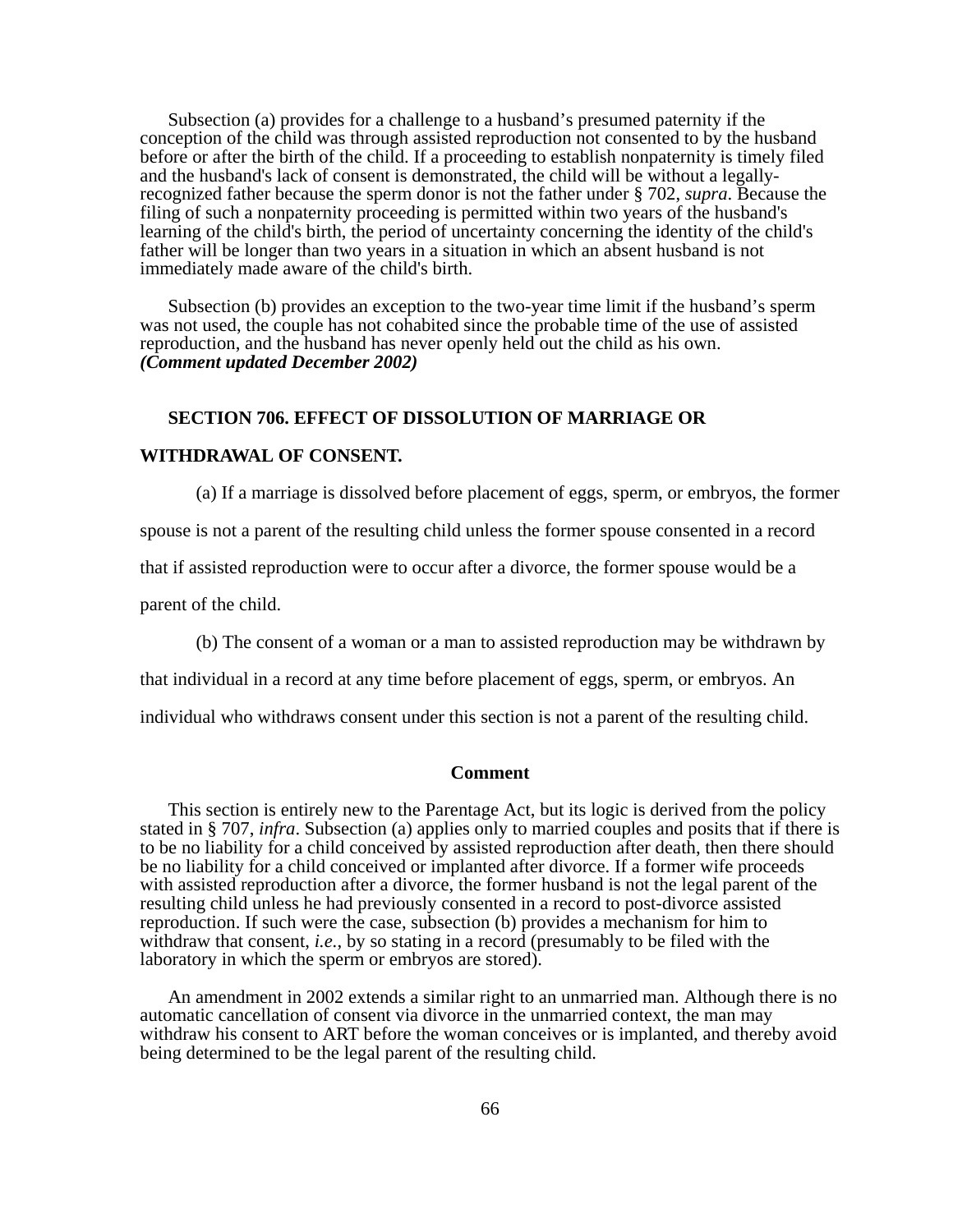In either fact scenario, a child born through assisted reproduction accomplished after consent has been voided by divorce or withdrawn in a record will have a legal mother under § 201(a)(1). However, the child will have a genetic father, but not a legal father. In this instance, intention, rather than biology, is the controlling factor. The section is intended to encourage careful drafting of assisted reproduction agreements. The attorney and the parties themselves should discuss the issue and clarify their intent before a problem arises.

This Act does not attempt to resolve issues as to control of frozen embryos following dissolution of marital or nonmarital relationships. As indicated in the prefatory note, those matters are left to other state laws. *(Comment updated December 2002)* 

# **SECTION 707. PARENTAL STATUS OF DECEASED INDIVIDUAL.** If an

individual who consented in a record to be a parent by assisted reproduction dies before

placement of eggs, sperm, or embryos, the deceased individual is not a parent of the

resulting child unless the deceased spouse consented in a record that if assisted reproduction

were to occur after death, the deceased individual would be a parent of the child.

# **Comment**

Source: USCACA (1988) § 4

Absent consent in a record, the death of an individual whose genetic material is subsequently used either in conceiving an embryo or in implanting an already existing embryo into a womb ends the potential legal parenthood of the deceased. This section is designed primarily to avoid the problems of intestate succession which could arise if the posthumous use of a person's genetic material leads to the deceased being determined to be a parent. Of course, an individual who wants to explicitly provide for such children in his or her will may do so.

*(Comment updated December 2002)*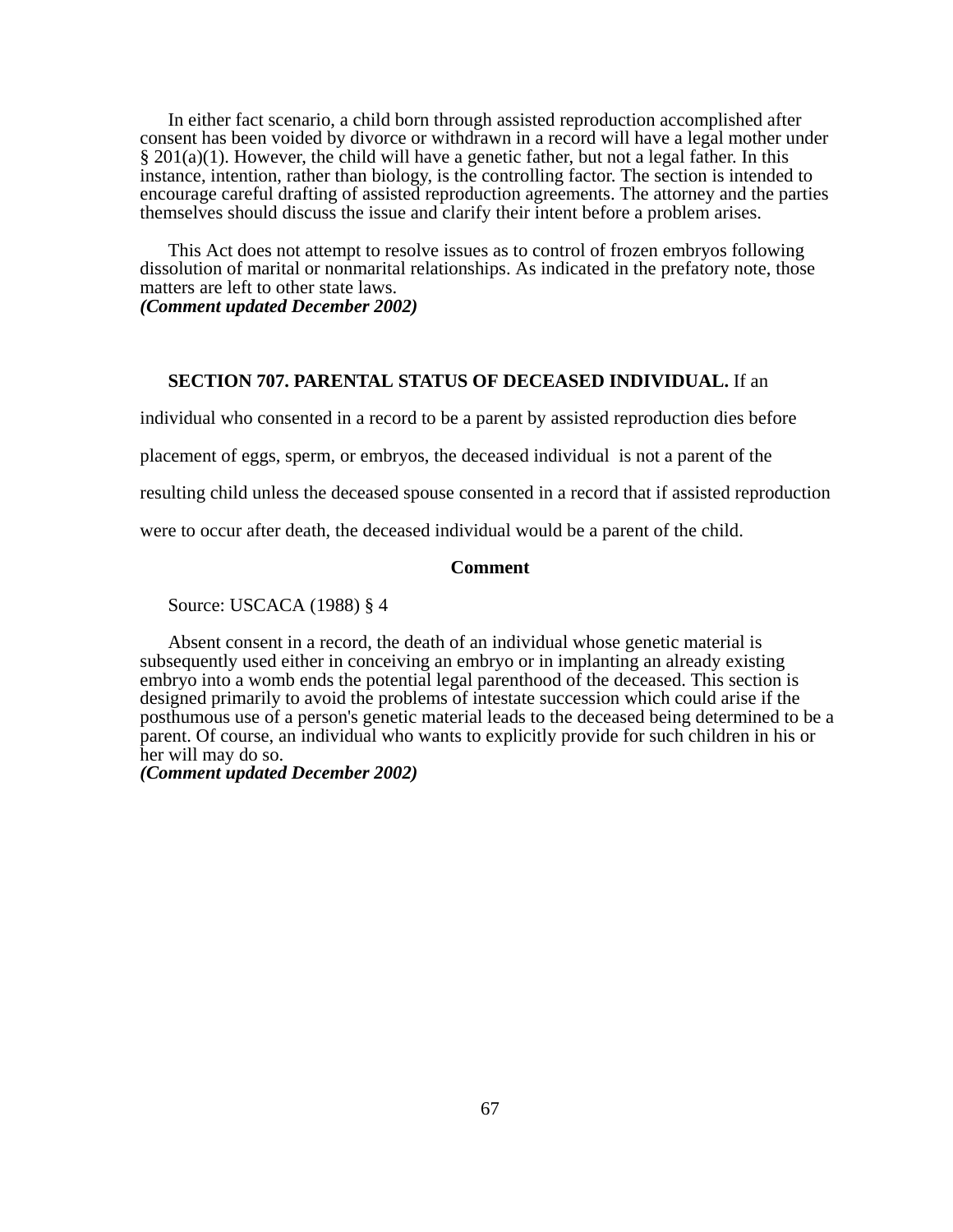#### **ARTICLE 8**

### **GESTATIONAL AGREEMENT**

#### **Comment**

The longstanding shortage of adoptable children in this country has led many would-be parents to enlist a gestational mother (previously referred to as a "surrogate mother") to bear a child for them. As contrasted with the assisted reproduction regulated by Article 7, which involves the would-be parent or parents and most commonly one and sometimes two anonymous donors, the gestational agreement (previously known as a surrogacy agreement) provided in this article is designed to involve at least three parties; the intended mother and father and the woman who agrees to bear a child for them through the use of assisted reproduction (the gestational mother). Additional people may be involved. For example, if the proposed gestational mother is married, her husband, if any, must be included in the agreement to dispense with his presumptive paternity of a child born to his wife. Further, an egg donor or a sperm donor, or both, may be involved, although neither will be joined as a party to the agreement. Thus, by definition, a child born pursuant to a gestational agreement will need to have maternity as well as paternity clarified.

The subject of gestational agreements was last addressed by the National Conference of Commissioners on Uniform State Laws in 1988 with the adoption of the UNIFORM STATUS OF CHILDREN OF ASSISTED CONCEPTION ACT (USCACA). Because some Commissioners believed that such agreements should be prohibited, while others believed that such agreements should be allowed, but regulated, USCACA offered two alternatives on the subject; either to regulate such activities through a judicial review process or to void such contracts. As might have been predicted, the only two states to enact USCACA selected opposite options; Virginia chose to regulate such agreements, while North Dakota opted to void them.

In the years since the promulgation of USCACA (and virtual de facto rejection of that Act), approximately one-half of the states developed statutory or case law on the issue. Of those, about one-half recognized such agreements, and the other half rejected them. A survey in December, 2000, revealed a wide variety of approaches: eleven states allow gestational agreements by statute or case law; six states void such agreements by statute; eight states do not ban agreements per se, but statutorily ban compensation to the gestational mother, which as a practical matter limits the likelihood of agreement to close relatives; and two states judicially refuse to recognize such agreements. In states rejecting gestational agreements, the legal status of children born pursuant to such an agreement is uncertain. If gestational agreements are voided or criminalized, individuals determined to become parents through this method will seek a friendlier legal forum. This raises a host of legal issues. For example, a couple may return to their home state with a child born as the consequence of a gestational agreement recognized in another state. This presents a full faith and credit question if their home state has a statute declaring gestational agreements to be void or criminal.

Despite the legal uncertainties, thousands of children are born each year pursuant to gestational agreements. One thing is clear; a child born under these circumstances is entitled to have its status clarified. Therefore, NCCUSL once again ventured into this controversial subject, withdrawing USCACA and substituting bracketed Article 8 of the new UPA. The article incorporates many of the USCACA provisions allowing validation and enforcement of gestational agreements, along with some important modifications. The article is bracketed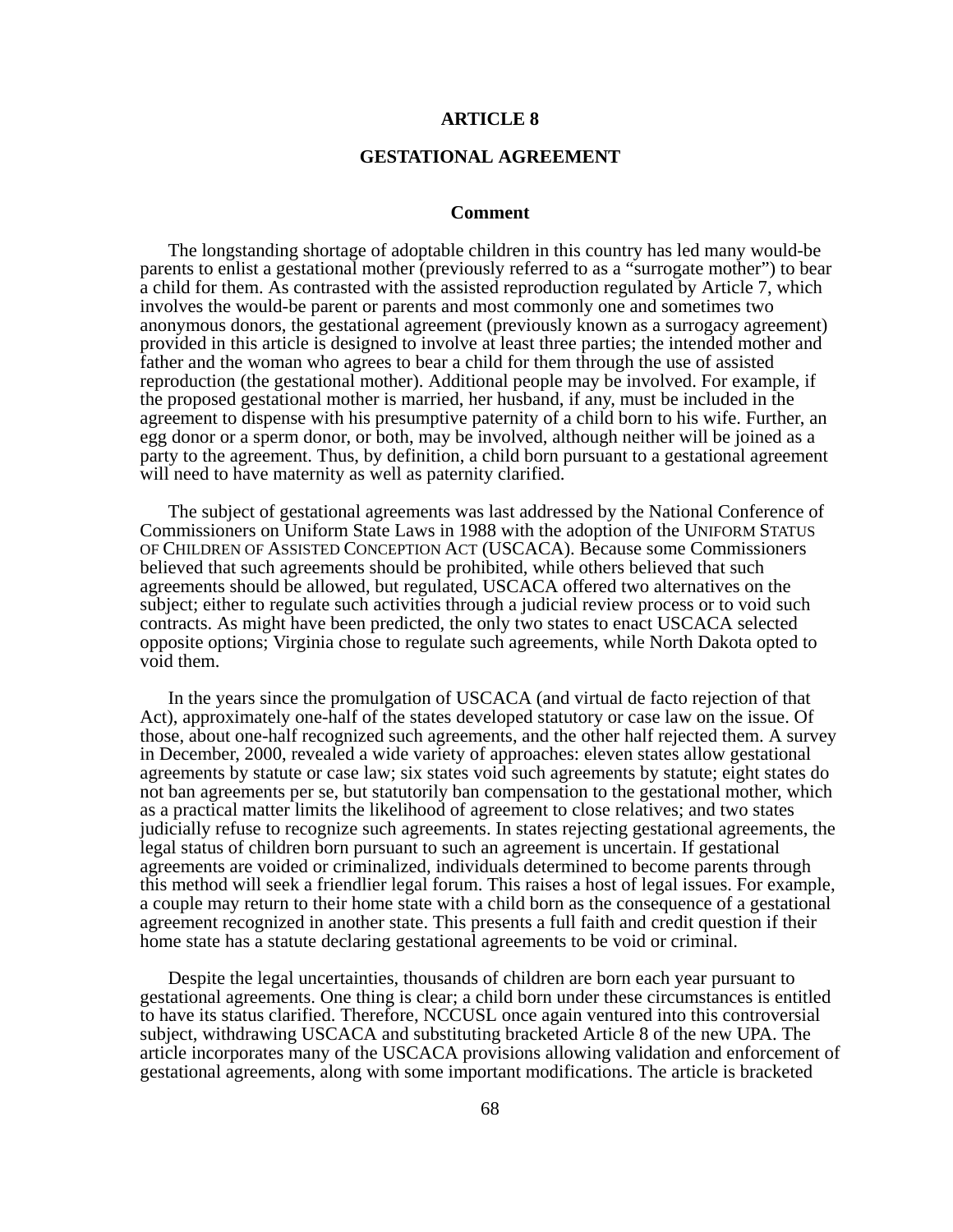because of a concern that state legislatures may decide that they are still not ready to address gestational agreements, or that they want to treat them differently from what Article 8 provides. States may omit this article without undermining the other provisions of the UPA (2002).

Article 8's replacement of the USCACA terminology, "surrogate mother," by "gestational mother" is important. First, labeling a woman who bears a child a "surrogate" does not comport with the dictionary definition of the term under any construction, to wit: "a person appointed to act in the place of another" or "something serving as a substitute." The term is especially misleading when "surrogate" refers to a woman who supplies both "egg and womb," that is, a woman who is a genetic as well as gestational mother. That combination is now typically avoided by the majority of ART practitioners in order to decrease the possibility that a genetic\gestational mother will be unwilling to relinquish her child to unrelated intended parents. Further, the term "surrogate" has acquired a negative connotation in American society, which confuses rather than enlightens the discussion.

In contrast, term "gestational mother" is both more accurate and more inclusive. It applies to both a woman who, through assisted reproduction, performs the gestational function without being genetically related to a child, and a woman is both the gestational and genetic mother. The key is that an agreement has been made that the child is to be raised by the intended parents. The latter practice has elicited disfavor in the ART community, which has concluded that the gestational mother's genetic link to the child too often creates additional emotional and psychological problems in enforcing a gestational agreement.

The new UPA treats entering into a gestational agreement as a significant legal act that should be approved by a court, just as an adoption is judicially approved. The procedure established generally follows that of USCACA, but departs from its terms in several important ways. First, nonvalidated gestational agreements are unenforceable (not void), thereby providing a strong incentive for the participants to seek judicial scrutiny. Second, there is no longer a requirement that at least one of the intended parents would be genetically related to the child born of the gestational agreement. Third, individuals who enter into nonvalidated gestational agreements and later refuse to adopt the resulting child may be liable for support of the child.

Although legal recognition of gestational agreements remains controversial, the plain fact is that medical technologies have raced ahead of the law without heed to the views of the general public--or legislators. Courts have recently come to acknowledge this reality when forced to render decisions regarding collaborative reproduction, noting that artificial insemination, gestational carriers, cloning and gene splicing are part of the present, as well as of the future. One court predicted that even if all forms of assisted reproduction were outlawed in a particular state, its courts would still be called upon to decide on the identity of the lawful parents of a child resulting from those procedures undertaken in less restrictive states. This court noted:

Again we must call on the Legislature to sort out the parental rights and responsibilities of those involved in artificial reproduction. No matter what one thinks of artificial insemination, traditional and gestational surrogacy (in all of its permutations) and--as now appears in the not-too-distant future, cloning and even gene splicing--courts are still going to be faced with the problem of determining lawful parentage. A child cannot be ignored. Even if all the means of artificial reproduction were outlawed with draconian criminal penalties visited on the doctors and parties involved, courts would still be called upon to decide who the lawful parents are and who--other than the taxpayers--is obligated to provide maintenance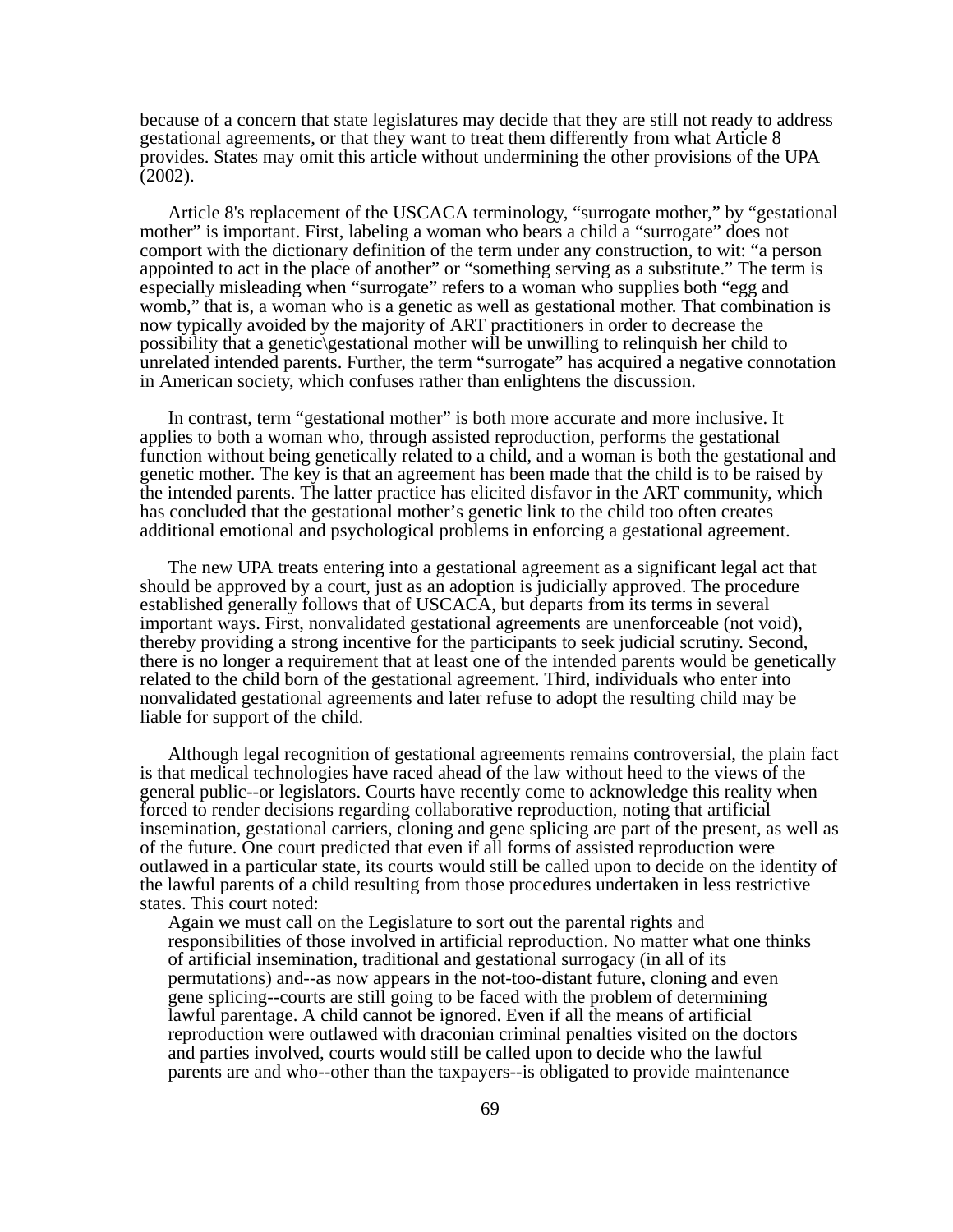and support for the child. These cases will not go away. Again we must call on the Legislature to sort out the parental rights and responsibilities of those involved in artificial reproduction. Courts can continue to make decisions on an ad hoc basis without necessarily imposing some grand scheme. Or, the Legislature can act to impose a broader order which, even though it might not be perfect on a case-by-case basis, would bring some predictability to those who seek to make use of artificial reproductive techniques.

Buzzanca v. Buzzanca, 72 Cal. Rptr. 2d 280 (Cal. Ct. App. 1998).

## **SECTION 801. GESTATIONAL AGREEMENT AUTHORIZED.**

(a) A prospective gestational mother, her husband if she is married, a donor or the donors, and the intended parents may enter into a written agreement providing that:

(1) the prospective gestational mother agrees to pregnancy by means of assisted

reproduction;

(2) the prospective gestational mother, her husband if she is married, and the

donors relinquish all rights and duties as the parents of a child conceived through assisted

reproduction; and

(3) the intended parents become the parents of the child.

(b) The man and the woman who are the intended parents must both be parties to the gestational agreement.

(c) A gestational agreement is enforceable only if validated as provided in Section

803.

(d) A gestational agreement does not apply to the birth of a child conceived by means of sexual intercourse.

(e) A gestational agreement may provide for payment of consideration.

(f) A gestational agreement may not limit the right of the gestational mother to make decisions to safeguard her health or that of the embryos or fetus.

## **Comment**

Source: USCACA §§ 1(3), 5, 9.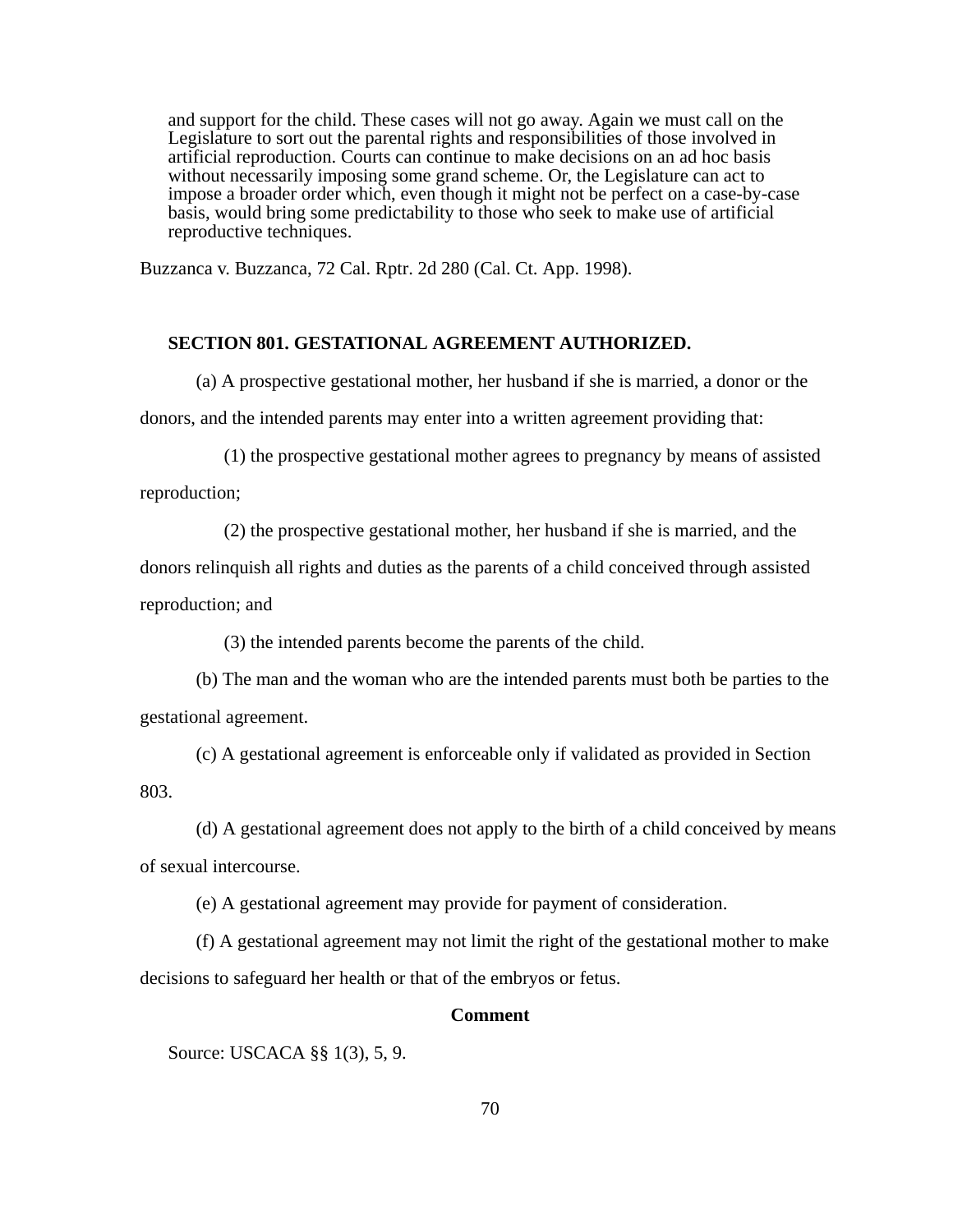The previous uniform act on this subject, USCACA, proposed two alternatives, one of which was to declare that gestational agreements were void. Subsection (a) rejects that approach. The scientific state of the art and the medical facilities providing the technological capacity to utilize a woman other than the woman who intends to raise the child to be the gestational mother, guarantee that such agreements will continue to be written. Subsection (a) recognizes that certainty and initiates a procedure for its regulation by a judicial officer. This section permits all of the individuals directly involved in the procedure to enter into a written agreement; this includes the intended parents, the gestational mother, and her husband, if she is married. In addition, if known donors are involved, they also must sign the agreement. The agreement must provide that the intended parents will be the parents of any child born pursuant to the agreement while all of the others (gestational mother, her husband, if any, and the donors, as appropriate) relinquish all parental rights and duties.

Under subsection (b), a valid gestational agreement requires that the man and woman who are the intended parents, whether married or unmarried, to be parties to the gestational agreement. This reflects the Act's comprehensive concern for the best interest of nonmarital as well as marital children born as the result of a gestational agreement. Throughout UPA the goal is to treat marital and nonmarital children equally.

Subsection (c) provides that in order to be enforceable, the agreement must be validated by the appropriate court under § 803.

Subsection (e) is intended to shield gestational agreements that include payment of the gestational mother from challenge under "baby-selling" statutes that prohibit payment of money to the birth mother for her consent to an adoption.

Subsection (f) is intended to acknowledge that the gestational mother, as a pregnant woman, has a constitutionally-recognized right to decide issues regarding her prenatal care. In other words, the intended parents have no right to demand that the gestational mother undergo any particular medical regimen at their behest. *(Comment updated December 2002)* 

# **SECTION 802. REQUIREMENTS OF PETITION.**

(a) The intended parents and the prospective gestational mother may commence a

proceeding in the [appropriate court] to validate a gestational agreement.

(b) A proceeding to validate a gestational agreement may not be maintained unless:

(1) the mother or the intended parents have been residents of this State for at least

90 days;

(2) the prospective gestational mother's husband, if she is married, is joined in the

proceeding; and

(3) a copy of the gestational agreement is attached to the [petition].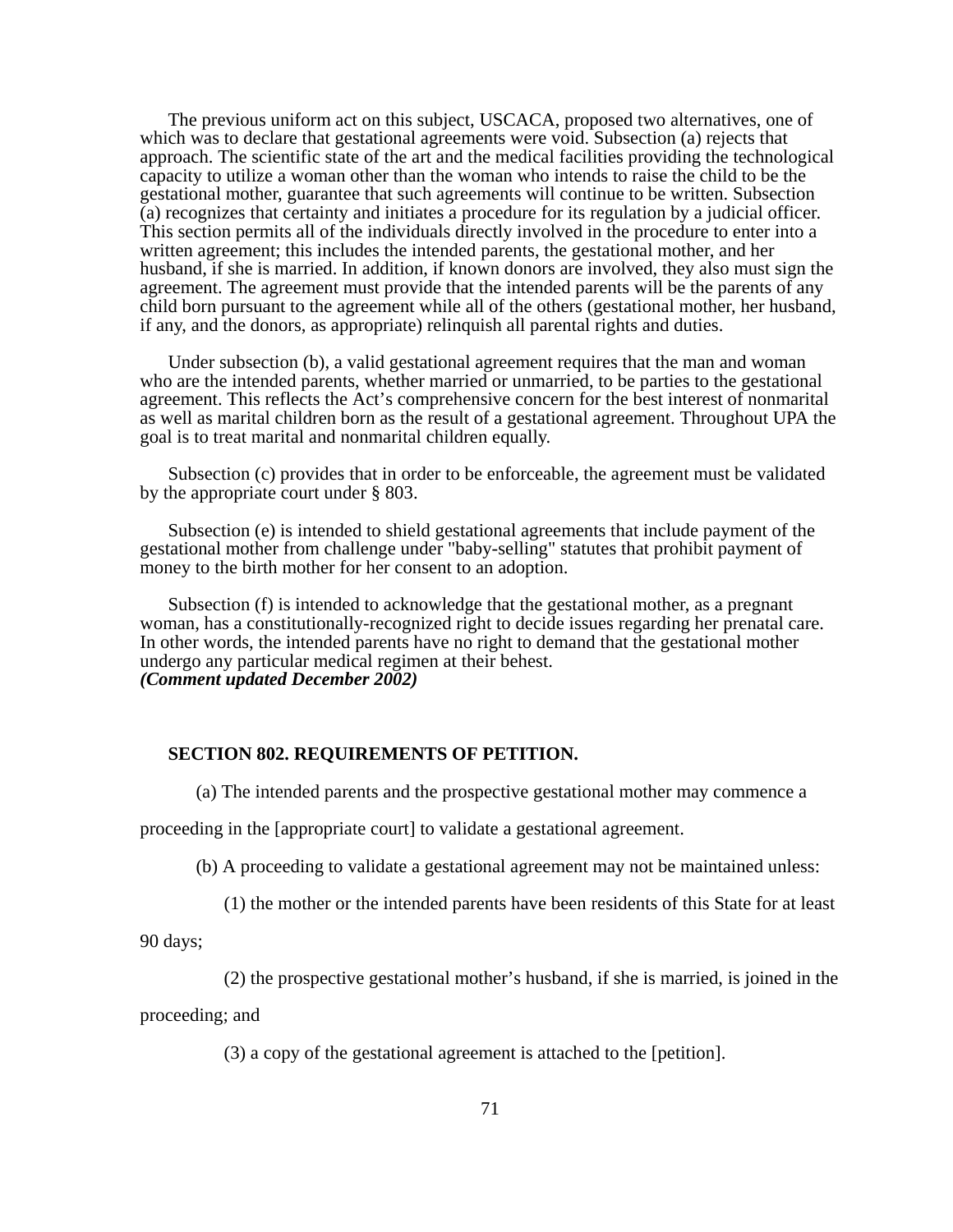#### **Comment**

Source: USCACA § 6(a).

Sections 802 and 803, the core sections of this article, provide for state involvement, through judicial oversight, of the gestational agreement before, during, and after the assisted reproduction process. The purpose of early involvement is to ensure that the parties are appropriate for a gestational agreement, that they understand the consequences of what they are about to do, and that the best interests of a child born of the gestational agreement are considered before the arrangement is validated. The trigger for state involvement is a petition brought by all the parties to the arrangement requesting a judicial order authorizing the assisted reproduction contemplated by their agreement. The agreement itself must be submitted to the court.

To discourage forum shopping, subsection (b)(1) requires that the petition may be filed only in a state in which the intended parents or the gestational mother have been residents for at least ninety days.

## **SECTION 803. HEARING TO VALIDATE GESTATIONAL AGREEMENT.**

(a) If the requirements of subsection (b) are satisfied, a court may issue an order

validating the gestational agreement and declaring that the intended parents will be the

parents of a child born during the term of the of the agreement.

(b) The court may issue an order under subsection (a) only on finding that:

(1) the residence requirements of Section 802 have been satisfied and the parties

have submitted to the jurisdiction of the court under the jurisdictional standards of this [Act];

(2) unless waived by the court, the [relevant child-welfare agency] has made a

home study of the intended parents and the intended parents meet the standards of suitability applicable to adoptive parents;

(3) all parties have voluntarily entered into the agreement and understand its

terms;

(4) adequate provision has been made for all reasonable health-care expense associated with the gestational agreement until the birth of the child, including responsibility for those expenses if the agreement is terminated; and

(5) the consideration, if any, paid to the prospective gestational mother is reasonable.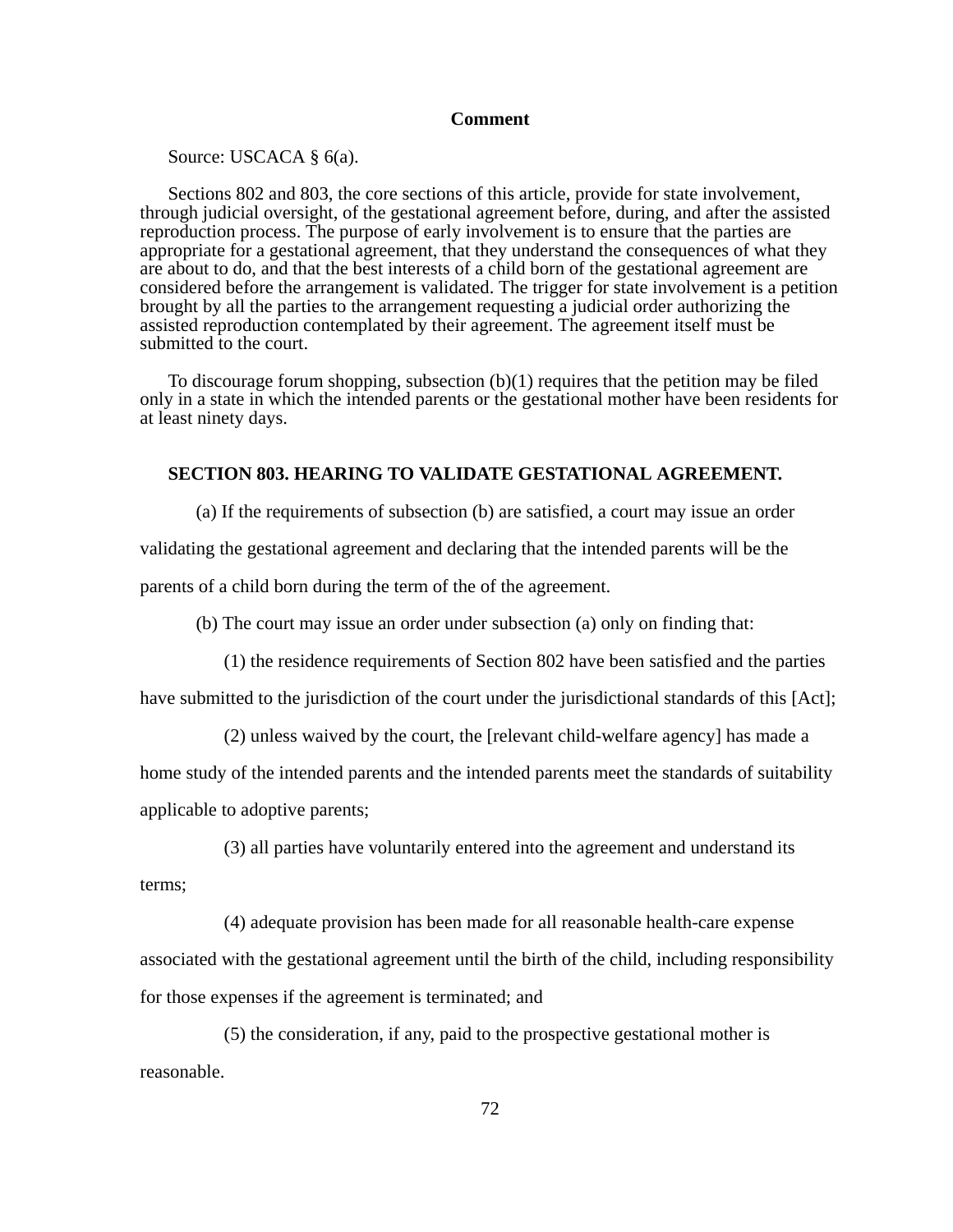#### **Comment**

Source: USCACA § 6(b).

This pre-conception authorization process for a gestational agreement is roughly analogous to prevailing adoption procedures in place in most states. Just as adoption contemplates the transfer of parentage of a child from the birth parents to the adoptive parents, a gestational agreement involves the transfer from the gestational mother to the intended parents. The Act is designed to protect the interests of the child to be born under the gestational agreement as well as the interests of the gestational mother and the intended parents.

In contrast to USCACA (1988) § 1(3), there is no requirement that at least one of the intended parents be genetically related to the child born of a gestational agreement. Similarly, the likelihood that the gestational mother will also be the genetic mother is not directly addressed in the new Act, while USCACA (1988) apparently assumed that such a fact pattern would be typical. Experience with the intractable problems caused by such a combination has dissuaded the majority of fertility laboratories from following that practice. *See In re* Matter of Baby M., 537 A.2d 1227 (N.J. 1988).

This section seeks to protect the interests of the child in several ways. The major protection of the child is the authorization procedure itself. The Act requires closely supervised gestational arrangements to ensure the security and well being of the child. Once a petition has been filed, subsection (a) permits--but does not require--the court to validate a gestational agreement. If it validates, the court must declare that the intended parents will be the parents of any child born pursuant to, and during the term of, the agreement.

Subsection (b) requires the court to make five separate findings before validating the agreement. Subsection (b)(1) requires the court to ensure that the 90-day residency requirement of § 802 has been satisfied and that it has jurisdiction over the parties;

Under subsection(b)(2), the court will be informed of the results of a home study of the intended parents who must satisfy the suitability standards required of prospective adoptive parents.

The interests of all the parties are protected by subsection (b)(3), which is designed to protect the individuals involved from the possibility of overreaching or fraud. The court must find that all parties consented to the gestational agreement with full knowledge of what they agreed to do, which necessarily includes relinquishing the resulting child to the intended parents who are obligated to accept the child.

The requirement of assurance of health-care expenses until birth of the resulting child imposed by subsection (b)(4) further protects the gestational mother.

Finally, subsection (b)(5) mandates that the court find that compensation of the gestational mother, if any, is reasonable in amount.

Section 803, spells out detailed requirements for the petition and the findings that must be made before an authorizing order can be issued, but nowhere states the consequences of violations of the rules. Because of the variety of types of violations that could possibly occur, a bright-line rule concerning the effect of such violations is inappropriate. The consequences of a failure to abide by the rules of this section are left to a case-by-case determination. A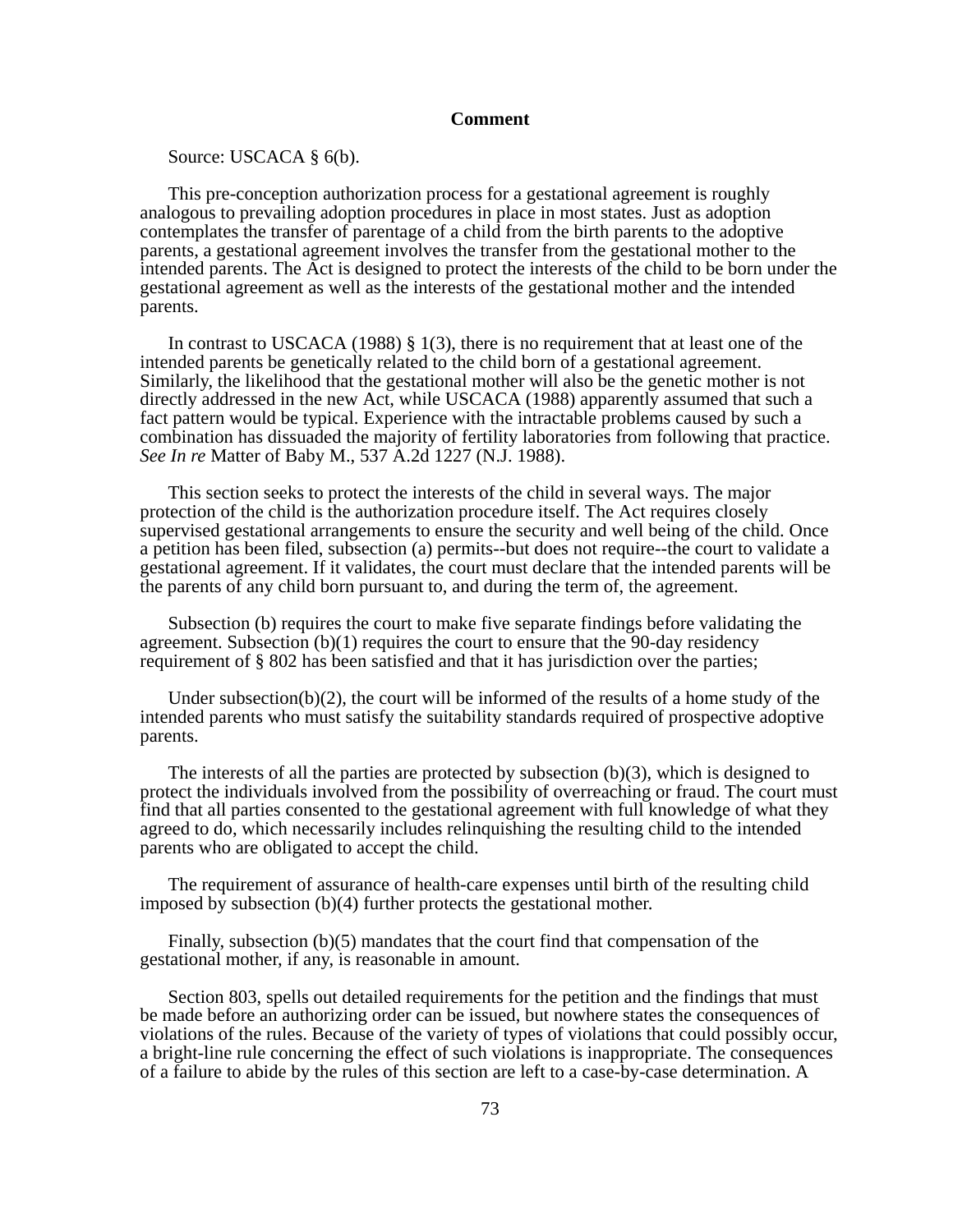court should be guided by the Act's intention to permit gestational agreements and the equities of a particular situation. Note that § 806 provides a period for termination of the agreement and vacating of the order. The discovery of a failure to abide by the rules of § 803 would certainly provide an occasion for terminating the agreement. On the other hand, if a failure to abide by the rules of § 803 is discovered by a party during a time when § 806 termination is permissible, failure to seek termination might be an appropriate reason to estop the party from later seeking to overturn or ignore the § 803 order. *(Comment updated December 2002)* 

#### **SECTION 804. INSPECTION OF RECORDS.** The proceedings, records, and

identities of the individual parties to a gestational agreement under this [article] are subject to

inspection under the standards of confidentiality applicable to adoptions as provided under

other law of this State.

#### **Comment**

The procedures involved in this article are exceptionally personal, thereby warranting protection from invasions of privacy. Adoption records provide a suitable model for these records.

## **SECTION 805. EXCLUSIVE, CONTINUING JURISDICTION.** Subject to the

jurisdictional standards of [Section 201 of the Uniform Child Custody Jurisdiction and

Enforcement Act], the court conducting a proceeding under this [article] has exclusive,

continuing jurisdiction of all matters arising out of the gestational agreement until a child

born to the gestational mother during the period governed by the agreement attains the age of

180 days.

#### **Comment**

Source: USCACA § 6(e).

This section is designed to minimize the possibility of parallel litigation in different states and the consequent risk of childnapping for strategic purposes. The court that validated the gestational agreement will have authority to enforce the gestational agreement until the child is 180 days old. Note that only the parentage issues and enforcement issues are covered; collateral matters, such as custody, visitation, and child support are not covered by this Act.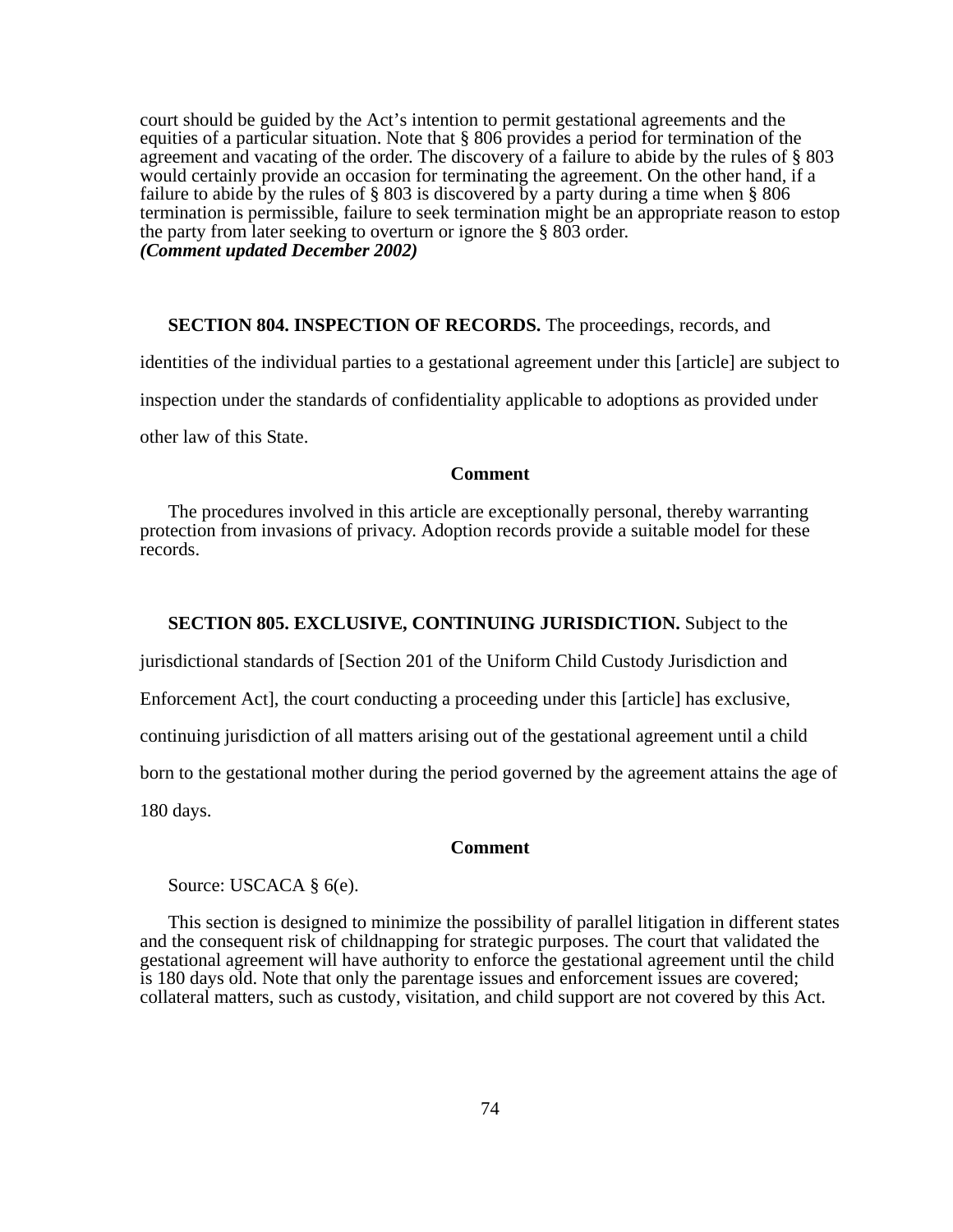#### **SECTION 806. TERMINATION OF GESTATIONAL AGREEMENT.**

(a) After issuance of an order under this [article], but before the prospective gestational mother becomes pregnant by means of assisted reproduction, the prospective gestational mother, her husband, or either of the intended parents may terminate the gestational agreement by giving written notice of termination to all other parties.

(b) The court for good cause shown may terminate the gestational agreement.

(c) An individual who terminates a gestational agreement shall file notice of the

termination with the court. On receipt of the notice, the court shall vacate the order issued

under this [article]. An individual who does not notify the court of the termination of the

agreement is subject to appropriate sanctions.

(d) Neither a prospective gestational mother nor her husband, if any, is liable to the intended parents for terminating a gestational agreement pursuant to this section.

## **Comment**

Source: USCACA § 7.

Subsection (a) permits a party to terminate a gestational agreement after the authorization order by canceling the arrangement before the pregnancy has been established. This provides for cancellation during a time when the interests of the parties would not be unduly prejudiced by termination. By definition, the procreation process has not begun. The intended parents certainly have an expectation interest during this time, but the nature of this interest is little different from that which they would have while they were attempting to create a pregnancy through traditional means. In contrast to the next subsection, termination of the agreement does not require "good cause."

Subsection (b) gives the court the right to cancel the agreement for cause, which is left undefined.

Under subsection (c) a party who wishes to terminate the agreement must inform the other parties in writing, and must also file notice with the court. The court must then vacate the order validating the agreement. An individual who does not notify the court of his/her termination of the agreement is subject to sanction.

USCACA § 7(b) specifically dealt with termination of a "surrogacy agreement" by a gestational mother who provided the egg for the assisted conception. This possibility is not repeated in the new UPA because there is only a remote likelihood that an agreement for the gestational mother to furnish the egg will be countenanced. Assisted reproduction, as generally conducted by medical facilities today, disapproves of that practice.

Subsection (d) provides that before pregnancy a gestational mother is not liable to the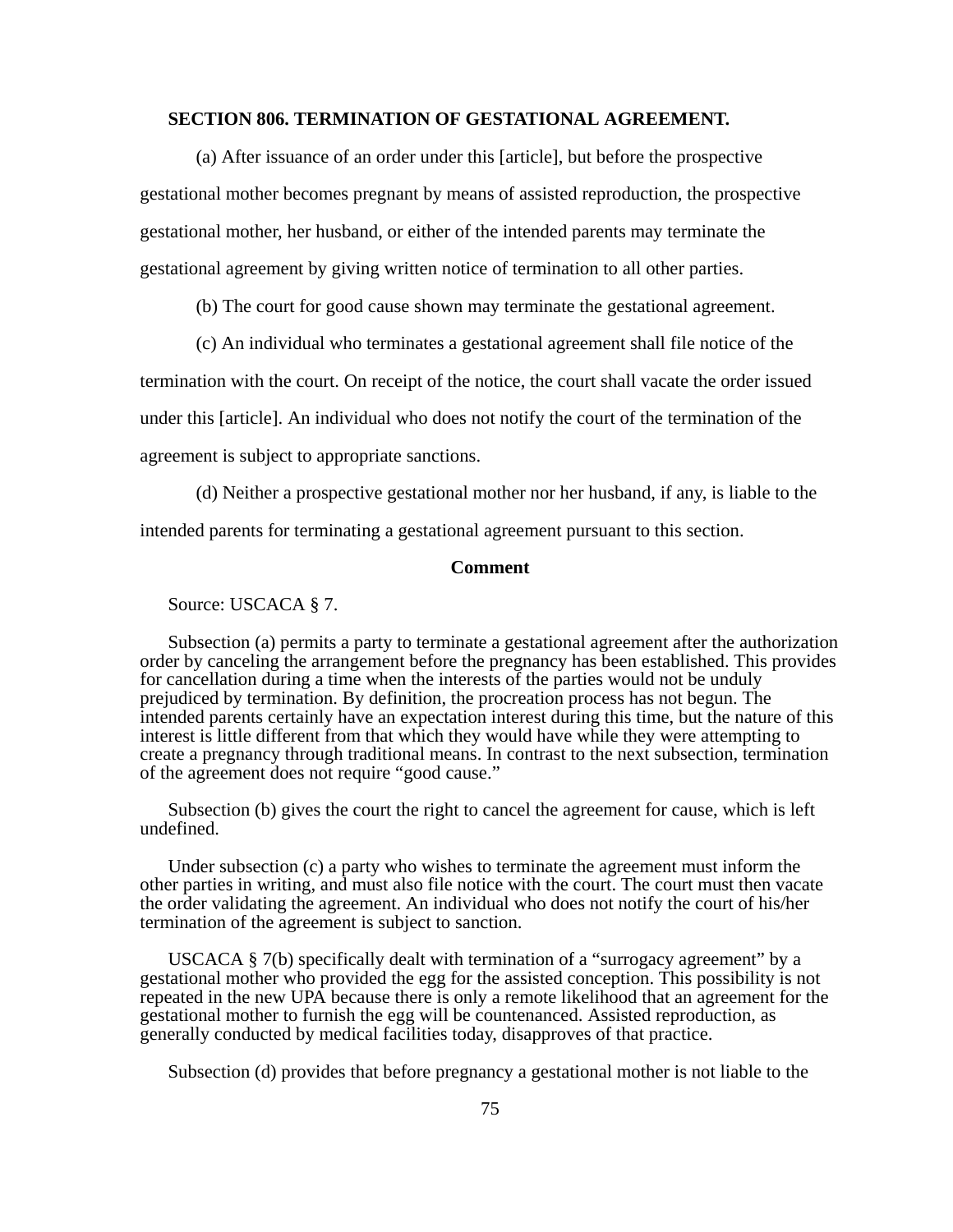intended parents for terminating the agreement. Although the new Act does not explicitly provide for termination of the agreement after pregnancy. Several sections deal with this issue under certain described circumstances. Section 801(f) recognizes that the gestational mother has plenary power to decide issues of her health and the health of the fetus. Sections  $803(a)$  and  $807(a)$  direct that the intended parents are in fact the parents of the child with an enforceable right to the possession of the child.

## **SECTION 807. PARENTAGE UNDER VALIDATED GESTATIONAL**

## **AGREEMENT.**

(a) Upon birth of a child to a gestational mother, the intended parents shall file notice with the court that a child has been born to the gestational mother within 300 days after assisted reproduction. Thereupon, the court shall issue an order:

(1) confirming that the intended parents are the parents of the child ;

(2) if necessary, ordering that the child be surrendered to the intended parents;

and

(3) directing the [agency maintaining birth records] to issue a birth certificate

naming the intended parents as parents of the child.

(b) If the parentage of a child born to a gestational mother is alleged not to be the result of assisted reproduction, the court shall order genetic testing to determine the parentage of the child.

(c) If the intended parents fail to file notice required under subsection (a), the gestational mother or the appropriate State agency may file notice with the court that a child has been born to the gestational mother within 300 days after assisted reproduction. Upon proof of a court order issued pursuant to Section 803 validating the gestational agreement, the court shall order the intended parents are the parents of the child and are financially responsible for the child.

## **Comment**

Source: USCACA § 8.

Under subsection (a), the intended parents of a child born pursuant to an approved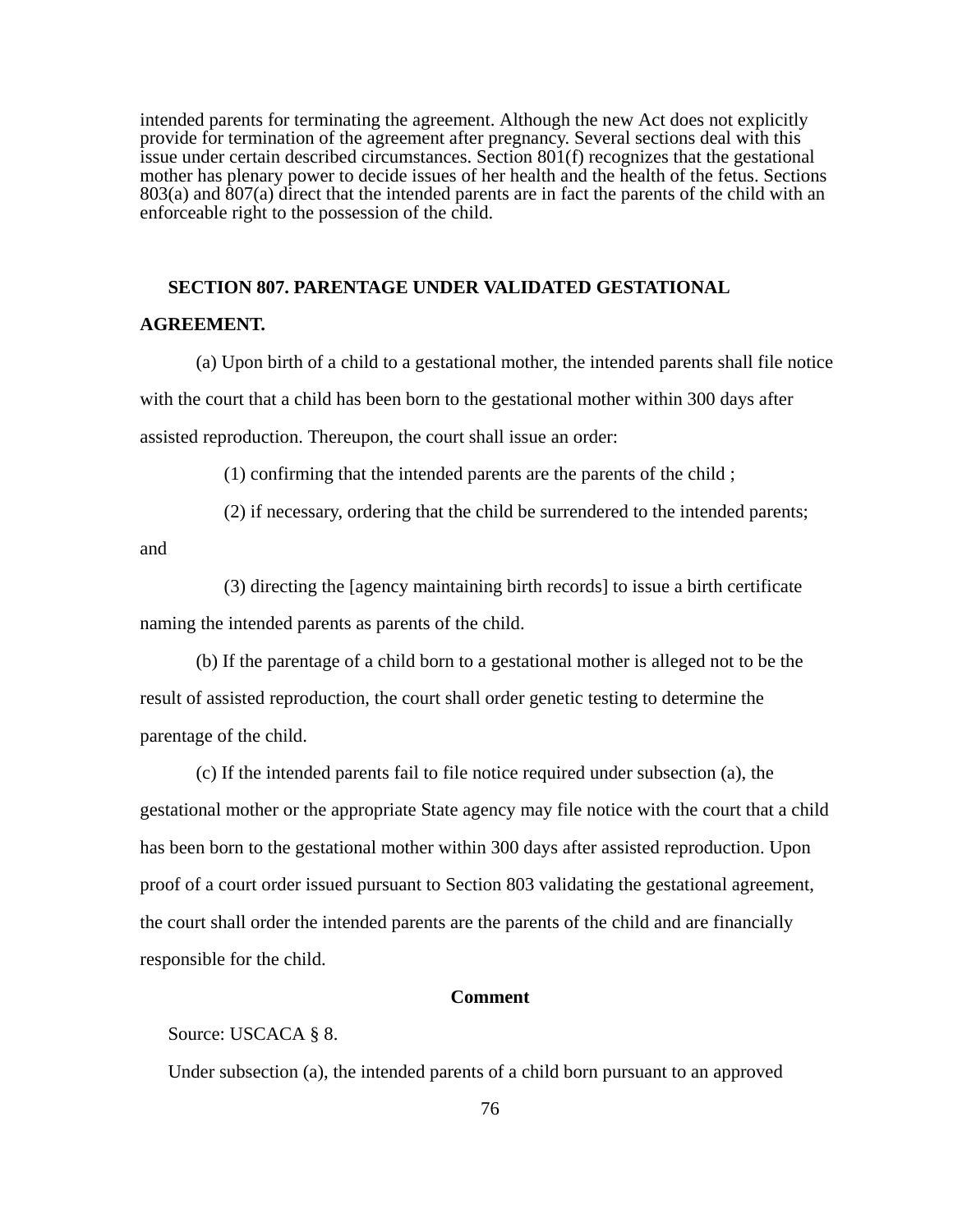gestational agreement within 300 days of the use of assisted reproduction are deemed to be the legal parents if the order under § 803 is still in effect. Notice of the birth of the child must be filed by the intended parents. On receipt of the notice, the court shall issue an order confirming that the intended parents are the legal parents of the child and direct the issuance of a birth certificate to confirm the court's determination. If necessary, the court may also order the gestational mother to surrender the child to the intended parents.

Subsection (c) clarifies the remedies available if the intended parents refuse to accept a child who is born as the result of a gestational agreement. *(Comment updated December 2002)* 

# **SECTION 808. GESTATIONAL AGREEMENT: EFFECT OF SUBSEQUENT MARRIAGE.**

After the issuance of an order under this [article], subsequent marriage of the gestational

mother does not affect the validity of a gestational agreement, her husband's consent to the

agreement is not required, and her husband is not a presumed father of the resulting child.

## **Comment**

Source: USCACA § 9.

If, after the original court order validates the gestational agreement, the gestational mother marries, the gestational agreement continues to be valid and the consent of her new husband is not required. The new husband is neither a party to the original action nor the presumed father of a resulting child, and therefore ought not be burdened with the status of parent unless he is the genetic father or chooses to adopt the child.

#### **SECTION 809. EFFECT OF NONVALIDATED GESTATIONAL AGREEMENT.**

(a) A gestational agreement, whether in a record or not, that is not judicially validated is not enforceable.

(b) If a birth results under a gestational agreement that is not judicially validated as

provided in this [article], the parent-child relationship is determined as provided in [Article]

2.

(c) Individuals who are parties to a nonvalidated gestational agreement as intended

parents may be held liable for support of the resulting child, even if the agreement is

otherwise unenforceable. The liability under this subsection includes assessing all expenses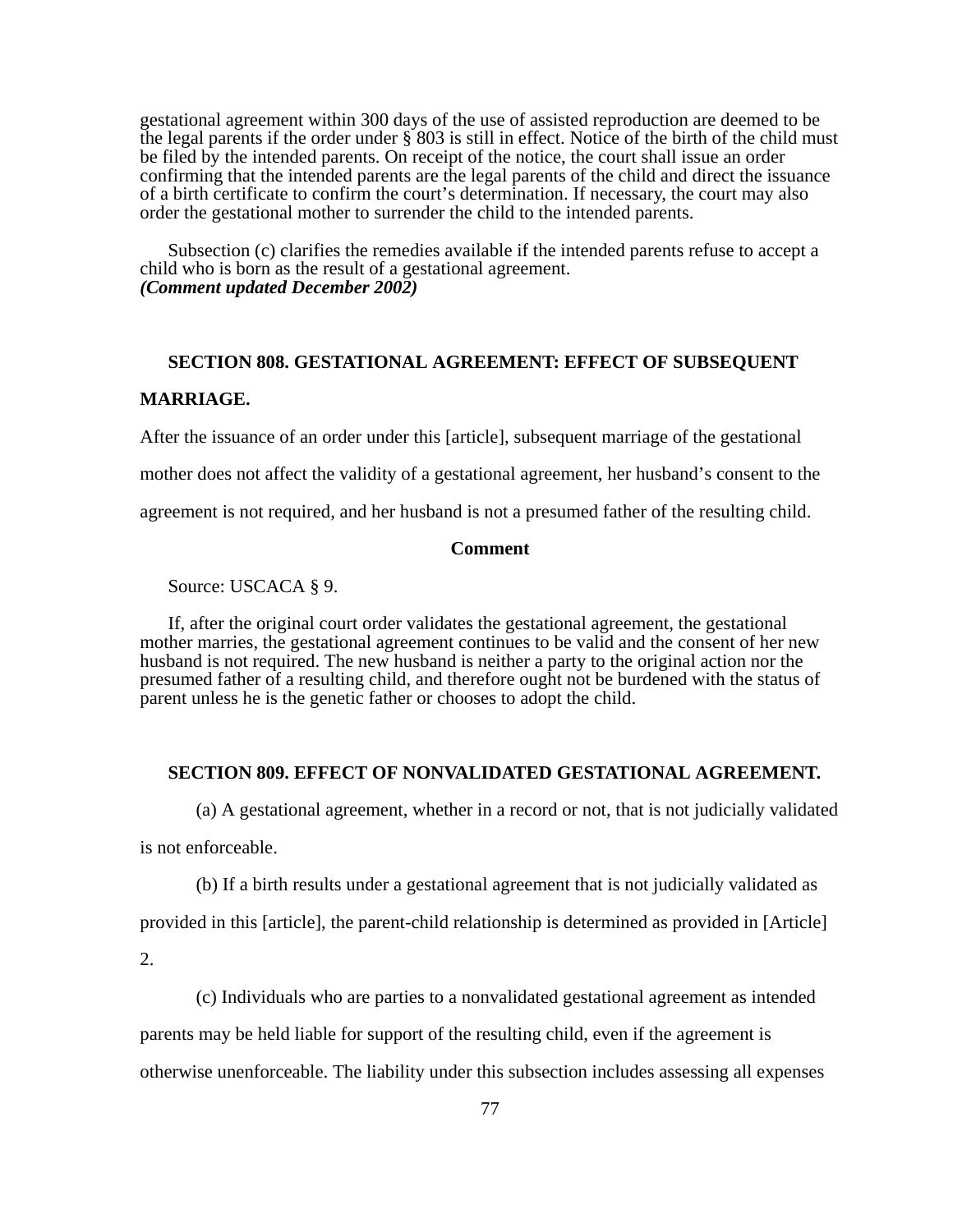and fees as provided in Section 636.]

#### **Comment**

Source: USCACA §§ 5(b),10.

This section distinguishes between an unenforceable agreement and a prohibited one. Given the widespread use of assisted reproductive technologies in modern society, the Act attempts only to regularize the parentage aspects of the science, not to regulate the practice of assisted reproduction. If individuals choose to ignore the protections afforded gestational agreements by the Act, parentage questions will remain when a child is born as a result of an nonvalidated gestational agreement. The Act provides no legal assistance to the intended parents. The gestational mother is denominated the mother irrespective of the source of the eggs, and donors of either eggs or sperm are not parents of the child. Notwithstanding the fact that the intended parents in a nonvalidated agreement may not enforce that agreement, subsection (c) provides that a court may hold the intended parents to an obligation to support the resulting child of the unenforceable agreement.

Under USCACA (1988), agreements that were not approved were declared "void." Under the new UPA, a nonapproved agreement is "unenforceable." The result may be virtually the same in some instances. As under the prior Act, the gestational mother is the mother of a child conceived through assisted reproduction if the gestational agreement has not been judicially approved as provided in this article. Her husband, if he is a party to such agreement, is presumed to be the father. If the gestational mother's husband is not a party to the agreement, or if she is unmarried, paternity of the child will be left to existing law, if any. If the mother decides to keep the child, the intended parents have no recourse. If the parties agree that the intended parents will raise the child, adoption is the only means through which they may become the legal parents of the child will be through adoption.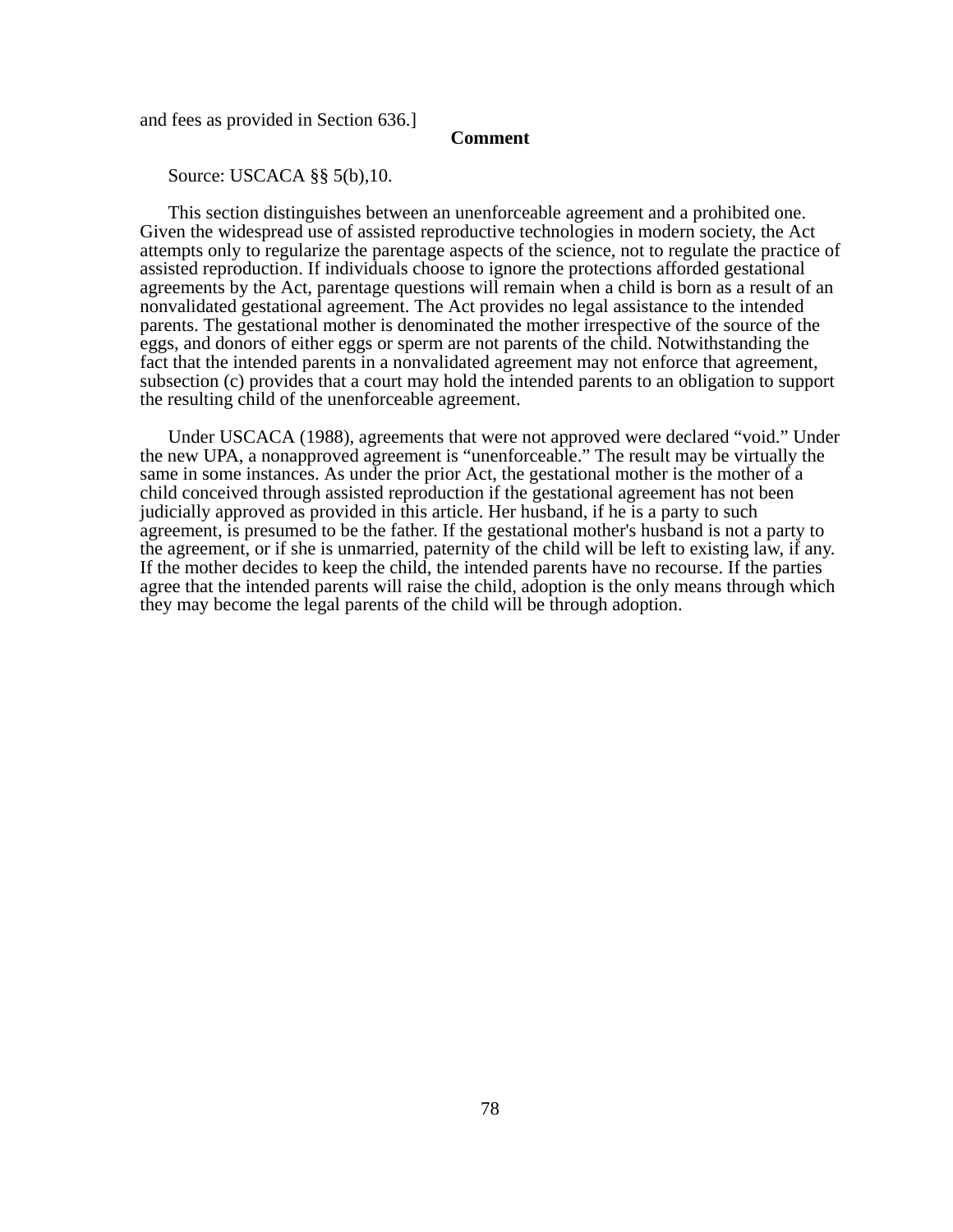#### **ARTICLE 9**

## **MISCELLANEOUS PROVISIONS**

## **SECTION 901. UNIFORMITY OF APPLICATION AND CONSTRUCTION.** In

applying and construing this Uniform Act, consideration must be given to the need to promote uniformity of the law with respect to its subject matter among States that enact it.

**SECTION 902. SEVERABILITY CLAUSE.** If any provision of this [Act] or its application to an individual or circumstance is held invalid, the invalidity does not affect other provisions or applications of this [Act] which can be given effect without the invalid provision or application, and to this end the provisions of this [Act] are severable.

## **SECTION 903. TIME OF TAKING EFFECT.** This [Act] takes effect on \_\_\_\_\_\_\_\_\_\_.

**SECTION 904. REPEAL.** The following acts and parts of acts are repealed:

- (1) [Uniform Act on Paternity, 1960]
- (2) [Uniform Parentage Act, 1973]
- (3) [Uniform Putative and Unknown Fathers Act, 1988]
- (4) [Uniform Status of Children of Assisted Conception Act, 1988]
- (5) [other inconsistent statutes]

**SECTION 905. TRANSITIONAL PROVISION.** A proceeding to adjudicate parentage which was commenced before the effective date of this [Act] is governed by the law in effect at the time the proceeding was commenced.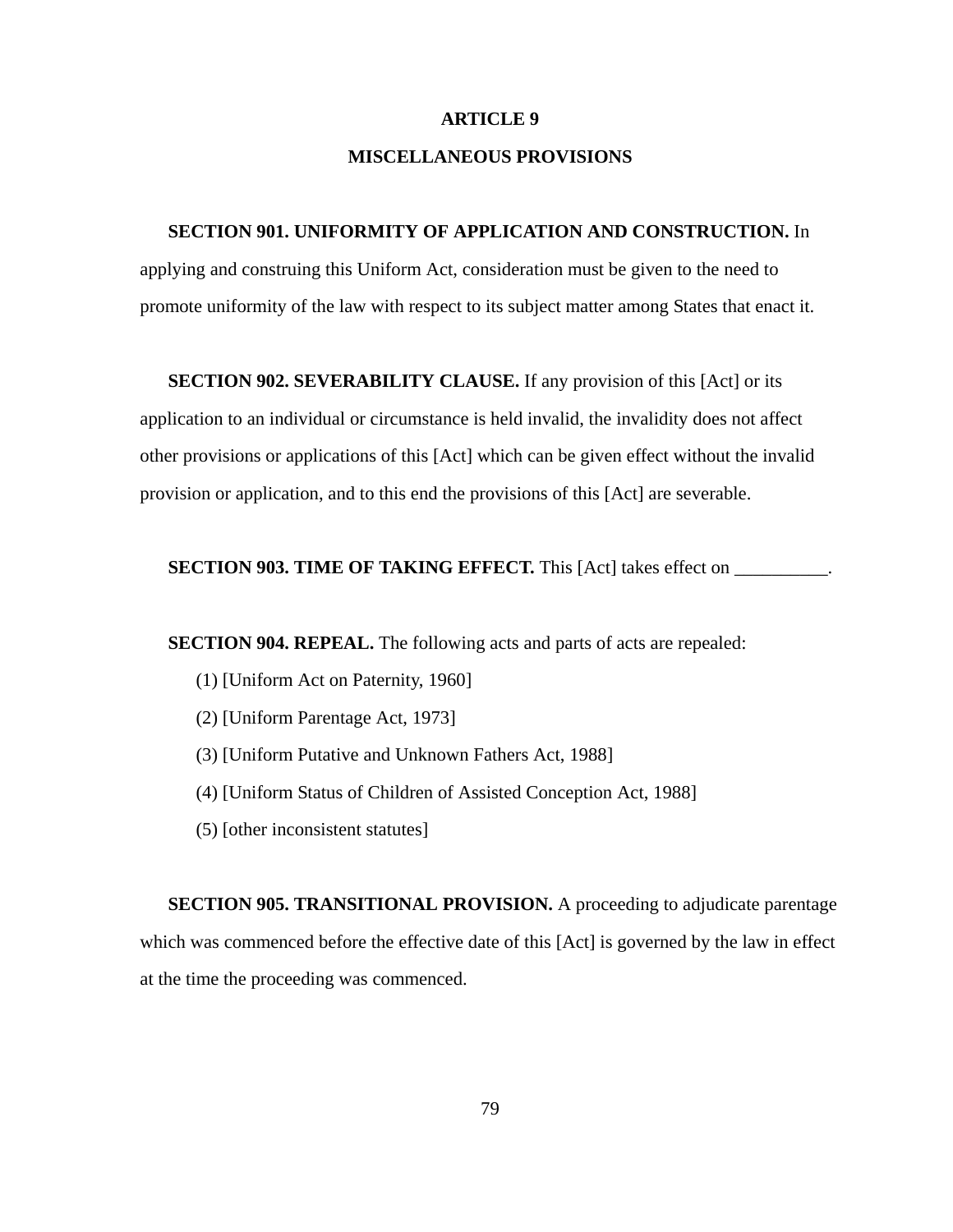#### **APPENDIX**

## **FEDERAL IV-D STATUTE RELATING TO PARENTAGE**

## **42 U. S. C. § 666. Requirement of Statutorily Prescribed Procedures To Improve Effectiveness of Child Support Enforcement.**

**(a) Types of procedures required.** In order to satisfy section 654(20)(A) of this title, each State must have in effect laws requiring the use of the following procedures, consistent with this section and with regulations of the Secretary, to increase the effectiveness of the program which the State administers under this part:

\* \* \*

#### **(5) Procedures concerning paternity establishment.**

## **(A) Establishment process available from birth until age 18.**

(i) Procedures which permit the establishment of the paternity of a child at any time before the child attains 18 years of age.

(ii) As of August 16, 1984, clause (i) shall also apply to a child for whom paternity has not been established or for whom a paternity action was brought but dismissed because a statute of limitations of less than 18 years was then in effect in the State.

## **(B) Procedures concerning genetic testing.**

(i) Genetic testing required in certain contested cases. Procedures under which the State is required, in a contested paternity case (unless otherwise barred by State law) to require the child and all other parties (other than individuals found under section 654(29) of this title to have good cause and other exceptions for refusing to cooperate) to submit to genetic tests upon the request of any such party, if the request is supported by a sworn statement by the party:

 (I) alleging paternity, and setting forth facts establishing a reasonable possibility of the requisite sexual contact between the parties; or

 (II) denying paternity, and setting forth facts establishing a reasonable possibility of the nonexistence of sexual contact between the parties.

(ii) Other requirements. Procedures which require the State agency, in any case in which the agency orders genetic testing:

 (I) to pay costs of such tests, subject to recoupment (if the State so elects) from the alleged father if paternity is established; and

 (II) to obtain additional testing in any case if an original test result is contested, upon request and advance payment by the contestant.

#### **(C) Voluntary paternity acknowledgment.**

(i) Simple civil process. Procedures for a simple civil process for voluntarily acknowledging paternity under which the State must provide that, before a mother and a putative father can sign an acknowledgment of paternity, the mother and the putative father must be given notice, orally or through the use of audio or video equipment and in writing, of the alternatives to, the legal consequences of, and the rights (including, if 1 parent is a minor, any rights afforded due to minority status) and responsibilities that arise from, signing the acknowledgment.

(ii) Hospital-based program. Such procedures must include a hospital-based program for the voluntary acknowledgment of paternity focusing on the period immediately before or after the birth of a child.

(iii) Paternity establishment services.

(I) State-offered services. Such procedures must require the State agency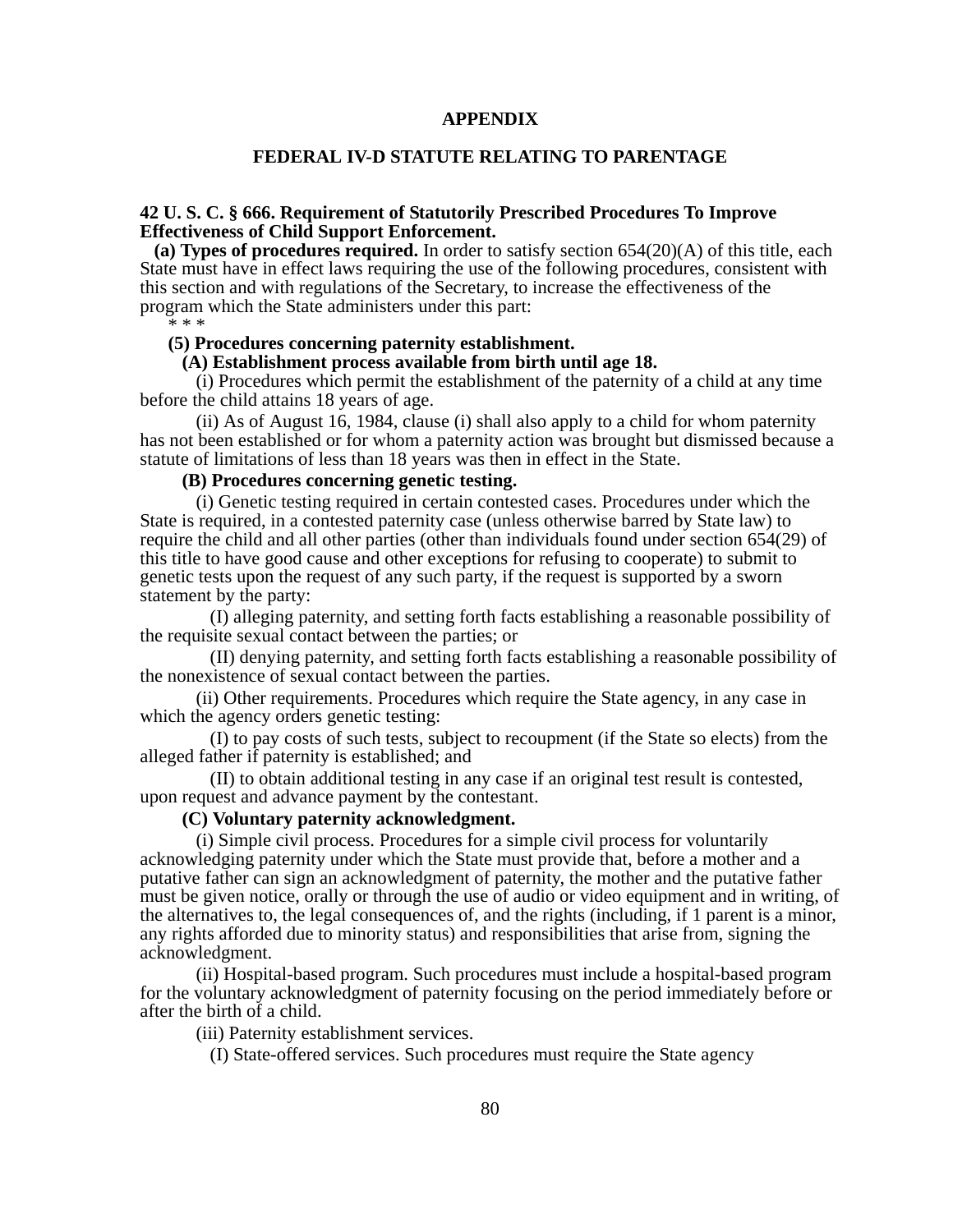responsible for maintaining birth records to offer voluntary paternity establishment services.

(II) Regulations.

(aa) Services offered by hospitals and birth record agencies. The Secretary shall prescribe regulations governing voluntary paternity establishment services offered by hospitals and birth record agencies.

(bb) Services offered by other entities. The Secretary shall prescribe regulations specifying the types of other entities that may offer voluntary paternity establishment services, and governing the provision of such services, which shall include a requirement that such an entity must use the same notice provisions used by, use the same materials used by, provide the personnel providing such services with the same training provided by, and evaluate the provision of such services in the same manner as the provision of such services is evaluated by, voluntary paternity establishment programs of hospitals and birth record agencies.

(iv) Use of paternity acknowledgment affidavit. Such procedures must require the State to develop and use an affidavit for the voluntary acknowledgment of paternity which includes the minimum requirements of the affidavit specified by the Secretary under section  $652(a)(7)$  of this title for the voluntary acknowledgment of paternity, and to give full faith and credit to such an affidavit signed in any other State according to its procedures.

## **(D) Status of signed paternity acknowledgment.**

(i) Inclusion in birth records. Procedures under which the name of the father shall be included on the record of birth of the child of unmarried parents only if:

(I) the father and mother have signed a voluntary acknowledgment of paternity; or

 (II) a court or an administrative agency of competent jurisdiction has issued an adjudication of paternity.

 Nothing in this clause shall preclude a State agency from obtaining an admission of paternity from the father for submission in a judicial or administrative proceeding, or prohibit the issuance of an order in a judicial or administrative proceeding which bases a legal finding of paternity on an admission of paternity by the father and any other additional showing required by State law.

(ii) Legal finding of paternity. Procedures under which a signed voluntary acknowledgment of paternity is considered a legal finding of paternity, subject to the right of any signatory to rescind the acknowledgment within the earlier of:

(I) 60 days; or

 (II) the date of an administrative or judicial proceeding relating to the child (including a proceeding to establish a support order) in which the signatory is a party.

(iii) Contest. Procedures under which, after the 60-day period referred to in clause (ii), a signed voluntary acknowledgment of paternity may be challenged in court only on the basis of fraud, duress, or material mistake of fact, with the burden of proof upon the challenger, and under which the legal responsibilities (including child support obligations) of any signatory arising from the acknowledgment may not be suspended during the challenge, except for good cause shown.

**(E) Bar on acknowledgment ratification proceedings.** Procedures under which judicial or administrative proceedings are not required or permitted to ratify an unchallenged acknowledgment of paternity.

## **(F) Admissibility of genetic testing results.** Procedures:

(i) requiring the admission into evidence, for purposes of establishing paternity, of the results of any genetic test that is:

 (I) of a type generally acknowledged as reliable by accreditation bodies designated by the Secretary; and